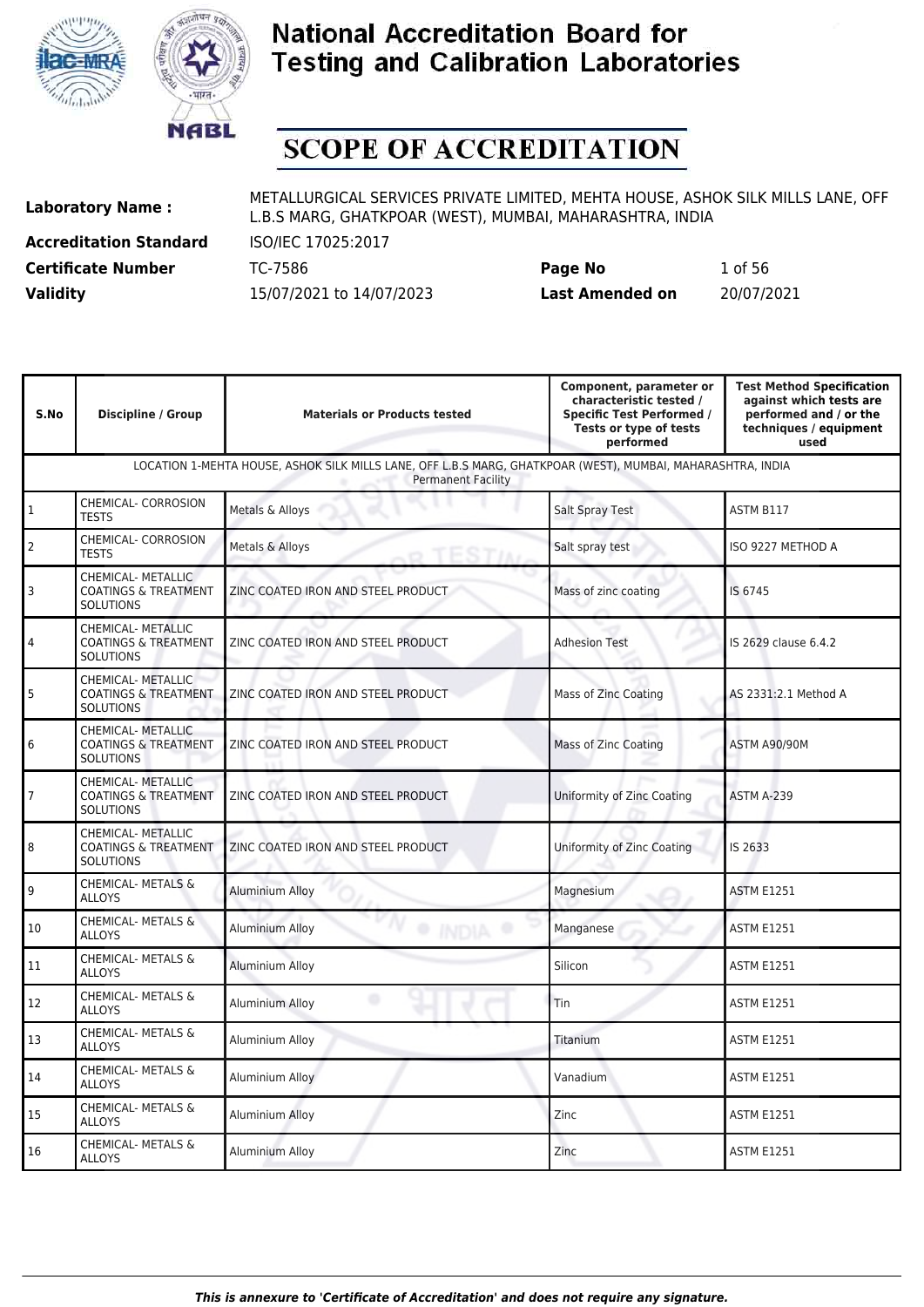



# **SCOPE OF ACCREDITATION**

**Accreditation Standard** ISO/IEC 17025:2017

**Laboratory Name :** METALLURGICAL SERVICES PRIVATE LIMITED, MEHTA HOUSE, ASHOK SILK MILLS LANE, OFF L.B.S MARG, GHATKPOAR (WEST), MUMBAI, MAHARASHTRA, INDIA

**Certificate Number** TC-7586 **Page No** 2 of 56 **Validity** 15/07/2021 to 14/07/2023 **Last Amended on** 20/07/2021

| S.No | Discipline / Group                             | <b>Materials or Products tested</b>      | Component, parameter or<br>characteristic tested /<br><b>Specific Test Performed /</b><br>Tests or type of tests<br>performed | <b>Test Method Specification</b><br>against which tests are<br>performed and / or the<br>techniques / equipment<br>used |
|------|------------------------------------------------|------------------------------------------|-------------------------------------------------------------------------------------------------------------------------------|-------------------------------------------------------------------------------------------------------------------------|
| 17   | <b>CHEMICAL- METALS &amp;</b><br><b>ALLOYS</b> | Aluminium Alloy                          | Chromium                                                                                                                      | <b>ASTM E1251</b>                                                                                                       |
| 18   | <b>CHEMICAL- METALS &amp;</b><br><b>ALLOYS</b> | Aluminium Alloy                          | Copper                                                                                                                        | <b>ASTM E1251</b>                                                                                                       |
| 19   | CHEMICAL- METALS &<br><b>ALLOYS</b>            | Aluminium Alloy                          | Iron                                                                                                                          | <b>ASTM E1251</b>                                                                                                       |
| 20   | CHEMICAL- METALS &<br><b>ALLOYS</b>            | Aluminium Alloy                          | Lead                                                                                                                          | <b>ASTM E1251</b>                                                                                                       |
| 21   | <b>CHEMICAL- METALS &amp;</b><br><b>ALLOYS</b> | Aluminium Alloy                          | Magnesium                                                                                                                     | <b>ASTM E1251</b>                                                                                                       |
| 22   | <b>CHEMICAL- METALS &amp;</b><br><b>ALLOYS</b> | <b>Aluminium Alloy</b>                   | Manganese                                                                                                                     | <b>ASTM E1251</b>                                                                                                       |
| 23   | <b>CHEMICAL- METALS &amp;</b><br><b>ALLOYS</b> | Aluminium Alloy                          | Silicon                                                                                                                       | <b>ASTM E1251</b>                                                                                                       |
| 24   | CHEMICAL- METALS &<br><b>ALLOYS</b>            | Aluminium Alloy                          | Copper                                                                                                                        | <b>ASTM E1251</b>                                                                                                       |
| 25   | CHEMICAL- METALS &<br><b>ALLOYS</b>            | <b>Aluminium Alloy</b>                   | Zinc                                                                                                                          | <b>ASTM E1251</b>                                                                                                       |
| 26   | <b>CHEMICAL- METALS &amp;</b><br><b>ALLOYS</b> | <b>Aluminium Alloys</b>                  | Silicon                                                                                                                       | ASTM E34 (Withdrawn<br>standard)                                                                                        |
| 27   | CHEMICAL- METALS &<br><b>ALLOYS</b>            | <b>Aluminium Alloys</b>                  | Silicon                                                                                                                       | IS 504 (Part 1)                                                                                                         |
| 28   | <b>CHEMICAL- METALS &amp;</b><br><b>ALLOYS</b> | <b>Aluminium Alloys</b>                  | Beryllium                                                                                                                     | SOPNo. MSPL/SOP/25F<br>IssueNo.02 February 27, 2018                                                                     |
| 29   | <b>CHEMICAL- METALS &amp;</b><br><b>ALLOYS</b> | <b>Aluminium Alloys</b><br><b>JAJPMA</b> | <b>Bismuth</b>                                                                                                                | SOPNo. MSPL/SOP/25F<br>IssueNo.02 February 27, 2018                                                                     |
| 30   | CHEMICAL- METALS &<br><b>ALLOYS</b>            | <b>Aluminium Alloys</b>                  | Cadmium                                                                                                                       | SOPNo. MSPL/SOP/25F<br>IssueNo.02 February 27, 2018                                                                     |
| 31   | <b>CHEMICAL- METALS &amp;</b><br><b>ALLOYS</b> | <b>Aluminium Alloys</b><br>۰             | Chromium                                                                                                                      | SOPNo. MSPL/SOP/25F<br>IssueNo.02 February 27, 2018                                                                     |
| 32   | CHEMICAL- METALS &<br><b>ALLOYS</b>            | <b>Aluminium Alloys</b>                  | Copper                                                                                                                        | SOPNo. MSPL/SOP/25F<br>IssueNo.02 February 27, 2018                                                                     |
| 33   | <b>CHEMICAL- METALS &amp;</b><br><b>ALLOYS</b> | Aluminium Alloys                         | Gallium                                                                                                                       | SOPNo. MSPL/SOP/25/F Issue<br>No. 02 February 27, 2018                                                                  |
| 34   | CHEMICAL- METALS &<br><b>ALLOYS</b>            | <b>Aluminium Alloys</b>                  | Iron                                                                                                                          | SOPNo. MSPL/SOP/25F<br>IssueNo.02 February 27, 2018                                                                     |
| 35   | <b>CHEMICAL- METALS &amp;</b><br><b>ALLOYS</b> | <b>Aluminium Alloys</b>                  | Lead                                                                                                                          | SOPNo. MSPL/SOP/25F<br>IssueNo.02 February 27, 2018                                                                     |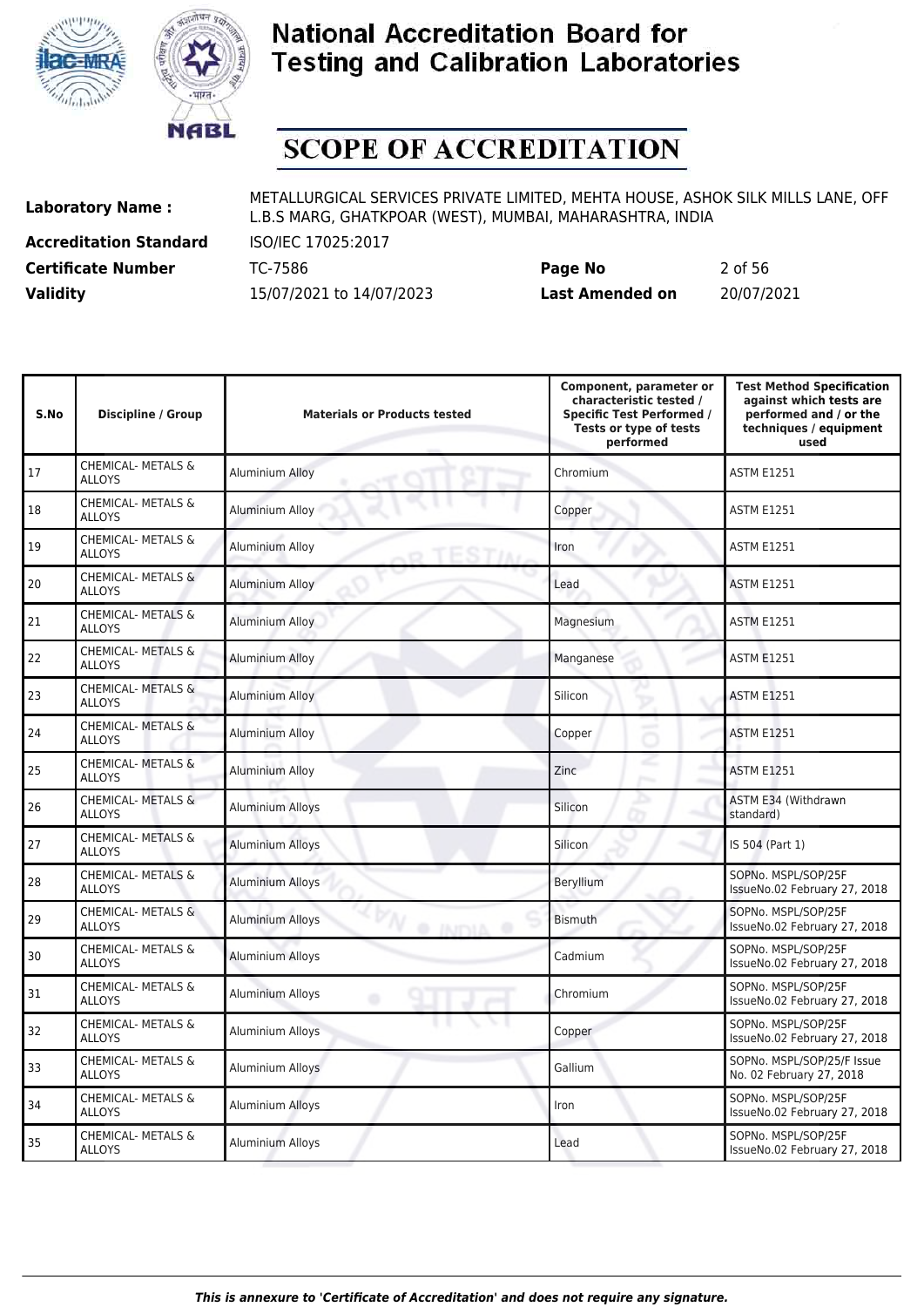



# **SCOPE OF ACCREDITATION**

**Accreditation Standard** ISO/IEC 17025:2017

**Laboratory Name :** METALLURGICAL SERVICES PRIVATE LIMITED, MEHTA HOUSE, ASHOK SILK MILLS LANE, OFF L.B.S MARG, GHATKPOAR (WEST), MUMBAI, MAHARASHTRA, INDIA

**Certificate Number** TC-7586 **Page No** 3 of 56 **Validity** 15/07/2021 to 14/07/2023 **Last Amended on** 20/07/2021

| Component, parameter or<br>characteristic tested /<br><b>Specific Test Performed /</b> | <b>Test Method Specification</b><br>against which tests are<br>performed and / or the |
|----------------------------------------------------------------------------------------|---------------------------------------------------------------------------------------|

| S.No | <b>Discipline / Group</b>                      | <b>Materials or Products tested</b>     | <b>Specific Test Performed /</b><br>Tests or type of tests<br>performed | performed and / or the<br>techniques / equipment<br>used |
|------|------------------------------------------------|-----------------------------------------|-------------------------------------------------------------------------|----------------------------------------------------------|
| 36   | <b>CHEMICAL- METALS &amp;</b><br><b>ALLOYS</b> | <b>Aluminium Alloys</b>                 | Magnesium                                                               | SOPNo. MSPL/SOP/25F<br>IssueNo.02 February 27, 2018      |
| 37   | CHEMICAL- METALS &<br><b>ALLOYS</b>            | Aluminium Alloys                        | Manganese                                                               | SOPNo. MSPL/SOP/25F<br>IssueNo.02 February 27, 2018      |
| 38   | CHEMICAL- METALS &<br><b>ALLOYS</b>            | <b>Aluminium Alloys</b>                 | Nickel                                                                  | SOPNo. MSPL/SOP/25F<br>IssueNo.02 February 27, 2018      |
| 39   | <b>CHEMICAL- METALS &amp;</b><br><b>ALLOYS</b> | <b>Aluminium Alloys</b>                 | Strontium                                                               | SOPNo. MSPL/SOP/25F<br>IssueNo.02 February 27, 2018      |
| 40   | CHEMICAL- METALS &<br><b>ALLOYS</b>            | <b>Aluminium Alloys</b>                 | <b>Tin</b>                                                              | SOPNo. MSPL/SOP/25F<br>IssueNo.02 February 27, 2018      |
| 41   | CHEMICAL- METALS &<br><b>ALLOYS</b>            | <b>Aluminium Alloys</b>                 | Titanium                                                                | SOPNo. MSPL/SOP/25F<br>IssueNo.02 February 27, 2018      |
| 42   | <b>CHEMICAL- METALS &amp;</b><br><b>ALLOYS</b> | <b>Aluminium Alloys</b>                 | Vanadium                                                                | SOPNo. MSPL/SOP/25F<br>IssueNo.02 February 27, 2018      |
| 43   | CHEMICAL- METALS &<br><b>ALLOYS</b>            | Aluminium Alloys                        | Zinc                                                                    | SOPNo. MSPL/SOP/25F<br>IssueNo.02 February 27, 2018      |
| 44   | CHEMICAL- METALS &<br><b>ALLOYS</b>            | <b>Aluminium Alloys</b>                 | Zirconium<br>Prima and                                                  | SOPNo. MSPL/SOP/25F<br>IssueNo.02 February 27, 2018      |
| 45   | CHEMICAL- METALS &<br><b>ALLOYS</b>            | Aluminum Alloy                          | Nickel                                                                  | <b>ASTM E1251</b>                                        |
| 46   | CHEMICAL- METALS &<br><b>ALLOYS</b>            | <b>Aluminum Alloy</b>                   | Copper                                                                  | <b>ASTM E1251</b>                                        |
| 47   | CHEMICAL- METALS &<br><b>ALLOYS</b>            | <b>Aluminum Alloy</b>                   | Copper                                                                  | <b>ASTM E1251</b>                                        |
| 48   | <b>CHEMICAL- METALS &amp;</b><br><b>ALLOYS</b> | <b>Aluminum Alloy</b><br><b>O INDIA</b> | Iron                                                                    | <b>ASTM E1251</b>                                        |
| 49   | CHEMICAL- METALS &<br><b>ALLOYS</b>            | Aluminum Alloy                          | Iron                                                                    | <b>ASTM E1251</b>                                        |
| 50   | CHEMICAL- METALS &<br><b>ALLOYS</b>            | Aluminum Alloy<br>۵                     | Iron                                                                    | <b>ASTM E1251</b>                                        |
| 51   | CHEMICAL- METALS &<br><b>ALLOYS</b>            | Aluminum Alloy                          | Magnesium                                                               | <b>ASTM E1251</b>                                        |
| 52   | CHEMICAL- METALS &<br><b>ALLOYS</b>            | Aluminum Alloy                          | Magnesium                                                               | <b>ASTM E1251</b>                                        |
| 53   | CHEMICAL- METALS &<br><b>ALLOYS</b>            | Aluminum Alloy                          | Manganese                                                               | <b>ASTM E1251</b>                                        |
| 54   | <b>CHEMICAL- METALS &amp;</b><br><b>ALLOYS</b> | Aluminum Alloy                          | Manganese                                                               | <b>ASTM E1251</b>                                        |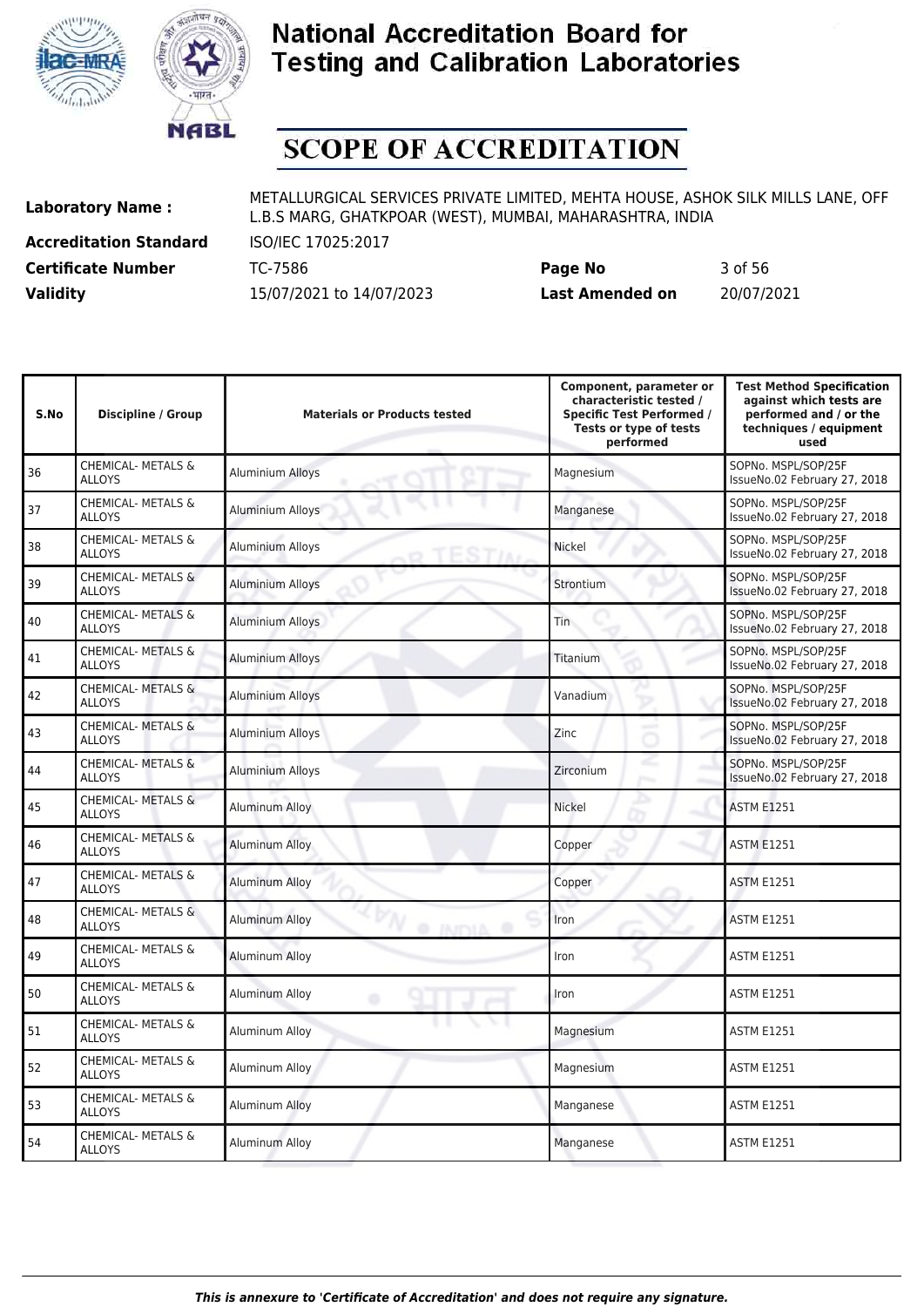



# **SCOPE OF ACCREDITATION**

**Accreditation Standard** ISO/IEC 17025:2017

**Laboratory Name :** METALLURGICAL SERVICES PRIVATE LIMITED, MEHTA HOUSE, ASHOK SILK MILLS LANE, OFF L.B.S MARG, GHATKPOAR (WEST), MUMBAI, MAHARASHTRA, INDIA

**Certificate Number** TC-7586 **Page No** 4 of 56 **Validity** 15/07/2021 to 14/07/2023 **Last Amended on** 20/07/2021

| S.No | <b>Discipline / Group</b>                      | <b>Materials or Products tested</b>                | Component, parameter or<br>characteristic tested /<br><b>Specific Test Performed /</b><br>Tests or type of tests<br>performed | <b>Test Method Specification</b><br>against which tests are<br>performed and / or the<br>techniques / equipment<br>used |
|------|------------------------------------------------|----------------------------------------------------|-------------------------------------------------------------------------------------------------------------------------------|-------------------------------------------------------------------------------------------------------------------------|
| 55   | <b>CHEMICAL- METALS &amp;</b><br><b>ALLOYS</b> | Aluminum Alloy                                     | Silicon                                                                                                                       | <b>ASTM E1251</b>                                                                                                       |
| 56   | CHEMICAL- METALS &<br><b>ALLOYS</b>            | Aluminum Alloy                                     | Tin                                                                                                                           | ASTM E1251                                                                                                              |
| 57   | CHEMICAL- METALS &<br><b>ALLOYS</b>            | <b>Aluminum Alloy</b>                              | Zinc                                                                                                                          | <b>ASTM E1251</b>                                                                                                       |
| 58   | <b>CHEMICAL- METALS &amp;</b><br><b>ALLOYS</b> | Aluminum Alloy                                     | Silicon                                                                                                                       | <b>ASTM E1251</b>                                                                                                       |
| 59   | CHEMICAL- METALS &<br><b>ALLOYS</b>            | <b>Aluminum Alloys</b>                             | Silicon                                                                                                                       | IS 504 (Part 1)                                                                                                         |
| 60   | CHEMICAL- METALS &<br><b>ALLOYS</b>            | Carbon Steel & Low Alloy Steel                     | Chromium                                                                                                                      | ASTM E350                                                                                                               |
| 61   | <b>CHEMICAL- METALS &amp;</b><br><b>ALLOYS</b> | Carbon Steel & Low Alloy Steel                     | Manganese                                                                                                                     | IS 228 (Part 2)                                                                                                         |
| 62   | CHEMICAL- METALS &<br><b>ALLOYS</b>            | Carbon Steel & Low Alloy Steel                     | Molybdenum                                                                                                                    | SOPNo. MSPL/SOP/07<br>IssueNo.01 April 14, 2016                                                                         |
| 63   | CHEMICAL- METALS &<br><b>ALLOYS</b>            | Carbon Steel & Low Alloy Steel                     | Niobium +Tantalum (as<br>Niobium)                                                                                             | SOPNo. MSPL/SOP/28<br>IssueNo.06 February 27, 2018                                                                      |
| 64   | CHEMICAL- METALS &<br><b>ALLOYS</b>            | Carbon Steel & Low Alloy Steel                     | Silicon                                                                                                                       | ASTM E350                                                                                                               |
| 65   | CHEMICAL- METALS &<br><b>ALLOYS</b>            | Carbon Steel & Low Alloy Steel                     | Tungsten                                                                                                                      | SOPNo. MSPL/SOP/13<br>IssueNo.06 February 27, 2018                                                                      |
| 66   | <b>CHEMICAL- METALS &amp;</b><br><b>ALLOYS</b> | Carbon Steel & Low Alloy Steel                     | Vanadium                                                                                                                      | SOPNo. MSPL/SOP/14<br>IssueNo.06 February 27, 2018                                                                      |
| 67   | CHEMICAL- METALS &<br><b>ALLOYS</b>            | Carbon Steel & Low Alloy Steel<br><b>INITYIA O</b> | Chromium                                                                                                                      | IS 228 (Part 6)                                                                                                         |
| 68   | CHEMICAL- METALS &<br><b>ALLOYS</b>            | Carbon Steel & Low Alloy Steel                     | Manganese                                                                                                                     | ASTM E350                                                                                                               |
| 69   | CHEMICAL- METALS &<br><b>ALLOYS</b>            | Carbon Steel & Low Alloy Steel                     | Molybdenum                                                                                                                    | IS 228 (Part 7)                                                                                                         |
| 70   | CHEMICAL- METALS &<br><b>ALLOYS</b>            | Carbon Steel & low Alloy Steel                     | Nickel                                                                                                                        | ASTM E350                                                                                                               |
| 71   | CHEMICAL- METALS &<br><b>ALLOYS</b>            | Carbon Steel & Low Alloy Steel                     | Nickel                                                                                                                        | IS 228 (Part 5)                                                                                                         |
| 72   | CHEMICAL- METALS &<br><b>ALLOYS</b>            | Carbon Steel & Low Alloy Steel                     | Chromium                                                                                                                      | SOPNo. MSPL/SOP/30<br>IssueNo.06 February 27, 2018                                                                      |
| 73   | CHEMICAL- METALS &<br><b>ALLOYS</b>            | Carbon Steel & Low Alloy Steel                     | Phosphorus                                                                                                                    | ASTM E350                                                                                                               |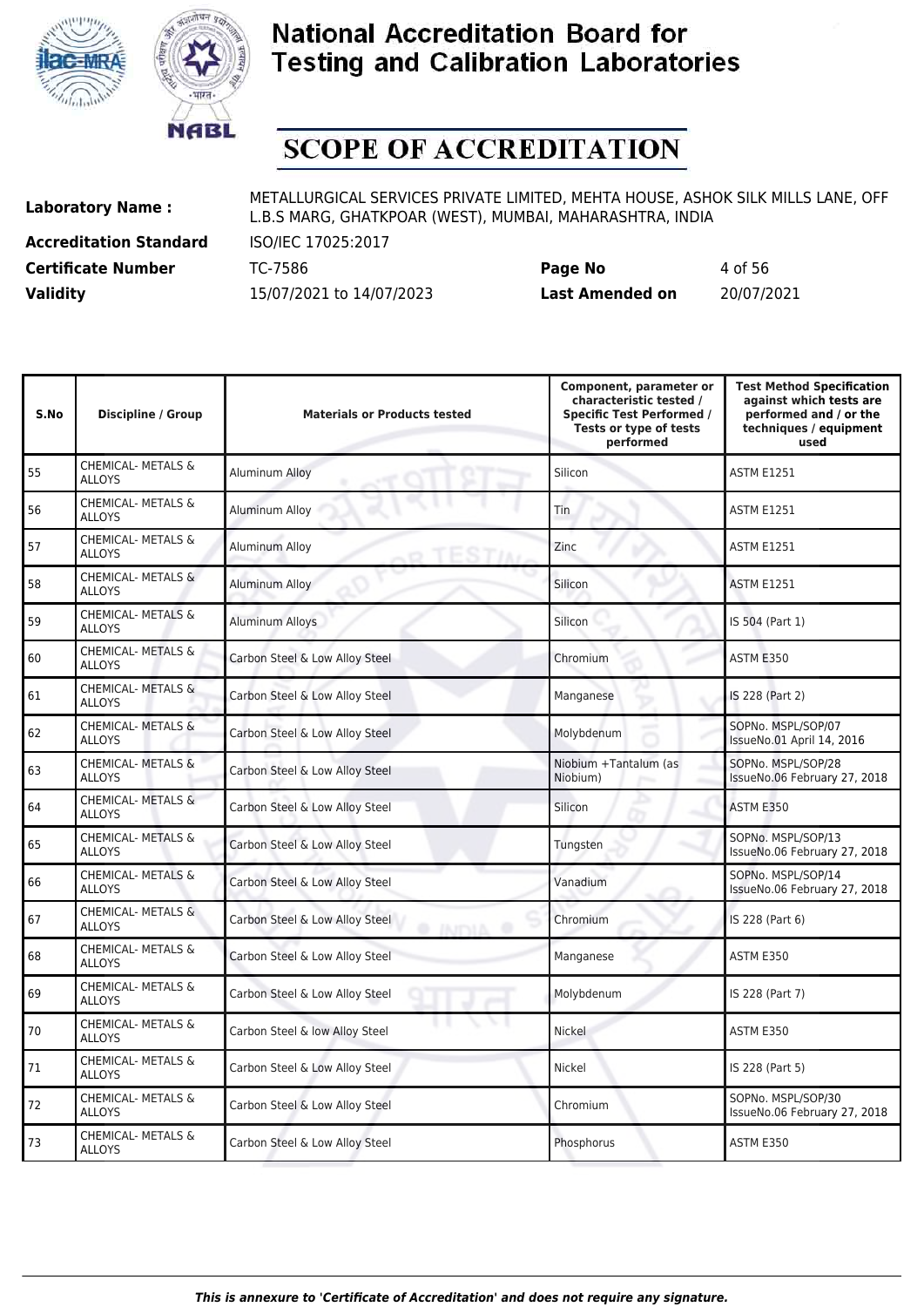



# **SCOPE OF ACCREDITATION**

**Accreditation Standard** ISO/IEC 17025:2017

**Laboratory Name :** METALLURGICAL SERVICES PRIVATE LIMITED, MEHTA HOUSE, ASHOK SILK MILLS LANE, OFF L.B.S MARG, GHATKPOAR (WEST), MUMBAI, MAHARASHTRA, INDIA

**Certificate Number** TC-7586 **Page No** 5 of 56 **Validity** 15/07/2021 to 14/07/2023 **Last Amended on** 20/07/2021

| S.No | <b>Discipline / Group</b>                      | <b>Materials or Products tested</b> | Component, parameter or<br>characteristic tested /<br><b>Specific Test Performed /</b><br>Tests or type of tests<br>performed | <b>Test Method Specification</b><br>against which tests are<br>performed and / or the<br>techniques / equipment<br>used |
|------|------------------------------------------------|-------------------------------------|-------------------------------------------------------------------------------------------------------------------------------|-------------------------------------------------------------------------------------------------------------------------|
| 74   | <b>CHEMICAL- METALS &amp;</b><br><b>ALLOYS</b> | Carbon Steel & Low Alloy Steel      | Niobium +Tantalum (as<br>Niobium)                                                                                             | SOPNo. MSPL/SOP/28<br>IssueNo.06 February 27, 2018                                                                      |
| 75   | CHEMICAL- METALS &<br><b>ALLOYS</b>            | Carbon steel & Low Alloy Steel      | Phosphorus                                                                                                                    | IS 228 (Part 3)                                                                                                         |
| 76   | CHEMICAL- METALS &<br><b>ALLOYS</b>            | Carbon Steel & Low Alloy Steel      | Molybdenum                                                                                                                    | IS 228 (Part 7)                                                                                                         |
| 77   | <b>CHEMICAL- METALS &amp;</b><br><b>ALLOYS</b> | Carbon Steel & Low Alloy Steel      | Molybdenum                                                                                                                    | SOPNo. MSPL/SOP/07<br>IssueNo.01 April 14, 2016                                                                         |
| 78   | CHEMICAL- METALS &<br><b>ALLOYS</b>            | Carbon Steel & Low Alloy Steel      | Silicon                                                                                                                       | ASTM E350                                                                                                               |
| 79   | CHEMICAL- METALS &<br><b>ALLOYS</b>            | Carbon Steel & Low Alloy Steel      | Silicon                                                                                                                       | IS 228 (Part 8)                                                                                                         |
| 80   | CHEMICAL- METALS &<br><b>ALLOYS</b>            | Carbon Steel & Low Alloy Steel      | Vanadium                                                                                                                      | SOPNo. MSPL/SOP/14<br>IssueNo.06 February 27, 2018                                                                      |
| 81   | CHEMICAL- METALS &<br><b>ALLOYS</b>            | Cast Iron                           | Molybdenum                                                                                                                    | IS 12308 (Part 9)                                                                                                       |
| 82   | CHEMICAL- METALS &<br><b>ALLOYS</b>            | Cast Iron                           | Nickel                                                                                                                        | ASTM E351                                                                                                               |
| 83   | CHEMICAL- METALS &<br><b>ALLOYS</b>            | Cast Iron                           | Silicon                                                                                                                       | ASTM E351                                                                                                               |
| 84   | CHEMICAL- METALS &<br><b>ALLOYS</b>            | Cast Iron                           | Manganese                                                                                                                     | ASTM E351                                                                                                               |
| 85   | CHEMICAL- METALS &<br><b>ALLOYS</b>            | Cast Iron                           | Nickel                                                                                                                        | IS 12308 (Part 7)                                                                                                       |
| 86   | CHEMICAL- METALS &<br><b>ALLOYS</b>            | Cast Iron<br>@ INDIA @              | Phosphorous                                                                                                                   | ASTM E351                                                                                                               |
| 87   | <b>CHEMICAL- METALS &amp;</b><br><b>ALLOYS</b> | Cast Iron                           | chromium                                                                                                                      | IS 12308 (Part 8)                                                                                                       |
| 88   | CHEMICAL- METALS &<br><b>ALLOYS</b>            | Cast Iron<br>۰                      | Managanese                                                                                                                    | IS 12308 (Part 10)                                                                                                      |
| 89   | CHEMICAL- METALS &<br><b>ALLOYS</b>            | Cast Iron                           | Molybdenum                                                                                                                    | SOPNo. MSPL/SOP/07<br>IssueNo.06 February 27, 2018                                                                      |
| 90   | CHEMICAL- METALS &<br><b>ALLOYS</b>            | Cast Iron                           | Phosphorus                                                                                                                    | IS 12308 (Part 5)                                                                                                       |
| 91   | CHEMICAL- METALS &<br><b>ALLOYS</b>            | Cast Iron                           | Silicon                                                                                                                       | IS 12308 (Part 6)                                                                                                       |
| 92   | CHEMICAL- METALS &<br><b>ALLOYS</b>            | Cast Iron                           | Molybdenum                                                                                                                    | IS 12308 (Part 9)                                                                                                       |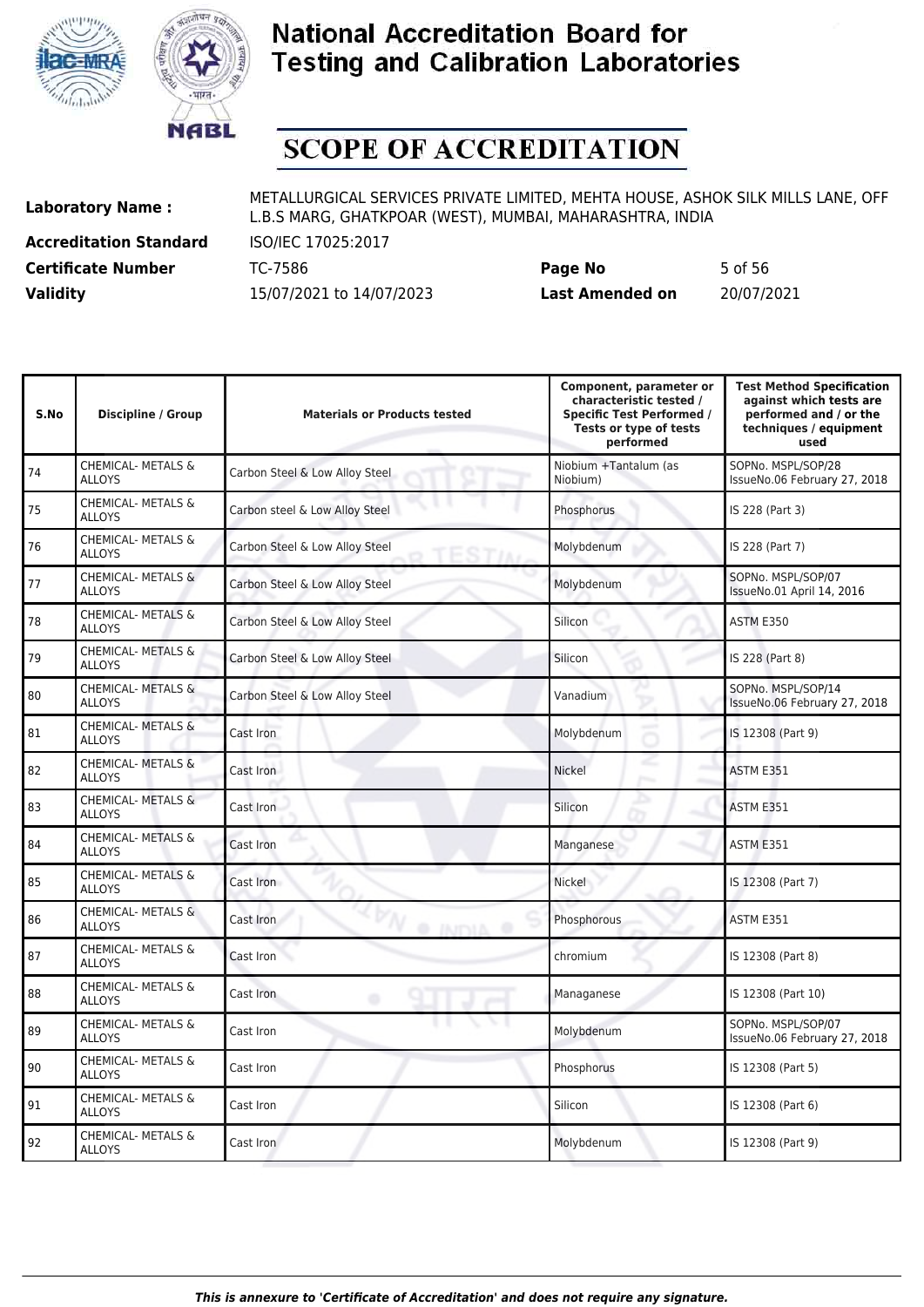



# **SCOPE OF ACCREDITATION**

**Accreditation Standard** ISO/IEC 17025:2017 **Certificate Number** TC-7586 **Page No** 6 of 56

| <b>Validity</b> | 15/07/2021 to 14/07/2023 | <b>Last Amended on</b> | 20/07/2021 |
|-----------------|--------------------------|------------------------|------------|
|                 |                          |                        |            |
|                 |                          |                        |            |
|                 |                          |                        |            |

| S.No | <b>Discipline / Group</b>                      | <b>Materials or Products tested</b>  | Component, parameter or<br>characteristic tested /<br><b>Specific Test Performed /</b><br>Tests or type of tests<br>performed | <b>Test Method Specification</b><br>against which tests are<br>performed and / or the<br>techniques / equipment<br>used |
|------|------------------------------------------------|--------------------------------------|-------------------------------------------------------------------------------------------------------------------------------|-------------------------------------------------------------------------------------------------------------------------|
| 93   | <b>CHEMICAL- METALS &amp;</b><br><b>ALLOYS</b> | Cast Iron                            | Nickel                                                                                                                        | ASTM E351                                                                                                               |
| 94   | CHEMICAL- METALS &<br><b>ALLOYS</b>            | Cast Iron                            | Nickel                                                                                                                        | ASTM E351                                                                                                               |
| 95   | CHEMICAL- METALS &<br><b>ALLOYS</b>            | Cast Iron                            | nickel                                                                                                                        | IS 12308 (Part 7)                                                                                                       |
| 96   | <b>CHEMICAL- METALS &amp;</b><br><b>ALLOYS</b> | Cast Iron                            | Silicon                                                                                                                       | ASTM E351                                                                                                               |
| 97   | CHEMICAL- METALS &<br><b>ALLOYS</b>            | Cast Iron                            | Chromium                                                                                                                      | ASTM E351                                                                                                               |
| 98   | CHEMICAL- METALS &<br><b>ALLOYS</b>            | Cast Iron                            | Molybdenum                                                                                                                    | SOPNo.MSPL/SOP/07<br>IssueNo.06 February 27, 2018                                                                       |
| 99   | CHEMICAL- METALS &<br><b>ALLOYS</b>            | Cast Iron                            | Nickel                                                                                                                        | IS 12308 (Part 7)                                                                                                       |
| 100  | CHEMICAL- METALS &<br><b>ALLOYS</b>            | Cast Iron                            | Phosphorous                                                                                                                   | ASTM E351                                                                                                               |
| 101  | <b>CHEMICAL- METALS &amp;</b><br><b>ALLOYS</b> | Cast Iron                            | Silicon                                                                                                                       | ASTM E351                                                                                                               |
| 102  | CHEMICAL- METALS &<br><b>ALLOYS</b>            | Copper                               | Carbon Film Test                                                                                                              | <b>BS EN-1057</b>                                                                                                       |
| 103  | CHEMICAL- METALS &<br><b>ALLOYS</b>            | Copper & its Alloy                   | Tin                                                                                                                           | SOPNo. MSPL/SOP/33<br>IssueNo.02 February 27, 2018                                                                      |
| 104  | <b>CHEMICAL- METALS &amp;</b><br><b>ALLOYS</b> | Copper & its Alloy                   | <b>Bismuth</b>                                                                                                                | SOPNo. MSPL/SOP/33<br>IssueNo.02 February 27, 2018                                                                      |
| 105  | CHEMICAL- METALS &<br><b>ALLOYS</b>            | Copper & its Alloy<br><b>O INDIA</b> | Chromium                                                                                                                      | SOPNo. MSPL/SOP/33<br>IssueNo.02 February 27, 2018                                                                      |
| 106  | <b>CHEMICAL- METALS &amp;</b><br><b>ALLOYS</b> | Copper & its Alloy                   | Copper                                                                                                                        | SOPNo. MSPL/SOP/33<br>IssueNo.02 February 27, 2018                                                                      |
| 107  | CHEMICAL- METALS &<br><b>ALLOYS</b>            | Copper & its Alloy                   | Iron                                                                                                                          | SOPNo. MSPL/SOP/33<br>IssueNo.02 February 27, 2018                                                                      |
| 108  | CHEMICAL- METALS &<br><b>ALLOYS</b>            | Copper & its Alloy                   | Lead                                                                                                                          | SOPNo. MSPL/SOP/33<br>IssueNo.02 February 27, 2018                                                                      |
| 109  | CHEMICAL- METALS &<br><b>ALLOYS</b>            | Copper & its Alloy                   | Nickel                                                                                                                        | SOPNo. MSPL/SOP/33<br>IssueNo.02 February 27, 2018                                                                      |
| 110  | <b>CHEMICAL- METALS &amp;</b><br><b>ALLOYS</b> | Copper & its Alloy                   | Phosphorous                                                                                                                   | SOPNo. MSPL/SOP/33<br>IssueNo.02 February 27, 2018                                                                      |
| 111  | CHEMICAL- METALS &<br><b>ALLOYS</b>            | Copper & its Alloy                   | Silicon                                                                                                                       | SOPNo. MSPL/SOP/33<br>IssueNo.02 February 27, 2018                                                                      |
|      |                                                |                                      |                                                                                                                               |                                                                                                                         |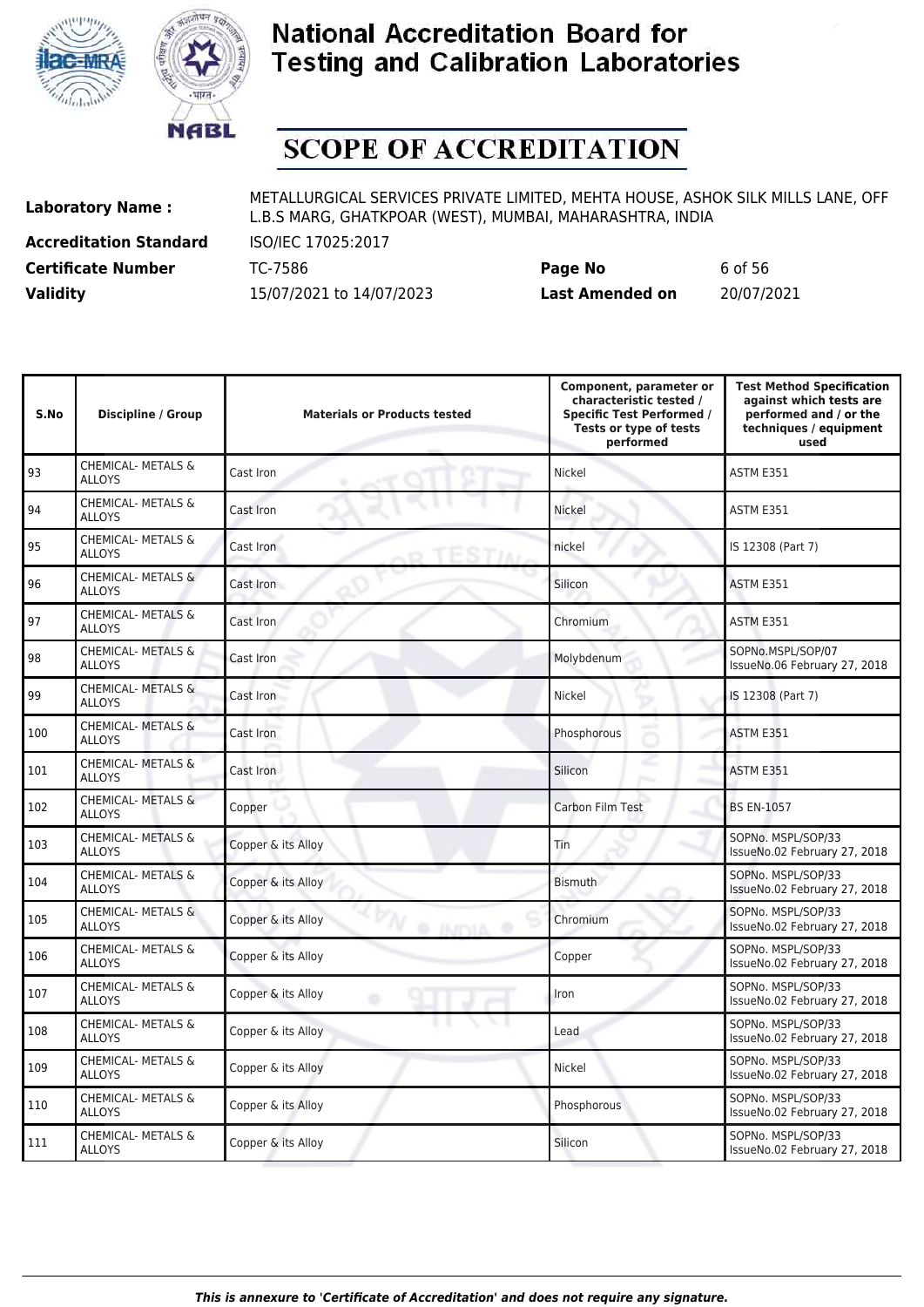



# **SCOPE OF ACCREDITATION**

**Accreditation Standard** ISO/IEC 17025:2017

**Laboratory Name :** METALLURGICAL SERVICES PRIVATE LIMITED, MEHTA HOUSE, ASHOK SILK MILLS LANE, OFF L.B.S MARG, GHATKPOAR (WEST), MUMBAI, MAHARASHTRA, INDIA

**Certificate Number** TC-7586 **Page No** 7 of 56 **Validity** 15/07/2021 to 14/07/2023 **Last Amended on** 20/07/2021

| S.No | Discipline / Group                             | <b>Materials or Products tested</b>   | Component, parameter or<br>characteristic tested /<br><b>Specific Test Performed /</b><br>Tests or type of tests<br>performed | <b>Test Method Specification</b><br>against which tests are<br>performed and / or the<br>techniques / equipment<br>used |
|------|------------------------------------------------|---------------------------------------|-------------------------------------------------------------------------------------------------------------------------------|-------------------------------------------------------------------------------------------------------------------------|
| 112  | <b>CHEMICAL- METALS &amp;</b><br><b>ALLOYS</b> | Copper & its Alloy                    | Sulphur                                                                                                                       | SOPNo. MSPL/SOP/33<br>IssueNo.02 February 27, 2018                                                                      |
| 113  | CHEMICAL- METALS &<br><b>ALLOYS</b>            | Copper & its Alloy                    | Zinc                                                                                                                          | SOPNo. MSPL/SOP/33<br>IssueNo.02 February 27, 2018                                                                      |
| 114  | CHEMICAL- METALS &<br><b>ALLOYS</b>            | <b>Copper Alloy</b>                   | Lead (Electrolysis)                                                                                                           | IS 4027 (Part 1)                                                                                                        |
| 115  | <b>CHEMICAL- METALS &amp;</b><br><b>ALLOYS</b> | <b>Copper Alloy</b>                   | Copper (Electrolysis)                                                                                                         | SOPNo. MSPL/SOP/29<br>IssueNo.06 February 27, 2018                                                                      |
| 116  | <b>CHEMICAL- METALS &amp;</b><br><b>ALLOYS</b> | <b>Copper Alloy</b>                   | Copper (Electrolysis)                                                                                                         | IS 4027 (Part 1)                                                                                                        |
| 117  | CHEMICAL- METALS &<br><b>ALLOYS</b>            | <b>Copper Alloy</b>                   | Copper (Electrolysis)                                                                                                         | SOPNo. MSPL/SOP/29<br>IssueNo.02 February 27, 2018                                                                      |
| 118  | <b>CHEMICAL- METALS &amp;</b><br><b>ALLOYS</b> | <b>Copper Alloy</b>                   | Aluminium                                                                                                                     | SOPNo. MSPL/SOP/25C<br>IssueNo.02 February 27, 2018                                                                     |
| 119  | CHEMICAL- METALS &<br><b>ALLOYS</b>            | <b>Copper Alloy</b>                   | Aluminium                                                                                                                     | SOPNo. MSPL/SOP/25C<br>IssueNo.02 February 27, 2018                                                                     |
| 120  | CHEMICAL- METALS &<br><b>ALLOYS</b>            | <b>Copper Alloy</b>                   | Antimony                                                                                                                      | SOPNo. MSPL/SOP/25C<br>IssueNo.02 February 27, 2018                                                                     |
| 121  | <b>CHEMICAL- METALS &amp;</b><br><b>ALLOYS</b> | <b>Copper Alloy</b>                   | Arsenic                                                                                                                       | SOPNo. MSPL/SOP/25C<br>IssueNo.02 February 27, 2018                                                                     |
| 122  | CHEMICAL- METALS &<br><b>ALLOYS</b>            | <b>Copper Alloy</b>                   | Arsenic                                                                                                                       | SOPNo. MSPL/SOP/25C<br>IssueNo.02 February 27, 2018                                                                     |
| 123  | <b>CHEMICAL- METALS &amp;</b><br><b>ALLOYS</b> | <b>Copper Alloy</b>                   | Cadmium                                                                                                                       | SOPNo. MSPL/SOP/25C<br>IssueNo.02 February 27, 2018                                                                     |
| 124  | <b>CHEMICAL- METALS &amp;</b><br><b>ALLOYS</b> | <b>Copper Alloy</b><br><b>O</b> INDNA | Copper (Electrolysis)                                                                                                         | ASTM E53                                                                                                                |
| 125  | CHEMICAL- METALS &<br><b>ALLOYS</b>            | <b>Copper Alloy</b>                   | Copper (Electrolysis)                                                                                                         | IS 3685                                                                                                                 |
| 126  | CHEMICAL- METALS &<br><b>ALLOYS</b>            | <b>Copper Alloy</b><br>۰              | Lead                                                                                                                          | SOPNo. MSPL/SOP/25C<br>IssueNo.02 February 27, 2018                                                                     |
| 127  | <b>CHEMICAL- METALS &amp;</b><br><b>ALLOYS</b> | Copper Alloy                          | Magnesium                                                                                                                     | SOPNo. MSPL/SOP/25C<br>IssueNo.02 February 27, 2018                                                                     |
| 128  | CHEMICAL- METALS &<br><b>ALLOYS</b>            | <b>Copper Alloy</b>                   | Manganese                                                                                                                     | SOPNo. MSPL/SOP/25C<br>IssueNo.02 February 27, 2018                                                                     |
| 129  | CHEMICAL- METALS &<br><b>ALLOYS</b>            | <b>Copper Alloy</b>                   | Nickel                                                                                                                        | SOPNo. MSPL/SOP/25C<br>IssueNo.02 February 27, 2018                                                                     |
| 130  | CHEMICAL- METALS &<br><b>ALLOYS</b>            | <b>Copper Alloy</b>                   | Nickel                                                                                                                        | SOPNo. MSPL/SOP/25C<br>IssueNo.02 February 27, 2018                                                                     |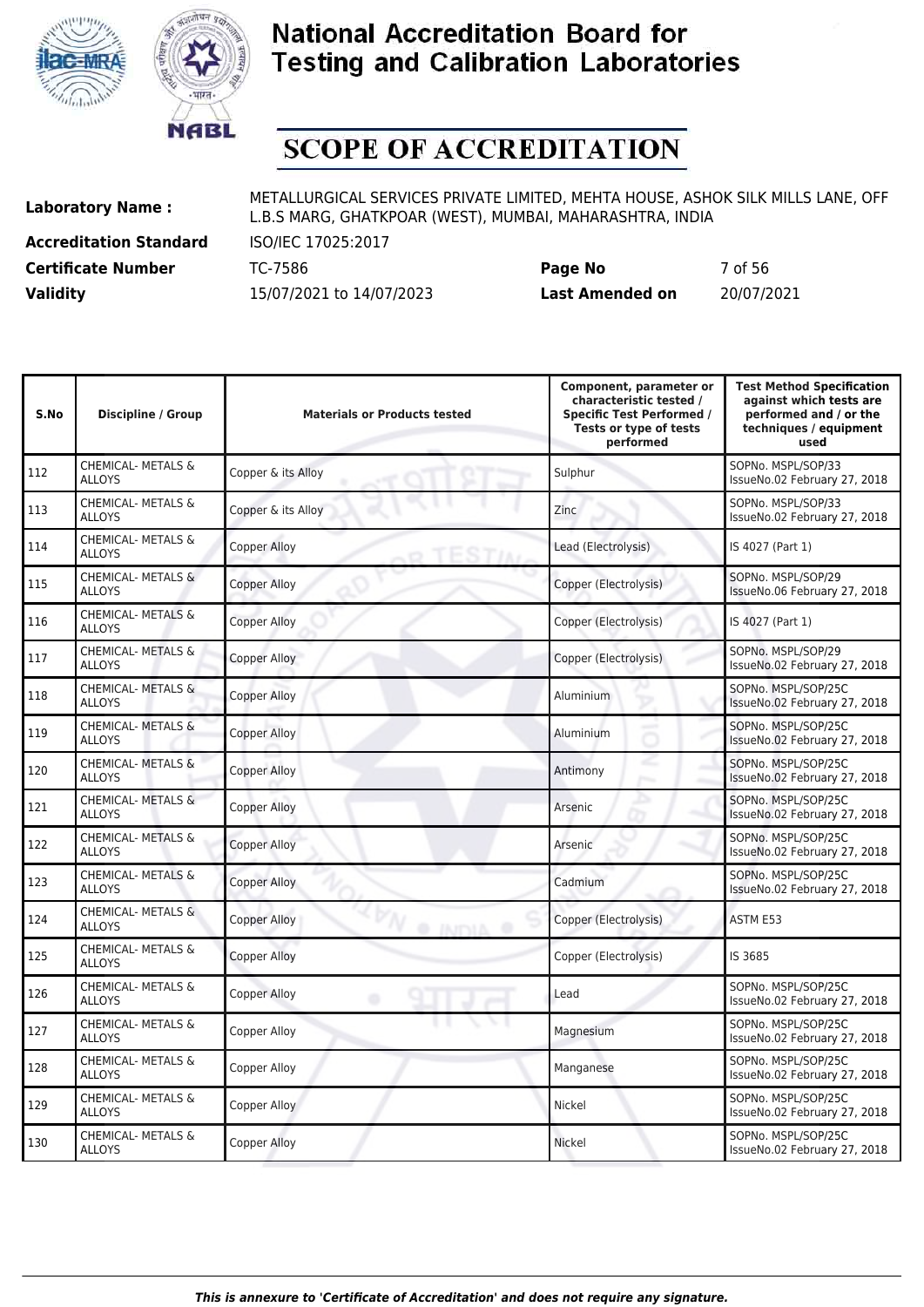



# **SCOPE OF ACCREDITATION**

**Accreditation Standard** ISO/IEC 17025:2017

**Laboratory Name :** METALLURGICAL SERVICES PRIVATE LIMITED, MEHTA HOUSE, ASHOK SILK MILLS LANE, OFF L.B.S MARG, GHATKPOAR (WEST), MUMBAI, MAHARASHTRA, INDIA

**Certificate Number** TC-7586 **Page No** 8 of 56 **Validity** 15/07/2021 to 14/07/2023 **Last Amended on** 20/07/2021

| S.No | <b>Discipline / Group</b>                      | <b>Materials or Products tested</b>                 | Component, parameter or<br>characteristic tested /<br><b>Specific Test Performed /</b><br>Tests or type of tests<br>performed | <b>Test Method Specification</b><br>against which tests are<br>performed and / or the<br>techniques / equipment<br>used |
|------|------------------------------------------------|-----------------------------------------------------|-------------------------------------------------------------------------------------------------------------------------------|-------------------------------------------------------------------------------------------------------------------------|
| 131  | <b>CHEMICAL- METALS &amp;</b><br><b>ALLOYS</b> | Copper Alloy                                        | Phosphorous                                                                                                                   | SOPNo. MSPL/SOP/25C<br>IssueNo.02 February 27, 2018                                                                     |
| 132  | CHEMICAL- METALS &<br><b>ALLOYS</b>            | <b>Copper Alloy</b>                                 | Selenium                                                                                                                      | SOPNo. MSPL/SOP/25C<br>IssueNo.02 February 27, 2018                                                                     |
| 133  | CHEMICAL- METALS &<br><b>ALLOYS</b>            | <b>Copper Alloy</b>                                 | Tellurium                                                                                                                     | SOPNo. MSPL/SOP/25C<br>IssueNo.02 February 27, 2018                                                                     |
| 134  | CHEMICAL- METALS &<br><b>ALLOYS</b>            | <b>Copper Alloy</b>                                 | Tin                                                                                                                           | SOPNo. MSPL/SOP/25C<br>IssueNo.02 February 27, 2018                                                                     |
| 135  | CHEMICAL- METALS &<br><b>ALLOYS</b>            | <b>Copper Alloy</b>                                 | Zinc                                                                                                                          | SOPNo. MSPL/SOP/25C<br>IssueNo.02 February 27, 2018                                                                     |
| 136  | CHEMICAL- METALS &<br><b>ALLOYS</b>            | <b>Copper Alloys</b>                                | Lead                                                                                                                          | SOPNo. MSPL/SOP/29<br>IssueNo.06 February 27, 2018                                                                      |
| 137  | <b>CHEMICAL- METALS &amp;</b><br><b>ALLOYS</b> | <b>Copper Alloys</b>                                | Lead (Electrolysis)                                                                                                           | IS 3685                                                                                                                 |
| 138  | CHEMICAL- METALS &<br><b>ALLOYS</b>            | <b>Copper Alloys</b>                                | Phosphorous                                                                                                                   | IS 3685                                                                                                                 |
| 139  | CHEMICAL- METALS &<br><b>ALLOYS</b>            | <b>Copper Alloys</b>                                | Tin                                                                                                                           | <b>ASTM E478</b>                                                                                                        |
| 140  | CHEMICAL- METALS &<br><b>ALLOYS</b>            | Copper Alloys (Gas Element in Metal & Metal Alloys) | Oxygen                                                                                                                        | <b>ASTM E2575</b>                                                                                                       |
| 141  | CHEMICAL- METALS &<br><b>ALLOYS</b>            | Copper Alloys (Gas Element in Metal & Metal Alloys) | <b>Sulfur</b>                                                                                                                 | <b>ASTM E1019</b>                                                                                                       |
| 142  | CHEMICAL- METALS &<br><b>ALLOYS</b>            | Copper alloys                                       | Silicon                                                                                                                       | ASTM E54 (Withdrawn<br>Standard)                                                                                        |
| 143  | CHEMICAL- METALS &<br><b>ALLOYS</b>            | <b>Copper Alloys</b><br><b>O INDIA</b>              | Beryllium                                                                                                                     | <b>ASTM E2824</b>                                                                                                       |
| 144  | <b>CHEMICAL- METALS &amp;</b><br><b>ALLOYS</b> | <b>Copper Alloys</b>                                | Nickel                                                                                                                        | ASTM E478                                                                                                               |
| 145  | CHEMICAL- METALS &<br><b>ALLOYS</b>            | <b>Copper Alloys</b><br>۰                           | <b>Bismuth</b>                                                                                                                | SOPNo. MSPL/SOP/25C<br>IssueNo.02 February 27, 2018                                                                     |
| 146  | CHEMICAL- METALS &<br><b>ALLOYS</b>            | <b>Copper Alloys</b>                                | <b>Iron</b>                                                                                                                   | SOPNO. MSPL/SOP/25C Issue<br>No. 02 February 27, 2018                                                                   |
| 147  | CHEMICAL- METALS &<br><b>ALLOYS</b>            | Copper Alloys                                       | Nickel                                                                                                                        | ASTM E478                                                                                                               |
| 148  | CHEMICAL- METALS &<br><b>ALLOYS</b>            | Copper Alloys (Gas Element in Metal & Metal Alloys) | Oxygen                                                                                                                        | <b>ASTM E2575</b>                                                                                                       |
| 149  | CHEMICAL- METALS &<br><b>ALLOYS</b>            | Copper Alloys (Gas Element in Metal & Metal Alloys) | Oxygen                                                                                                                        | <b>ASTM E2575</b>                                                                                                       |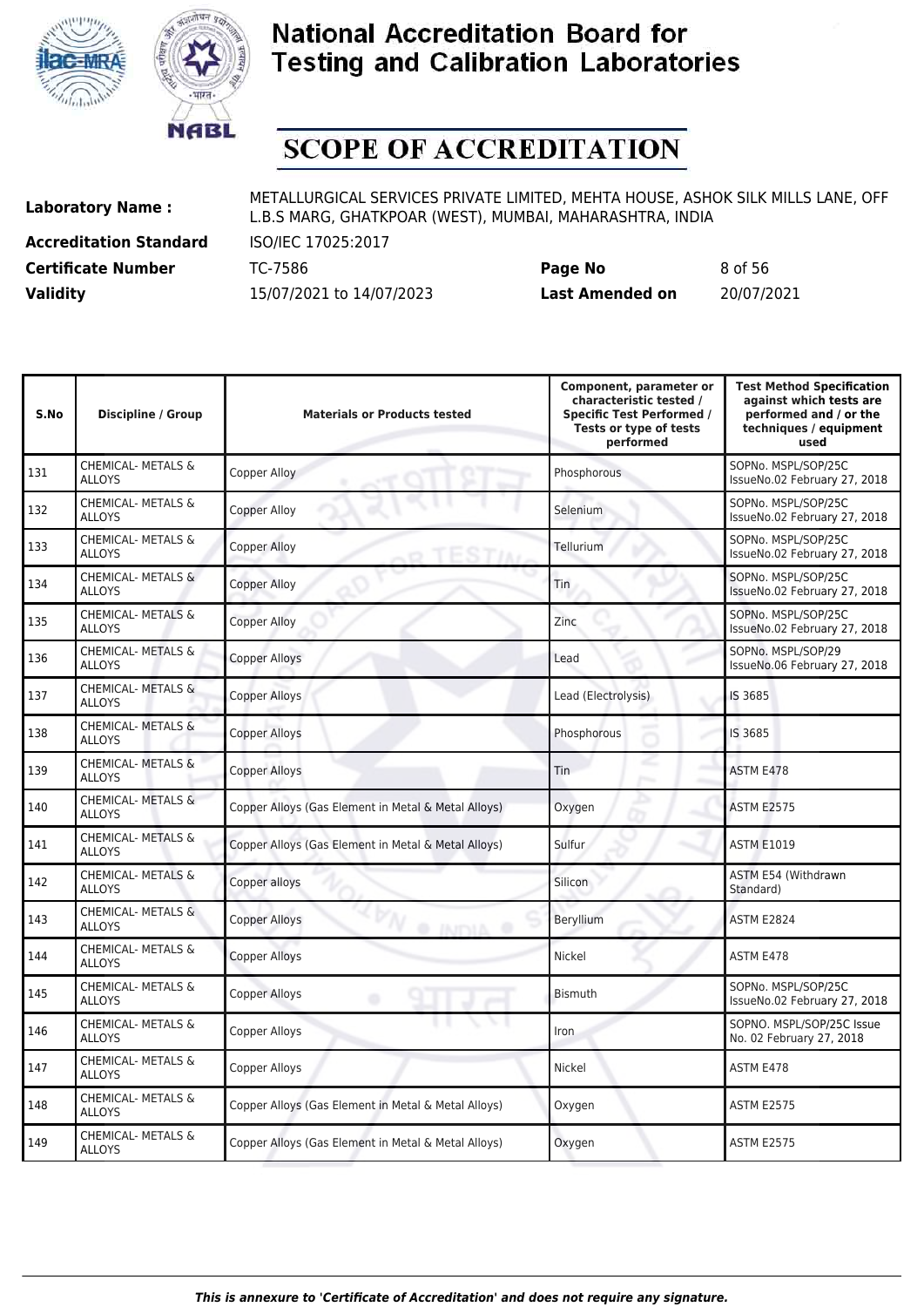



# **SCOPE OF ACCREDITATION**

**Accreditation Standard** ISO/IEC 17025:2017

**Laboratory Name :** METALLURGICAL SERVICES PRIVATE LIMITED, MEHTA HOUSE, ASHOK SILK MILLS LANE, OFF L.B.S MARG, GHATKPOAR (WEST), MUMBAI, MAHARASHTRA, INDIA

**Certificate Number** TC-7586 **Page No** 9 of 56 **Validity** 15/07/2021 to 14/07/2023 **Last Amended on** 20/07/2021

| S.No | <b>Discipline / Group</b>                      | <b>Materials or Products tested</b>                                                 | Component, parameter or<br>characteristic tested /<br><b>Specific Test Performed /</b><br>Tests or type of tests<br>performed | <b>Test Method Specification</b><br>against which tests are<br>performed and / or the<br>techniques / equipment<br>used |
|------|------------------------------------------------|-------------------------------------------------------------------------------------|-------------------------------------------------------------------------------------------------------------------------------|-------------------------------------------------------------------------------------------------------------------------|
| 150  | CHEMICAL- METALS &<br><b>ALLOYS</b>            | Copper Alloys (Gas Element in Metal & Metal Alloys)                                 | Sulfur                                                                                                                        | <b>ASTM E1019</b>                                                                                                       |
| 151  | <b>CHEMICAL- METALS &amp;</b><br><b>ALLOYS</b> | Copper Base                                                                         | <b>Mercurous Nitrate Test For</b><br>Crack detection                                                                          | ASTM B154                                                                                                               |
| 152  | CHEMICAL- METALS &<br><b>ALLOYS</b>            | Copper Base                                                                         | <b>Mercurous Nitrate Test For</b><br>Crack detection                                                                          | IS 2305                                                                                                                 |
| 153  | CHEMICAL- METALS &<br><b>ALLOYS</b>            | Copper Base                                                                         | Mercurous Nitrate Test For<br>Crack detection                                                                                 | <b>BS 2874</b>                                                                                                          |
| 154  | CHEMICAL- METALS &<br><b>ALLOYS</b>            | Copper Base Alloy (Brass, Bronze, Al. Bronze, Gun metal,<br>Phosphor Bronze)        | Lead                                                                                                                          | SOPNo. MSPL/SOP/33<br>IssueNo.02 February 27, 2018                                                                      |
| 155  | CHEMICAL- METALS &<br><b>ALLOYS</b>            | Copper Base Alloy (Brass, Bronze, Al. Bronze, Gun metal,<br>Phosphor Bronze)        | Phosphorous                                                                                                                   | SOPNo. MSPL/SOP/33<br>IssueNo.02 February 27, 2018                                                                      |
| 156  | CHEMICAL- METALS &<br><b>ALLOYS</b>            | Copper Base Alloy (Brass, Bronze, Al. Bronze, Gun metal,<br>Phosphor Bronze)        | Zinc                                                                                                                          | SOPNo. MSPL/SOP/33<br>IssueNo.02 February 27, 2018                                                                      |
| 157  | <b>CHEMICAL- METALS &amp;</b><br><b>ALLOYS</b> | Copper Base Alloy (Brass, Bronze, Al. Bronze, Gun metal,<br>Phosphor Bronze)        | Zinc                                                                                                                          | SOPNo. MSPL/SOP/33<br>IssueNo.02 February 27, 2018                                                                      |
| 158  | CHEMICAL- METALS &<br><b>ALLOYS</b>            | Copper Base Alloy (Brass, Bronze, Al. Bronze, Gun metal,<br>Phosphor Bronze)        | Nickel<br>Posts.                                                                                                              | SOPNo. MSPL/SOP/33<br>IssueNo.02 February 27, 2018                                                                      |
| 159  | CHEMICAL- METALS &<br><b>ALLOYS</b>            | Copper Base Alloy (Brass, Bronze, Al. Bronze, Gun metal,<br>Phosphor Bronze)        | ▵<br>Nickel                                                                                                                   | SOPNo. MSPL/SOP/33<br>IssueNo.02 February 27, 2018                                                                      |
| 160  | CHEMICAL- METALS &<br><b>ALLOYS</b>            | Copper Base Alloy (Brass, Bronze, Al. Bronze, Gun Metal,<br>Phosphor Bronze)        | Arsenic                                                                                                                       | SOPNo. MSPL/SOP/33<br>IssueNo.02 February 27, 2018                                                                      |
| 161  | <b>CHEMICAL- METALS &amp;</b><br><b>ALLOYS</b> | Copper Base Alloy (Brass, Bronze, Al. Bronze, Gun metal,<br>Phosphor Bronze)        | <b>Bismuth</b>                                                                                                                | SOPNo. MSPL/SOP/33<br>IssueNo.02 February 27, 2018                                                                      |
| 162  | CHEMICAL- METALS &<br><b>ALLOYS</b>            | Copper Base Alloy (Brass, Bronze, Al. Bronze, Gun metal,<br><b>Phosphor Bronze)</b> | Copper                                                                                                                        | SOPNo. MSPL/SOP/33<br>IssueNo.02 February 27, 2018                                                                      |
| 163  | CHEMICAL- METALS &<br><b>ALLOYS</b>            | Copper Base Alloy (Brass, Bronze, Al. Bronze, Gun metal,<br>Phosphor Bronze)        | Iron                                                                                                                          | SOPNo. MSPL/SOP/33<br>IssueNo.02 February 27, 2018                                                                      |
| 164  | CHEMICAL- METALS &<br><b>ALLOYS</b>            | Copper Base Alloy (Brass, Bronze, Al. Bronze, Gun metal,<br>Phosphor Bronze)        | Iron                                                                                                                          | SOPNo. MSPL/SOP/33<br>IssueNo.02 February 27, 2018                                                                      |
| 165  | <b>CHEMICAL- METALS &amp;</b><br><b>ALLOYS</b> | Copper Base Alloy (Brass, Bronze, Al. Bronze, Gun metal,<br>Phosphor Bronze)        | Lead                                                                                                                          | SOPNo. MSPL/SOP/33<br>IssueNo.02 February 27, 2018                                                                      |
| 166  | CHEMICAL- METALS &<br><b>ALLOYS</b>            | Copper Base Alloy (Brass, Bronze, Al. Bronze, Gun metal,<br>Phosphor Bronze)        | Lead                                                                                                                          | SOPNo. MSPL/SOP/33<br>IssueNo.02 February 27, 2018                                                                      |
| 167  | CHEMICAL- METALS &<br><b>ALLOYS</b>            | Copper base Alloy (Brass, Bronze, Al. Bronze, Gun Metal,<br>Phosphor Bronze)        | Manganese                                                                                                                     | SOPNo. MSPL/SOP/33<br>IssueNo.02 February 27, 2018                                                                      |
| 168  | CHEMICAL- METALS &<br><b>ALLOYS</b>            | Copper Base Alloy (Brass, Bronze, Al. Bronze, Gun metal,<br>Phosphor Bronze)        | Nickel                                                                                                                        | SOPNo.MSPL/SOP/33<br>IssueNo.02 February27                                                                              |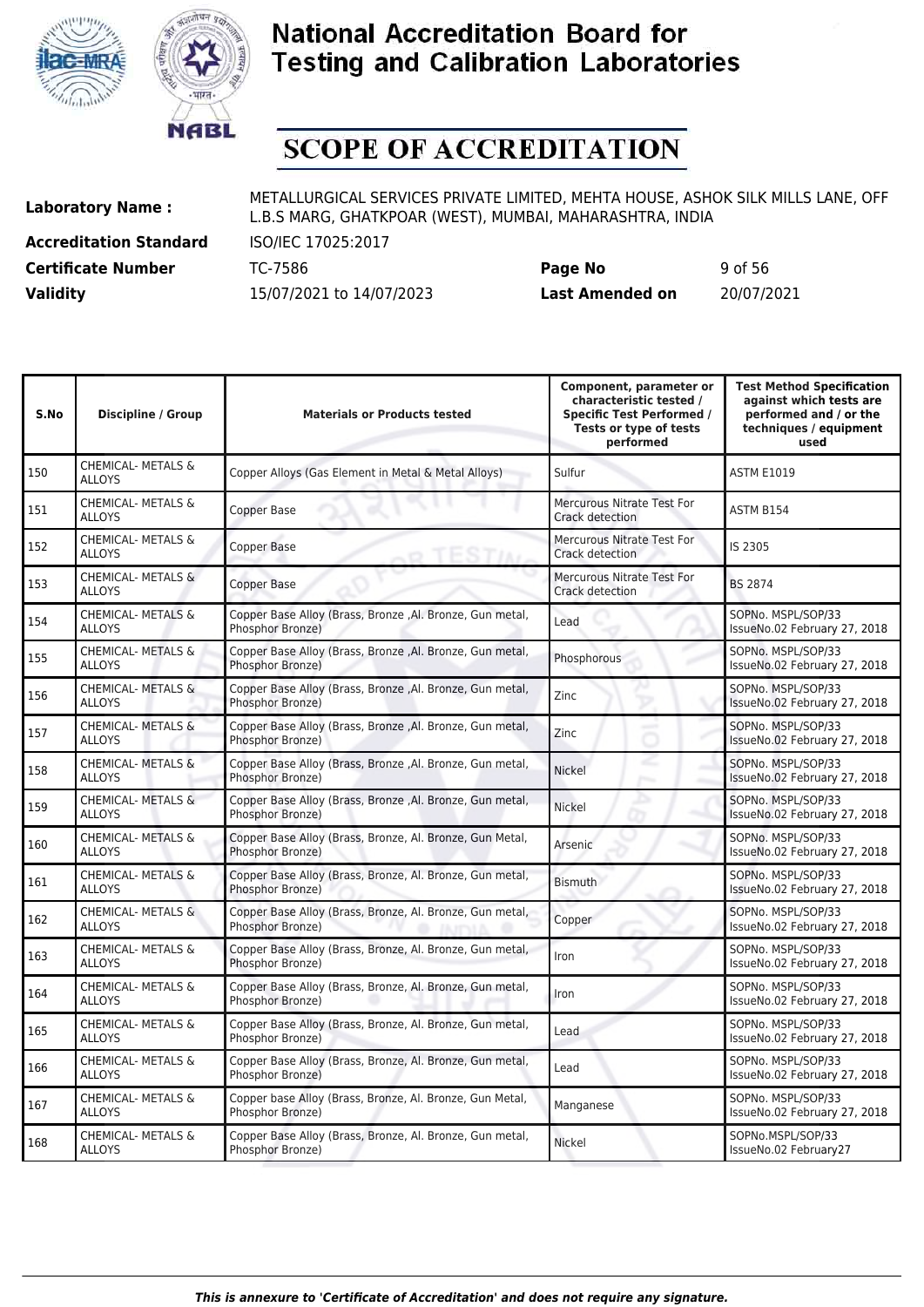



# **SCOPE OF ACCREDITATION**

**Accreditation Standard** ISO/IEC 17025:2017

| <b>Certificate Number</b> | TC-7586                  | Page No         | 10 of 56   |
|---------------------------|--------------------------|-----------------|------------|
| <b>Validity</b>           | 15/07/2021 to 14/07/2023 | Last Amended on | 20/07/2021 |

| S.No | Discipline / Group                             | <b>Materials or Products tested</b>                                          | Component, parameter or<br>characteristic tested /<br><b>Specific Test Performed /</b><br>Tests or type of tests<br>performed | <b>Test Method Specification</b><br>against which tests are<br>performed and / or the<br>techniques / equipment<br>used |
|------|------------------------------------------------|------------------------------------------------------------------------------|-------------------------------------------------------------------------------------------------------------------------------|-------------------------------------------------------------------------------------------------------------------------|
| 169  | <b>CHEMICAL- METALS &amp;</b><br><b>ALLOYS</b> | Copper Base Alloy (Brass, Bronze, Al. Bronze, Gun metal,<br>Phosphor Bronze) | Iron                                                                                                                          | SOPNo. MSPL/SOP/33<br>IssueNo.02 February 27, 2018                                                                      |
| 170  | <b>CHEMICAL- METALS &amp;</b><br><b>ALLOYS</b> | Copper Base Alloy (Brass, Bronze, Al. Bronze, Gun Metal,<br>Phosphor Bronze) | <b>Aluminium</b>                                                                                                              | SOPNo. MSPL/SOP/33<br>IssueNo.02 February 27, 2018                                                                      |
| 171  | CHEMICAL- METALS &<br><b>ALLOYS</b>            | Copper Base Alloy) Brass, Bronze, Al. Bronze, Gun metal,<br>Phosphor Bronze) | Zinc                                                                                                                          | SOPNo. MSPL/SOP/33<br>IssueNo.02 February 27, 2018                                                                      |
| 172  | <b>CHEMICAL- METALS &amp;</b><br><b>ALLOYS</b> | Iron / Nickel Alloys                                                         | Arsenic                                                                                                                       | SOPNo. MSPL/SOP/25A/B<br>IssueNo.02 February 27, 2018                                                                   |
| 173  | <b>CHEMICAL- METALS &amp;</b><br><b>ALLOYS</b> | Iron / Nickel Alloys                                                         | Zirconium                                                                                                                     | SOPNo. MSPL/SOP/25A/B<br>IssueNo.02 February 27, 2018                                                                   |
| 174  | <b>CHEMICAL- METALS &amp;</b><br><b>ALLOYS</b> | Iron / Nickel Alloys                                                         | Antimony                                                                                                                      | SOPNo. MSPL/SOP/25A/B<br>IssueNo.02 February 27, 2018                                                                   |
| 175  | <b>CHEMICAL- METALS &amp;</b><br><b>ALLOYS</b> | Iron / Nickel Alloys                                                         | Antimony                                                                                                                      | SOPNo. MSPL/SOP/25A/B<br>IssueNo.02 February 27, 2018                                                                   |
| 176  | CHEMICAL- METALS &<br><b>ALLOYS</b>            | Iron / Nickel Alloys                                                         | Boron                                                                                                                         | SOPNo. MSPL/SOP/25A/B<br>IssueNo.02 February 27, 2018                                                                   |
| 177  | CHEMICAL- METALS &<br><b>ALLOYS</b>            | Iron / Nickel Alloys                                                         | Boron<br><b>Press</b>                                                                                                         | SOPNo. MSPL/SOP/25A/B<br>IssueNo.02 February 27, 2018                                                                   |
| 178  | CHEMICAL- METALS &<br><b>ALLOYS</b>            | Iron / Nickel Alloys                                                         | Lead                                                                                                                          | SOPNo. MSPL/SOP/25A/B<br>IssueNo.02 February 27, 2018                                                                   |
| 179  | CHEMICAL- METALS &<br><b>ALLOYS</b>            | Iron / Nickel Alloys                                                         | Magnesium                                                                                                                     | SOPNo. MSPL/SOP/25A/B<br>IssueNo.02 February 27, 2018                                                                   |
| 180  | CHEMICAL- METALS &<br><b>ALLOYS</b>            | Iron / Nickel Alloys                                                         | Nickel                                                                                                                        | SOPNo. MSPL/SOP/25A/B<br>IssueNo.02 February 27, 2018                                                                   |
| 181  | CHEMICAL- METALS &<br><b>ALLOYS</b>            | Iron / Nickel Alloys<br>@ INITYLA<br>۰                                       | <b>Nickel</b>                                                                                                                 | SOPNo. MSPL/SOP/25A/B<br>IssueNo.02 February 27, 2018                                                                   |
| 182  | CHEMICAL- METALS &<br><b>ALLOYS</b>            | Iron / Nickel Alloys                                                         | Nickel                                                                                                                        | SOPNo. MSPL/SOP/25A/B<br>IssueNo.02 February 27, 2018                                                                   |
| 183  | CHEMICAL- METALS &<br><b>ALLOYS</b>            | Iron / Nickel Alloys<br>۰                                                    | Niobium                                                                                                                       | SOPNo. MSPL/SOP/25A/B<br>IssueNo.02 February 27, 2018                                                                   |
| 184  | CHEMICAL- METALS &<br><b>ALLOYS</b>            | Iron / Nickel Alloys                                                         | Phosphorous                                                                                                                   | SOPNo. MSPL/SOP/25A/B<br>IssueNo.02 February 27, 2018                                                                   |
| 185  | CHEMICAL- METALS &<br><b>ALLOYS</b>            | Iron / Nickel Alloys                                                         | Phosphorous                                                                                                                   | SOPNo. MSPL/SOP/25A/B<br>IssueNo.02 February 27, 2018                                                                   |
| 186  | CHEMICAL- METALS &<br><b>ALLOYS</b>            | Iron / Nickel Alloys                                                         | Tin                                                                                                                           | SOPNo. MSPL/SOP/25A/B<br>IssueNo.02 February 27, 2018                                                                   |
| 187  | <b>CHEMICAL- METALS &amp;</b><br><b>ALLOYS</b> | Iron / Nickel Alloys                                                         | Titanium                                                                                                                      | SOPNo. MSPL/SOP/25A/B<br>IssueNo.02 February 27, 2018                                                                   |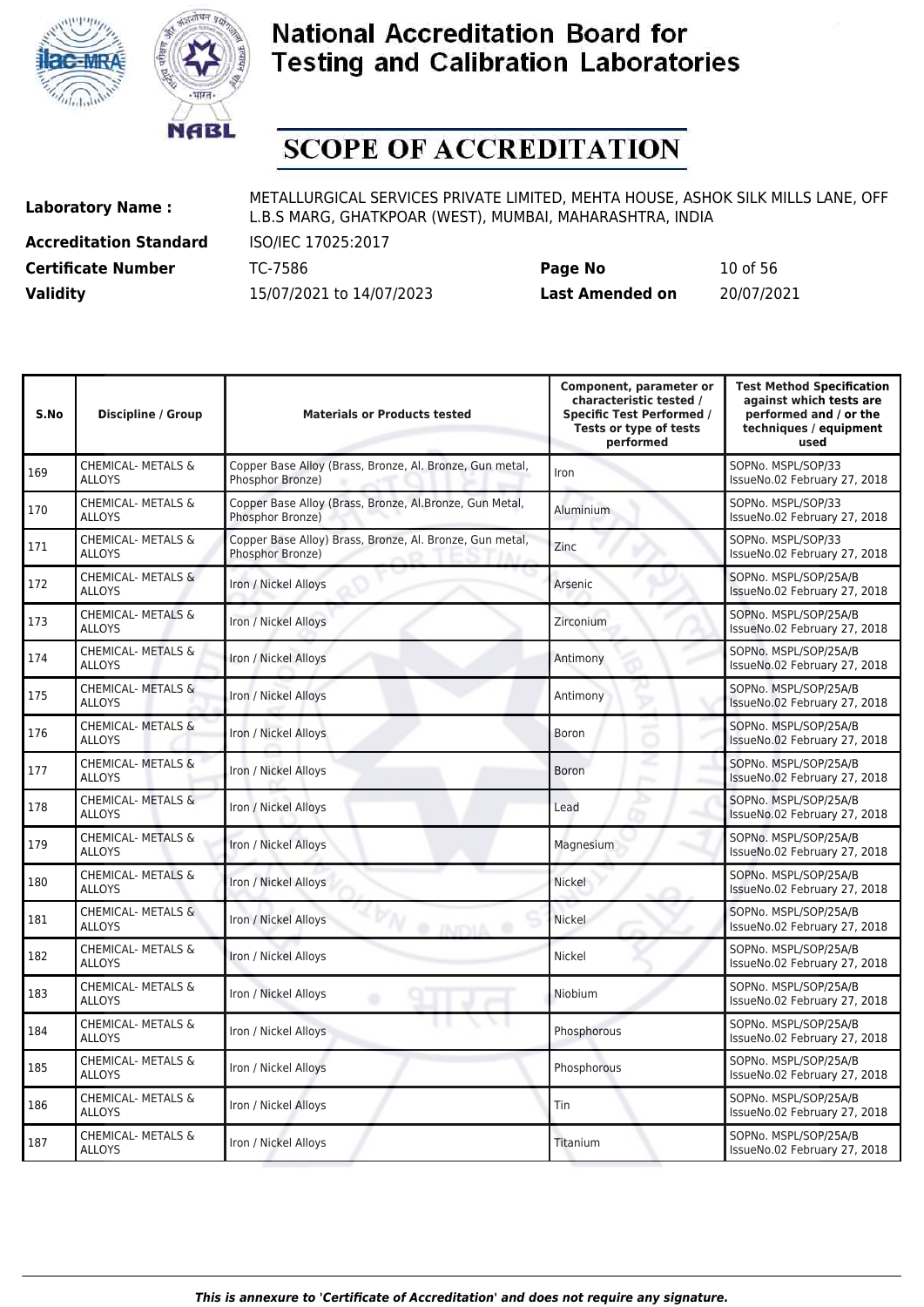



# **SCOPE OF ACCREDITATION**

**Accreditation Standard** ISO/IEC 17025:2017

**Laboratory Name :** METALLURGICAL SERVICES PRIVATE LIMITED, MEHTA HOUSE, ASHOK SILK MILLS LANE, OFF L.B.S MARG, GHATKPOAR (WEST), MUMBAI, MAHARASHTRA, INDIA

**Certificate Number** TC-7586 **Page No** 11 of 56 **Validity** 15/07/2021 to 14/07/2023 **Last Amended on** 20/07/2021

| S.No | <b>Discipline / Group</b>                      | <b>Materials or Products tested</b>               | Component, parameter or<br>characteristic tested /<br><b>Specific Test Performed /</b><br>Tests or type of tests<br>performed | <b>Test Method Specification</b><br>against which tests are<br>performed and / or the<br>techniques / equipment<br>used |
|------|------------------------------------------------|---------------------------------------------------|-------------------------------------------------------------------------------------------------------------------------------|-------------------------------------------------------------------------------------------------------------------------|
| 188  | <b>CHEMICAL- METALS &amp;</b><br><b>ALLOYS</b> | Iron / Nickel Alloys                              | Titanium                                                                                                                      | SOPNo. MSPL/SOP/25A/B<br>IssueNo.02 February 27, 2018                                                                   |
| 189  | <b>CHEMICAL- METALS &amp;</b><br><b>ALLOYS</b> | Iron / Nickel Alloys                              | Vanadium                                                                                                                      | SOPNo. MSPL/SOP/25A/B<br>IssueNo.02 February 27, 2018                                                                   |
| 190  | <b>CHEMICAL- METALS &amp;</b><br><b>ALLOYS</b> | Iron / Nickel Alloys                              | Zirconium                                                                                                                     | SOPNo. MSPL/SOP/25A/B<br>IssueNo.02 February 27, 2018                                                                   |
| 191  | <b>CHEMICAL- METALS &amp;</b><br><b>ALLOYS</b> | Iron /Nickel Alloys                               | Iron                                                                                                                          | SOPNo. MSPL/SOP/25A/B<br>IssueNo.02 February 27, 2018                                                                   |
| 192  | CHEMICAL- METALS &<br><b>ALLOYS</b>            | Iron Alloy (Tool Steel & High Alloy Steel)        | Nickel                                                                                                                        | ASTM E352                                                                                                               |
| 193  | <b>CHEMICAL- METALS &amp;</b><br><b>ALLOYS</b> | Iron Alloy (Tool Steel & High Alloy Steel)        | Chromium                                                                                                                      | ASTM E352                                                                                                               |
| 194  | <b>CHEMICAL- METALS &amp;</b><br><b>ALLOYS</b> | Iron Alloy (Tool Steel & High Alloy Steel)        | Chromium.                                                                                                                     | ASTM E352                                                                                                               |
| 195  | <b>CHEMICAL- METALS &amp;</b><br><b>ALLOYS</b> | Iron Alloy (Tool Steel & High Alloy Steel)        | Phosphorous                                                                                                                   | ASTM E352                                                                                                               |
| 196  | <b>CHEMICAL- METALS &amp;</b><br><b>ALLOYS</b> | Iron Alloy (Tool Steel & High Alloy Steel)        | Vanadium                                                                                                                      | SOPNo. MSPL/SOP/14<br>IssueNo.06 February 27, 2018                                                                      |
| 197  | CHEMICAL- METALS &<br><b>ALLOYS</b>            | Iron Alloy (Tool Steel & High Alloy Steel)        | Vanadium                                                                                                                      | SOPNo. MSPL/SOP/14<br>IssueNo.06 February 27, 2018                                                                      |
| 198  | <b>CHEMICAL- METALS &amp;</b><br><b>ALLOYS</b> | Iron Alloy (Tool Steel & High Alloy Steel0        | Silicon                                                                                                                       | ASTM E352                                                                                                               |
| 199  | <b>CHEMICAL- METALS &amp;</b><br><b>ALLOYS</b> | Iron alloys (Tool Steel & High Alloy Steel)       | Nickel                                                                                                                        | ASTM E352                                                                                                               |
| 200  | <b>CHEMICAL- METALS &amp;</b><br><b>ALLOYS</b> | Iron Alloys (Stainless Steel)<br><b>O INDIA O</b> | Silicon                                                                                                                       | IS 228 (Part 8)                                                                                                         |
| 201  | <b>CHEMICAL- METALS &amp;</b><br><b>ALLOYS</b> | Iron Alloys (Stainless Steel)                     | Silicon                                                                                                                       | IS 228 (Part 8)                                                                                                         |
| 202  | <b>CHEMICAL- METALS &amp;</b><br><b>ALLOYS</b> | Iron/ Nickel Alloys<br>۰                          | Aluminium                                                                                                                     | SOPNo. MSPL/SOP/25A/B<br>IssueNo.02 February 27, 2018                                                                   |
| 203  | CHEMICAL- METALS &<br><b>ALLOYS</b>            | Iron/Nickel Alloys                                | <b>Iron</b>                                                                                                                   | SOPNo. MSPL/SOP/25A/B<br>IssueNo.02 February 27, 2018                                                                   |
| 204  | <b>CHEMICAL- METALS &amp;</b><br><b>ALLOYS</b> | Iron/Nickel Alloys                                | Calcium                                                                                                                       | SOPNo. MSPL/SOP/25/A/B Issue<br>No. 02 February 27, 2018                                                                |
| 205  | <b>CHEMICAL- METALS &amp;</b><br><b>ALLOYS</b> | Iron/Nickel Alloys                                | Chromium                                                                                                                      | SOPNo. MSPL/SOP/25A/B<br>IssueNo.02 February 27, 2018                                                                   |
| 206  | <b>CHEMICAL- METALS &amp;</b><br><b>ALLOYS</b> | Iron/Nickel Alloys                                | Cobalt                                                                                                                        | SOPNo. MSPL/SOP/25A/B<br>IssueNo.02 February 27, 2018                                                                   |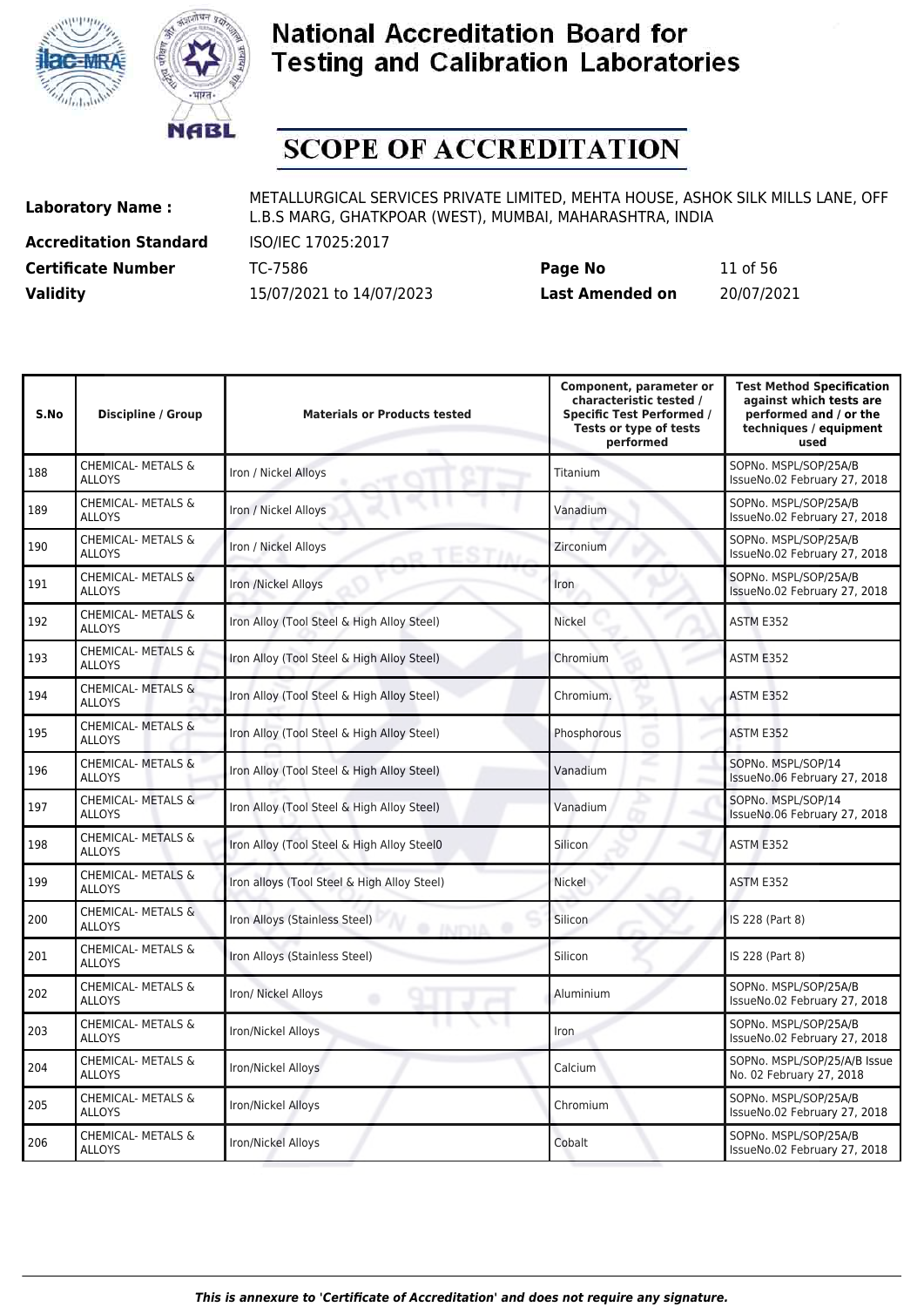



# **SCOPE OF ACCREDITATION**

**Accreditation Standard** ISO/IEC 17025:2017

| <b>Certificate Number</b> | TC-7586                  | Page No                | 12 of 56   |
|---------------------------|--------------------------|------------------------|------------|
| <b>Validity</b>           | 15/07/2021 to 14/07/2023 | <b>Last Amended on</b> | 20/07/2021 |

| S.No | <b>Discipline / Group</b>                      | <b>Materials or Products tested</b> | Component, parameter or<br>characteristic tested /<br><b>Specific Test Performed /</b><br>Tests or type of tests<br>performed | <b>Test Method Specification</b><br>against which tests are<br>performed and / or the<br>techniques / equipment<br>used |
|------|------------------------------------------------|-------------------------------------|-------------------------------------------------------------------------------------------------------------------------------|-------------------------------------------------------------------------------------------------------------------------|
| 207  | <b>CHEMICAL- METALS &amp;</b><br><b>ALLOYS</b> | Iron/Nickel Alloys                  | Copper                                                                                                                        | SOPNo. MSPL/SOP/25A/B<br>IssueNo.02 February 27, 2018                                                                   |
| 208  | <b>CHEMICAL- METALS &amp;</b><br><b>ALLOYS</b> | Iron/Nickel Alloys                  | Copper                                                                                                                        | SOPNo. MSPL/SOP/25A/B<br>IssueNo.02 February 27, 2018                                                                   |
| 209  | CHEMICAL- METALS &<br><b>ALLOYS</b>            | Iron/Nickel Alloys                  | Manganese                                                                                                                     | SOPNo. MSPL/SOP/25A/B<br>IssueNo.02 February 27, 2018                                                                   |
| 210  | CHEMICAL- METALS &<br><b>ALLOYS</b>            | Iron/Nickel Alloys                  | Manganese                                                                                                                     | SOPNo. MSPL/SOP/25A/B<br>IssueNo.02 February 27, 2018                                                                   |
| 211  | CHEMICAL- METALS &<br><b>ALLOYS</b>            | Iron/Nickel Alloys                  | Molybdenum                                                                                                                    | SOPNo. MSPL/SOP/25A/B<br>IssueNo.02 February 27, 2018                                                                   |
| 212  | <b>CHEMICAL- METALS &amp;</b><br><b>ALLOYS</b> | Iron/Nickel Alloys                  | Molybdenum                                                                                                                    | SOPNo. MSPL/SOP/25A/B<br>IssueNo.02 February 27, 2018                                                                   |
| 213  | <b>CHEMICAL- METALS &amp;</b><br><b>ALLOYS</b> | Lead Base                           | Antimony                                                                                                                      | IS 403                                                                                                                  |
| 214  | <b>CHEMICAL- METALS &amp;</b><br><b>ALLOYS</b> | <b>Lead Base</b>                    | Aluminium                                                                                                                     | SOPNo. MSPL/SOP/25E<br>IssueNo.02 February 27, 2018                                                                     |
| 215  | CHEMICAL- METALS &<br><b>ALLOYS</b>            | <b>Lead Base</b>                    | Antimony                                                                                                                      | SOPNo. MSPL/SOP/25E<br>IssueNo.02 February 27, 2018                                                                     |
| 216  | CHEMICAL- METALS &<br><b>ALLOYS</b>            | Lead Base                           | Antimony                                                                                                                      | <b>IS 403</b>                                                                                                           |
| 217  | CHEMICAL- METALS &<br><b>ALLOYS</b>            | <b>Lead Base</b>                    | Arsenic                                                                                                                       | SOPNo. MSPL/SOP/25E<br>IssueNo.02 February 27, 2018                                                                     |
| 218  | <b>CHEMICAL- METALS &amp;</b><br><b>ALLOYS</b> | Lead Base                           | <b>Bismuth</b>                                                                                                                | SOPNo. MSPL/SOP/25E Issue<br>No. 02 February 27, 2018                                                                   |
| 219  | <b>CHEMICAL- METALS &amp;</b><br><b>ALLOYS</b> | Lead base<br><b>O INDIA O</b>       | Cadmium                                                                                                                       | SOPNo. MSPL/SOP/25E<br>IssueNo.02 February 27, 2018                                                                     |
| 220  | <b>CHEMICAL- METALS &amp;</b><br><b>ALLOYS</b> | Lead Base                           | Cadmium                                                                                                                       | SOPNo. MSPL/SOP/25E<br>IssueNo.02 February 27, 2018                                                                     |
| 221  | CHEMICAL- METALS &<br><b>ALLOYS</b>            | Lead Base<br>۰                      | Copper                                                                                                                        | SOPNo. MSPL/SOP/25E<br>IssueNo.02 February 27, 2018                                                                     |
| 222  | CHEMICAL- METALS &<br><b>ALLOYS</b>            | Lead Base                           | Nickel                                                                                                                        | SOPNo. MSPL/SOP/25E<br>IssueNo.02 February 27, 2018                                                                     |
| 223  | <b>CHEMICAL- METALS &amp;</b><br><b>ALLOYS</b> | Lead Base                           | Selenium                                                                                                                      | SOPNo. MSPL/SOP/25E<br>IssueNo.02 February 27, 2018                                                                     |
| 224  | <b>CHEMICAL- METALS &amp;</b><br><b>ALLOYS</b> | Lead Base                           | Silver                                                                                                                        | SOPNo. MSPL/SOP/25E<br>IssueNo.02 February 27, 2018                                                                     |
| 225  | <b>CHEMICAL- METALS &amp;</b><br><b>ALLOYS</b> | Lead Base                           | Tellurium                                                                                                                     | SOPNo. MSPL/SOP/25E<br>IssueNo.02 February 27, 2018                                                                     |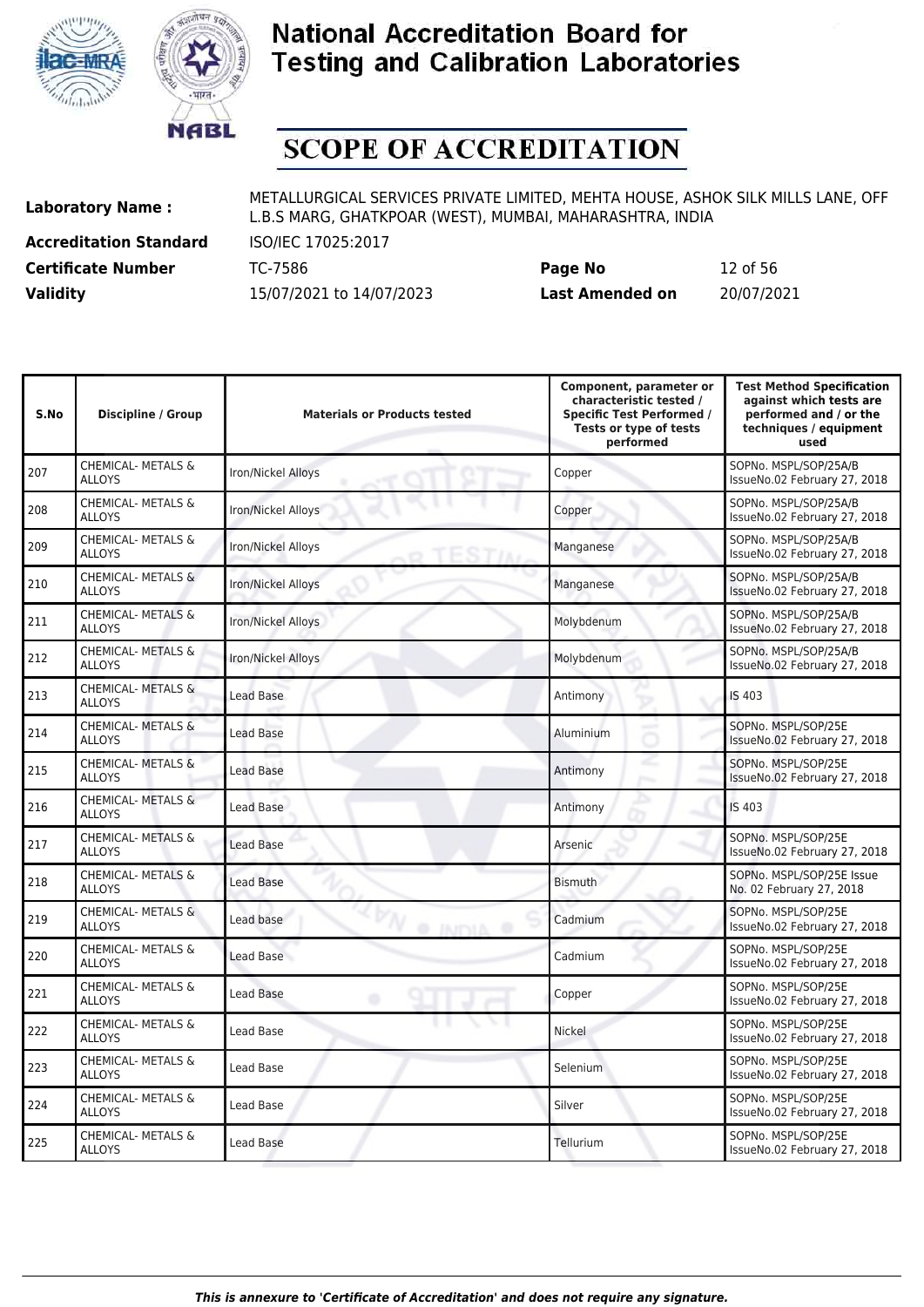



# **SCOPE OF ACCREDITATION**

**Accreditation Standard** ISO/IEC 17025:2017

**Laboratory Name :** METALLURGICAL SERVICES PRIVATE LIMITED, MEHTA HOUSE, ASHOK SILK MILLS LANE, OFF L.B.S MARG, GHATKPOAR (WEST), MUMBAI, MAHARASHTRA, INDIA

**Certificate Number** TC-7586 **Page No** 13 of 56 **Validity** 15/07/2021 to 14/07/2023 **Last Amended on** 20/07/2021

IssueNo.06 February 27, 2018

| S.No | <b>Discipline / Group</b>                      | <b>Materials or Products tested</b> | Component, parameter or<br>characteristic tested /<br><b>Specific Test Performed /</b><br>Tests or type of tests<br>performed | <b>Test Method Specification</b><br>against which tests are<br>performed and / or the<br>techniques / equipment<br>used |
|------|------------------------------------------------|-------------------------------------|-------------------------------------------------------------------------------------------------------------------------------|-------------------------------------------------------------------------------------------------------------------------|
| 226  | CHEMICAL- METALS &<br><b>ALLOYS</b>            | Lead Base                           | Tellurium                                                                                                                     | SOPNo. MSPL/SOP/25E<br>IssueNo.02 February 27, 2018                                                                     |
| 227  | CHEMICAL- METALS &<br><b>ALLOYS</b>            | Lead Base                           | Tin                                                                                                                           | SOPNo. MSPL/SOP/22<br>IssueNo.06 February 27, 2018                                                                      |
| 228  | CHEMICAL- METALS &<br><b>ALLOYS</b>            | Lead base                           | Tin                                                                                                                           | SOPNo. MSPL/SOP/25E<br>IssueNo.02 February 27, 2018                                                                     |
| 229  | <b>CHEMICAL- METALS &amp;</b><br><b>ALLOYS</b> | Lead base                           | Tin                                                                                                                           | SOPNo. MSPL/SOP/25E<br>IssueNo.02 February 27, 2018                                                                     |
| 230  | CHEMICAL- METALS &<br><b>ALLOYS</b>            | <b>Lead Base</b>                    | Zinc                                                                                                                          | SOPNo. MSPL/SOP/25E<br>IssueNo.02 February 27, 2018                                                                     |
| 231  | CHEMICAL- METALS &<br><b>ALLOYS</b>            | Manganese Steel                     | Chromium                                                                                                                      | SOPNo. MSPL/SOP/26D<br>IssueNo.02 February 27, 2018                                                                     |
| 232  | CHEMICAL- METALS &<br><b>ALLOYS</b>            | <b>Manganese Steel</b>              | Manganese                                                                                                                     | SOPNo. MSPL/SOP/26D<br>IssueNo.02 February 27, 2018                                                                     |
| 233  | <b>CHEMICAL- METALS &amp;</b><br><b>ALLOYS</b> | <b>Manganese Steel</b>              | Molybdenum                                                                                                                    | SOPNo. MSPL/SOP/26D<br>IssueNo.02 February 27, 2018                                                                     |
| 234  | CHEMICAL- METALS &<br><b>ALLOYS</b>            | Manganese Steel                     | Carbon                                                                                                                        | SOPNo. MSPL/SOP/26D<br>IssueNo.02 February 27, 2018                                                                     |
| 235  | CHEMICAL- METALS &<br><b>ALLOYS</b>            | Manganese Steel                     | Chromium                                                                                                                      | SOPNo. MSPL/SOP/26D<br>IssueNo.02 February 27, 2018                                                                     |
| 236  | CHEMICAL- METALS &<br><b>ALLOYS</b>            | <b>Manganese Steel</b>              | Manganese                                                                                                                     | SOPNo. MSPL/SOP/26D<br>IssueNo.02 February 27, 2018                                                                     |
| 237  | CHEMICAL- METALS &<br><b>ALLOYS</b>            | Manganese Steel                     | Nickel                                                                                                                        | SOPNo.MSPL/SOP/26D<br>IssueNo.02 February27                                                                             |
| 238  | <b>CHEMICAL- METALS &amp;</b><br><b>ALLOYS</b> | Manganese Steel<br><b>O INDIA O</b> | Phosphorous                                                                                                                   | SOPNo. MSPL/SOP/26D<br>IssueNo.02 February 27, 2018                                                                     |
| 239  | CHEMICAL- METALS &<br><b>ALLOYS</b>            | Manganese Steel                     | Silicon                                                                                                                       | SOPNo. MSPL/SOP/26D<br>IssueNo.02 February 27, 2018                                                                     |
| 240  | CHEMICAL- METALS &<br><b>ALLOYS</b>            | Manganese Steel<br>۵                | Sulphur                                                                                                                       | SOPNo. MSPL/SOP/26D<br>IssueNo.02 February 27, 2018                                                                     |
| 241  | CHEMICAL- METALS &<br><b>ALLOYS</b>            | Nickel Base                         | Lead                                                                                                                          | SOPNo. MSPL/SOP/29<br>IssueNo.06 February 27, 2018                                                                      |
| 242  | CHEMICAL- METALS &<br><b>ALLOYS</b>            | Nickel Base                         | Molybdenum                                                                                                                    | ASTM E354                                                                                                               |
| 243  | CHEMICAL- METALS &<br><b>ALLOYS</b>            | Nickel Base                         | Molybdenum                                                                                                                    | ASTM E354                                                                                                               |
| 244  | CHEMICAL- METALS &<br><b>ALLOYS</b>            | Nickel Base                         | Tungsten                                                                                                                      | SOPNo. MSPL/SOP/13<br>IssueNo.06 February 27, 2018                                                                      |

CHEMICAL-METALS & Nickel Base Nickel Base SOPNo. MSPL/SOP/13<br>ALLOYS IssueNo.06 February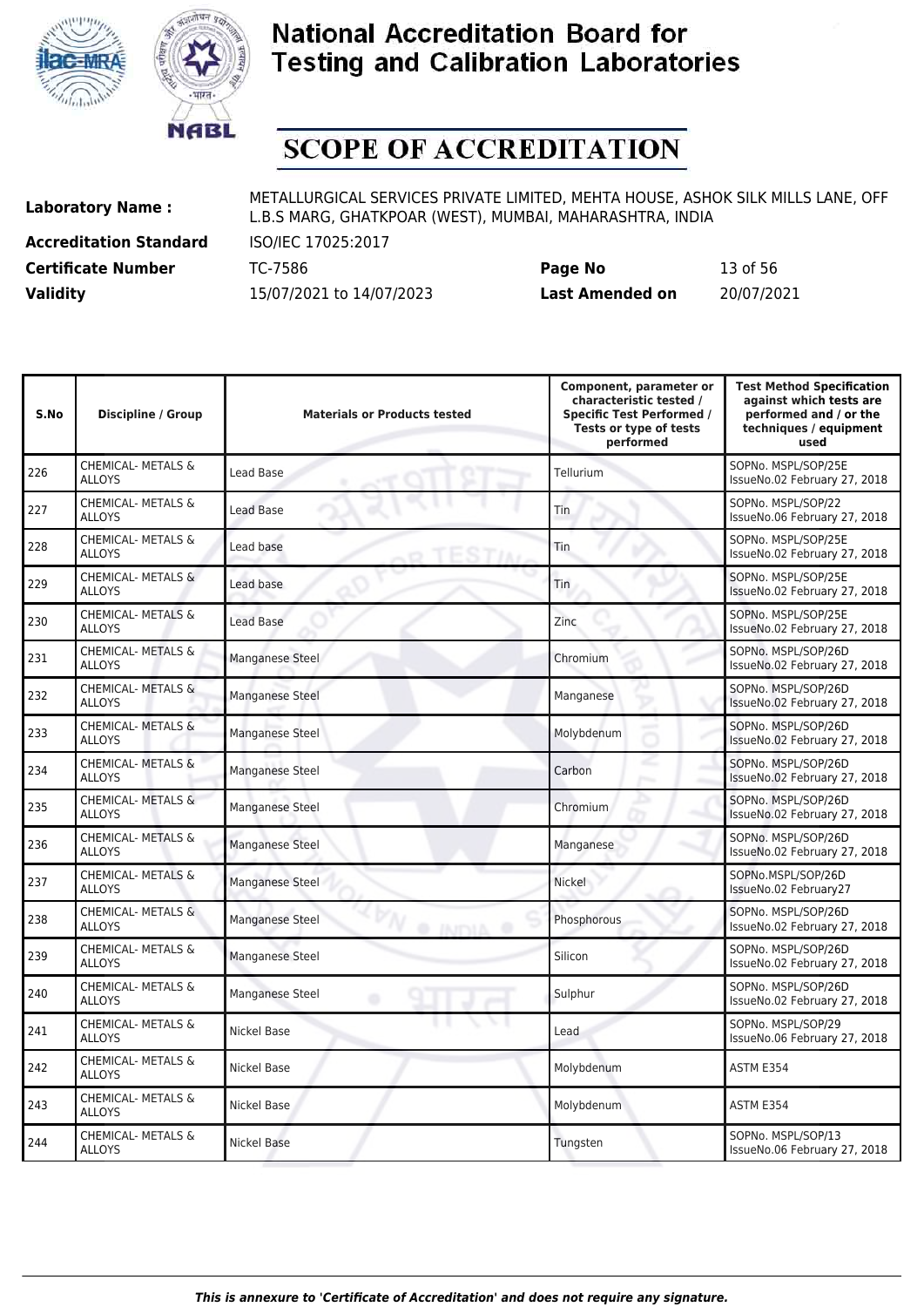



# **SCOPE OF ACCREDITATION**

**Accreditation Standard** ISO/IEC 17025:2017

**Laboratory Name :** METALLURGICAL SERVICES PRIVATE LIMITED, MEHTA HOUSE, ASHOK SILK MILLS LANE, OFF L.B.S MARG, GHATKPOAR (WEST), MUMBAI, MAHARASHTRA, INDIA

**Certificate Number** TC-7586 **Page No** 14 of 56 **Validity** 15/07/2021 to 14/07/2023 **Last Amended on** 20/07/2021

| S.No | <b>Discipline / Group</b>                      | <b>Materials or Products tested</b>               | Component, parameter or<br>characteristic tested /<br><b>Specific Test Performed /</b><br>Tests or type of tests<br>performed | <b>Test Method Specification</b><br>against which tests are<br>performed and / or the<br>techniques / equipment<br>used |
|------|------------------------------------------------|---------------------------------------------------|-------------------------------------------------------------------------------------------------------------------------------|-------------------------------------------------------------------------------------------------------------------------|
| 245  | CHEMICAL- METALS &<br><b>ALLOYS</b>            | Nickel Base                                       | Copper                                                                                                                        | SOPNo. MSPL/SOP/29<br>IssueNo.06 February 27, 2018                                                                      |
| 246  | CHEMICAL- METALS &<br><b>ALLOYS</b>            | Nickel Base                                       | Tungsten                                                                                                                      | SOPNo. MSPL/SOP/13<br>IssueNo.06 February 27, 2018                                                                      |
| 247  | CHEMICAL- METALS &<br><b>ALLOYS</b>            | Nickel Base (Inconel / Incoloy / Hastelloy/Monel) | Boron                                                                                                                         | SOPNo. MSPL/SOP/34<br>IssueNo.02 February 27, 2018                                                                      |
| 248  | <b>CHEMICAL- METALS &amp;</b><br><b>ALLOYS</b> | Nickel Base (Inconel / Incoloy / Hastelloy/Monel) | Carbon                                                                                                                        | SOPNo. MSPL/SOP/34<br>IssueNo.02 February 27, 2018                                                                      |
| 249  | <b>CHEMICAL- METALS &amp;</b><br><b>ALLOYS</b> | Nickel Base (Inconel / Incoloy / Hastelloy/Monel) | Sulphur                                                                                                                       | SOPNo. MSPL/SOP/34<br>IssueNo.02 February 27, 2018                                                                      |
| 250  | <b>CHEMICAL- METALS &amp;</b><br><b>ALLOYS</b> | Nickel Base (Inconel / Incoloy / Hastelloy/Monel) | Sulphur                                                                                                                       | SOPNo. MSPL/SOP/34<br>IssueNo.02 February 27, 2018                                                                      |
| 251  | <b>CHEMICAL- METALS &amp;</b><br><b>ALLOYS</b> | Nickel Base (Inconel / Incoloy / Hastelloy/Monel) | Titanium                                                                                                                      | SOPNo. MSPL/SOP/34<br>IssueNo.02 February 27, 2018                                                                      |
| 252  | CHEMICAL- METALS &<br><b>ALLOYS</b>            | Nickel Base (Inconel / Incoloy / Hastelloy/Monel) | Cobalt                                                                                                                        | SOPNo. MSPL/SOP/34<br>IssueNo.02 February 27, 2018                                                                      |
| 253  | CHEMICAL- METALS &<br><b>ALLOYS</b>            | Nickel Base (Inconel / Incoloy / Hastelloy/Monel) | Copper                                                                                                                        | SOPNo. MSPL/SOP/34<br>IssueNo.02 February 27, 2018                                                                      |
| 254  | CHEMICAL- METALS &<br><b>ALLOYS</b>            | Nickel Base (Inconel / Incoloy / Hastelloy/Monel) | Magnesium                                                                                                                     | SOPNo. MSPL/SOP/34<br>IssueNo.02 February 27, 2018                                                                      |
| 255  | CHEMICAL- METALS &<br><b>ALLOYS</b>            | Nickel Base (Inconel / Incoloy / Hastelloy/Monel) | Molybdenum                                                                                                                    | SOPNo. MSPL/SOP/34<br>IssueNo.02 February 27, 2018                                                                      |
| 256  | <b>CHEMICAL- METALS &amp;</b><br><b>ALLOYS</b> | Nickel Base (Inconel / Incoloy / Hastelloy/Monel) | Nickel                                                                                                                        | SOPNo. MSPL/SOP/34<br>IssueNo.02 February 27, 2018                                                                      |
| 257  | <b>CHEMICAL- METALS &amp;</b><br><b>ALLOYS</b> | Nickel Base (Inconel / Incoloy / Hastelloy/Monel) | Nickel                                                                                                                        | SOPNo. MSPL/SOP/34<br>IssueNo.02 February 27, 2018                                                                      |
| 258  | CHEMICAL- METALS &<br><b>ALLOYS</b>            | Nickel Base (Inconel / Incoloy / Hastelloy/Monel) | Tungsten                                                                                                                      | SOPNo. MSPL/SOP/34<br>IssueNo.02 February 27, 2018                                                                      |
| 259  | CHEMICAL- METALS &<br><b>ALLOYS</b>            | Nickel Base (Inconel / Incoloy / Hastelloy/Monel) | Aluminum                                                                                                                      | SOPNo. MSPL/SOP/34<br>IssueNo.02 February 27, 2018                                                                      |
| 260  | <b>CHEMICAL- METALS &amp;</b><br><b>ALLOYS</b> | Nickel Base (Inconel / Incoloy / Hastelloy/Monel) | Carbon                                                                                                                        | SOPNo. MSPL/SOP/34<br>IssueNo.02 February 27, 2018                                                                      |
| 261  | CHEMICAL- METALS &<br><b>ALLOYS</b>            | Nickel Base (Inconel / Incoloy / Hastelloy/Monel) | Chromium                                                                                                                      | SOPNo. MSPL/SOP/34<br>IssueNo.02 February 27, 2018                                                                      |
| 262  | CHEMICAL- METALS &<br><b>ALLOYS</b>            | Nickel Base (Inconel / Incoloy / Hastelloy/Monel) | Iron                                                                                                                          | SOPNo. MSPL/SOP/34<br>IssueNo.02 February 27, 2018                                                                      |
| 263  | <b>CHEMICAL- METALS &amp;</b><br><b>ALLOYS</b> | Nickel Base (Inconel / Incoloy / Hastelloy/Monel) | Manganese                                                                                                                     | SOPNo. MSPL/SOP/34<br>IssueNo.02 February 27, 2018                                                                      |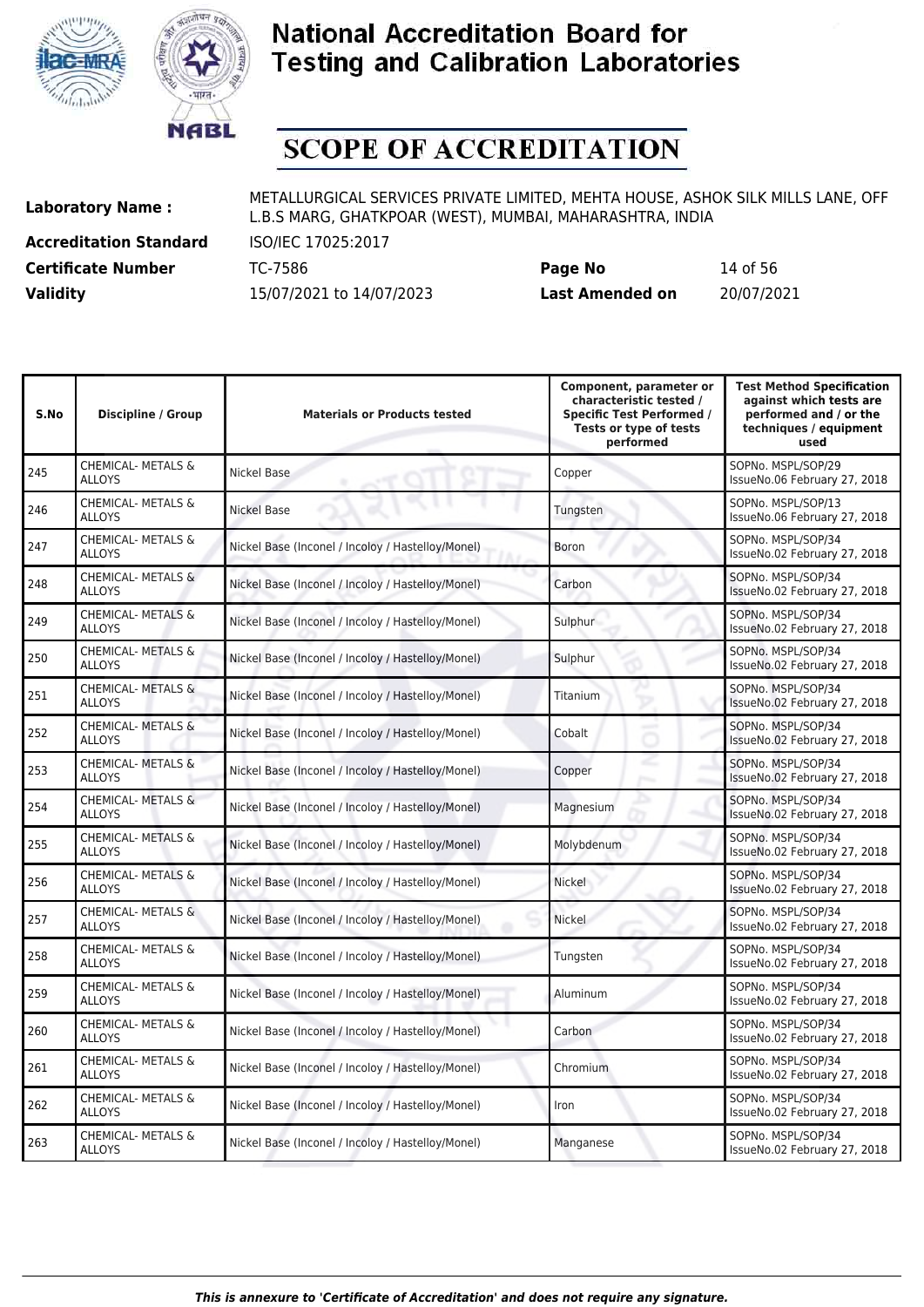



# **SCOPE OF ACCREDITATION**

**Accreditation Standard** ISO/IEC 17025:2017

| <b>Certificate Number</b> | TC-7586                  | Page No                | 15 of 56   |
|---------------------------|--------------------------|------------------------|------------|
| <b>Validity</b>           | 15/07/2021 to 14/07/2023 | <b>Last Amended on</b> | 20/07/2021 |

| S.No | <b>Discipline / Group</b>                      | <b>Materials or Products tested</b>               | Component, parameter or<br>characteristic tested /<br><b>Specific Test Performed /</b><br>Tests or type of tests<br>performed | <b>Test Method Specification</b><br>against which tests are<br>performed and / or the<br>techniques / equipment<br>used |
|------|------------------------------------------------|---------------------------------------------------|-------------------------------------------------------------------------------------------------------------------------------|-------------------------------------------------------------------------------------------------------------------------|
| 264  | <b>CHEMICAL- METALS &amp;</b><br><b>ALLOYS</b> | Nickel Base (Inconel / Incoloy / Hastelloy/Monel) | Molybdenum                                                                                                                    | SOPNo. MSPL/SOP/34<br>IssueNo.02 February 27, 2018                                                                      |
| 265  | <b>CHEMICAL- METALS &amp;</b><br><b>ALLOYS</b> | Nickel Base (Inconel / Incoloy / Hastelloy/Monel) | Niobium                                                                                                                       | SOPNo. MSPL/SOP/34<br>IssueNo.02 February 27, 2018                                                                      |
| 266  | <b>CHEMICAL- METALS &amp;</b><br><b>ALLOYS</b> | Nickel Base (Inconel / Incoloy / Hastelloy/Monel) | Phosphorous                                                                                                                   | SOPNo. MSPL/SOP/34<br>IssueNo.02 February 27, 2018                                                                      |
| 267  | <b>CHEMICAL- METALS &amp;</b><br><b>ALLOYS</b> | Nickel Base (Inconel / Incoloy / Hastelloy/Monel) | Silicon                                                                                                                       | SOPNo. MSPL/SOP/34<br>IssueNo.02 February 27, 2018                                                                      |
| 268  | <b>CHEMICAL- METALS &amp;</b><br><b>ALLOYS</b> | Nickel Base (Inconel / Incoloy / Hastelloy/Monel) | Silicon                                                                                                                       | SOPNo. MSPL/SOP/34<br>IssueNo.02 February 27, 2018                                                                      |
| 269  | CHEMICAL- METALS &<br><b>ALLOYS</b>            | Nickel Base (Inconel / Incoloy / Hastelloy/Monel) | Tungsten                                                                                                                      | SOPNo. MSPL/SOP/34<br>IssueNo.02 February 27, 2018                                                                      |
| 270  | <b>CHEMICAL- METALS &amp;</b><br><b>ALLOYS</b> | Nickel Base (Inconel / Incoloy / Hastelloy/Monel) | <b>Aluminium</b>                                                                                                              | SOPNo. MSPL/SOP/34<br>IssueNo.02 February 27, 2018                                                                      |
| 271  | CHEMICAL- METALS &<br><b>ALLOYS</b>            | Nickel Base (Inconel / Incoloy / Hastelloy/Monel) | Chromium                                                                                                                      | SOPNo. MSPL/SOP/34<br>IssueNo.02 February 27, 2018                                                                      |
| 272  | CHEMICAL- METALS &<br><b>ALLOYS</b>            | Nickel Base (Inconel / Incoloy / Hastelloy/Monel) | Chromium                                                                                                                      | SOPNo. MSPL/SOP/34<br>IssueNo.02 February 27, 2018                                                                      |
| 273  | <b>CHEMICAL- METALS &amp;</b><br><b>ALLOYS</b> | Nickel Base (Inconel / Incoloy / Hastelloy/Monel) | o<br>Cobalt                                                                                                                   | SOPNo. MSPL/SOP/34<br>IssueNo.02 February 27, 2018                                                                      |
| 274  | <b>CHEMICAL- METALS &amp;</b><br><b>ALLOYS</b> | Nickel Base (Inconel / Incoloy / Hastelloy/Monel) | Copper                                                                                                                        | SOPNo. MSPL/SOP/34<br>IssueNo.02 February 27, 2018                                                                      |
| 275  | <b>CHEMICAL- METALS &amp;</b><br><b>ALLOYS</b> | Nickel Base (Inconel / Incoloy / Hastelloy/Monel) | <b>Iron</b>                                                                                                                   | SOPNo. MSPL/SOP/34<br>IssueNo.02 February 27, 2018                                                                      |
| 276  | CHEMICAL- METALS &<br><b>ALLOYS</b>            | Nickel Base (Inconel / Incoloy / Hastelloy/Monel) | Nickel                                                                                                                        | SOPNo. MSPL/SOP/34<br>IssueNo.02 February 27, 2018                                                                      |
| 277  | <b>CHEMICAL- METALS &amp;</b><br><b>ALLOYS</b> | Nickel Base (Inconel / Incoloy / Hastelloy/Monel) | Niobium                                                                                                                       | SOPNo. MSPL/SOP/34<br>IssueNo.02 February 27, 2018                                                                      |
| 278  | <b>CHEMICAL- METALS &amp;</b><br><b>ALLOYS</b> | Nickel Base (Inconel / Incoloy / Hastelloy/Monel) | Niobium                                                                                                                       | SOPNo. MSPL/SOP/34<br>IssueNo.02 February 27, 2018                                                                      |
| 279  | <b>CHEMICAL- METALS &amp;</b><br><b>ALLOYS</b> | Nickel Base (Inconel / Incoloy / Hastelloy/Monel) | Silicon                                                                                                                       | SOPNo. MSPL/SOP/34<br>IssueNo.02 February 27, 2018                                                                      |
| 280  | <b>CHEMICAL- METALS &amp;</b><br><b>ALLOYS</b> | Nickel Base (Inconel / Incoloy / Hastelloy/Monel) | Vanadium                                                                                                                      | SOPNo. MSPL/SOP/34<br>IssueNo.02 February 27, 2018                                                                      |
| 281  | CHEMICAL- METALS &<br><b>ALLOYS</b>            | Nickel Base (Inconel, Incoloy, Hastelloy, Monel)  | Sulphur                                                                                                                       | SOPNo. MSPL/SOP/34<br>IssueNo.02 February 27, 2018                                                                      |
| 282  | CHEMICAL- METALS &<br><b>ALLOYS</b>            | Nickel Base (Inconel, Incoloy, Hastelloy, Monel)  | Phosphorous                                                                                                                   | SOPNo. MSPL/SOP/34<br>IssueNo.02 February 27, 2018                                                                      |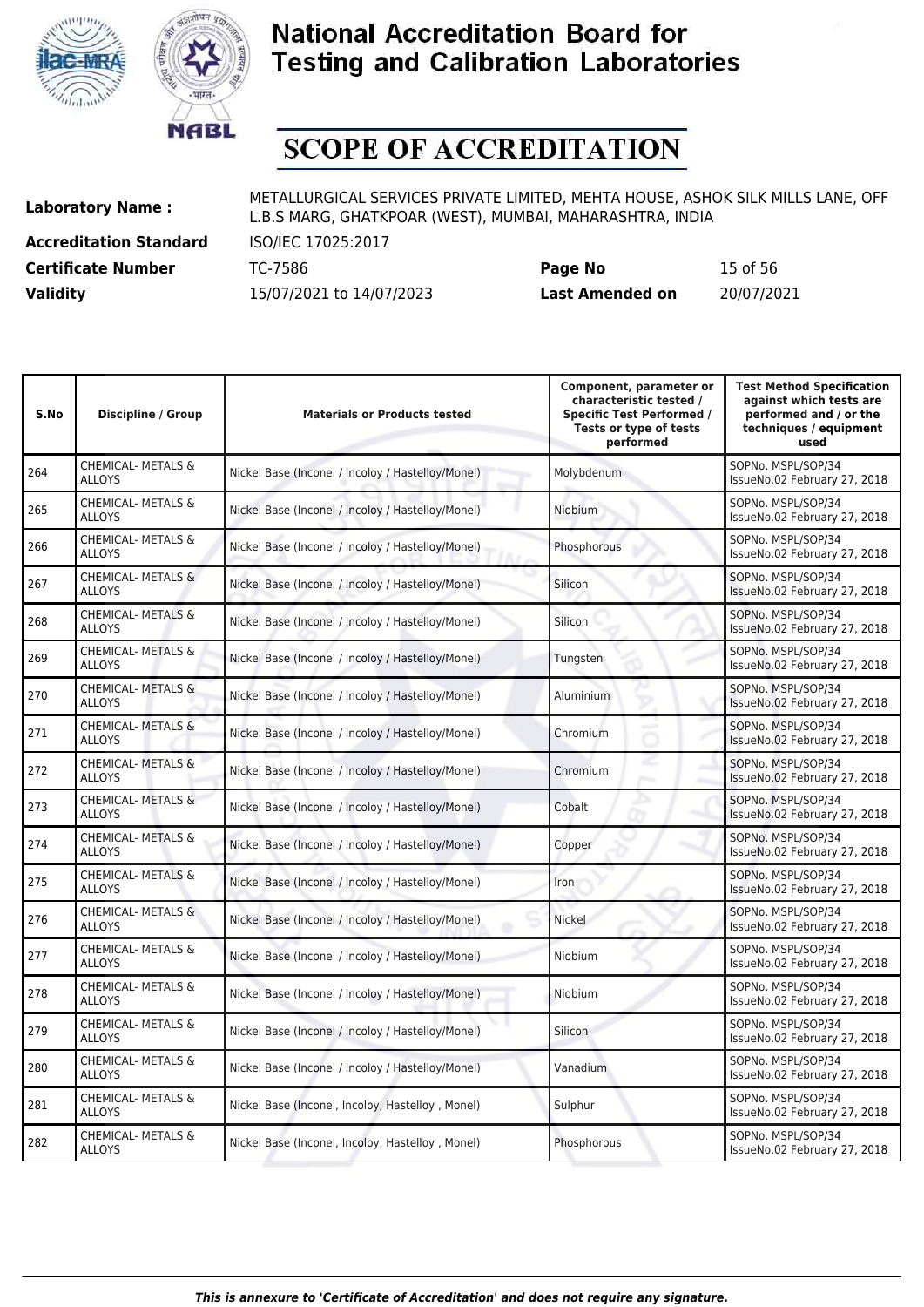



# **SCOPE OF ACCREDITATION**

**Accreditation Standard** ISO/IEC 17025:2017

**Laboratory Name :** METALLURGICAL SERVICES PRIVATE LIMITED, MEHTA HOUSE, ASHOK SILK MILLS LANE, OFF L.B.S MARG, GHATKPOAR (WEST), MUMBAI, MAHARASHTRA, INDIA

**Certificate Number** TC-7586 **Page No** 16 of 56 **Validity** 15/07/2021 to 14/07/2023 **Last Amended on** 20/07/2021

| <b>Discipline / Group</b>                      | <b>Materials or Products tested</b>                        | Component, parameter or<br>characteristic tested /<br><b>Specific Test Performed /</b><br>Tests or type of tests<br>performed | <b>Test Method Specification</b><br>against which tests are<br>performed and / or the<br>techniques / equipment<br>used |
|------------------------------------------------|------------------------------------------------------------|-------------------------------------------------------------------------------------------------------------------------------|-------------------------------------------------------------------------------------------------------------------------|
| <b>CHEMICAL- METALS &amp;</b><br><b>ALLOYS</b> | Nickel Base (Inconel, Incoloy, Hastelloy, Monel)           | Phosphorous                                                                                                                   | SOPNo. MSPL/SOP/34<br>IssueNo.02 February 27, 2018                                                                      |
| <b>CHEMICAL- METALS &amp;</b><br><b>ALLOYS</b> | Nickel Base (Inconel, Incoloy, Hastelloy, Monel)           | Sulphur                                                                                                                       | SOPNo. MSPL/SOP/34<br>IssueNo.02 February 27, 2018                                                                      |
| CHEMICAL- METALS &<br><b>ALLOYS</b>            | Nickel Base (Inconel, Incoloy, Hastelloy, Monel)           | Sulphur                                                                                                                       | SOPNo. MSPL/SOP/34<br>IssueNo.02 February 27, 2018                                                                      |
| CHEMICAL- METALS &<br><b>ALLOYS</b>            | Nickel Base/Hastalloy Metals & Alloys (Monel)              | Silicon                                                                                                                       | ASTM E354                                                                                                               |
| CHEMICAL- METALS &<br><b>ALLOYS</b>            | Nickel Base/Hastalloy Metals & alloys (Monel)              | Sulfur                                                                                                                        | <b>ASTM E1019</b>                                                                                                       |
| CHEMICAL- METALS &<br><b>ALLOYS</b>            | Nickel Base/Hastalloy Metals& Alloys/(Monel)               | Chromium                                                                                                                      | ASTM E354                                                                                                               |
| CHEMICAL- METALS &<br><b>ALLOYS</b>            | Nickel Base/Hastalloy Metals& Alloys/(Monel)               | Molybdenum                                                                                                                    | ASTM E354                                                                                                               |
| <b>CHEMICAL- METALS &amp;</b><br><b>ALLOYS</b> | Nickel Base/Hastalloy Metals& Alloys/(Monel)               | Nickel                                                                                                                        | ASTM E354                                                                                                               |
| CHEMICAL- METALS &<br><b>ALLOYS</b>            | Nickel Base/Hastalloy Metals& Alloys/(Monel)               | <b>Nickel</b>                                                                                                                 | ASTM E354                                                                                                               |
| <b>CHEMICAL- METALS &amp;</b><br><b>ALLOYS</b> | Nickel Base/Hastelloy Metals & Alloys (Monel)              | Carbon                                                                                                                        | <b>ASTM E1019</b>                                                                                                       |
| <b>CHEMICAL- METALS &amp;</b><br><b>ALLOYS</b> | Plain Carbon Steel & Low alloy Steel                       | Aluminium                                                                                                                     | SOPNo. MSPL/SOP/26A<br>IssueNo.02 February 27, 2018                                                                     |
| <b>CHEMICAL- METALS &amp;</b><br><b>ALLOYS</b> | Plain Carbon Steel & Low alloy Steel                       | <b>Boron</b>                                                                                                                  | SOPNo. MSPL/SOP/26A<br>IssueNo.02 February 27, 2018                                                                     |
| CHEMICAL- METALS &<br><b>ALLOYS</b>            | Plain Carbon Steel & Low alloy Steel<br><b>INITAL</b><br>œ | Carbon                                                                                                                        | SOPNo. MSPL/SOP/26A<br>IssueNo.02 February 27, 2018                                                                     |
| <b>CHEMICAL- METALS &amp;</b><br><b>ALLOYS</b> | Plain Carbon Steel & Low alloy Steel                       | Carbon                                                                                                                        | SOPNo. MSPL/SOP/26A<br>IssueNo.02 February 27, 2018                                                                     |
| CHEMICAL- METALS &<br><b>ALLOYS</b>            | Plain Carbon steel & low alloy steel                       | Lead                                                                                                                          | SOPNo. MSPL/SOP/26A<br>IssueNo.02 February 27, 2018                                                                     |
| CHEMICAL- METALS &<br><b>ALLOYS</b>            | Plain Carbon Steel & Low alloy Steel                       | Nickel                                                                                                                        | SOPNo. MSPL/SOP/26A<br>IssueNo.02 February 27, 2018                                                                     |
| CHEMICAL- METALS &<br><b>ALLOYS</b>            | Plain Carbon Steel & Low alloy Steel                       | Silicon                                                                                                                       | SOPNo. MSPL/SOP/26A<br>IssueNo.02 February 27, 2018                                                                     |
| CHEMICAL- METALS &<br><b>ALLOYS</b>            | Plain Carbon steel and low alloy                           | Aluminium                                                                                                                     | ASTM E415                                                                                                               |
| CHEMICAL- METALS &<br><b>ALLOYS</b>            | Plain Carbon steel and low alloy steel                     | Arsenic                                                                                                                       | ASTM E415                                                                                                               |
|                                                |                                                            |                                                                                                                               |                                                                                                                         |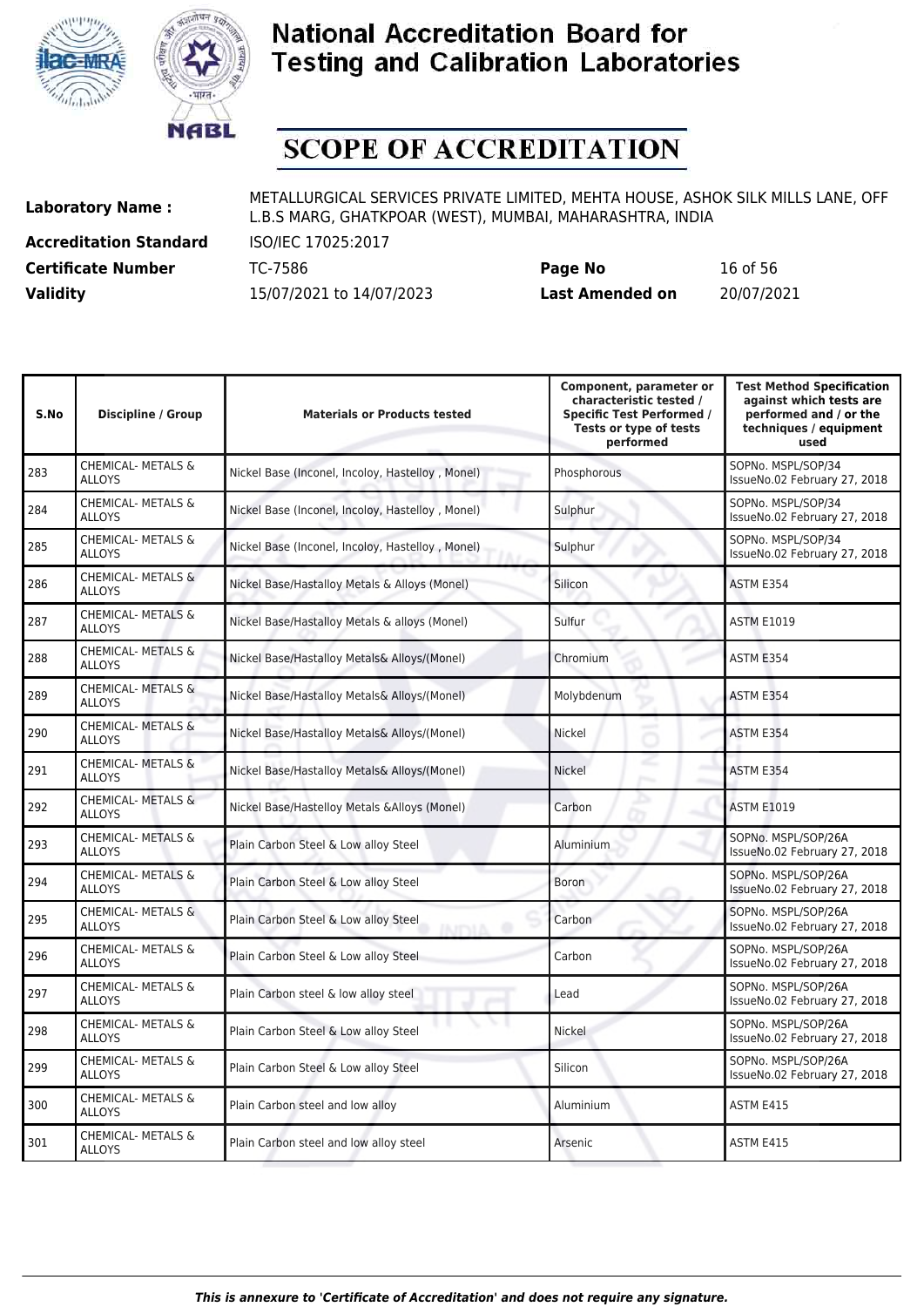



# **SCOPE OF ACCREDITATION**

**Accreditation Standard** ISO/IEC 17025:2017

| <b>Certificate Number</b> | TC-7586                  | Page No                | 17 of 56   |
|---------------------------|--------------------------|------------------------|------------|
| <b>Validity</b>           | 15/07/2021 to 14/07/2023 | <b>Last Amended on</b> | 20/07/2021 |

| S.No | <b>Discipline / Group</b>                      | <b>Materials or Products tested</b>                       | Component, parameter or<br>characteristic tested /<br><b>Specific Test Performed /</b><br>Tests or type of tests<br>performed | <b>Test Method Specification</b><br>against which tests are<br>performed and / or the<br>techniques / equipment<br>used |
|------|------------------------------------------------|-----------------------------------------------------------|-------------------------------------------------------------------------------------------------------------------------------|-------------------------------------------------------------------------------------------------------------------------|
| 302  | <b>CHEMICAL- METALS &amp;</b><br><b>ALLOYS</b> | Plain carbon steel and low alloy steel                    | Boron                                                                                                                         | IS 8811                                                                                                                 |
| 303  | <b>CHEMICAL- METALS &amp;</b><br><b>ALLOYS</b> | Plain carbon steel and low alloy steel                    | Carbon                                                                                                                        | ASTM E415                                                                                                               |
| 304  | <b>CHEMICAL- METALS &amp;</b><br><b>ALLOYS</b> | Plain carbon steel and low alloy steel                    | Chromium                                                                                                                      | IS 8811                                                                                                                 |
| 305  | <b>CHEMICAL- METALS &amp;</b><br><b>ALLOYS</b> | Plain carbon steel and low alloy steel                    | Copper                                                                                                                        | IS 8811                                                                                                                 |
| 306  | CHEMICAL- METALS &<br><b>ALLOYS</b>            | Plain carbon steel and low alloy steel                    | Molybdenum                                                                                                                    | ASTM E415                                                                                                               |
| 307  | CHEMICAL- METALS &<br><b>ALLOYS</b>            | Plain carbon steel and low alloy steel                    | Nickel                                                                                                                        | ASTM E415                                                                                                               |
| 308  | <b>CHEMICAL- METALS &amp;</b><br><b>ALLOYS</b> | Plain carbon steel and low alloy steel                    | Phosphorous                                                                                                                   | IS 8811                                                                                                                 |
| 309  | <b>CHEMICAL- METALS &amp;</b><br><b>ALLOYS</b> | Plain carbon steel and low alloy steel                    | Sulphur                                                                                                                       | ASTM E415                                                                                                               |
| 310  | CHEMICAL- METALS &<br><b>ALLOYS</b>            | Plain carbon steel and low alloy steel                    | Sulphur                                                                                                                       | IS 8811                                                                                                                 |
| 311  | CHEMICAL- METALS &<br><b>ALLOYS</b>            | Plain carbon steel and low alloy steel                    | Tin                                                                                                                           | IS 8811                                                                                                                 |
| 312  | CHEMICAL- METALS &<br><b>ALLOYS</b>            | Plain carbon steel and low alloy steel                    | Zirconium                                                                                                                     | IS 8811                                                                                                                 |
| 313  | <b>CHEMICAL- METALS &amp;</b><br><b>ALLOYS</b> | Plain carbon steel and low alloy steel                    | Aluminium                                                                                                                     | ASTM E415                                                                                                               |
| 314  | CHEMICAL- METALS &<br><b>ALLOYS</b>            | Plain carbon steel and low alloy steel<br><b>INICIA O</b> | Aluminium                                                                                                                     | IS 8811                                                                                                                 |
| 315  | <b>CHEMICAL- METALS &amp;</b><br><b>ALLOYS</b> | Plain carbon steel and low alloy steel                    | <b>Aluminium</b>                                                                                                              | SOPNo. MSPL/SOP/26A<br>IssueNo.02 February 27, 2018                                                                     |
| 316  | <b>CHEMICAL- METALS &amp;</b><br><b>ALLOYS</b> | Plain Carbon steel and low alloy steel                    | Antimony                                                                                                                      | SOPNo. MSPL/SOP/26A<br>IssueNo.02 February 27, 2018                                                                     |
| 317  | CHEMICAL- METALS &<br><b>ALLOYS</b>            | Plain carbon steel and low alloy steel                    | Arsenic                                                                                                                       | IS 8811                                                                                                                 |
| 318  | CHEMICAL- METALS &<br><b>ALLOYS</b>            | Plain carbon steel and low alloy steel                    | Arsenic                                                                                                                       | SOPNo. MSPL/SOP/26A<br>IssueNo.02 February 27, 2018                                                                     |
| 319  | CHEMICAL- METALS &<br><b>ALLOYS</b>            | Plain Carbon Steel and Low alloy steel                    | Boron                                                                                                                         | ASTM E415                                                                                                               |
| 320  | <b>CHEMICAL- METALS &amp;</b><br><b>ALLOYS</b> | Plain carbon steel and low alloy steel                    | Boron                                                                                                                         | SOPNo. MSPL/SOP/26A<br>IssueNo.02 February 27, 2018                                                                     |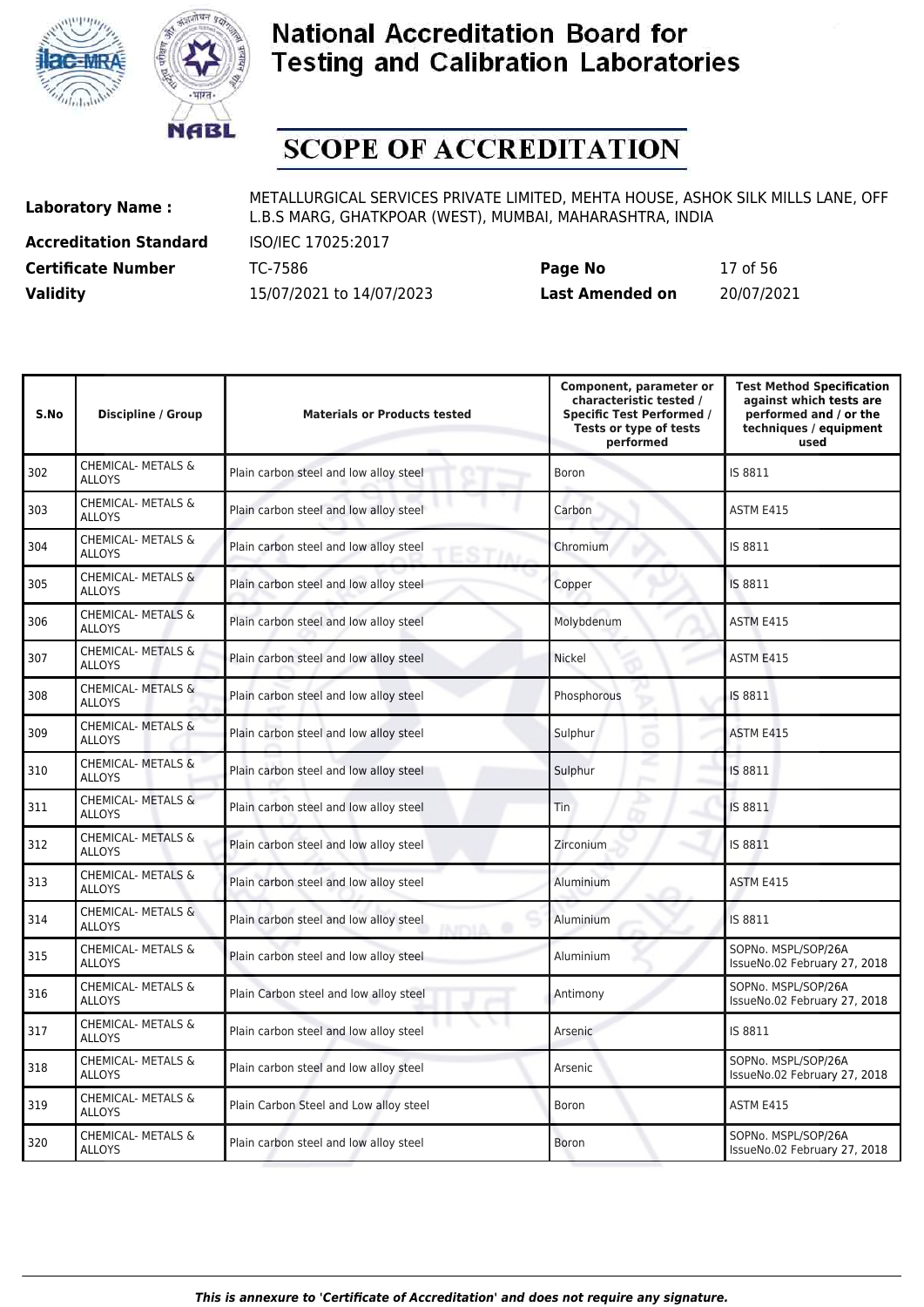



# **SCOPE OF ACCREDITATION**

**Accreditation Standard** ISO/IEC 17025:2017

**Laboratory Name :** METALLURGICAL SERVICES PRIVATE LIMITED, MEHTA HOUSE, ASHOK SILK MILLS LANE, OFF L.B.S MARG, GHATKPOAR (WEST), MUMBAI, MAHARASHTRA, INDIA

**Certificate Number** TC-7586 **Page No** 18 of 56 **Validity** 15/07/2021 to 14/07/2023 **Last Amended on** 20/07/2021

| S.No | <b>Discipline / Group</b>                      | <b>Materials or Products tested</b>                      | Component, parameter or<br>characteristic tested /<br><b>Specific Test Performed /</b><br>Tests or type of tests<br>performed | <b>Test Method Specification</b><br>against which tests are<br>performed and / or the<br>techniques / equipment<br>used |
|------|------------------------------------------------|----------------------------------------------------------|-------------------------------------------------------------------------------------------------------------------------------|-------------------------------------------------------------------------------------------------------------------------|
| 321  | CHEMICAL- METALS &<br><b>ALLOYS</b>            | Plain carbon steel and low alloy steel                   | Boron                                                                                                                         | SOPNo. MSPL/SOP/26A<br>IssueNo.02 February 27, 2018                                                                     |
| 322  | CHEMICAL- METALS &<br><b>ALLOYS</b>            | Plain carbon steel and low alloy steel                   | Carbon                                                                                                                        | IS 8811                                                                                                                 |
| 323  | CHEMICAL- METALS &<br><b>ALLOYS</b>            | Plain carbon steel and low alloy steel                   | Carbon                                                                                                                        | SOPNo. MSPL/SOP/26A<br>IssueNo.02 February 27, 2018                                                                     |
| 324  | CHEMICAL- METALS &<br><b>ALLOYS</b>            | Plain carbon steel and low alloy steel                   | Chromium                                                                                                                      | ASTM E415                                                                                                               |
| 325  | CHEMICAL- METALS &<br><b>ALLOYS</b>            | Plain carbon steel and low alloy steel                   | Chromium                                                                                                                      | SOPNo. MSPL/SOP/26A<br>IssueNo.02 February 27, 2018                                                                     |
| 326  | CHEMICAL- METALS &<br><b>ALLOYS</b>            | Plain carbon steel and low alloy steel                   | Cobalt                                                                                                                        | ASTM E415                                                                                                               |
| 327  | CHEMICAL- METALS &<br><b>ALLOYS</b>            | Plain carbon steel and low alloy steel                   | Cobalt<br>ь                                                                                                                   | IS 8811                                                                                                                 |
| 328  | CHEMICAL- METALS &<br><b>ALLOYS</b>            | Plain Carbon Steel and Low Alloy Steel                   | Copper                                                                                                                        | ASTM E415                                                                                                               |
| 329  | CHEMICAL- METALS &<br><b>ALLOYS</b>            | Plain carbon steel and low alloy steel                   | Copper<br>p.,                                                                                                                 | SOPNo. MSPL/SOP/26A<br>IssueNo.02 February 27, 2018                                                                     |
| 330  | CHEMICAL- METALS &<br><b>ALLOYS</b>            | Plain carbon steel and low alloy steel                   | Lead                                                                                                                          | SOPNo. MSPL/SOP/26A<br>IssueNo.02 February 27, 2018                                                                     |
| 331  | <b>CHEMICAL- METALS &amp;</b><br><b>ALLOYS</b> | Plain carbon steel and low alloy steel                   | Manganese                                                                                                                     | ASTM E415                                                                                                               |
| 332  | <b>CHEMICAL- METALS &amp;</b><br><b>ALLOYS</b> | Plain carbon steel and low alloy steel                   | Manganese                                                                                                                     | IS 8811                                                                                                                 |
| 333  | CHEMICAL- METALS &<br><b>ALLOYS</b>            | Plain carbon steel and low alloy steel<br><b>INITALA</b> | Molybdenum                                                                                                                    | IS 8811                                                                                                                 |
| 334  | CHEMICAL- METALS &<br><b>ALLOYS</b>            | Plain carbon steel and low alloy steel                   | Nickel                                                                                                                        | IS 8811                                                                                                                 |
| 335  | CHEMICAL- METALS &<br><b>ALLOYS</b>            | Plain carbon steel and low alloy steel                   | Nickel                                                                                                                        | SOPNo. MSPL/SOP/26A<br>IssueNo.02 February 27, 2018                                                                     |
| 336  | CHEMICAL- METALS &<br><b>ALLOYS</b>            | Plain carbon steel and low alloy steel                   | Niobium                                                                                                                       | ASTM E415                                                                                                               |
| 337  | CHEMICAL- METALS &<br><b>ALLOYS</b>            | Plain carbon steel and low alloy steel                   | Niobium                                                                                                                       | IS 8811                                                                                                                 |
| 338  | CHEMICAL- METALS &<br><b>ALLOYS</b>            | Plain carbon steel and low alloy steel                   | Niobium                                                                                                                       | SOPNo. MSPL/SOP/26A<br>IssueNo.02 February 27, 2018                                                                     |
| 339  | CHEMICAL- METALS &<br><b>ALLOYS</b>            | Plain carbon steel and low alloy steel                   | Nitrogen                                                                                                                      | ASTM E415                                                                                                               |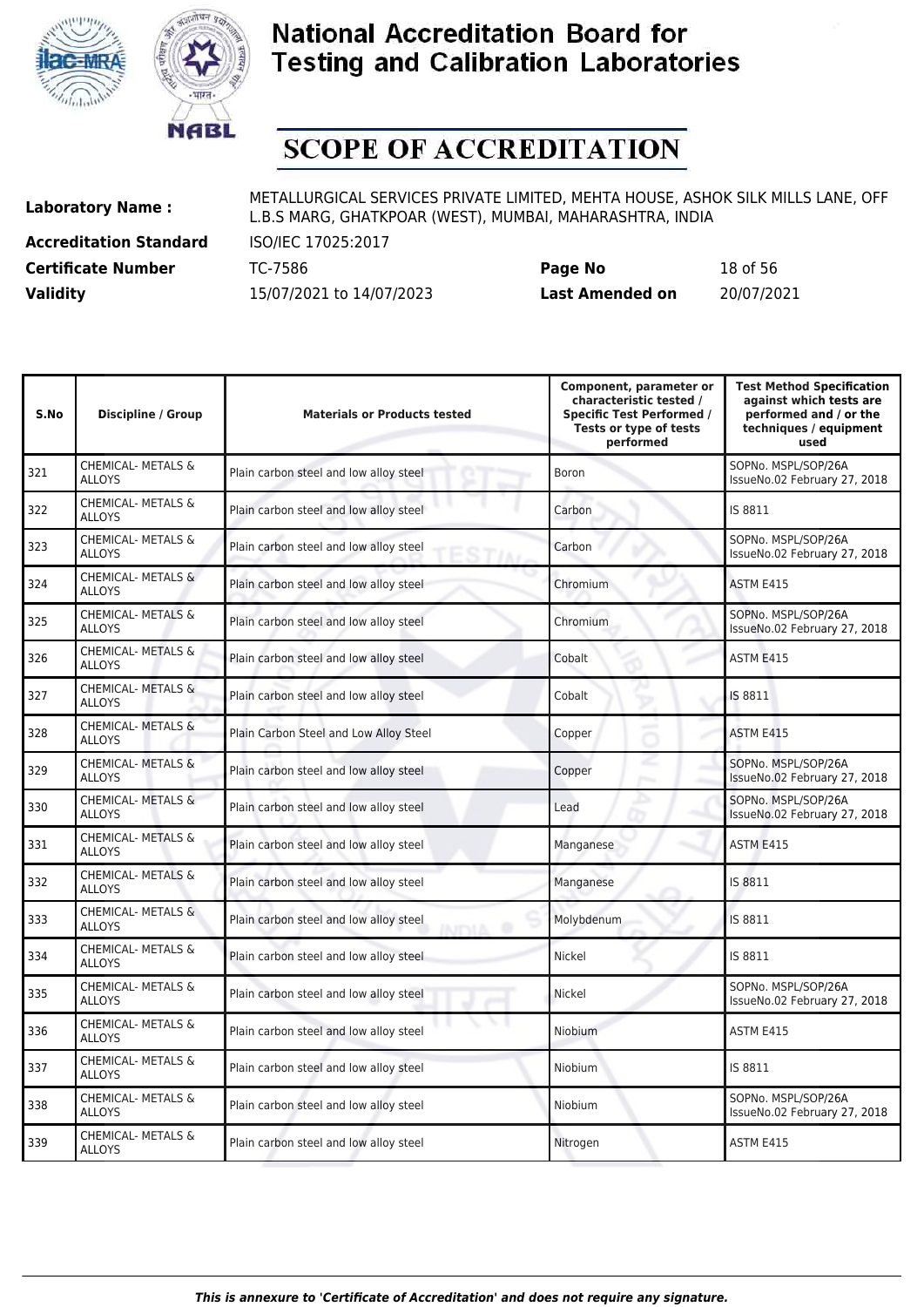



# **SCOPE OF ACCREDITATION**

**Accreditation Standard** ISO/IEC 17025:2017

| <b>Certificate Number</b> | TC-7586                  | Page No                | 19 of 56   |
|---------------------------|--------------------------|------------------------|------------|
| <b>Validity</b>           | 15/07/2021 to 14/07/2023 | <b>Last Amended on</b> | 20/07/2021 |

| S.No | <b>Discipline / Group</b>                      | <b>Materials or Products tested</b>                      | Component, parameter or<br>characteristic tested /<br><b>Specific Test Performed /</b><br>Tests or type of tests<br>performed | <b>Test Method Specification</b><br>against which tests are<br>performed and / or the<br>techniques / equipment<br>used |
|------|------------------------------------------------|----------------------------------------------------------|-------------------------------------------------------------------------------------------------------------------------------|-------------------------------------------------------------------------------------------------------------------------|
| 340  | <b>CHEMICAL- METALS &amp;</b><br><b>ALLOYS</b> | Plain carbon steel and low alloy steel                   | Nitrogen                                                                                                                      | IS 228 (Part 23)                                                                                                        |
| 341  | <b>CHEMICAL- METALS &amp;</b><br><b>ALLOYS</b> | Plain carbon steel and low alloy steel                   | Nitrogen                                                                                                                      | SOPNo. MSPL/SOP/26A<br>IssueNo.02 February 27, 2018                                                                     |
| 342  | CHEMICAL- METALS &<br><b>ALLOYS</b>            | Plain carbon steel and low alloy steel<br>STIA           | Phosphorous                                                                                                                   | ASTM E415                                                                                                               |
| 343  | CHEMICAL- METALS &<br><b>ALLOYS</b>            | Plain carbon steel and low alloy steel                   | Phosphorous                                                                                                                   | SOPNo. MSPL/SOP/26A<br>IssueNo.02 February 27, 2018                                                                     |
| 344  | <b>CHEMICAL- METALS &amp;</b><br><b>ALLOYS</b> | Plain carbon steel and low alloy steel                   | Silicon                                                                                                                       | ASTM E415                                                                                                               |
| 345  | <b>CHEMICAL- METALS &amp;</b><br><b>ALLOYS</b> | Plain carbon steel and low alloy steel                   | Silicon                                                                                                                       | IS 8811                                                                                                                 |
| 346  | <b>CHEMICAL- METALS &amp;</b><br><b>ALLOYS</b> | Plain carbon steel and low alloy steel                   | Silicon                                                                                                                       | SOPNo. MSPL/SOP/26A<br>IssueNo.02 February 27, 2018                                                                     |
| 347  | <b>CHEMICAL- METALS &amp;</b><br><b>ALLOYS</b> | Plain carbon steel and low alloy steel                   | Tin                                                                                                                           | ASTM E415                                                                                                               |
| 348  | CHEMICAL- METALS &<br><b>ALLOYS</b>            | Plain carbon steel and low alloy steel                   | Tin                                                                                                                           | IS 8811                                                                                                                 |
| 349  | CHEMICAL- METALS &<br><b>ALLOYS</b>            | Plain carbon steel and low alloy steel                   | Titanium                                                                                                                      | ASTM E415                                                                                                               |
| 350  | CHEMICAL- METALS &<br><b>ALLOYS</b>            | Plain carbon steel and low alloy steel                   | Titanium                                                                                                                      | IS 8811                                                                                                                 |
| 351  | <b>CHEMICAL- METALS &amp;</b><br><b>ALLOYS</b> | Plain carbon steel and low alloy steel                   | Tungsten                                                                                                                      | SOPNo. MSPL/SOP/26A<br>IssueNo.02 February 27, 2018                                                                     |
| 352  | CHEMICAL- METALS &<br><b>ALLOYS</b>            | Plain carbon steel and low alloy steel<br><b>IRAPALA</b> | Vanadium                                                                                                                      | ASTM E415                                                                                                               |
| 353  | CHEMICAL- METALS &<br><b>ALLOYS</b>            | Plain carbon steel and low alloy steel                   | Vanadium                                                                                                                      | IS 8811                                                                                                                 |
| 354  | <b>CHEMICAL- METALS &amp;</b><br><b>ALLOYS</b> | Plain carbon steel and low alloy steel                   | Zirconium                                                                                                                     | ASTM E415                                                                                                               |
| 355  | CHEMICAL- METALS &<br><b>ALLOYS</b>            | <b>Stainless Steel</b>                                   | Phosphorous                                                                                                                   | ASTM E353                                                                                                               |
| 356  | CHEMICAL- METALS &<br><b>ALLOYS</b>            | Stainless steel                                          | Aluminium                                                                                                                     | SOPNo. MSPL/SOP/26C<br>IssueNo.02 February 27, 2018                                                                     |
| 357  | CHEMICAL- METALS &<br><b>ALLOYS</b>            | <b>Stainless Steel</b>                                   | Carbon                                                                                                                        | <b>ASTM E1086</b>                                                                                                       |
| 358  | <b>CHEMICAL- METALS &amp;</b><br><b>ALLOYS</b> | <b>Stainless Steel</b>                                   | Chromium                                                                                                                      | <b>ASTM E1086</b>                                                                                                       |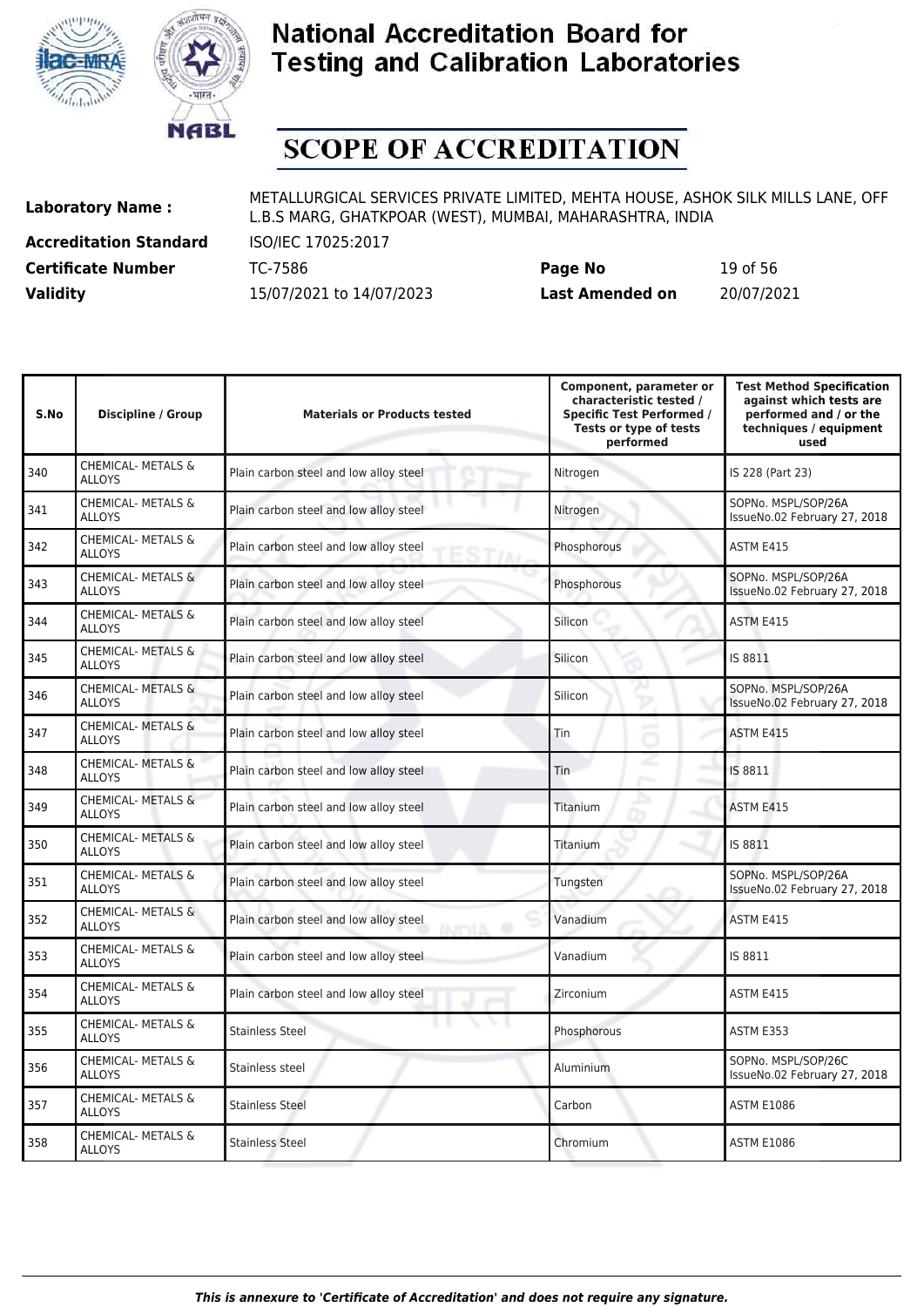



# **SCOPE OF ACCREDITATION**

**Accreditation Standard** ISO/IEC 17025:2017

| <b>Certificate Number</b> | TC-7586                  | Page No                | 20 of 56   |
|---------------------------|--------------------------|------------------------|------------|
| <b>Validity</b>           | 15/07/2021 to 14/07/2023 | <b>Last Amended on</b> | 20/07/2021 |

| S.No | <b>Discipline / Group</b>                      | <b>Materials or Products tested</b>      | Component, parameter or<br>characteristic tested /<br><b>Specific Test Performed /</b><br>Tests or type of tests<br>performed | <b>Test Method Specification</b><br>against which tests are<br>performed and / or the<br>techniques / equipment<br>used |
|------|------------------------------------------------|------------------------------------------|-------------------------------------------------------------------------------------------------------------------------------|-------------------------------------------------------------------------------------------------------------------------|
| 359  | <b>CHEMICAL- METALS &amp;</b><br>ALLOYS        | <b>Stainless Steel</b>                   | Chromium                                                                                                                      | IS 228 (Part 6)                                                                                                         |
| 360  | CHEMICAL- METALS &<br><b>ALLOYS</b>            | Stainless steel                          | Cobalt                                                                                                                        | SOPNo. MSPL/SOP/26C<br>IssueNo.02 February 27, 2018                                                                     |
| 361  | <b>CHEMICAL- METALS &amp;</b><br><b>ALLOYS</b> | <b>Stainless Steel</b>                   | Manganese                                                                                                                     | IS 9879                                                                                                                 |
| 362  | CHEMICAL- METALS &<br><b>ALLOYS</b>            | <b>Stainless Steel</b>                   | Molybdenum                                                                                                                    | IS 9879                                                                                                                 |
| 363  | CHEMICAL- METALS &<br><b>ALLOYS</b>            | Stainless steel                          | Molybdenum                                                                                                                    | SOPNo. MSPL/SOP/26C<br>IssueNo.02 February 27, 2018                                                                     |
| 364  | <b>CHEMICAL- METALS &amp;</b><br><b>ALLOYS</b> | <b>Stainless Steel</b>                   | Nickel                                                                                                                        | <b>ASTM E1086</b>                                                                                                       |
| 365  | CHEMICAL- METALS &<br><b>ALLOYS</b>            | <b>Stainless Steel</b>                   | Nickel                                                                                                                        | ASTM E353                                                                                                               |
| 366  | CHEMICAL- METALS &<br><b>ALLOYS</b>            | <b>Stainless Steel</b>                   | Nickel                                                                                                                        | IS 228 (Part 5)                                                                                                         |
| 367  | CHEMICAL- METALS &<br><b>ALLOYS</b>            | <b>Stainless Steel</b>                   | Nitrogen                                                                                                                      | IS 228 (Part 24)                                                                                                        |
| 368  | CHEMICAL- METALS &<br><b>ALLOYS</b>            | <b>Stainless Steel</b>                   | Silicon                                                                                                                       | <b>ASTM E1086</b>                                                                                                       |
| 369  | CHEMICAL- METALS &<br>ALLOYS                   | <b>Stainless Steel</b>                   | silicon                                                                                                                       | IS 228 (Part 8)                                                                                                         |
| 370  | <b>CHEMICAL- METALS &amp;</b><br><b>ALLOYS</b> | <b>Stainless Steel</b>                   | Sulphur                                                                                                                       | <b>ASTM E1086</b>                                                                                                       |
| 371  | CHEMICAL- METALS &<br><b>ALLOYS</b>            | <b>Stainless Steel</b><br><b>O</b> INDIA | Molybdenum                                                                                                                    | IS 228 (Part 7)                                                                                                         |
| 372  | CHEMICAL- METALS &<br><b>ALLOYS</b>            | <b>Stainless Steel</b>                   | Chromium                                                                                                                      | SOPNo. MSPL/SOP/30<br>IssueNo.06 February 27, 2018                                                                      |
| 373  | CHEMICAL- METALS &<br><b>ALLOYS</b>            | <b>Stainless Steel</b><br>۰              | Manganese                                                                                                                     | <b>ASTM E1086</b>                                                                                                       |
| 374  | <b>CHEMICAL- METALS &amp;</b><br><b>ALLOYS</b> | <b>Stainless Steel</b>                   | Molybdenum                                                                                                                    | <b>ASTM E1086</b>                                                                                                       |
| 375  | <b>CHEMICAL- METALS &amp;</b><br><b>ALLOYS</b> | <b>Stainless Steel</b>                   | Nickel                                                                                                                        | IS 9879                                                                                                                 |
| 376  | <b>CHEMICAL- METALS &amp;</b><br><b>ALLOYS</b> | <b>Stainless Steel</b>                   | Niobium+Tantalum (as<br>Niobium)                                                                                              | SOPNo. MSPL/SOP/28<br>IssueNo.02 February 27, 2018                                                                      |
| 377  | CHEMICAL- METALS &<br>ALLOYS                   | <b>Stainless Steel</b>                   | Phosphorous                                                                                                                   | <b>ASTM E1086</b>                                                                                                       |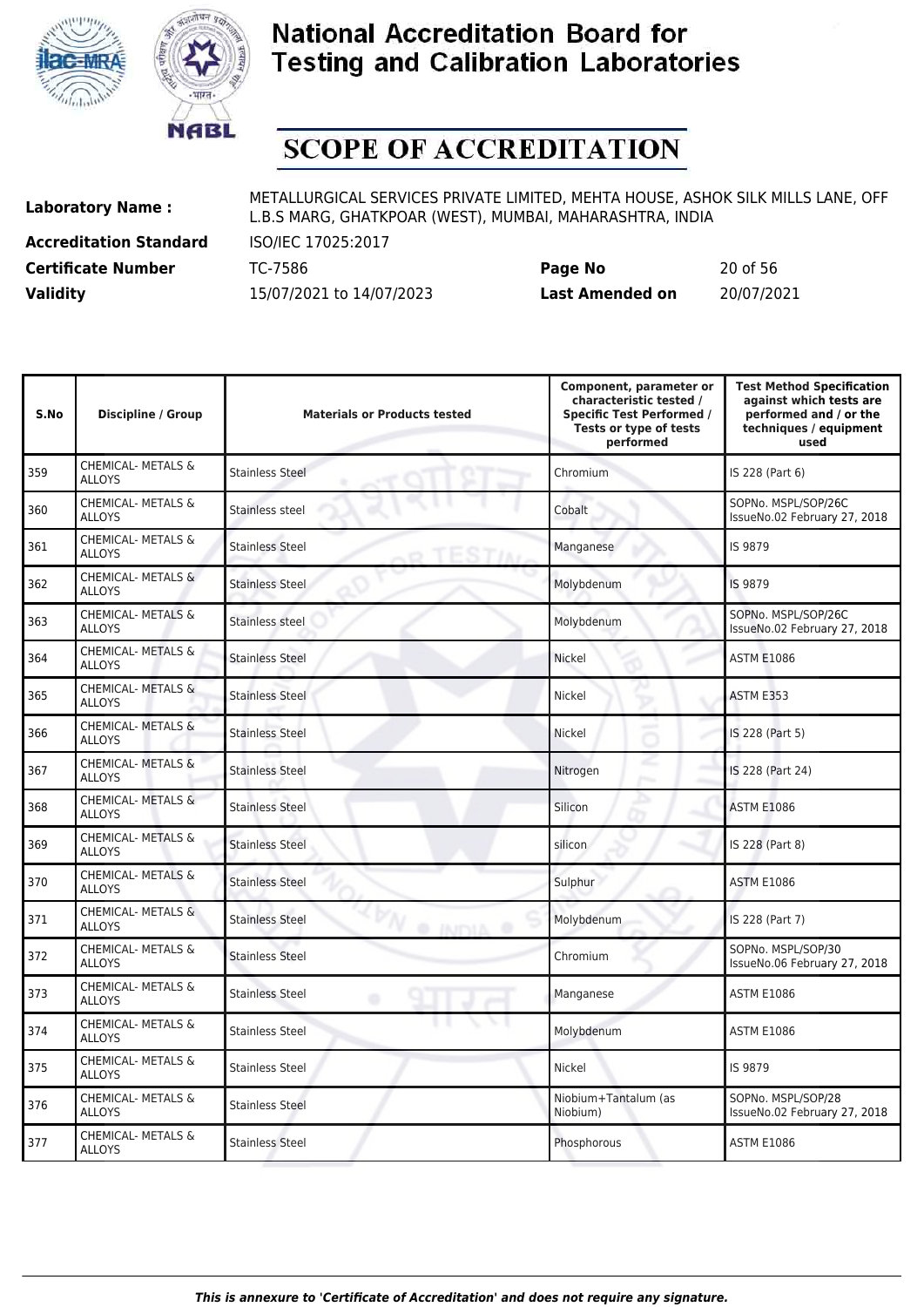



# **SCOPE OF ACCREDITATION**

**Accreditation Standard** ISO/IEC 17025:2017

**Laboratory Name :** METALLURGICAL SERVICES PRIVATE LIMITED, MEHTA HOUSE, ASHOK SILK MILLS LANE, OFF L.B.S MARG, GHATKPOAR (WEST), MUMBAI, MAHARASHTRA, INDIA

**Certificate Number** TC-7586 **Page No** 21 of 56 **Validity** 15/07/2021 to 14/07/2023 **Last Amended on** 20/07/2021

| S.No | <b>Discipline / Group</b>                      | <b>Materials or Products tested</b>       | Component, parameter or<br>characteristic tested /<br><b>Specific Test Performed /</b><br>Tests or type of tests<br>performed | <b>Test Method Specification</b><br>against which tests are<br>performed and / or the<br>techniques / equipment<br>used |
|------|------------------------------------------------|-------------------------------------------|-------------------------------------------------------------------------------------------------------------------------------|-------------------------------------------------------------------------------------------------------------------------|
| 378  | <b>CHEMICAL- METALS &amp;</b><br><b>ALLOYS</b> | <b>Stainless Steel</b>                    | Phosphorous                                                                                                                   | IS 9879                                                                                                                 |
| 379  | <b>CHEMICAL- METALS &amp;</b><br><b>ALLOYS</b> | <b>Stainless Steel</b>                    | Phosphorus                                                                                                                    | IS 228 (Part 3)                                                                                                         |
| 380  | <b>CHEMICAL- METALS &amp;</b><br><b>ALLOYS</b> | <b>Stainless Steel</b>                    | Silicon                                                                                                                       | IS 9879                                                                                                                 |
| 381  | <b>CHEMICAL- METALS &amp;</b><br><b>ALLOYS</b> | <b>Stainless Steel</b>                    | Sulphur                                                                                                                       | IS 9879                                                                                                                 |
| 382  | CHEMICAL- METALS &<br><b>ALLOYS</b>            | <b>Stainless Steel</b>                    | Sulphur                                                                                                                       | SOPNo. MSPL/SOP/26C<br>IssueNo.02 February 27, 2018                                                                     |
| 383  | CHEMICAL- METALS &<br><b>ALLOYS</b>            | <b>Stainless Steel</b>                    | <b>Titanium</b>                                                                                                               | SOPNo. MSPL/SOP/26C<br>IssueNo.02 February 27, 2018                                                                     |
| 384  | <b>CHEMICAL- METALS &amp;</b><br><b>ALLOYS</b> | <b>Stainless Steel</b>                    | Tungsten                                                                                                                      | SOPNo. MSPL/SOP/13<br>IssueNo.06 February 27, 2018                                                                      |
| 385  | <b>CHEMICAL- METALS &amp;</b><br><b>ALLOYS</b> | <b>Stainless Steel</b>                    | Vanadium                                                                                                                      | SOPNo. MSPL/SOP/14<br>IssueNo.06 February 27, 2018                                                                      |
| 386  | CHEMICAL- METALS &<br><b>ALLOYS</b>            | <b>Stainless Steel</b>                    | Vanadium                                                                                                                      | SOPNo. MSPL/SOP/26C<br>IssueNo.02 February 27, 2018                                                                     |
| 387  | CHEMICAL- METALS &<br><b>ALLOYS</b>            | <b>Stainless Steel</b>                    | <b>Boron</b>                                                                                                                  | SOPNo. MSPL/SOP/26C<br>IssueNo.02 February 27, 2018                                                                     |
| 388  | CHEMICAL- METALS &<br><b>ALLOYS</b>            | <b>Stainless Steel</b>                    | Chromium                                                                                                                      | IS 9879                                                                                                                 |
| 389  | <b>CHEMICAL- METALS &amp;</b><br><b>ALLOYS</b> | <b>Stainless Steel</b>                    | Chromium                                                                                                                      | SOPNo. MSPL/SOP/26C<br>IssueNo.02 February 27, 2018                                                                     |
| 390  | <b>CHEMICAL- METALS &amp;</b><br><b>ALLOYS</b> | <b>Stainless Steel</b><br><b>O INITIA</b> | Copper                                                                                                                        | SOPNo. MSPL/SOP/26C<br>IssueNo.02 February 27, 2018                                                                     |
| 391  | CHEMICAL- METALS &<br><b>ALLOYS</b>            | <b>Stainless Steel</b>                    | Manganese                                                                                                                     | SOPNo. MSPL/SOP/26C<br>IssueNo.02 February 27, 2018                                                                     |
| 392  | <b>CHEMICAL- METALS &amp;</b><br><b>ALLOYS</b> | <b>Stainless Steel</b>                    | Silicon                                                                                                                       | ASTM E353                                                                                                               |
| 393  | CHEMICAL- METALS &<br><b>ALLOYS</b>            | <b>Stainless Steel</b>                    | Titanium                                                                                                                      | SOPNo. MSPL/SOP/26C<br>IssueNo.02 February 27, 2018                                                                     |
| 394  | CHEMICAL- METALS &<br><b>ALLOYS</b>            | <b>Stainless Steel</b>                    | Vanadium                                                                                                                      | SOPNo. MSPL/SOP/14<br>IssueNo.06 February 27, 2018                                                                      |
| 395  | CHEMICAL- METALS &<br><b>ALLOYS</b>            | <b>Stainless Steel</b>                    | Carbon                                                                                                                        | SOPNo. MSPL/SOP/26C<br>IssueNo.02 February 27, 2018                                                                     |
| 396  | <b>CHEMICAL- METALS &amp;</b><br><b>ALLOYS</b> | <b>Stainless Steel</b>                    | Chromium                                                                                                                      | ASTM E353                                                                                                               |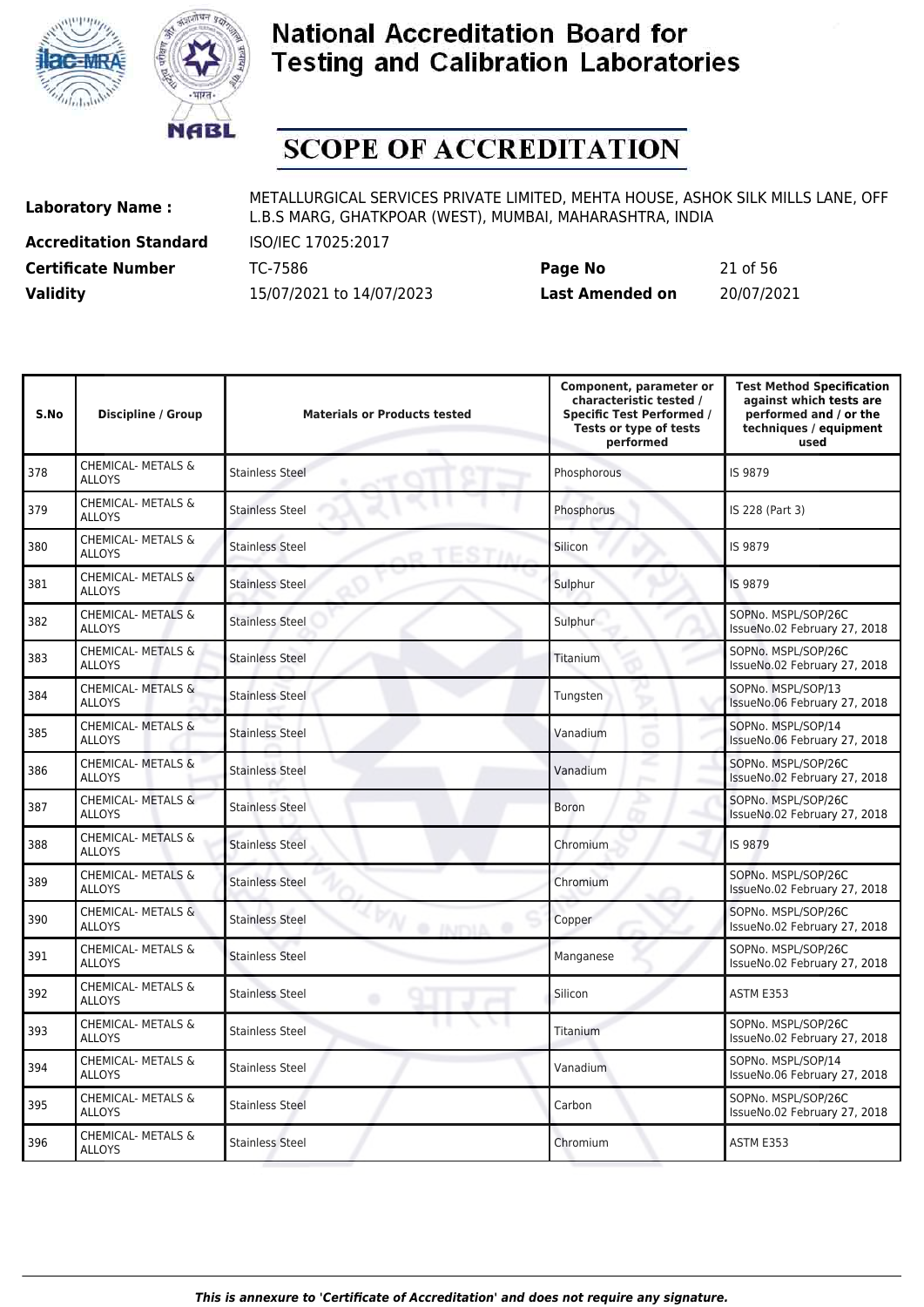



# **SCOPE OF ACCREDITATION**

**Accreditation Standard** ISO/IEC 17025:2017

| <b>Certificate Number</b> | TC-7586                  | Page No                | 22 of 56   |
|---------------------------|--------------------------|------------------------|------------|
| <b>Validity</b>           | 15/07/2021 to 14/07/2023 | <b>Last Amended on</b> | 20/07/2021 |

| S.No | <b>Discipline / Group</b>                      | <b>Materials or Products tested</b>        | Component, parameter or<br>characteristic tested /<br><b>Specific Test Performed /</b><br>Tests or type of tests<br>performed | <b>Test Method Specification</b><br>against which tests are<br>performed and / or the<br>techniques / equipment<br>used |
|------|------------------------------------------------|--------------------------------------------|-------------------------------------------------------------------------------------------------------------------------------|-------------------------------------------------------------------------------------------------------------------------|
| 397  | <b>CHEMICAL- METALS &amp;</b><br>ALLOYS        | <b>Stainless Steel</b>                     | Chromium.                                                                                                                     | SOPNo. MSPL/SOP/26C<br>IssueNo.02 February 27, 2018                                                                     |
| 398  | CHEMICAL- METALS &<br><b>ALLOYS</b>            | <b>Stainless Steel</b>                     | Niobium                                                                                                                       | SOPNo. MSPL/SOP/26C<br>IssueNo.02 February 27, 2018                                                                     |
| 399  | <b>CHEMICAL- METALS &amp;</b><br><b>ALLOYS</b> | <b>Stainless Steel</b>                     | Carbon                                                                                                                        | <b>ASTM E1086</b>                                                                                                       |
| 400  | <b>CHEMICAL- METALS &amp;</b><br><b>ALLOYS</b> | <b>Stainless Steel</b>                     | Copper                                                                                                                        | <b>ASTM E1086</b>                                                                                                       |
| 401  | <b>CHEMICAL- METALS &amp;</b><br><b>ALLOYS</b> | <b>Stainless Steel</b>                     | Molybdenum                                                                                                                    | SOPNo. MSPL/SOP/07<br>IssueNo.02 February 27, 2018                                                                      |
| 402  | CHEMICAL- METALS &<br><b>ALLOYS</b>            | Stainless steel                            | Molybdenum                                                                                                                    | SOPNo. MSPL/SOP/26C<br>IssueNo.02 February 27, 2018                                                                     |
| 403  | CHEMICAL- METALS &<br><b>ALLOYS</b>            | <b>Stainless Steel</b>                     | <b>Nickel</b>                                                                                                                 | IS 228 (Part 5)                                                                                                         |
| 404  | CHEMICAL- METALS &<br><b>ALLOYS</b>            | <b>Stainless Steel</b>                     | Nickel                                                                                                                        | IS 9879                                                                                                                 |
| 405  | CHEMICAL- METALS &<br><b>ALLOYS</b>            | <b>Stainless Steel</b>                     | <b>Nickel</b>                                                                                                                 | SOPNo. MSPL/SOP/26C<br>IssueNo.02 February 27, 2018                                                                     |
| 406  | CHEMICAL- METALS &<br><b>ALLOYS</b>            | <b>Stainless Steel</b>                     | Niobium+Tantalum (as<br>Niobium)                                                                                              | SOPNo. MSPL/SOP/28<br>IssueNo.02 February 27, 2018                                                                      |
| 407  | CHEMICAL- METALS &<br><b>ALLOYS</b>            | <b>Stainless Steel</b>                     | Nitrogen                                                                                                                      | IS 228 (Part 23)                                                                                                        |
| 408  | <b>CHEMICAL- METALS &amp;</b><br><b>ALLOYS</b> | <b>Stainless Steel</b>                     | Nitrogen                                                                                                                      | SOPNo. MSPL/SOP/26C<br>IssueNo.02 February 27, 2018                                                                     |
| 409  | CHEMICAL- METALS &<br><b>ALLOYS</b>            | <b>Stainless Steel</b><br><b>O INICIAL</b> | Nitrogen                                                                                                                      | SOPNo. MSPL/SOP/26C<br>IssueNo.02 February 27, 2018                                                                     |
| 410  | CHEMICAL- METALS &<br><b>ALLOYS</b>            | <b>Stainless Steel</b>                     | Phosphorous                                                                                                                   | SOPNo. MSPL/SOP/26C<br>IssueNo.02 February 27, 2018                                                                     |
| 411  | CHEMICAL- METALS &<br><b>ALLOYS</b>            | <b>Stainless Steel</b><br>۰                | Phosphorous                                                                                                                   | SOPNo. MSPL/SOP/26C<br>IssueNo.02 February 27, 2018                                                                     |
| 412  | <b>CHEMICAL- METALS &amp;</b><br><b>ALLOYS</b> | <b>Stainless Steel</b>                     | Phosphorous                                                                                                                   | SOPNo. MSPL/SOP/26C<br>IssueNo.02 February 27, 2018                                                                     |
| 413  | CHEMICAL- METALS &<br><b>ALLOYS</b>            | <b>Stainless Steel</b>                     | Silicon                                                                                                                       | ASTM E353                                                                                                               |
| 414  | CHEMICAL- METALS &<br><b>ALLOYS</b>            | <b>Stainless Steel</b>                     | Silicon                                                                                                                       | SOPNo. MSPL/SOP/26C<br>IssueNo.02 February 27, 2018                                                                     |
| 415  | <b>CHEMICAL- METALS &amp;</b><br><b>ALLOYS</b> | <b>Stainless Steel</b>                     | Titanium                                                                                                                      | SOPNo. MSPL/SOP/26C<br>IssueNo.02 February 27, 2018                                                                     |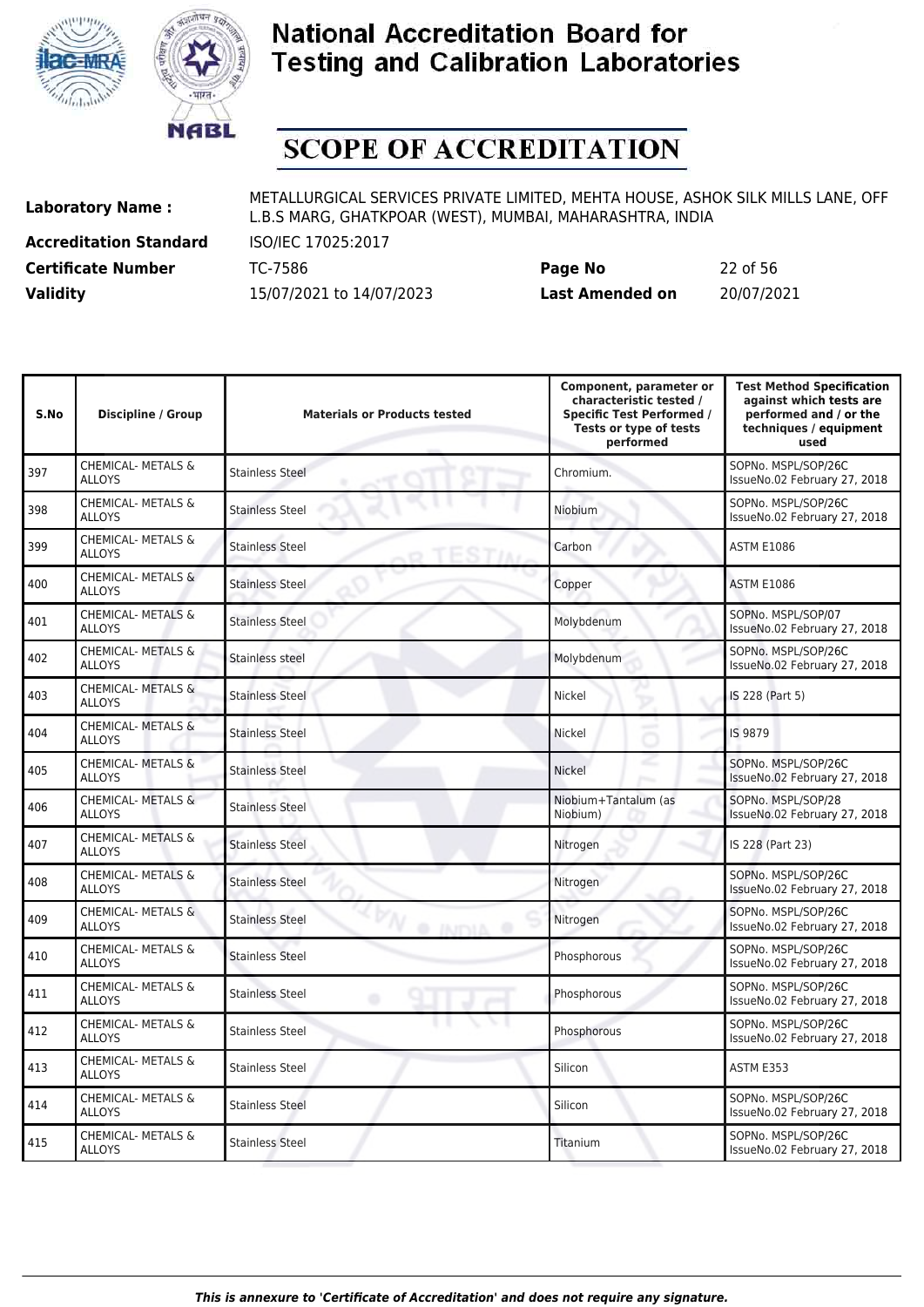



# **SCOPE OF ACCREDITATION**

**Accreditation Standard** ISO/IEC 17025:2017

| <b>Certificate Number</b> | TC-7586                  | Page No                | 23 of 56   |
|---------------------------|--------------------------|------------------------|------------|
| <b>Validity</b>           | 15/07/2021 to 14/07/2023 | <b>Last Amended on</b> | 20/07/2021 |

| S.No | <b>Discipline / Group</b>                      | <b>Materials or Products tested</b>                        | Component, parameter or<br>characteristic tested /<br><b>Specific Test Performed /</b><br>Tests or type of tests<br>performed | <b>Test Method Specification</b><br>against which tests are<br>performed and / or the<br>techniques / equipment<br>used |
|------|------------------------------------------------|------------------------------------------------------------|-------------------------------------------------------------------------------------------------------------------------------|-------------------------------------------------------------------------------------------------------------------------|
| 416  | <b>CHEMICAL- METALS &amp;</b><br>ALLOYS        | <b>Stainless Steel</b>                                     | Titanium                                                                                                                      | SOPNo. MSPL/SOP/26C<br>IssueNo.02 February 27, 2018                                                                     |
| 417  | CHEMICAL- METALS &<br><b>ALLOYS</b>            | <b>Stainless Steel</b>                                     | Vanadium                                                                                                                      | SOPNo. MSPL/SOP/26C<br>IssueNo.02 February 27, 2018                                                                     |
| 418  | CHEMICAL- METALS &<br><b>ALLOYS</b>            | <b>Stainless Steel</b>                                     | Nickel                                                                                                                        | IS 228 (Part 5)                                                                                                         |
| 419  | <b>CHEMICAL- METALS &amp;</b><br><b>ALLOYS</b> | <b>Stainless Steel</b>                                     | Nickel                                                                                                                        | IS 228 (Part 5)                                                                                                         |
| 420  | <b>CHEMICAL- METALS &amp;</b><br><b>ALLOYS</b> | <b>Stainless Steel</b>                                     | Nickel                                                                                                                        | SOPNo. MSPL/SOP/26C<br>IssueNo.02 February 27, 2018                                                                     |
| 421  | CHEMICAL- METALS &<br><b>ALLOYS</b>            | <b>Stainless Steel</b>                                     | Phosphorous                                                                                                                   | ASTM E353                                                                                                               |
| 422  | CHEMICAL- METALS &<br><b>ALLOYS</b>            | <b>Stainless Steel</b>                                     | Silicon                                                                                                                       | ASTM E353                                                                                                               |
| 423  | <b>CHEMICAL- METALS &amp;</b><br><b>ALLOYS</b> | <b>Stainless Steel</b>                                     | Tungsten                                                                                                                      | SOPNo. MSPL/SOP/13<br>IssueNo.02 February 27, 2018                                                                      |
| 424  | CHEMICAL- METALS &<br><b>ALLOYS</b>            | <b>Stainless Steel</b>                                     | Tungsten                                                                                                                      | SOPNo. MSPL/SOP/26C<br>IssueNo.02 February 27, 2018                                                                     |
| 425  | <b>CHEMICAL- METALS &amp;</b><br><b>ALLOYS</b> | <b>Stainless Steel</b>                                     | Vanadium                                                                                                                      | SOPNo. MSPL/SOP/14<br>IssueNo.02 February 27, 2018                                                                      |
| 426  | CHEMICAL- METALS &<br><b>ALLOYS</b>            | Steel, Iron, Nickel, & Cobalt alloys                       | Carbon                                                                                                                        | <b>ASTM E1019</b>                                                                                                       |
| 427  | <b>CHEMICAL- METALS &amp;</b><br><b>ALLOYS</b> | Steel, Iron, Nickel, & Cobalt alloys                       | Carbon                                                                                                                        | IS 228 (Part 20)                                                                                                        |
| 428  | CHEMICAL- METALS &<br><b>ALLOYS</b>            | Steel, Iron, Nickel, & Cobalt alloys<br><b>AINTIA</b><br>Ð | Sulphur                                                                                                                       | IS 228 (Part 20)                                                                                                        |
| 429  | CHEMICAL- METALS &<br><b>ALLOYS</b>            | Steel, Iron, Nickel, & Cobalt alloys                       | Carbon                                                                                                                        | <b>ASTM E1019</b>                                                                                                       |
| 430  | <b>CHEMICAL- METALS &amp;</b><br><b>ALLOYS</b> | Steel, Iron, Nickel, & Cobalt alloys                       | Carbon                                                                                                                        | <b>ASTM E1019</b>                                                                                                       |
| 431  | CHEMICAL- METALS &<br><b>ALLOYS</b>            | Steel, Iron, Nickel, & Cobalt alloys                       | Carbon                                                                                                                        | <b>ASTM E1019</b>                                                                                                       |
| 432  | <b>CHEMICAL- METALS &amp;</b><br><b>ALLOYS</b> | Steel, Iron, Nickel, & Cobalt alloys                       | Carbon                                                                                                                        | IS 228 (Part 20)                                                                                                        |
| 433  | CHEMICAL- METALS &<br><b>ALLOYS</b>            | Steel, Iron, Nickel, & Cobalt alloys                       | Hydrogen                                                                                                                      | IS 228 (Part 22)                                                                                                        |
| 434  | CHEMICAL- METALS &<br>ALLOYS                   | Steel, Iron, Nickel, & Cobalt alloys                       | Nitrogen                                                                                                                      | <b>ASTM E1019</b>                                                                                                       |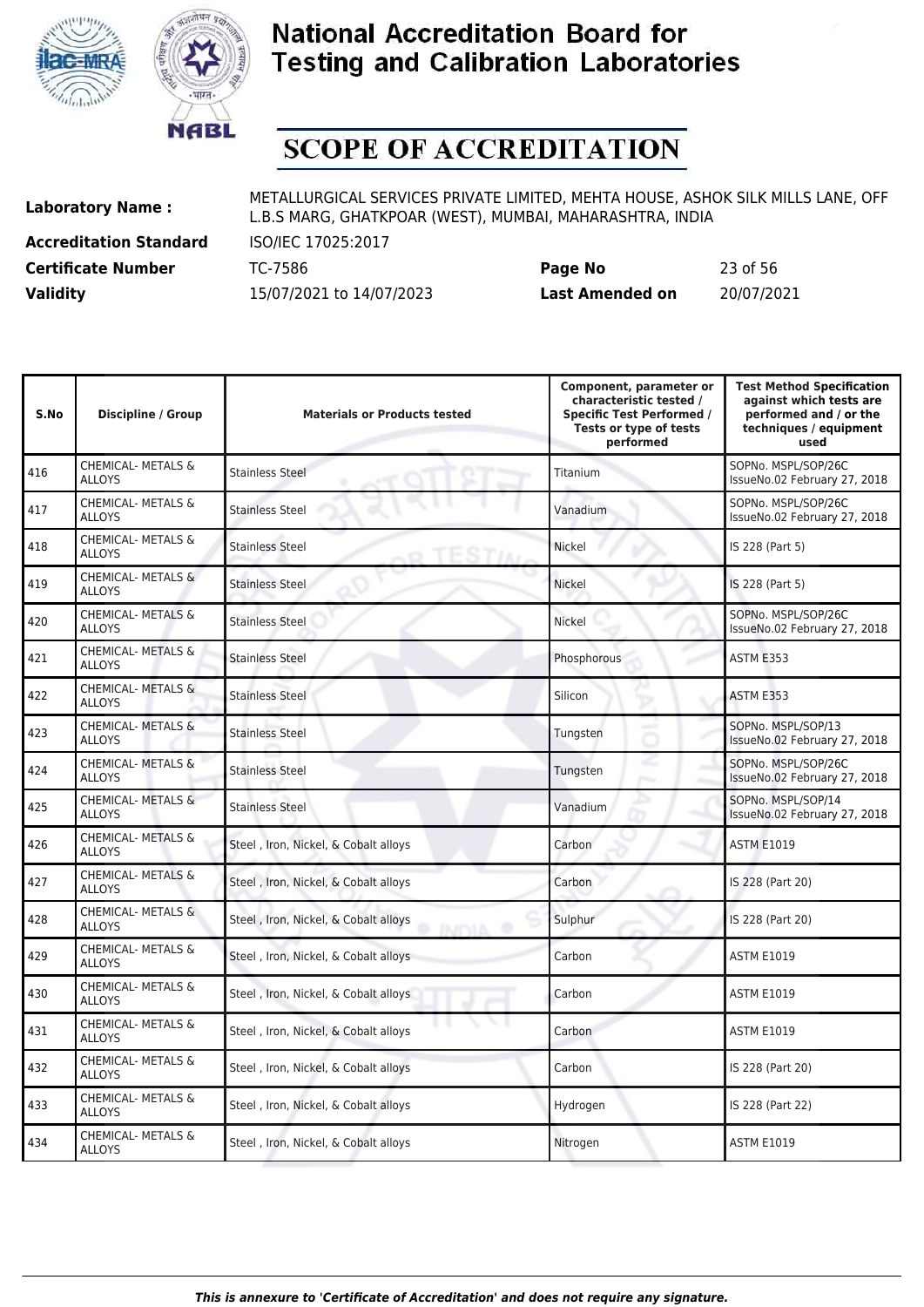



# **SCOPE OF ACCREDITATION**

**Accreditation Standard** ISO/IEC 17025:2017

| <b>Certificate Number</b> | TC-7586                  | Page No                | 24 of 56   |
|---------------------------|--------------------------|------------------------|------------|
| <b>Validity</b>           | 15/07/2021 to 14/07/2023 | <b>Last Amended on</b> | 20/07/2021 |

| S.No | <b>Discipline / Group</b>                      | <b>Materials or Products tested</b>                   | Component, parameter or<br>characteristic tested /<br><b>Specific Test Performed /</b><br>Tests or type of tests<br>performed | <b>Test Method Specification</b><br>against which tests are<br>performed and / or the<br>techniques / equipment<br>used |
|------|------------------------------------------------|-------------------------------------------------------|-------------------------------------------------------------------------------------------------------------------------------|-------------------------------------------------------------------------------------------------------------------------|
| 435  | <b>CHEMICAL- METALS &amp;</b><br><b>ALLOYS</b> | Steel, Iron, Nickel, & Cobalt alloys                  | Nitrogen                                                                                                                      | IS 228 (Part 24)                                                                                                        |
| 436  | CHEMICAL- METALS &<br><b>ALLOYS</b>            | Steel, Iron, Nickel, & Cobalt alloys                  | Nitrogen                                                                                                                      | IS 228 (Part 24)                                                                                                        |
| 437  | <b>CHEMICAL- METALS &amp;</b><br><b>ALLOYS</b> | Steel, Iron, Nickel, & Cobalt alloys<br>STIA          | <b>NITROGEN</b>                                                                                                               | IS 228 (Part 17)                                                                                                        |
| 438  | CHEMICAL- METALS &<br><b>ALLOYS</b>            | Steel, Iron, Nickel, & Cobalt alloys                  | Oxygen                                                                                                                        | <b>ASTM E1019</b>                                                                                                       |
| 439  | CHEMICAL- METALS &<br><b>ALLOYS</b>            | Steel, Iron, Nickel, & Cobalt alloys                  | Oxygen                                                                                                                        | IS 228 (Part 18)                                                                                                        |
| 440  | <b>CHEMICAL- METALS &amp;</b><br><b>ALLOYS</b> | Steel, Iron, Nickel, & Cobalt alloys                  | Sulfur                                                                                                                        | <b>ASTM E1019</b>                                                                                                       |
| 441  | <b>CHEMICAL- METALS &amp;</b><br><b>ALLOYS</b> | Steel, Iron, Nickel, & Cobalt alloys                  | Sulphur                                                                                                                       | IS 228 (Part 20)                                                                                                        |
| 442  | CHEMICAL- METALS &<br><b>ALLOYS</b>            | Steel, Iron, Nickel, & Cobalt alloys                  | Nitrogen                                                                                                                      | <b>ASTM E1019</b>                                                                                                       |
| 443  | CHEMICAL- METALS &<br><b>ALLOYS</b>            | Steel, Iron, Nickel, & Cobalt alloys                  | Nitrogen                                                                                                                      | IS 228 (Part 17)                                                                                                        |
| 444  | CHEMICAL- METALS &<br><b>ALLOYS</b>            | Steel, Iron, Nickel & Cobalt Alloys                   | Carbon                                                                                                                        | <b>ASTM E 1019</b>                                                                                                      |
| 445  | CHEMICAL- METALS &<br><b>ALLOYS</b>            | Steel, Iron, Nickel & Cobalt Alloys                   | Hydrogen                                                                                                                      | IS:228 (Pt 22)                                                                                                          |
| 446  | <b>CHEMICAL- METALS &amp;</b><br><b>ALLOYS</b> | Steel, Iron, Nickel & Cobalt Alloys                   | Nitrogen                                                                                                                      | <b>ASTM E 1019</b>                                                                                                      |
| 447  | <b>CHEMICAL- METALS &amp;</b><br><b>ALLOYS</b> | Steel, Iron, Nickel & Cobalt Alloys<br><b>INDIA ®</b> | Nitrogen                                                                                                                      | IS:228 (Pt 17)                                                                                                          |
| 448  | CHEMICAL- METALS &<br><b>ALLOYS</b>            | Steel, Iron, Nickel & Cobalt alloys                   | Nitrogen                                                                                                                      | IS:228 (Pt 24)                                                                                                          |
| 449  | <b>CHEMICAL- METALS &amp;</b><br><b>ALLOYS</b> | Steel, Iron, Nickel & Cobalt alloys                   | Nitrogen                                                                                                                      | IS:228 (Pt 24)                                                                                                          |
| 450  | CHEMICAL- METALS &<br><b>ALLOYS</b>            | Steel, Iron, Nickel, & Cobalt alloys                  | Carbon                                                                                                                        | IS:228 Pt 20                                                                                                            |
| 451  | CHEMICAL- METALS &<br><b>ALLOYS</b>            | Tin Base Alloy                                        | Antimony                                                                                                                      | IS 1409                                                                                                                 |
| 452  | CHEMICAL- METALS &<br><b>ALLOYS</b>            | Tin Base Alloy                                        | Tin                                                                                                                           | SOPNo. MSPL/SOP/22<br>IssueNo.06 February 27, 2018                                                                      |
| 453  | <b>CHEMICAL- METALS &amp;</b><br><b>ALLOYS</b> | <b>Tin Base Alloy</b>                                 | Antimony                                                                                                                      | IS 1409                                                                                                                 |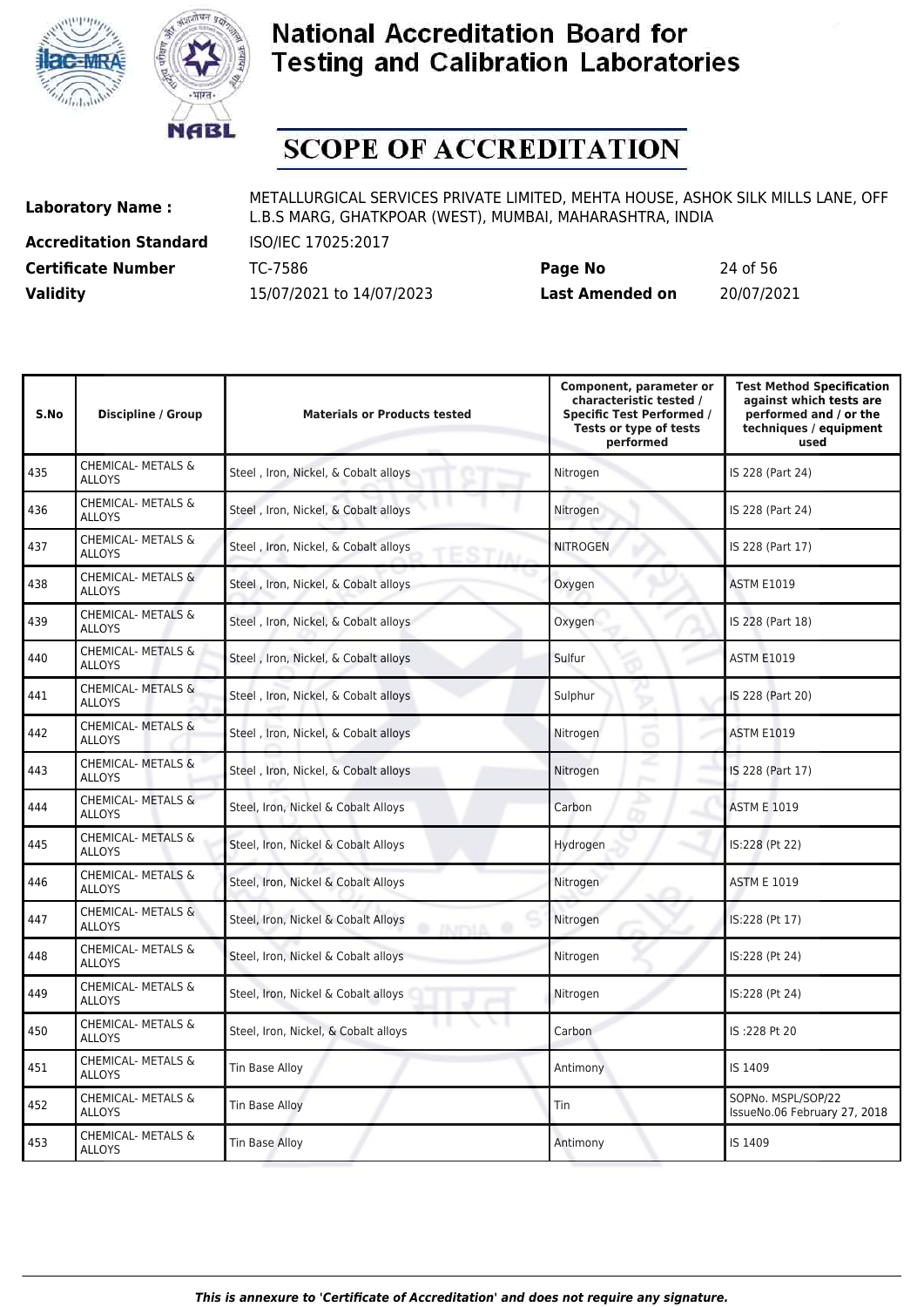



# **SCOPE OF ACCREDITATION**

**Accreditation Standard** ISO/IEC 17025:2017

| <b>Certificate Number</b> | TC-7586                  | Page No                | 25 of 56   |
|---------------------------|--------------------------|------------------------|------------|
| <b>Validity</b>           | 15/07/2021 to 14/07/2023 | <b>Last Amended on</b> | 20/07/2021 |

| S.No | Discipline / Group                             | <b>Materials or Products tested</b>            | Component, parameter or<br>characteristic tested /<br><b>Specific Test Performed /</b><br>Tests or type of tests<br>performed | <b>Test Method Specification</b><br>against which tests are<br>performed and / or the<br>techniques / equipment<br>used |
|------|------------------------------------------------|------------------------------------------------|-------------------------------------------------------------------------------------------------------------------------------|-------------------------------------------------------------------------------------------------------------------------|
| 454  | <b>CHEMICAL- METALS &amp;</b><br><b>ALLOYS</b> | Tin Base Alloy                                 | Antimony                                                                                                                      | IS 403                                                                                                                  |
| 455  | CHEMICAL- METALS &<br><b>ALLOYS</b>            | Tin Base Alloy                                 | Antimony                                                                                                                      | IS 1409                                                                                                                 |
| 456  | <b>CHEMICAL- METALS &amp;</b><br><b>ALLOYS</b> | <b>Tin Base Alloy</b>                          | Antimony                                                                                                                      | IS 1409                                                                                                                 |
| 457  | <b>CHEMICAL- METALS &amp;</b><br><b>ALLOYS</b> | Tin Base Alloy                                 | Antimony                                                                                                                      | IS 1409                                                                                                                 |
| 458  | <b>CHEMICAL- METALS &amp;</b><br><b>ALLOYS</b> | <b>Tin Base Alloy</b>                          | Antimony                                                                                                                      | IS 403                                                                                                                  |
| 459  | CHEMICAL- METALS &<br><b>ALLOYS</b>            | <b>Tin Base Alloy</b>                          | Antimony                                                                                                                      | IS 403                                                                                                                  |
| 460  | CHEMICAL- METALS &<br><b>ALLOYS</b>            | <b>Tin Base Alloy</b>                          | Antimony<br>÷                                                                                                                 | IS 1409                                                                                                                 |
| 461  | <b>CHEMICAL- METALS &amp;</b><br><b>ALLOYS</b> | <b>Tin Base Alloy</b>                          | Antimony                                                                                                                      | SOPNo. MSPL/SOP/25G<br>IssueNo.02 February 27, 2018                                                                     |
| 462  | <b>CHEMICAL- METALS &amp;</b><br><b>ALLOYS</b> | <b>Tin Base Alloy</b>                          | Antimony                                                                                                                      | SOPNo. MSPL/SOP/25G<br>IssueNo.02 February 27, 2018                                                                     |
| 463  | <b>CHEMICAL- METALS &amp;</b><br><b>ALLOYS</b> | <b>Tin Base Alloy</b>                          | Antimony                                                                                                                      | <b>IS 403</b>                                                                                                           |
| 464  | <b>CHEMICAL- METALS &amp;</b><br><b>ALLOYS</b> | Tin Base Alloy                                 | Arsenic                                                                                                                       | SOPNo. MSPL/SOP/25G<br>IssueNo.02 February 27, 2018                                                                     |
| 465  | <b>CHEMICAL- METALS &amp;</b><br><b>ALLOYS</b> | <b>Tin Base Alloy</b>                          | <b>Bismuth</b>                                                                                                                | SOPNo. MSPL/SOP/25G<br>IssueNo.02 February 27, 2018                                                                     |
| 466  | <b>CHEMICAL- METALS &amp;</b><br><b>ALLOYS</b> | <b>Tin Base Alloy</b><br><b>O INITYIA</b><br>œ | Cadmium                                                                                                                       | SOPNo. MSPL/SOP/25G<br>IssueNo.02 February 27, 2018                                                                     |
| 467  | <b>CHEMICAL- METALS &amp;</b><br><b>ALLOYS</b> | <b>Tin Base Alloy</b>                          | Cadmium                                                                                                                       | SOPNo. MSPL/SOP/25G<br>IssueNo.02 February 27, 2018                                                                     |
| 468  | CHEMICAL- METALS &<br><b>ALLOYS</b>            | Tin Base Alloy<br>۰                            | Copper                                                                                                                        | SOPNo. MSPL/SOP/25G<br>IssueNo.02 February 27, 2018                                                                     |
| 469  | CHEMICAL- METALS &<br><b>ALLOYS</b>            | Tin Base Alloy                                 | Iron                                                                                                                          | SOPNo. MSPL/SOP/25G<br>IssueNo.02 February 27, 2018                                                                     |
| 470  | <b>CHEMICAL- METALS &amp;</b><br><b>ALLOYS</b> | Tin Base Alloy                                 | Lead                                                                                                                          | SOPNo. MSPL/SOP/25G<br>IssueNo.02 February 27, 2018                                                                     |
| 471  | <b>CHEMICAL- METALS &amp;</b><br><b>ALLOYS</b> | Tin Base Alloy                                 | Nickel                                                                                                                        | SOPNo. MSPL/SOP/25G<br>IssueNo.02 February 27, 2018                                                                     |
| 472  | <b>CHEMICAL- METALS &amp;</b><br><b>ALLOYS</b> | <b>Tin Base Alloy</b>                          | Nickel                                                                                                                        | SOPNo. MSPL/SOP/25G<br>IssueNo.02 February 27, 2018                                                                     |
|      |                                                |                                                |                                                                                                                               |                                                                                                                         |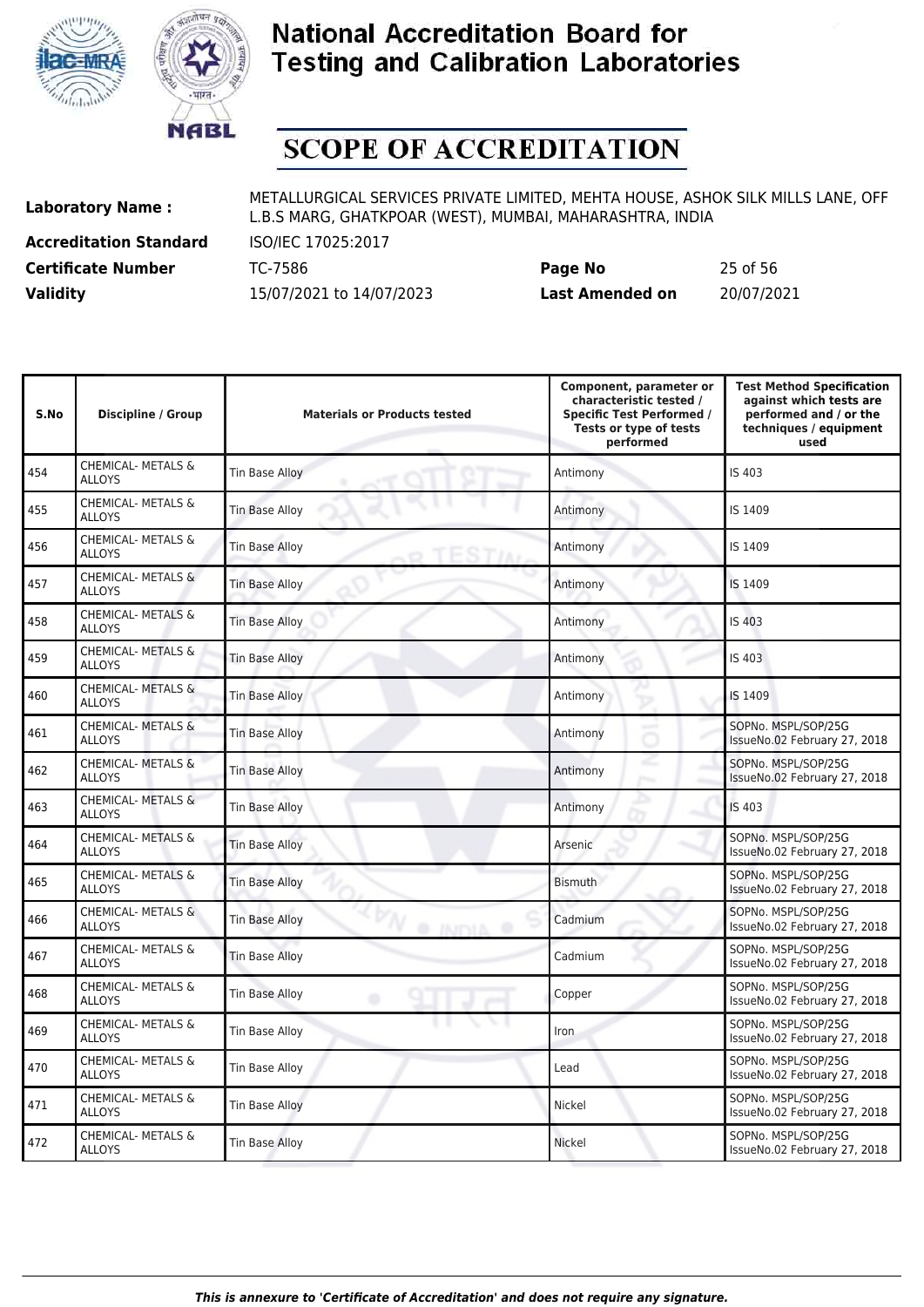



# **SCOPE OF ACCREDITATION**

**Accreditation Standard** ISO/IEC 17025:2017

**Laboratory Name :** METALLURGICAL SERVICES PRIVATE LIMITED, MEHTA HOUSE, ASHOK SILK MILLS LANE, OFF L.B.S MARG, GHATKPOAR (WEST), MUMBAI, MAHARASHTRA, INDIA

**Certificate Number** TC-7586 **Page No** 26 of 56 **Validity** 15/07/2021 to 14/07/2023 **Last Amended on** 20/07/2021

| S.No | <b>Discipline / Group</b>                      | <b>Materials or Products tested</b>                   | Component, parameter or<br>characteristic tested /<br><b>Specific Test Performed /</b><br>Tests or type of tests<br>performed | <b>Test Method Specification</b><br>against which tests are<br>performed and / or the<br>techniques / equipment<br>used |
|------|------------------------------------------------|-------------------------------------------------------|-------------------------------------------------------------------------------------------------------------------------------|-------------------------------------------------------------------------------------------------------------------------|
| 473  | <b>CHEMICAL- METALS &amp;</b><br><b>ALLOYS</b> | <b>Tin Base Alloy</b>                                 | Silver                                                                                                                        | SOPNo. MSPL/SOP/25G<br>IssueNo.02 February 27, 2018                                                                     |
| 474  | CHEMICAL- METALS &<br><b>ALLOYS</b>            | Tin Base Alloy                                        | Zinc                                                                                                                          | SOPNo. MSPL/SOP/25G<br>IssueNo.02 February 27, 2018                                                                     |
| 475  | CHEMICAL- METALS &<br><b>ALLOYS</b>            | <b>Tin Base Alloy</b><br>STIAI                        | Zinc                                                                                                                          | SOPNo. MSPL/SOP/25G<br>IssueNo.02 February 27, 2018                                                                     |
| 476  | CHEMICAL- METALS &<br><b>ALLOYS</b>            | Titanium Alloys (Gas Element in Metal & Metal Alloys) | Nitrogen                                                                                                                      | <b>ASTM E1409</b>                                                                                                       |
| 477  | <b>CHEMICAL- METALS &amp;</b><br><b>ALLOYS</b> | Titanium Alloys (Gas Element In Metal & Metal Alloys) | Carbon                                                                                                                        | SOPNo. MSPL/SOP/35<br>IssueNo.02 February 27, 2018                                                                      |
| 478  | <b>CHEMICAL- METALS &amp;</b><br><b>ALLOYS</b> | Titanium Alloys (Gas Element in Metal & Metal Alloys) | Hydrogen                                                                                                                      | <b>ASTM E1447</b>                                                                                                       |
| 479  | CHEMICAL- METALS &<br><b>ALLOYS</b>            | Titanium Alloys (Gas Element in Metal & Metal Alloys) | Oxygen                                                                                                                        | <b>ASTM E1409</b>                                                                                                       |
| 480  | CHEMICAL- METALS &<br><b>ALLOYS</b>            | Titanium Alloys (Gas Element In Metal & Metal Alloys) | Carbon                                                                                                                        | SOPNo. MSPL/SOP/35<br>IssueNo.02 February 27, 2018                                                                      |
| 481  | CHEMICAL- METALS &<br><b>ALLOYS</b>            | Titanium Alloys (Gas Element in Metal & Metal Alloys) | Hydrogen                                                                                                                      | <b>ASTM E1447</b>                                                                                                       |
| 482  | CHEMICAL- METALS &<br><b>ALLOYS</b>            | Titanium Alloys (Gas Element In Metal & Metal Alloys) | Carbon                                                                                                                        | SOPNo. MSPL/SOP/35<br>IssueNo.02 February 27, 2018                                                                      |
| 483  | CHEMICAL- METALS &<br><b>ALLOYS</b>            | Titanium Alloys (Gas Element in Metal & Metal Alloys) | Hydrogen                                                                                                                      | <b>ASTM E1447</b>                                                                                                       |
| 484  | CHEMICAL- METALS &<br><b>ALLOYS</b>            | Titanium Alloys (Gas Element in Metal & Metal Alloys) | Nitrogen                                                                                                                      | <b>ASTM E1409</b>                                                                                                       |
| 485  | <b>CHEMICAL- METALS &amp;</b><br><b>ALLOYS</b> | Titanium Alloys (Gas Element in Metal & Metal Alloys) | Nitrogen                                                                                                                      | <b>ASTM E1409</b>                                                                                                       |
| 486  | CHEMICAL- METALS &<br><b>ALLOYS</b>            | Titanium Alloys (Gas Element in Metal & Metal Alloys) | Oxygen                                                                                                                        | <b>ASTM E1409</b>                                                                                                       |
| 487  | CHEMICAL- METALS &<br><b>ALLOYS</b>            | Titanium Alloys (Gas Element in Metal & Metal Alloys) | Oxygen                                                                                                                        | <b>ASTM E1409</b>                                                                                                       |
| 488  | CHEMICAL- METALS &<br><b>ALLOYS</b>            | <b>Titanium Base</b>                                  | Aluminium                                                                                                                     | <b>ASTM E2371</b>                                                                                                       |
| 489  | CHEMICAL- METALS &<br><b>ALLOYS</b>            | <b>Titanium Base</b>                                  | Aluminium                                                                                                                     | <b>ASTM E2371</b>                                                                                                       |
| 490  | <b>CHEMICAL- METALS &amp;</b><br><b>ALLOYS</b> | <b>Titanium Base</b>                                  | Boron                                                                                                                         | <b>ASTM E2371</b>                                                                                                       |
| 491  | <b>CHEMICAL- METALS &amp;</b><br><b>ALLOYS</b> | <b>Titanium Base</b>                                  | Chromium                                                                                                                      | <b>ASTM E2371</b>                                                                                                       |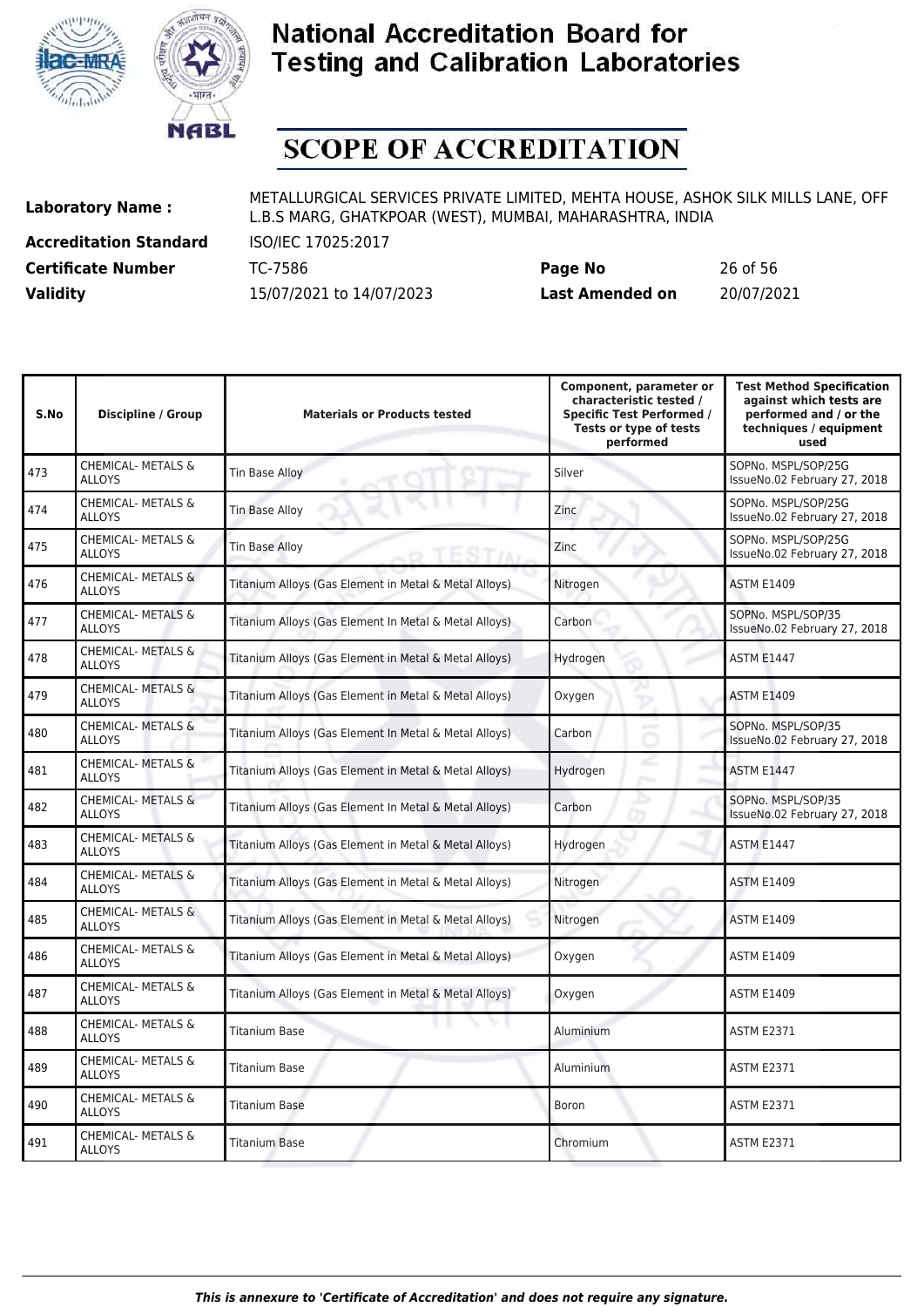



# **SCOPE OF ACCREDITATION**

**Accreditation Standard** ISO/IEC 17025:2017

**Laboratory Name :** METALLURGICAL SERVICES PRIVATE LIMITED, MEHTA HOUSE, ASHOK SILK MILLS LANE, OFF L.B.S MARG, GHATKPOAR (WEST), MUMBAI, MAHARASHTRA, INDIA

**Certificate Number** TC-7586 **Page No** 27 of 56 **Validity** 15/07/2021 to 14/07/2023 **Last Amended on** 20/07/2021

| S.No | <b>Discipline / Group</b>                      | <b>Materials or Products tested</b> | Component, parameter or<br>characteristic tested /<br><b>Specific Test Performed /</b><br>Tests or type of tests<br>performed | <b>Test Method Specification</b><br>against which tests are<br>performed and / or the<br>techniques / equipment<br>used |
|------|------------------------------------------------|-------------------------------------|-------------------------------------------------------------------------------------------------------------------------------|-------------------------------------------------------------------------------------------------------------------------|
| 492  | <b>CHEMICAL- METALS &amp;</b><br><b>ALLOYS</b> | <b>Titanium Base</b>                | Cobalt                                                                                                                        | <b>ASTM E2371</b>                                                                                                       |
| 493  | CHEMICAL- METALS &<br><b>ALLOYS</b>            | <b>Titanium Base</b>                | Copper                                                                                                                        | <b>ASTM E2371</b>                                                                                                       |
| 494  | CHEMICAL- METALS &<br><b>ALLOYS</b>            | Titanium base                       | Iron                                                                                                                          | <b>ASTM E2371</b>                                                                                                       |
| 495  | <b>CHEMICAL- METALS &amp;</b><br><b>ALLOYS</b> | <b>Titanium Base</b>                | Manganese                                                                                                                     | <b>ASTM E2371</b>                                                                                                       |
| 496  | <b>CHEMICAL- METALS &amp;</b><br><b>ALLOYS</b> | <b>Titanium Base</b>                | Molybdenum                                                                                                                    | <b>ASTM E2371</b>                                                                                                       |
| 497  | CHEMICAL- METALS &<br><b>ALLOYS</b>            | <b>Titanium Base</b>                | Nickel                                                                                                                        | <b>ASTM E2371</b>                                                                                                       |
| 498  | CHEMICAL- METALS &<br><b>ALLOYS</b>            | <b>Titanium Base</b>                | Niobium                                                                                                                       | <b>ASTM E2371</b>                                                                                                       |
| 499  | CHEMICAL- METALS &<br><b>ALLOYS</b>            | Titanium Base                       | Niobium                                                                                                                       | ASTM E2371                                                                                                              |
| 500  | CHEMICAL- METALS &<br><b>ALLOYS</b>            | <b>Titanium Base</b>                | Palladium                                                                                                                     | <b>ASTM E2371</b>                                                                                                       |
| 501  | <b>CHEMICAL- METALS &amp;</b><br><b>ALLOYS</b> | <b>Titanium Base</b>                | Ruthenium                                                                                                                     | <b>ASTM E2371</b>                                                                                                       |
| 502  | <b>CHEMICAL- METALS &amp;</b><br><b>ALLOYS</b> | <b>Titanium Base</b>                | Silicon                                                                                                                       | <b>ASTM E2371</b>                                                                                                       |
| 503  | <b>CHEMICAL- METALS &amp;</b><br><b>ALLOYS</b> | <b>Titanium Base</b>                | Tin                                                                                                                           | <b>ASTM E2371</b>                                                                                                       |
| 504  | <b>CHEMICAL- METALS &amp;</b><br><b>ALLOYS</b> | <b>Titanium Base</b><br>@ INIDIA    | Tin                                                                                                                           | <b>ASTM E2371</b>                                                                                                       |
| 505  | CHEMICAL- METALS &<br><b>ALLOYS</b>            | <b>Titanium Base</b>                | Tungsten                                                                                                                      | <b>ASTM E2371</b>                                                                                                       |
| 506  | CHEMICAL- METALS &<br><b>ALLOYS</b>            | <b>Titanium Base</b><br>۰           | Vanadium                                                                                                                      | ASTM E2371                                                                                                              |
| 507  | <b>CHEMICAL- METALS &amp;</b><br><b>ALLOYS</b> | Titanium Base                       | Yittrium                                                                                                                      | ASTM E2371                                                                                                              |
| 508  | CHEMICAL- METALS &<br><b>ALLOYS</b>            | <b>Titanium Base</b>                | Zirconium                                                                                                                     | ASTM E2371                                                                                                              |
| 509  | CHEMICAL- METALS &<br><b>ALLOYS</b>            | Titanium Base                       | Zirconium                                                                                                                     | ASTM E2371                                                                                                              |
| 510  | <b>CHEMICAL- METALS &amp;</b><br>ALLOYS        | <b>Tool Steel</b>                   | Copper                                                                                                                        | SOPNo. MSPL/SOP/26B<br>IssueNo.02 February 27, 2018                                                                     |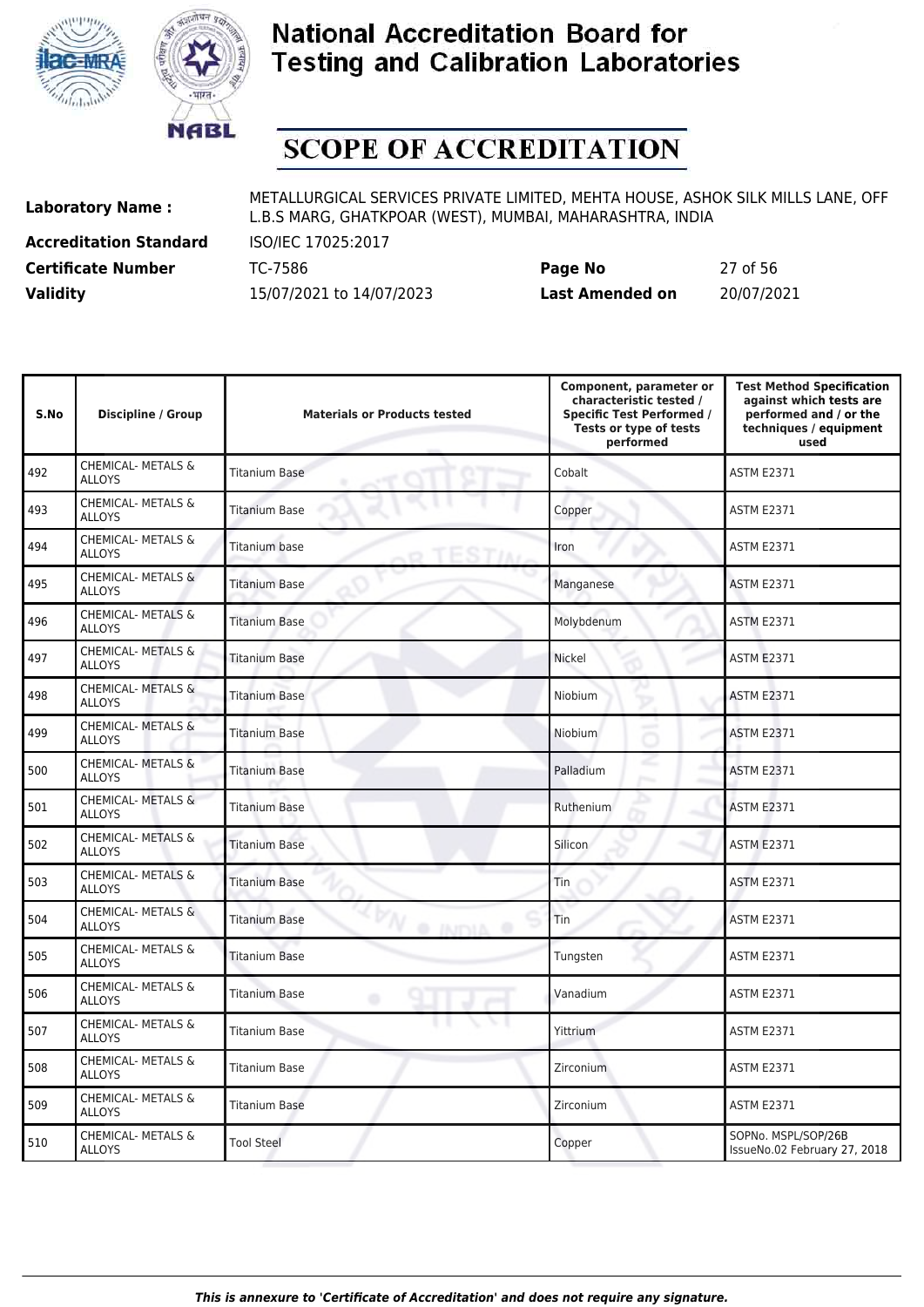



# **SCOPE OF ACCREDITATION**

511

512

513

514

515

517

518

519

520

522

523

524

525

526

527

528

529 CHEMICAL- METALS &

**Accreditation Standard** ISO/IEC 17025:2017

**Laboratory Name :** METALLURGICAL SERVICES PRIVATE LIMITED, MEHTA HOUSE, ASHOK SILK MILLS LANE, OFF L.B.S MARG, GHATKPOAR (WEST), MUMBAI, MAHARASHTRA, INDIA

**Certificate Number** TC-7586 **Page No** 28 of 56 **Validity** 15/07/2021 to 14/07/2023 **Last Amended on** 20/07/2021

| S.No | <b>Discipline / Group</b>                      | <b>Materials or Products tested</b>      | Component, parameter or<br>characteristic tested /<br><b>Specific Test Performed /</b><br>Tests or type of tests<br>performed | <b>Test Method Specification</b><br>against which tests are<br>performed and / or the<br>techniques / equipment<br>used |
|------|------------------------------------------------|------------------------------------------|-------------------------------------------------------------------------------------------------------------------------------|-------------------------------------------------------------------------------------------------------------------------|
| 511  | <b>CHEMICAL- METALS &amp;</b><br><b>ALLOYS</b> | <b>Tool Steel</b>                        | Nickel                                                                                                                        | SOPNo. MSPL/SOP/26B<br>IssueNo.02 February 27, 2018                                                                     |
| 512  | CHEMICAL- METALS &<br><b>ALLOYS</b>            | <b>Tool Steel</b>                        | Manganese                                                                                                                     | SOPNo. MSPL/SOP/26B<br>IssueNo.02 February 27, 2018                                                                     |
| 513  | <b>CHEMICAL- METALS &amp;</b><br><b>ALLOYS</b> | <b>Tool Steel</b>                        | Sulphur                                                                                                                       | SOPNo. MSPL/SOP/26B<br>IssueNo.02 February 27, 2018                                                                     |
| 514  | <b>CHEMICAL- METALS &amp;</b><br><b>ALLOYS</b> | <b>Tool Steel</b>                        | Chromium                                                                                                                      | SOPNo. MSPL/SOP/26B<br>IssueNo.02 February 27, 2018                                                                     |
| 515  | CHEMICAL- METALS &<br><b>ALLOYS</b>            | <b>Tool Steel</b>                        | Cobalt                                                                                                                        | SOPNo. MSPL/SOP/26B<br>IssueNo.02 February 27, 2018                                                                     |
| 516  | <b>CHEMICAL- METALS &amp;</b><br><b>ALLOYS</b> | <b>Tool Steel</b>                        | Molybdenum                                                                                                                    | SOPNo. MSPL/SOP/26B<br>IssueNo.02 February 27, 2018                                                                     |
| 517  | CHEMICAL- METALS &<br><b>ALLOYS</b>            | <b>Tool Steel</b>                        | Phosphorous                                                                                                                   | SOPNo. MSPL/SOP/26B<br>IssueNo.02 February 27, 2018                                                                     |
| 518  | <b>CHEMICAL- METALS &amp;</b><br><b>ALLOYS</b> | <b>Tool Steel</b>                        | Silicon                                                                                                                       | SOPNo. MSPL/SOP/26B<br>IssueNo.02 February 27, 2018                                                                     |
| 519  | CHEMICAL- METALS &<br><b>ALLOYS</b>            | <b>Tool Steel</b>                        | Vanadium                                                                                                                      | SOPNo. MSPL/SOP/26B<br>IssueNo.02 February 27, 2018                                                                     |
| 520  | <b>CHEMICAL- METALS &amp;</b><br><b>ALLOYS</b> | <b>Tool Steel</b>                        | Copper                                                                                                                        | SOPNo. MSPL/SOP/26B<br>IssueNo.02 February 27, 2018                                                                     |
| 521  | CHEMICAL- METALS &<br><b>ALLOYS</b>            | <b>Tool Steel</b>                        | Manganese                                                                                                                     | SOPNo. MSPL/SOP/26B<br>IssueNo.02 February 27, 2018                                                                     |
| 522  | <b>CHEMICAL- METALS &amp;</b><br><b>ALLOYS</b> | <b>Tool Steel</b>                        | Molybdenum                                                                                                                    | SOPNo. MSPL/SOP/26B<br>IssueNo.02 February 27, 2018                                                                     |
| 523  | CHEMICAL- METALS &<br><b>ALLOYS</b>            | <b>Tool Steel</b><br><b>JAIPALA</b><br>۰ | Phosphorous                                                                                                                   | SOPNo. MSPL/SOP/26B<br>IssueNo.02 February 27, 2018                                                                     |
| 524  | <b>CHEMICAL- METALS &amp;</b><br><b>ALLOYS</b> | <b>Tool Steel</b>                        | Silicon                                                                                                                       | SOPNo. MSPL/SOP/26B<br>IssueNo.02 February 27, 2018                                                                     |
| 525  | <b>CHEMICAL- METALS &amp;</b><br><b>ALLOYS</b> | <b>Tool Steel</b>                        | Tungsten                                                                                                                      | SOPNo. MSPL/SOP/26B<br>IssueNo.02 February 27, 2018                                                                     |
| 526  | CHEMICAL- METALS &<br><b>ALLOYS</b>            | <b>Tool Steel</b>                        | Carbon                                                                                                                        | SOPNo. MSPL/SOP/26B<br>IssueNo.02 February 27, 2018                                                                     |
| 527  | CHEMICAL- METALS &<br><b>ALLOYS</b>            | <b>Tool Steel</b>                        | Tungsten                                                                                                                      | SOPNo. MSPL/SOP/26B<br>IssueNo.02 February 27, 2018                                                                     |
| 528  | <b>CHEMICAL- METALS &amp;</b><br><b>ALLOYS</b> | <b>Tool Steel</b>                        | Vanadium                                                                                                                      | SOPNo. MSPL/SOP/26B<br>IssueNo.02 February 27, 2018                                                                     |

Tool Steel & high Alloy Steel Molybdenum North Molybdenum SOPNo. MSPL/SOP/07

IssueNo.06 February 27, 2018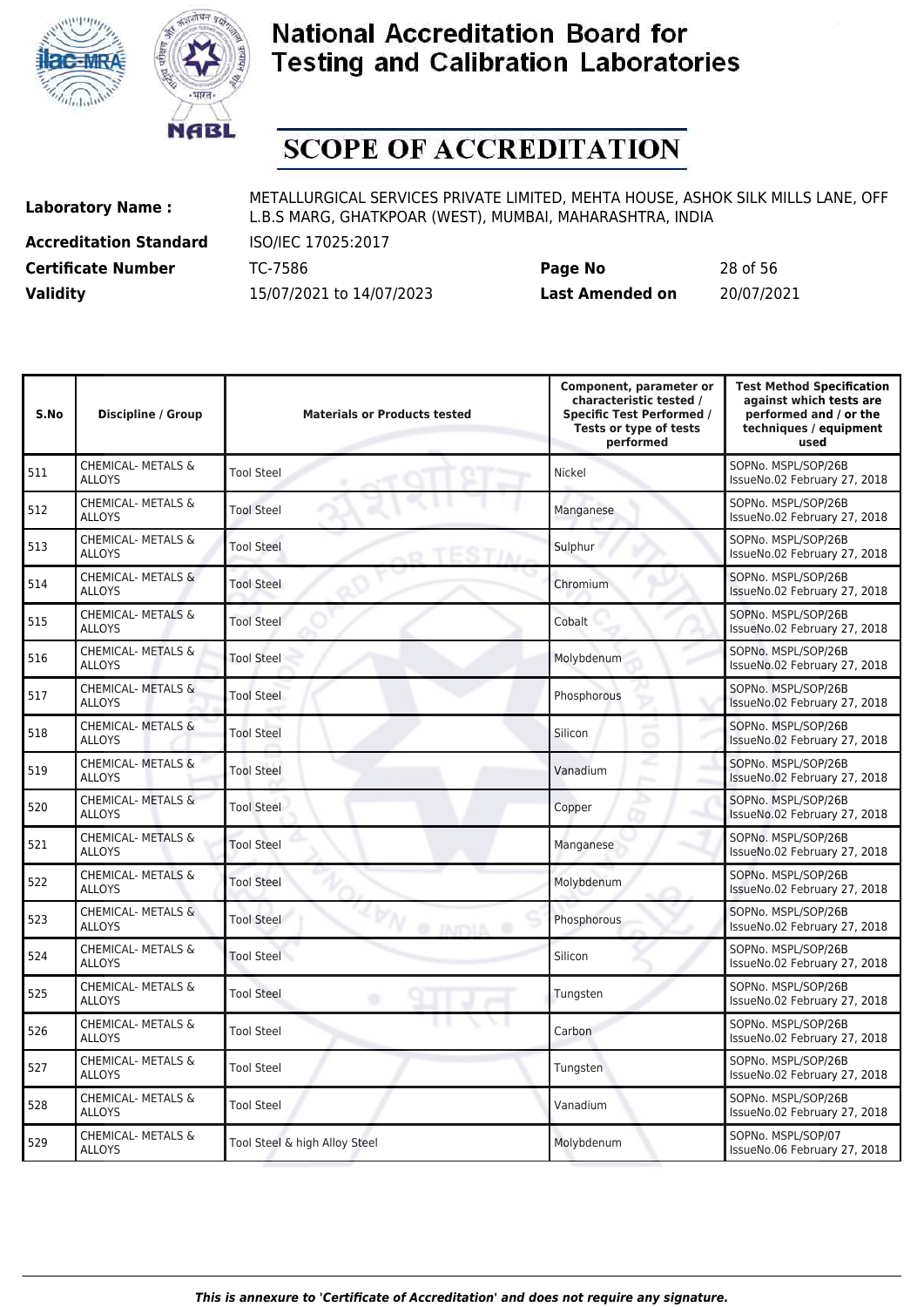



# **SCOPE OF ACCREDITATION**

**Accreditation Standard** ISO/IEC 17025:2017

**Laboratory Name :** METALLURGICAL SERVICES PRIVATE LIMITED, MEHTA HOUSE, ASHOK SILK MILLS LANE, OFF L.B.S MARG, GHATKPOAR (WEST), MUMBAI, MAHARASHTRA, INDIA

**Certificate Number** TC-7586 **Page No** 29 of 56 **Validity** 15/07/2021 to 14/07/2023 **Last Amended on** 20/07/2021

| S.No | Discipline / Group                             | <b>Materials or Products tested</b> | Component, parameter or<br>characteristic tested /<br><b>Specific Test Performed /</b><br>Tests or type of tests<br>performed | <b>Test Method Specification</b><br>against which tests are<br>performed and / or the<br>techniques / equipment<br>used |
|------|------------------------------------------------|-------------------------------------|-------------------------------------------------------------------------------------------------------------------------------|-------------------------------------------------------------------------------------------------------------------------|
| 530  | <b>CHEMICAL- METALS &amp;</b><br><b>ALLOYS</b> | Tool Steel & High Alloy Steel       | Tungsten                                                                                                                      | SOPNo. MSPL/SOP/13<br>IssueNo.06 February 27, 2018                                                                      |
| 531  | <b>CHEMICAL- METALS &amp;</b><br><b>ALLOYS</b> | Tool Steel & High Alloy Steel       | Chromium                                                                                                                      | SOPNo. MSPL/SOP/30<br>IssueNo.06 February 27, 2018                                                                      |
| 532  | <b>CHEMICAL- METALS &amp;</b><br><b>ALLOYS</b> | Tool Steel & High Alloy Steel       | Silicon                                                                                                                       | IS 228 (Part 8)                                                                                                         |
| 533  | <b>CHEMICAL- METALS &amp;</b><br><b>ALLOYS</b> | Tool Steel & High Alloy Steel       | Vanadium                                                                                                                      | SOPNo. MSPL/SOP/14<br>IssueNo.06 February 27, 2018                                                                      |
| 534  | <b>CHEMICAL- METALS &amp;</b><br><b>ALLOYS</b> | Tool Steel & high Alloy Steel       | Molybdenum                                                                                                                    | SOPNo. MSPL/SOP/07<br>IssueNo.06 February 27, 2018                                                                      |
| 535  | CHEMICAL- METALS &<br><b>ALLOYS</b>            | Tool Steel & high Alloy Steel       | Molybdenum                                                                                                                    | SOPNo. MSPL/SOP/07<br>IssueNo.06 February 27, 2018                                                                      |
| 536  | CHEMICAL- METALS &<br><b>ALLOYS</b>            | Tool Steel & High Alloy Steel       | Tungsten                                                                                                                      | SOPNo. MSPL/SOP/13<br>IssueNo.06 February 27, 2018                                                                      |
| 537  | <b>CHEMICAL- METALS &amp;</b><br><b>ALLOYS</b> | Tool Steel & high Alloy Steel       | Molybdenum                                                                                                                    | SOPNo. MSPL/SOP/07<br>IssueNo.06 February 27, 2018                                                                      |
| 538  | CHEMICAL- METALS &<br><b>ALLOYS</b>            | Tool Steel & high Alloy Steel       | Molybdenum                                                                                                                    | SOPNo. MSPL/SOP/07<br>IssueNo.06 February 27, 2018                                                                      |
| 539  | CHEMICAL- METALS &<br><b>ALLOYS</b>            | Tool Steel & high Alloy Steel       | Molybdenum                                                                                                                    | SOPNo. MSPL/SOP/07<br>IssueNo.06 February 27, 2018                                                                      |
| 540  | <b>CHEMICAL- METALS &amp;</b><br><b>ALLOYS</b> | Tool Steel & High Alloy Steel       | Tungsten                                                                                                                      | SOPNo. MSPL/SOP/13<br>IssueNo.06 February 27, 2018                                                                      |
| 541  | CHEMICAL- METALS &<br><b>ALLOYS</b>            | Zinc Base                           | Antimony                                                                                                                      | SOPNo. MSPL/SOP/25D<br>IssueNo.02 February 27, 2018                                                                     |
| 542  | <b>CHEMICAL- METALS &amp;</b><br><b>ALLOYS</b> | Zinc Base<br><b>INDIA</b>           | <b>Bismuth</b>                                                                                                                | SOPNo. MSPL/SOP/25D<br>IssueNo.02 February 27, 2018                                                                     |
| 543  | <b>CHEMICAL- METALS &amp;</b><br><b>ALLOYS</b> | Zinc Base                           | Cadmium                                                                                                                       | SOPNo. MSPL/SOP/25D<br>IssueNo.02 February 27, 2018                                                                     |
| 544  | <b>CHEMICAL- METALS &amp;</b><br><b>ALLOYS</b> | Zinc Base<br>۰                      | Chromium                                                                                                                      | SOPNo. MSPL/SOP/25D<br>IssueNo.02 February 27, 2018                                                                     |
| 545  | CHEMICAL- METALS &<br><b>ALLOYS</b>            | Zinc base                           | Copper                                                                                                                        | SOPNo. MSPL/SOP/25D<br>IssueNo.02 February 27, 2018                                                                     |
| 546  | <b>CHEMICAL- METALS &amp;</b><br><b>ALLOYS</b> | Zinc Base                           | Indium                                                                                                                        | SOPNo. MSPL/SOP/25D<br>IssueNo.02 February 27, 2018                                                                     |
| 547  | CHEMICAL- METALS &<br><b>ALLOYS</b>            | Zinc Base                           | Iron                                                                                                                          | SOPNo. MSPL/SOP/25D<br>IssueNo.02 February 27, 2018                                                                     |
| 548  | CHEMICAL- METALS &<br><b>ALLOYS</b>            | Zinc Base                           | Lead                                                                                                                          | SOPNo. MSPL/SOP/25D<br>IssueNo.02 February 27, 2018                                                                     |
|      |                                                |                                     |                                                                                                                               |                                                                                                                         |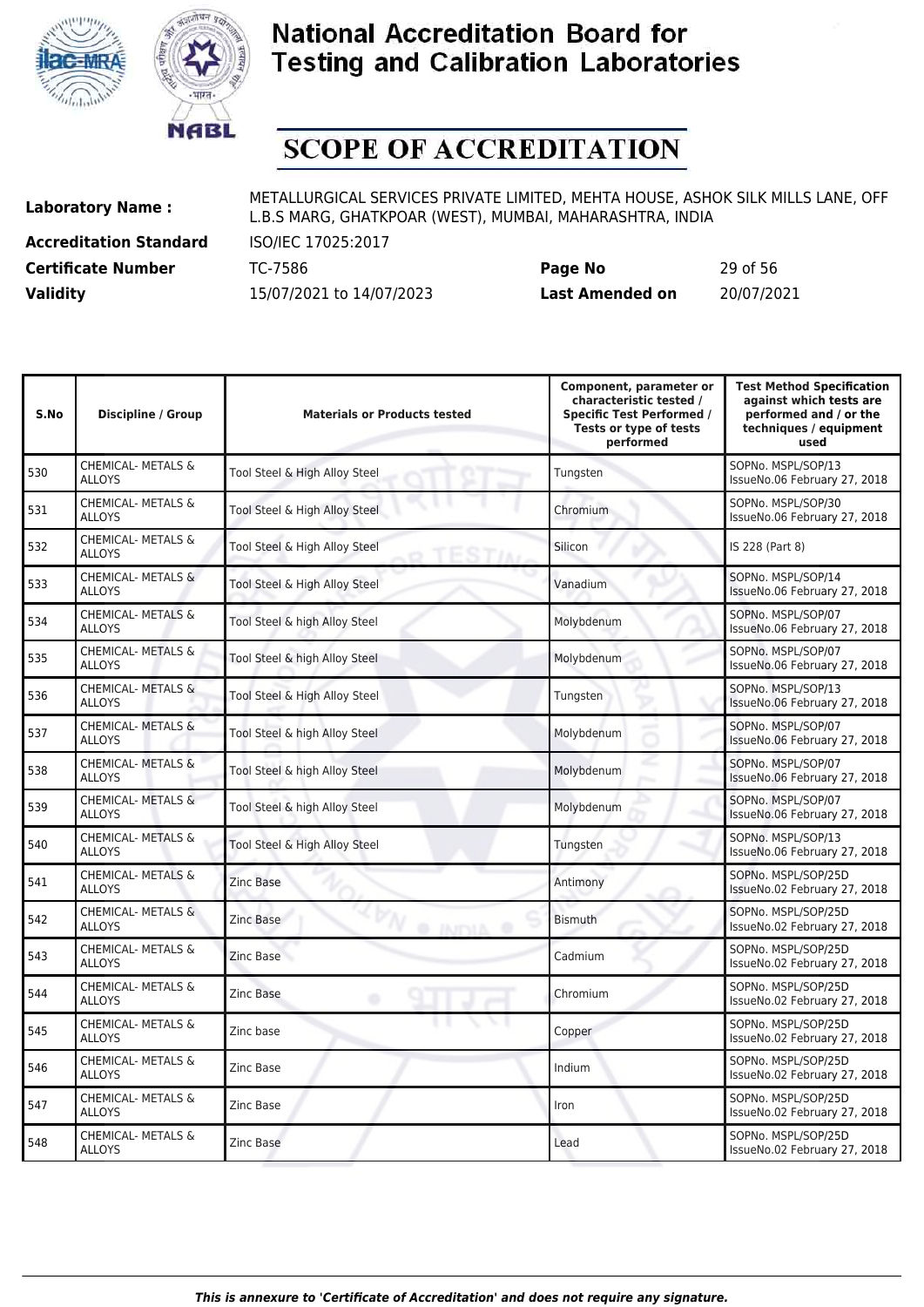



# **SCOPE OF ACCREDITATION**

**Accreditation Standard** ISO/IEC 17025:2017

567 CHEMICAL- POLLUTION &

**Laboratory Name :** METALLURGICAL SERVICES PRIVATE LIMITED, MEHTA HOUSE, ASHOK SILK MILLS LANE, OFF L.B.S MARG, GHATKPOAR (WEST), MUMBAI, MAHARASHTRA, INDIA

**Certificate Number** TC-7586 **Page No** 30 of 56 **Validity** 15/07/2021 to 14/07/2023 **Last Amended on** 20/07/2021

| S.No | <b>Discipline / Group</b>                              | <b>Materials or Products tested</b>   | Component, parameter or<br>characteristic tested /<br><b>Specific Test Performed /</b><br>Tests or type of tests<br>performed | <b>Test Method Specification</b><br>against which tests are<br>performed and / or the<br>techniques / equipment<br>used |
|------|--------------------------------------------------------|---------------------------------------|-------------------------------------------------------------------------------------------------------------------------------|-------------------------------------------------------------------------------------------------------------------------|
| 549  | <b>CHEMICAL- METALS &amp;</b><br><b>ALLOYS</b>         | Zinc Base                             | Lead                                                                                                                          | SOPNo. MSPL/SOP/25D<br>IssueNo.02 February 27, 2018                                                                     |
| 550  | CHEMICAL- METALS &<br><b>ALLOYS</b>                    | <b>Zinc Base</b>                      | Magnesium                                                                                                                     | SOPNo. MSPL/SOP/25D<br>IssueNo.02 February 27, 2018                                                                     |
| 551  | CHEMICAL- METALS &<br><b>ALLOYS</b>                    | Zinc Base                             | Manganese                                                                                                                     | SOPNo. MSPL/SOP/25D<br>IssueNo.02 February 27, 2018                                                                     |
| 552  | <b>CHEMICAL- METALS &amp;</b><br><b>ALLOYS</b>         | Zinc Base                             | Method to determine<br>Aluminium                                                                                              | SOPNo.MSPL/SOP/25D<br>IssueNo.02                                                                                        |
| 553  | CHEMICAL- METALS &<br><b>ALLOYS</b>                    | Zinc Base                             | Nickel                                                                                                                        | SOPNo. MSPL/SOP/25D<br>IssueNo.02 February 27, 2018                                                                     |
| 554  | CHEMICAL- METALS &<br><b>ALLOYS</b>                    | Zinc Base                             | Thallium                                                                                                                      | SOPNo. MSPL/SOP/25D<br>IssueNo.02 February 27, 2018                                                                     |
| 555  | CHEMICAL- METALS &<br>ALLOYS                           | Zinc base                             | Tin                                                                                                                           | SOPNo. MSPL/SOP/25D<br>IssueNo.02 February 27, 2018                                                                     |
| 556  | CHEMICAL- POLLUTION &<br><b>ENVIRONMENT</b>            | Industrial Effluent                   | Ammonical Nitrogen (as NH3)                                                                                                   | IS 3025 (Part 34)                                                                                                       |
| 557  | <b>CHEMICAL- POLLUTION &amp;</b><br><b>ENVIRONMENT</b> | <b>Industrial Effluent</b>            | Arsenic (as As)                                                                                                               | IS 3025 (Part 2)                                                                                                        |
| 558  | <b>CHEMICAL- POLLUTION &amp;</b><br><b>ENVIRONMENT</b> | <b>Industrial Effluent</b>            | <b>Biochemical Oxygen Demand</b><br>(BOD)                                                                                     | IS 3025 (Part 44)                                                                                                       |
| 559  | CHEMICAL- POLLUTION &<br><b>ENVIRONMENT</b>            | Industrial Effluent                   | Cadmium (as Cd)                                                                                                               | IS 3025 (Part 2)                                                                                                        |
| 560  | CHEMICAL- POLLUTION &<br><b>ENVIRONMENT</b>            | <b>Industrial Effluent</b>            | Chemical oxygen demand<br>(COD)                                                                                               | IS 3025 (Part 58)                                                                                                       |
| 561  | <b>CHEMICAL- POLLUTION &amp;</b><br><b>ENVIRONMENT</b> | <b>Industrial Effluent</b><br>@ INDIA | Chromium (as Cr)                                                                                                              | IS 3025 (Part 2)                                                                                                        |
| 562  | CHEMICAL- POLLUTION &<br><b>ENVIRONMENT</b>            | Industrial Effluent                   | Colour                                                                                                                        | IS 3025 (Part 4)                                                                                                        |
| 563  | CHEMICAL- POLLUTION &<br><b>ENVIRONMENT</b>            | <b>Industrial Effluent</b><br>٠       | Copper (as Cu)                                                                                                                | IS 3025 (Part 2)                                                                                                        |
| 564  | <b>CHEMICAL- POLLUTION &amp;</b><br><b>ENVIRONMENT</b> | <b>Industrial Effluent</b>            | Iron (as Fe)                                                                                                                  | IS 3025 (Part 2)                                                                                                        |
| 565  | CHEMICAL- POLLUTION &<br><b>ENVIRONMENT</b>            | <b>Industrial Effluent</b>            | Lead (as Pb)                                                                                                                  | IS 3025 (Part 2)                                                                                                        |
| 566  | CHEMICAL- POLLUTION &<br><b>ENVIRONMENT</b>            | Industrial Effluent                   | Manganese (as Mn)                                                                                                             | IS 3025 (Part 2)                                                                                                        |

ENVIRONMENT INDUSTRIAL INDUSTRIAL Effluent Manganese (as Mn) IS 3025 (Part 2)

ENVIRONMENT ISLED NOT A Industrial Effluent pH value IS 3025 (Part 11)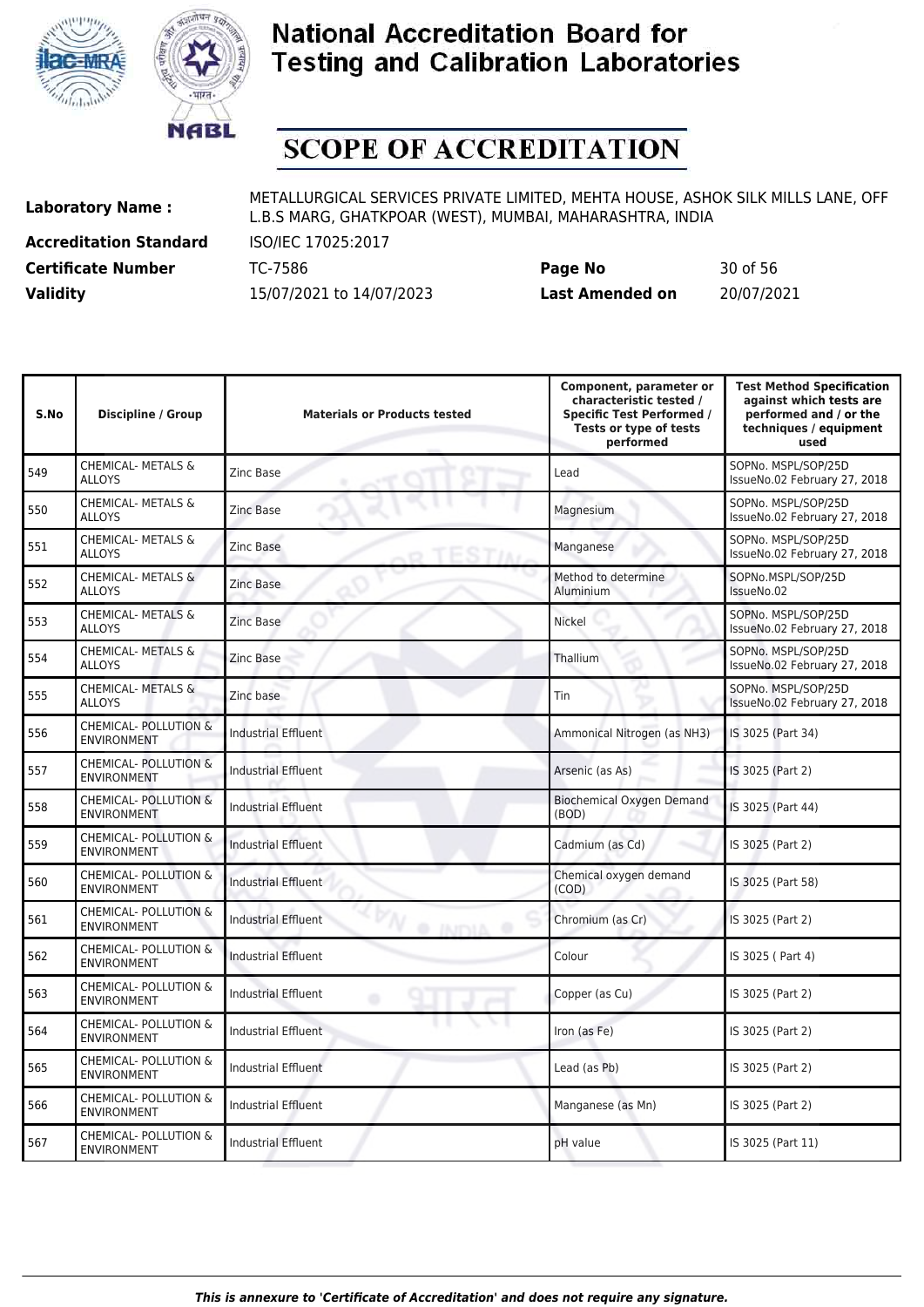



# **SCOPE OF ACCREDITATION**

**Accreditation Standard** ISO/IEC 17025:2017

**Laboratory Name :** METALLURGICAL SERVICES PRIVATE LIMITED, MEHTA HOUSE, ASHOK SILK MILLS LANE, OFF L.B.S MARG, GHATKPOAR (WEST), MUMBAI, MAHARASHTRA, INDIA

**Certificate Number** TC-7586 **Page No** 31 of 56 **Validity** 15/07/2021 to 14/07/2023 **Last Amended on** 20/07/2021

| S.No | <b>Discipline / Group</b>                              | <b>Materials or Products tested</b>                                                                                                                                                                                                                                                                | Component, parameter or<br>characteristic tested /<br><b>Specific Test Performed /</b><br>Tests or type of tests<br>performed | <b>Test Method Specification</b><br>against which tests are<br>performed and / or the<br>techniques / equipment<br>used |
|------|--------------------------------------------------------|----------------------------------------------------------------------------------------------------------------------------------------------------------------------------------------------------------------------------------------------------------------------------------------------------|-------------------------------------------------------------------------------------------------------------------------------|-------------------------------------------------------------------------------------------------------------------------|
| 568  | CHEMICAL- POLLUTION &<br><b>ENVIRONMENT</b>            | <b>Industrial Effluent</b>                                                                                                                                                                                                                                                                         | Selenium (as Se)                                                                                                              | IS 3025 (Part 2)                                                                                                        |
| 569  | CHEMICAL- POLLUTION &<br><b>ENVIRONMENT</b>            | <b>Industrial Effluent</b>                                                                                                                                                                                                                                                                         | <b>Total Suspended Solids</b>                                                                                                 | IS 3025 (Part 17)                                                                                                       |
| 570  | <b>CHEMICAL- POLLUTION &amp;</b><br><b>ENVIRONMENT</b> | <b>Industrial Effluent</b>                                                                                                                                                                                                                                                                         | $Zinc$ (as $Zn$ )                                                                                                             | IS 3025 (Part 2)                                                                                                        |
| 571  | CHEMICAL- POLLUTION &<br><b>ENVIRONMENT</b>            | <b>Industrial Effluent</b>                                                                                                                                                                                                                                                                         | Dissolved Phosphates (as P)                                                                                                   | IS 3025 (Part 31)                                                                                                       |
| 572  | CHEMICAL- POLLUTION &<br><b>ENVIRONMENT</b>            | <b>Industrial Effluent</b>                                                                                                                                                                                                                                                                         | Hexavalent Chromium (as<br>$Cr+6$                                                                                             | IS 3025 (Part 52)                                                                                                       |
| 573  | CHEMICAL- POLLUTION &<br><b>ENVIRONMENT</b>            | <b>Industrial Effluent</b>                                                                                                                                                                                                                                                                         | Nickel (as Ni)                                                                                                                | IS 3025 (Part 2)                                                                                                        |
| 574  | CHEMICAL- POLLUTION &<br><b>ENVIRONMENT</b>            | <b>Industrial Effluent</b>                                                                                                                                                                                                                                                                         | Nitrate (as NO3)                                                                                                              | IS 3025 (Part 34)                                                                                                       |
| 575  | CHEMICAL- POLLUTION &<br><b>ENVIRONMENT</b>            | Industrial Effluent                                                                                                                                                                                                                                                                                | Odour                                                                                                                         | IS 3025 (Part 5)                                                                                                        |
| 576  | CHEMICAL- POLLUTION &<br><b>ENVIRONMENT</b>            | <b>Industrial Effluent</b>                                                                                                                                                                                                                                                                         | Oil and grease                                                                                                                | IS 3025 (Part 39)                                                                                                       |
| 577  | CHEMICAL- POLLUTION &<br><b>ENVIRONMENT</b>            | <b>Industrial Effluent</b>                                                                                                                                                                                                                                                                         | Temperature                                                                                                                   | IS 3025 (Part 9)                                                                                                        |
| 578  | <b>CHEMICAL- POLLUTION &amp;</b><br><b>ENVIRONMENT</b> | <b>Industrial Effluent</b>                                                                                                                                                                                                                                                                         | Total Residual Chlorine (as Cl)                                                                                               | IS 3025 (Part 26)                                                                                                       |
| 579  | CHEMICAL- POLLUTION &<br><b>ENVIRONMENT</b>            | <b>Industrial Effluent</b>                                                                                                                                                                                                                                                                         | Vanadium (as V)                                                                                                               | IS 3025 (Part 2)                                                                                                        |
| 580  | <b>CHEMICAL-WATER</b>                                  | CPCB ( Class E) : Water for irrigation, industrial cooling,<br>Controlled waste disposal<br><b>JAPALA</b>                                                                                                                                                                                          | Boron (as B)                                                                                                                  | IS 3025 (Part 2)                                                                                                        |
| 581  | <b>CHEMICAL- WATER</b>                                 | CPCB ( Class E) : Water for irrigation, industrial<br>coolng, Controlled waste disposal.                                                                                                                                                                                                           | Electrical Conductivity at 25oC                                                                                               | IS 3025 (Part 14)                                                                                                       |
| 582  | <b>CHEMICAL- WATER</b>                                 | CPCB ( Class E) : Water for irrigation, industrial<br>coolng, Controlled waste disposal.                                                                                                                                                                                                           | pH                                                                                                                            | IS 3025 (Part 11)                                                                                                       |
| 583  | <b>CHEMICAL-WATER</b>                                  | CPCB ( Class E) : Water for irrigation, industrial<br>coolng, Controlled waste disposal.                                                                                                                                                                                                           | Sodium Adsorption Ratio (SAR)                                                                                                 | Clause 4.1.2 of IS 11624                                                                                                |
| 584  | <b>CHEMICAL- WATER</b>                                 | CPCB (Class A): Drinking water with out conventional<br>treatment but after disinfection CPCB (Class B) : Outdoor<br>Bathing (Organised) CPCB (Class C) : Drinking water source<br>after conventional treatment & disinfection. CPCB (Class D)<br>: Water for propagation of Wild Life & Fisheries | pH                                                                                                                            | IS 3025 (Part 11)                                                                                                       |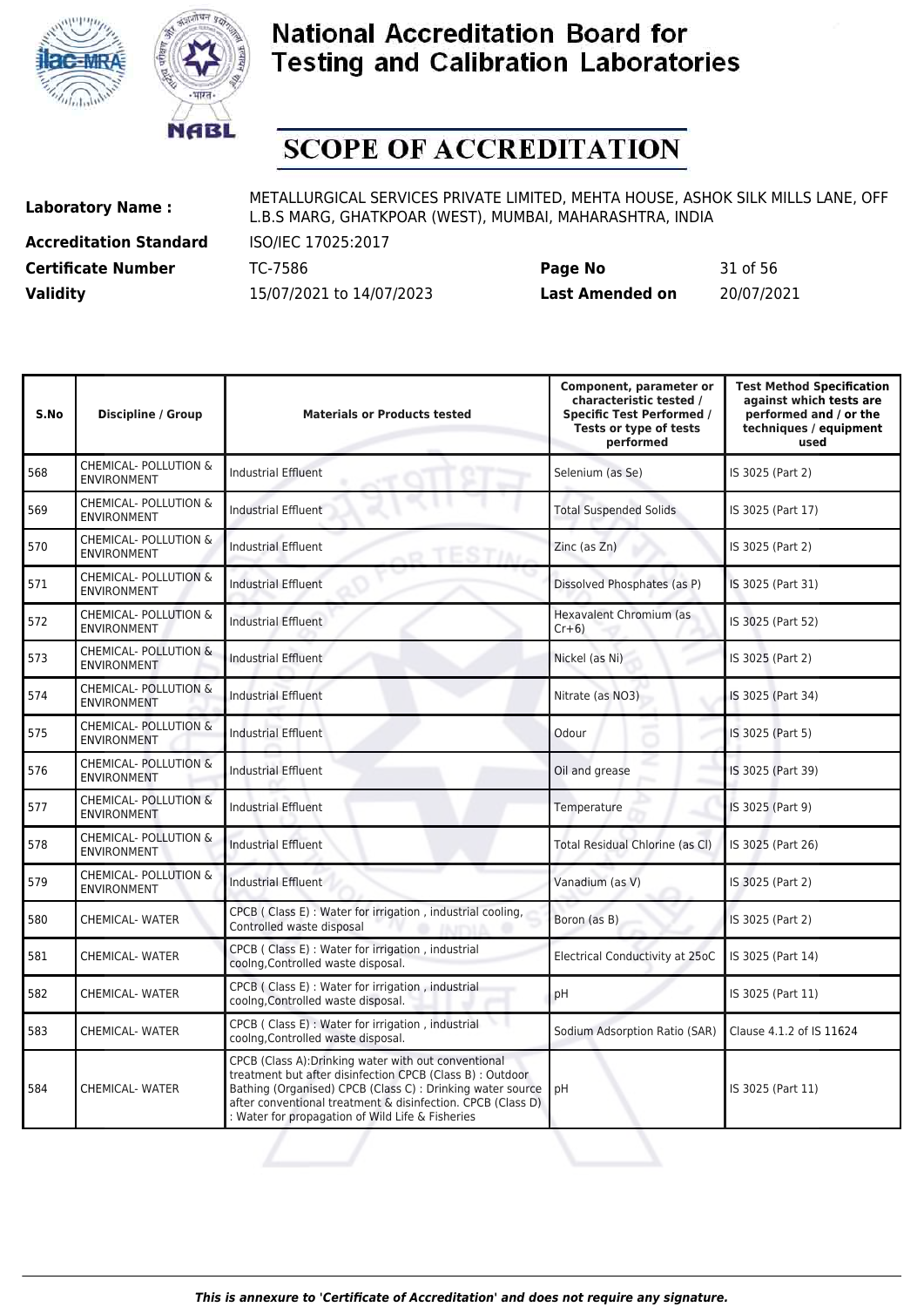



# **SCOPE OF ACCREDITATION**

**Accreditation Standard** ISO/IEC 17025:2017

| <b>Certificate Number</b> | TC-7586                  | Page No                | 32 of 56   |
|---------------------------|--------------------------|------------------------|------------|
| <b>Validity</b>           | 15/07/2021 to 14/07/2023 | <b>Last Amended on</b> | 20/07/2021 |

| S.No | <b>Discipline / Group</b> | <b>Materials or Products tested</b>                                                                                                                                                                                                                                                                | Component, parameter or<br>characteristic tested /<br><b>Specific Test Performed /</b><br>Tests or type of tests<br>performed | <b>Test Method Specification</b><br>against which tests are<br>performed and / or the<br>techniques / equipment<br>used |
|------|---------------------------|----------------------------------------------------------------------------------------------------------------------------------------------------------------------------------------------------------------------------------------------------------------------------------------------------|-------------------------------------------------------------------------------------------------------------------------------|-------------------------------------------------------------------------------------------------------------------------|
| 585  | <b>CHEMICAL- WATER</b>    | CPCB (Class A): Drinking water with out conventional<br>treatment but after disinfection CPCB (Class B) : Outdoor<br>Bathing (Organised) CPCB (Class C) : Drinking water source<br>after conventional treatment & disinfection. CPCB (Class D)<br>: Water for propagation of Wild Life & Fisheries | Free Ammonia (as NH3)                                                                                                         | IS 3025 (Part 34)                                                                                                       |
| 586  | <b>CHEMICAL- WATER</b>    | CPCB (Class A): Drinking water with out conventional<br>treatment but after disinfection CPCB (Class B) : Outdoor<br>Bathing (Organised) CPCB (Class C) : Drinking water source<br>after conventional treatment & disinfection. CPCB (Class D)<br>: Water for propagation of Wild Life & Fisheries | <b>Biochemical Oxygen Demand</b><br>(BOD), 3 days at 27oC                                                                     | IS 3025 (Part 44)                                                                                                       |
| 587  | <b>CHEMICAL- WATER</b>    | CPCB (Class A):Drinking water with out conventional<br>treatment but after disinfection CPCB (Class B) : Outdoor<br>Bathing (Organised) CPCB (Class C) : Drinking water source<br>after conventional treatment & disinfection. CPCB (Class D)<br>: Water for propagation of Wild Life & Fisheries  | Dissolved oxygen (as DO)                                                                                                      | IS 3025 (Part 38)                                                                                                       |
| 588  | <b>CHEMICAL- WATER</b>    | Drinking Water                                                                                                                                                                                                                                                                                     | Alkalinity (as HCO3)                                                                                                          | IS 3025 (Part 23)                                                                                                       |
| 589  | <b>CHEMICAL- WATER</b>    | Drinking Water                                                                                                                                                                                                                                                                                     | Aluminum (as Al)                                                                                                              | IS 3025 (Part 2)                                                                                                        |
| 590  | <b>CHEMICAL- WATER</b>    | Drinking Water                                                                                                                                                                                                                                                                                     | Antimony (as Sb)                                                                                                              | IS 3025 (Part 2)                                                                                                        |
| 591  | <b>CHEMICAL- WATER</b>    | Drinking Water                                                                                                                                                                                                                                                                                     | Arsenic (as As)                                                                                                               | IS 3025 (Part 2)                                                                                                        |
| 592  | <b>CHEMICAL- WATER</b>    | Drinking Water                                                                                                                                                                                                                                                                                     | Barium (as Ba)                                                                                                                | IS 3025 (Part 2)                                                                                                        |
| 593  | <b>CHEMICAL- WATER</b>    | Drinking Water                                                                                                                                                                                                                                                                                     | Borates (as B)                                                                                                                | EPA 212.3                                                                                                               |
| 594  | <b>CHEMICAL- WATER</b>    | <b>Drinking Water</b>                                                                                                                                                                                                                                                                              | Borates (as B)                                                                                                                | IS 3025 (Part 2)                                                                                                        |
| 595  | <b>CHEMICAL- WATER</b>    | Drinking Water                                                                                                                                                                                                                                                                                     | Cadmium (as Cd)                                                                                                               | IS 3025 (Part 2)                                                                                                        |
| 596  | <b>CHEMICAL- WATER</b>    | <b>Drinking Water</b>                                                                                                                                                                                                                                                                              | Calcium (as Ca)                                                                                                               | IS 3025 (Part 2)                                                                                                        |
| 597  | <b>CHEMICAL- WATER</b>    | Drinking Water                                                                                                                                                                                                                                                                                     | Chloride (as CI)                                                                                                              | IS 3025 (Part 32)                                                                                                       |
| 598  | <b>CHEMICAL- WATER</b>    | Drinking Water                                                                                                                                                                                                                                                                                     | Chromium (as Cr)                                                                                                              | IS 3025 (Part 2)                                                                                                        |
| 599  | <b>CHEMICAL- WATER</b>    | Drinking Water                                                                                                                                                                                                                                                                                     | Chromium (as Cr+6)                                                                                                            | IS 3025 (Part 52)                                                                                                       |
| 600  | <b>CHEMICAL- WATER</b>    | Drinking Water                                                                                                                                                                                                                                                                                     | Colour                                                                                                                        | IS 3025 (Part 4)                                                                                                        |
| 601  | <b>CHEMICAL- WATER</b>    | w<br>Drinking Water                                                                                                                                                                                                                                                                                | Copper (as Cu)                                                                                                                | IS 3025 (Part 2)                                                                                                        |
| 602  | <b>CHEMICAL- WATER</b>    | Drinking Water                                                                                                                                                                                                                                                                                     | Iron (as Fe)                                                                                                                  | IS 3025 (Part 2)                                                                                                        |
| 603  | <b>CHEMICAL- WATER</b>    | Drinking Water                                                                                                                                                                                                                                                                                     | Lead (as Pb)                                                                                                                  | IS 3025 (Part 2)                                                                                                        |
| 604  | <b>CHEMICAL- WATER</b>    | Drinking Water                                                                                                                                                                                                                                                                                     | Magnesium (as Mg)                                                                                                             | IS 3025 (Part 2)                                                                                                        |
| 605  | <b>CHEMICAL- WATER</b>    | Drinking Water                                                                                                                                                                                                                                                                                     | Manganese (as Mn)                                                                                                             | IS 3025 (Part 2)                                                                                                        |
| 606  | <b>CHEMICAL- WATER</b>    | Drinking Water                                                                                                                                                                                                                                                                                     | Nickel (as Ni)                                                                                                                | IS 3025 (Part 2)                                                                                                        |
| 607  | CHEMICAL- WATER           | Drinking Water                                                                                                                                                                                                                                                                                     | Nitrate (as NO3)                                                                                                              | IS 3025 (Part 34)                                                                                                       |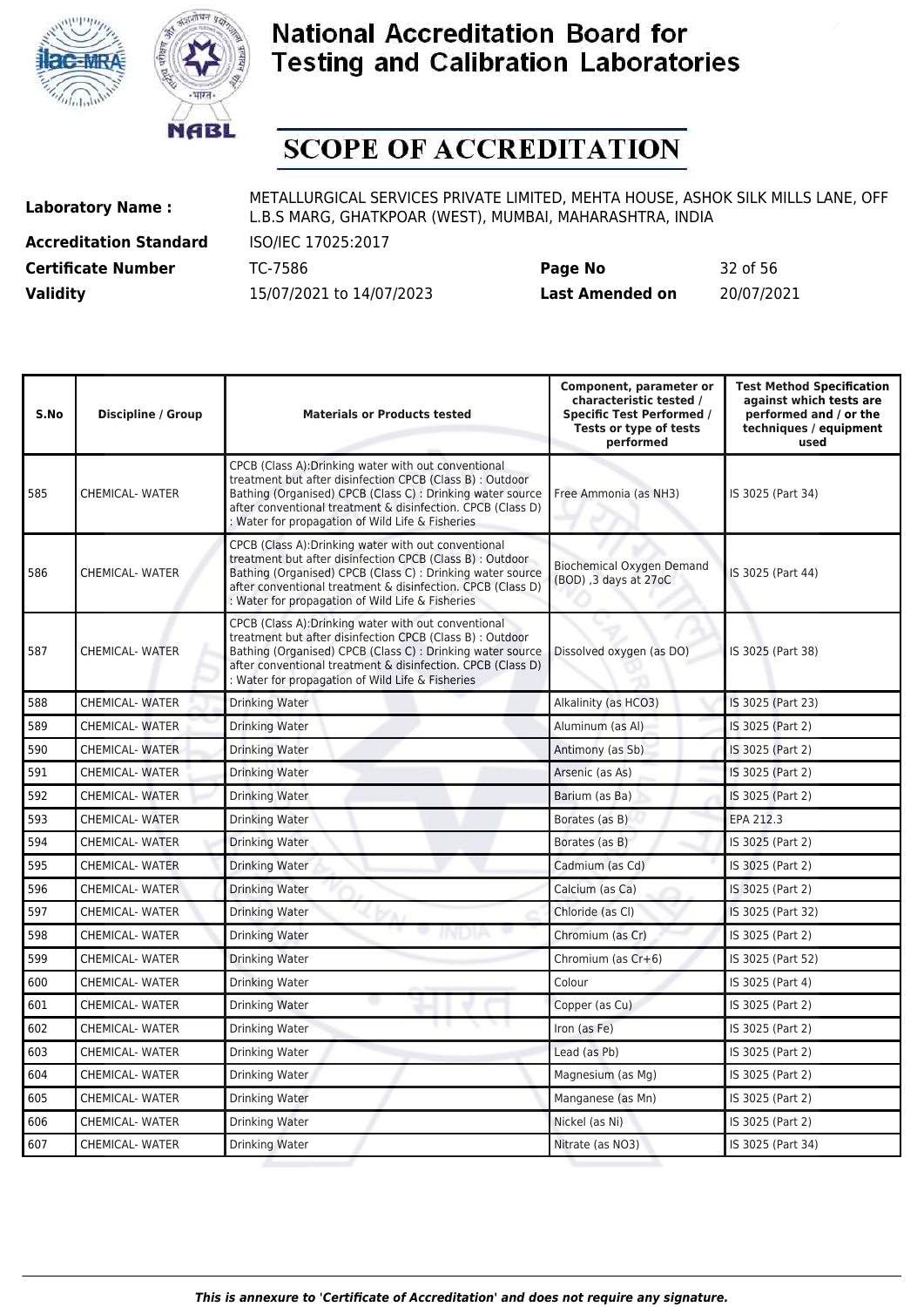



# **SCOPE OF ACCREDITATION**

**Accreditation Standard** ISO/IEC 17025:2017

**Laboratory Name :** METALLURGICAL SERVICES PRIVATE LIMITED, MEHTA HOUSE, ASHOK SILK MILLS LANE, OFF L.B.S MARG, GHATKPOAR (WEST), MUMBAI, MAHARASHTRA, INDIA

**Certificate Number** TC-7586 **Page No** 33 of 56 **Validity** 15/07/2021 to 14/07/2023 **Last Amended on** 20/07/2021

| S.No | Discipline / Group     | <b>Materials or Products tested</b> | Component, parameter or<br>characteristic tested /<br><b>Specific Test Performed /</b><br>Tests or type of tests<br>performed | <b>Test Method Specification</b><br>against which tests are<br>performed and / or the<br>techniques / equipment<br>used |
|------|------------------------|-------------------------------------|-------------------------------------------------------------------------------------------------------------------------------|-------------------------------------------------------------------------------------------------------------------------|
| 608  | <b>CHEMICAL-WATER</b>  | Drinking Water                      | Odour                                                                                                                         | IS 3025 (Part 5)                                                                                                        |
| 609  | <b>CHEMICAL- WATER</b> | Drinking Water                      | Oil & Grease                                                                                                                  | IS 3025 (Part 39)                                                                                                       |
| 610  | <b>CHEMICAL-WATER</b>  | Drinking Water                      | pH Value                                                                                                                      | IS 3025 (Part 11)                                                                                                       |
| 611  | <b>CHEMICAL-WATER</b>  | Drinking Water                      | Residual free Chlorine (as CI)                                                                                                | IS 3025 (Part 26)                                                                                                       |
| 612  | <b>CHEMICAL- WATER</b> | <b>Drinking Water</b>               | Selenium (as Se)                                                                                                              | IS 3025 (Part 2)                                                                                                        |
| 613  | <b>CHEMICAL-WATER</b>  | Drinking Water                      | Silver (Ag)                                                                                                                   | IS 3025 (Part 2)                                                                                                        |
| 614  | CHEMICAL-WATER         | <b>Drinking Water</b>               | Sodium (as Na)                                                                                                                | IS 3025 (Part 2)                                                                                                        |
| 615  | <b>CHEMICAL- WATER</b> | Drinking Water                      | Sulphate (as SO4)                                                                                                             | IS 3025 (Part 24)                                                                                                       |
| 616  | <b>CHEMICAL- WATER</b> | Drinking Water                      | <b>Total Dissolved Solids</b>                                                                                                 | IS 3025 (Part 16)                                                                                                       |
| 617  | <b>CHEMICAL- WATER</b> | Drinking Water                      | Total Hardness (as CaCO3)                                                                                                     | IS 3025 (Part 21)                                                                                                       |
| 618  | <b>CHEMICAL-WATER</b>  | <b>Drinking Water</b>               | <b>Total Solids</b>                                                                                                           | IS 3025 (Part 15)                                                                                                       |
| 619  | <b>CHEMICAL- WATER</b> | Drinking Water                      | Turbidity                                                                                                                     | IS 3025 (Part 10)                                                                                                       |
| 620  | <b>CHEMICAL-WATER</b>  | <b>Drinking Water</b>               | Zinc (as Zn)                                                                                                                  | IS 3025 (Part 2                                                                                                         |
| 621  | <b>CHEMICAL- WATER</b> | Feed Water at Economizer Inlet      | Iron (as Fe)                                                                                                                  | A-1 & A-2 of IS 10496                                                                                                   |
| 622  | CHEMICAL-WATER         | Feed Water At Boiler                | Caustic Alkalinity (as CaCO3)                                                                                                 | IS 3025 (Part 23)                                                                                                       |
| 623  | <b>CHEMICAL- WATER</b> | Feed water at Boiler                | Chloride (as NaCl)                                                                                                            | A-5 of IS 10496                                                                                                         |
| 624  | CHEMICAL-WATER         | <b>Feed Water at Boiler</b>         | pH value                                                                                                                      | IS 3025 (Part 11)                                                                                                       |
| 625  | <b>CHEMICAL- WATER</b> | Feed water at Boiler                | Silica (as SiO2)                                                                                                              | A-3 of IS 10496                                                                                                         |
| 626  | <b>CHEMICAL- WATER</b> | Feed Water at Boiler                | Total Alkalinity (as CaCO3)                                                                                                   | IS 3025 (Part 13)                                                                                                       |
| 627  | <b>CHEMICAL-WATER</b>  | Feed water at Boiler                | Total hardness (as CaCO3)                                                                                                     | IS 3025 (Part 21)                                                                                                       |
| 628  | <b>CHEMICAL-WATER</b>  | r y<br>Feed water at Boiler         | Phosphate (as PO4)                                                                                                            | IS 3025 (Part 31)                                                                                                       |
| 629  | <b>CHEMICAL- WATER</b> | Feed water at Boiler                | Hydrazine (as N2H4)                                                                                                           | IS 3550 (Clause 26)                                                                                                     |
| 630  | <b>CHEMICAL-WATER</b>  | Feed water at Boiler                | Total dissolved solids (TDS)                                                                                                  | IS 3025 (Part 16)                                                                                                       |
| 631  | <b>CHEMICAL- WATER</b> | Feed Water At Economizer Inlet      | Iron (as Fe)                                                                                                                  | IS 3025 (Part 2)                                                                                                        |
| 632  | <b>CHEMICAL- WATER</b> | Feed Water At Economizer Inlet      | Oxygen (as O2)                                                                                                                | IS 3550 (Clause 25)                                                                                                     |
| 633  | <b>CHEMICAL- WATER</b> | Feed Water At Economizer Inlet      | pH value                                                                                                                      | IS 3025 (Part 11)                                                                                                       |
| 634  | <b>CHEMICAL- WATER</b> | Feed Water At Economizer Inlet      | Silica (as SiO2)                                                                                                              | A-3 of IS 10496                                                                                                         |
| 635  | <b>CHEMICAL-WATER</b>  | Feed Water At Economizer Inlet      | Total hardness (as CaCo3)                                                                                                     | IS 3025 (Part 21)                                                                                                       |

636 CHEMICAL- WATER Feed Water at Economizer Inlet Ammonia (as NH3) IS 3025 (Part 34)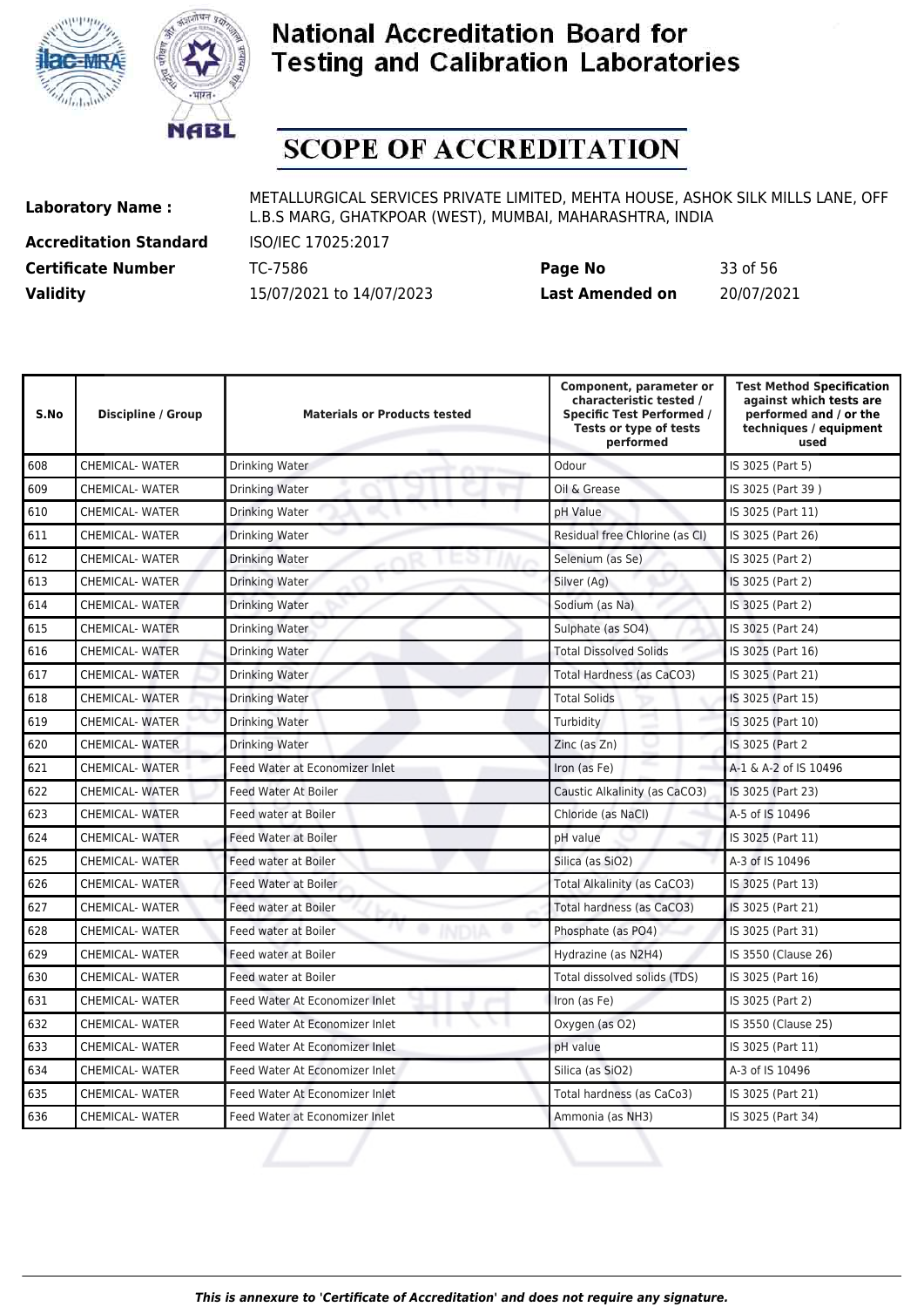



# **SCOPE OF ACCREDITATION**

**Accreditation Standard** ISO/IEC 17025:2017

**Laboratory Name :** METALLURGICAL SERVICES PRIVATE LIMITED, MEHTA HOUSE, ASHOK SILK MILLS LANE, OFF L.B.S MARG, GHATKPOAR (WEST), MUMBAI, MAHARASHTRA, INDIA

**Certificate Number** TC-7586 **Page No** 34 of 56 **Validity** 15/07/2021 to 14/07/2023 **Last Amended on** 20/07/2021

| S.No | Discipline / Group     | <b>Materials or Products tested</b>     | Component, parameter or<br>characteristic tested /<br><b>Specific Test Performed /</b><br>Tests or type of tests<br>performed | <b>Test Method Specification</b><br>against which tests are<br>performed and / or the<br>techniques / equipment<br>used |
|------|------------------------|-----------------------------------------|-------------------------------------------------------------------------------------------------------------------------------|-------------------------------------------------------------------------------------------------------------------------|
| 637  | <b>CHEMICAL- WATER</b> | Feed Water At Economizer Inlet          | Conductivity after passing<br>Through cation exchanger<br>column at 25°C                                                      | IS 3550 (Clause 7)                                                                                                      |
| 638  | <b>CHEMICAL- WATER</b> | Feed Water At Economizer Inlet          | Copper (as Cu)                                                                                                                | A-1 & A-2 of IS 10496                                                                                                   |
| 639  | <b>CHEMICAL- WATER</b> | Feed Water at Economizer Inlet          | Dissolved Oxygen (DO) as (O2)                                                                                                 | IS 3025 (Part 38)                                                                                                       |
| 640  | <b>CHEMICAL-WATER</b>  | Feed Water at Economizer Inlet          | Manganese (as Mn)                                                                                                             | IS 3025 (Part 2)                                                                                                        |
| 641  | <b>CHEMICAL-WATER</b>  | Feed water at Economizer Inlet          | Oxygen (as O2)consumed in 4<br>hour                                                                                           | IS 3025 (Part 63)                                                                                                       |
| 642  | <b>CHEMICAL- WATER</b> | Feed Water At Economizer Inlet          | Residual hydrazine (as N2H4)                                                                                                  | IS 3550 (Clause 26)                                                                                                     |
| 643  | <b>CHEMICAL- WATER</b> | Feed Water at Economizer Inlet          | Sodium (as Na)                                                                                                                | IS 3025 (Part 2)                                                                                                        |
| 644  | <b>CHEMICAL- WATER</b> | Ground water / Borewell water           | Borates (as B)                                                                                                                | IS 3025 (Part 2)                                                                                                        |
| 645  | <b>CHEMICAL- WATER</b> | Ground water / Borewell water           | Calcium (as Ca)                                                                                                               | IS 3025 (Part 2)                                                                                                        |
| 646  | <b>CHEMICAL- WATER</b> | Ground water / Borewell water           | Sodium (as Na)                                                                                                                | IS 3025 (Part 2)                                                                                                        |
| 647  | <b>CHEMICAL- WATER</b> | Ground water / Borewell water           | Potassium (as K)                                                                                                              | IS 3025 (Part 2)                                                                                                        |
| 648  | <b>CHEMICAL- WATER</b> | Ground Water / Borewell Water           | Specific Electrical Conductivity<br>at $25^{\circ}$ C                                                                         | IS 3025 (Part 14)                                                                                                       |
| 649  | <b>CHEMICAL- WATER</b> | Ground water / Borewell water           | Hardness (as CaCO3)                                                                                                           | IS 3025 (Part 21)                                                                                                       |
| 650  | <b>CHEMICAL-WATER</b>  | Ground water / Borewell water           | Ammoniacal Nitrogen (as NH3)                                                                                                  | IS 3025 (Part 34)                                                                                                       |
| 651  | <b>CHEMICAL- WATER</b> | Ground water / Borewell water           | Chloride (as Cl)                                                                                                              | IS 3025 (Part 32)                                                                                                       |
| 652  | <b>CHEMICAL- WATER</b> | Ground Water / Borewell water           | pH value                                                                                                                      | IS 3025 (Part 11)                                                                                                       |
| 653  | <b>CHEMICAL- WATER</b> | Ground Water / Borewell Water           | Temperature                                                                                                                   | IS 3025 (Part 9)                                                                                                        |
| 654  | <b>CHEMICAL-WATER</b>  | Ground water / Borewell water           | Total suspended solids (as TSS)                                                                                               | IS 3025 (Part 17)                                                                                                       |
| 655  | <b>CHEMICAL- WATER</b> | ינרטורו<br>Ground water/ Borewell water | Magnesium (as Mg)                                                                                                             | IS 3025 (Part 2)                                                                                                        |
| 656  | <b>CHEMICAL- WATER</b> | Ground water/ Borewell water            | <b>Biochemical Oxygen Demand</b><br>(BOD) (3 days at 27oC)                                                                    | IS 3025 (Part 44)                                                                                                       |
| 657  | <b>CHEMICAL- WATER</b> | Ground water/ borewell water            | Total dissolved solids (TDS)                                                                                                  | IS 3025 (Part 16)                                                                                                       |
| 658  | <b>CHEMICAL-WATER</b>  | Ground water/ Borewell water            | Phosphate (as PO4)                                                                                                            | IS 3025 (Part 31)                                                                                                       |
| 659  | <b>CHEMICAL- WATER</b> | Ground water/ Borewell water            | Sulphates (as SO4)                                                                                                            | IS 3025 (Part 24)                                                                                                       |
| 660  | <b>CHEMICAL- WATER</b> | Ground water/ Borewell water            | Total Nitrogen (as N)                                                                                                         | IS 3025 (Part 34)                                                                                                       |
| 661  | CHEMICAL-WATER         | Ground water/Borewell water             | Chemical oxygen demand<br>(COD)                                                                                               | IS 3025 (Part 58)                                                                                                       |
| 662  | <b>CHEMICAL- WATER</b> | Ground water/Borewell water             | Nitrate (as NO3)                                                                                                              | IS 3025 (Part 34)                                                                                                       |
| 663  | <b>CHEMICAL-WATER</b>  | Ground water/Borewell water             | Turbidity                                                                                                                     | IS 3025 (Part 10)                                                                                                       |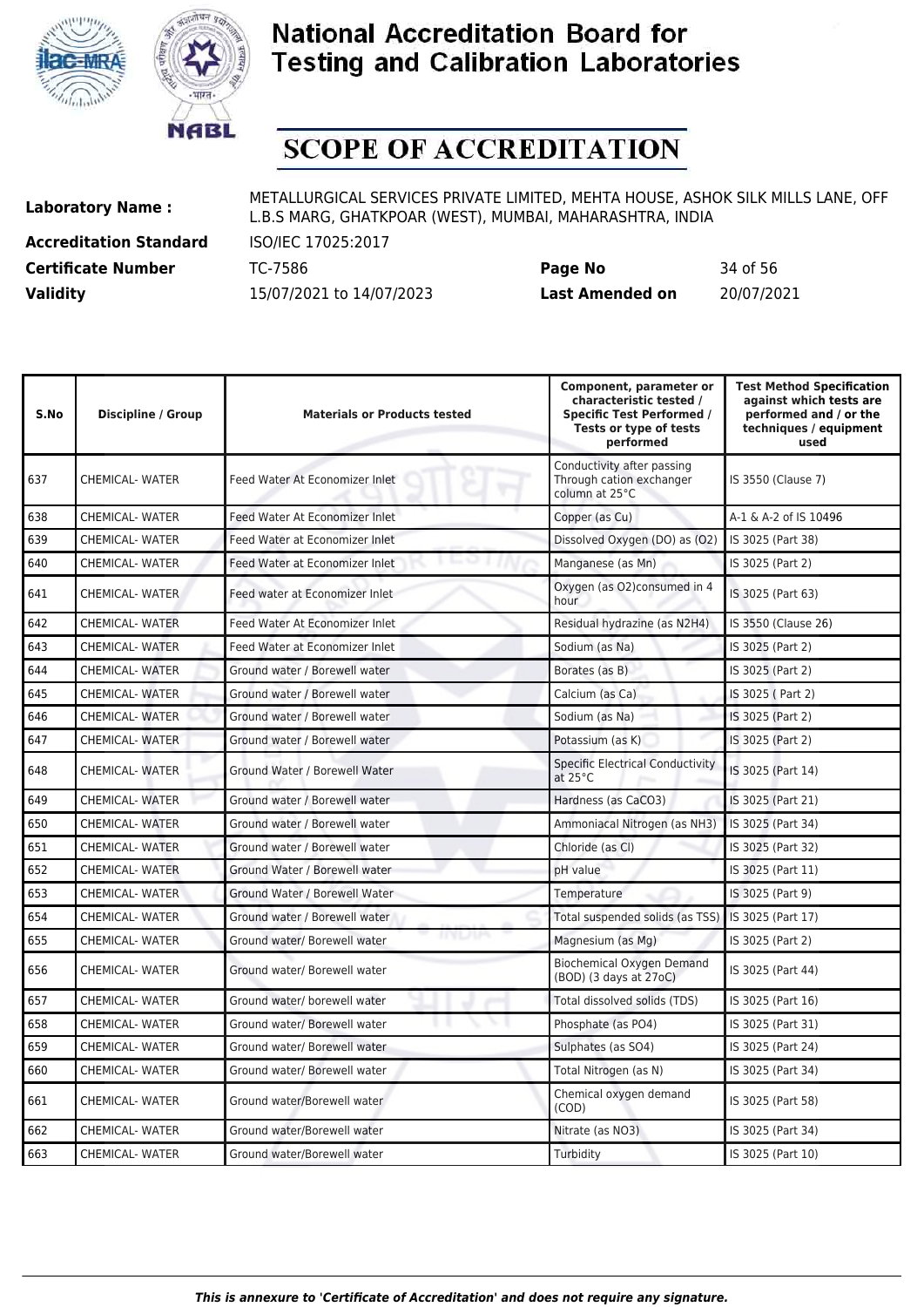



# **SCOPE OF ACCREDITATION**

**Accreditation Standard** ISO/IEC 17025:2017

| <b>Certificate Number</b> | TC-7586                  | Page No                | 35 of 56   |
|---------------------------|--------------------------|------------------------|------------|
| <b>Validity</b>           | 15/07/2021 to 14/07/2023 | <b>Last Amended on</b> | 20/07/2021 |

| S.No | <b>Discipline / Group</b> | <b>Materials or Products tested</b>                    | Component, parameter or<br>characteristic tested /<br><b>Specific Test Performed /</b><br>Tests or type of tests<br>performed | <b>Test Method Specification</b><br>against which tests are<br>performed and / or the<br>techniques / equipment<br>used |
|------|---------------------------|--------------------------------------------------------|-------------------------------------------------------------------------------------------------------------------------------|-------------------------------------------------------------------------------------------------------------------------|
| 664  | <b>CHEMICAL- WATER</b>    | Ground water/Borewell water                            | Alkalinity (as CaCO3)                                                                                                         | IS 3025 (Part 23)                                                                                                       |
| 665  | CHEMICAL- WATER           | Packaged Drinking water/Packaged Natural Mineral water | <b>Total solids</b>                                                                                                           | IS 3025 (Part 15)                                                                                                       |
| 666  | CHEMICAL- WATER           | Packaged Drinking water/Packaged Natural Mineral water | Alkalinity (as CaCO3)                                                                                                         | IS 3025 (Part 23)                                                                                                       |
| 667  | <b>CHEMICAL- WATER</b>    | Packaged Drinking water/Packaged Natural Mineral water | Aluminium (as Al)                                                                                                             | IS 3025 (Part 2)                                                                                                        |
| 668  | <b>CHEMICAL- WATER</b>    | Packaged Drinking water/Packaged Natural Mineral water | Antimony (as Sb)                                                                                                              | IS 3025 (Part 2)                                                                                                        |
| 669  | <b>CHEMICAL- WATER</b>    | Packaged Drinking water/Packaged Natural Mineral water | Arsenic (as As)                                                                                                               | IS 3025 (Part 2)                                                                                                        |
| 670  | CHEMICAL-WATER            | Packaged Drinking water/Packaged Natural Mineral water | Barium (as Ba)                                                                                                                | IS 3025 (Part 2)                                                                                                        |
| 671  | CHEMICAL- WATER           | Packaged Drinking water/Packaged Natural Mineral water | Borates (as B)                                                                                                                | IS 3025 (Part 2)                                                                                                        |
| 672  | <b>CHEMICAL- WATER</b>    | Packaged Drinking water/Packaged Natural Mineral water | Cadmium (as Cd)                                                                                                               | IS 3025 (Part 2)                                                                                                        |
| 673  | CHEMICAL- WATER           | Packaged Drinking water/Packaged Natural Mineral water | Calcium (as Ca)                                                                                                               | IS 3025 (Part 2)                                                                                                        |
| 674  | CHEMICAL- WATER           | Packaged Drinking water/Packaged Natural Mineral water | Chloride (as CI)                                                                                                              | IS 3025 (Part 32)                                                                                                       |
| 675  | <b>CHEMICAL- WATER</b>    | Packaged Drinking water/Packaged Natural Mineral water | Chromium (as Cr)                                                                                                              | IS 3025 (Part 2)                                                                                                        |
| 676  | <b>CHEMICAL- WATER</b>    | Packaged Drinking water/Packaged Natural Mineral water | Chromium (as $Cr6+$ )                                                                                                         | IS 3025 (Part 52)                                                                                                       |
| 677  | <b>CHEMICAL- WATER</b>    | Packaged Drinking water/Packaged Natural Mineral water | Colour                                                                                                                        | IS 3025 (Part 4)                                                                                                        |
| 678  | <b>CHEMICAL- WATER</b>    | Packaged Drinking water/Packaged Natural Mineral water | Copper (as Cu)                                                                                                                | IS 3025 (Part 2)                                                                                                        |
| 679  | <b>CHEMICAL- WATER</b>    | Packaged Drinking water/Packaged Natural Mineral water | Iron (as Fe)                                                                                                                  | IS 3025 (Part 2)                                                                                                        |
| 680  | <b>CHEMICAL- WATER</b>    | Packaged Drinking water/Packaged Natural Mineral water | Lead (as Pb)                                                                                                                  | IS 3025(Part 2)                                                                                                         |
| 681  | <b>CHEMICAL- WATER</b>    | Packaged Drinking water/Packaged Natural Mineral water | Manganese (as Mn)                                                                                                             | IS 3025 (Part 2)                                                                                                        |
| 682  | CHEMICAL-WATER            | Packaged Drinking water/Packaged Natural Mineral water | Nickel (as Ni)                                                                                                                | IS 3025 (Part 2)                                                                                                        |
| 683  | CHEMICAL- WATER           | Packaged Drinking water/Packaged Natural Mineral water | Nitrate(as NO3)                                                                                                               | IS 3025 (Part 34)                                                                                                       |
| 684  | CHEMICAL- WATER           | Packaged Drinking water/Packaged Natural Mineral water | Odour                                                                                                                         | IS 3025 (Part 5)                                                                                                        |
| 685  | <b>CHEMICAL- WATER</b>    | Packaged Drinking water/Packaged Natural Mineral water | pH value                                                                                                                      | IS 3025 (Part 11)                                                                                                       |
| 686  | <b>CHEMICAL- WATER</b>    | Packaged Drinking water/Packaged Natural Mineral water | Selenium (as Se)                                                                                                              | IS 3025 (Part 2)                                                                                                        |
| 687  | CHEMICAL- WATER           | Packaged Drinking water/Packaged Natural Mineral water | Silver (as Ag)                                                                                                                | IS 3025 (Part 2)                                                                                                        |
| 688  | <b>CHEMICAL- WATER</b>    | Packaged Drinking water/Packaged Natural Mineral water | Sodium (as Na)                                                                                                                | IS 3025 (Part 2)                                                                                                        |
| 689  | <b>CHEMICAL- WATER</b>    | Packaged Drinking water/Packaged Natural Mineral water | Total dissolved solids (TDS)                                                                                                  | IS 3025 (Part 16)                                                                                                       |
| 690  | <b>CHEMICAL- WATER</b>    | Packaged Drinking water/Packaged Natural Mineral water | Total hardness (as CaCO3)                                                                                                     | IS 3025 (Part 21)                                                                                                       |
| 691  | <b>CHEMICAL- WATER</b>    | Packaged Drinking water/Packaged Natural Mineral water | <b>Total Solids</b>                                                                                                           | IS 3025 (Part 15)                                                                                                       |
| 692  | CHEMICAL- WATER           | Packaged Drinking water/Packaged Natural Mineral water | Turbidity                                                                                                                     | IS 3025 (Part 10)                                                                                                       |
| 693  | <b>CHEMICAL- WATER</b>    | Packaged Drinking water/Packaged Natural Mineral water | Zinc (as Zn)                                                                                                                  | IS 3025 (Part 2)                                                                                                        |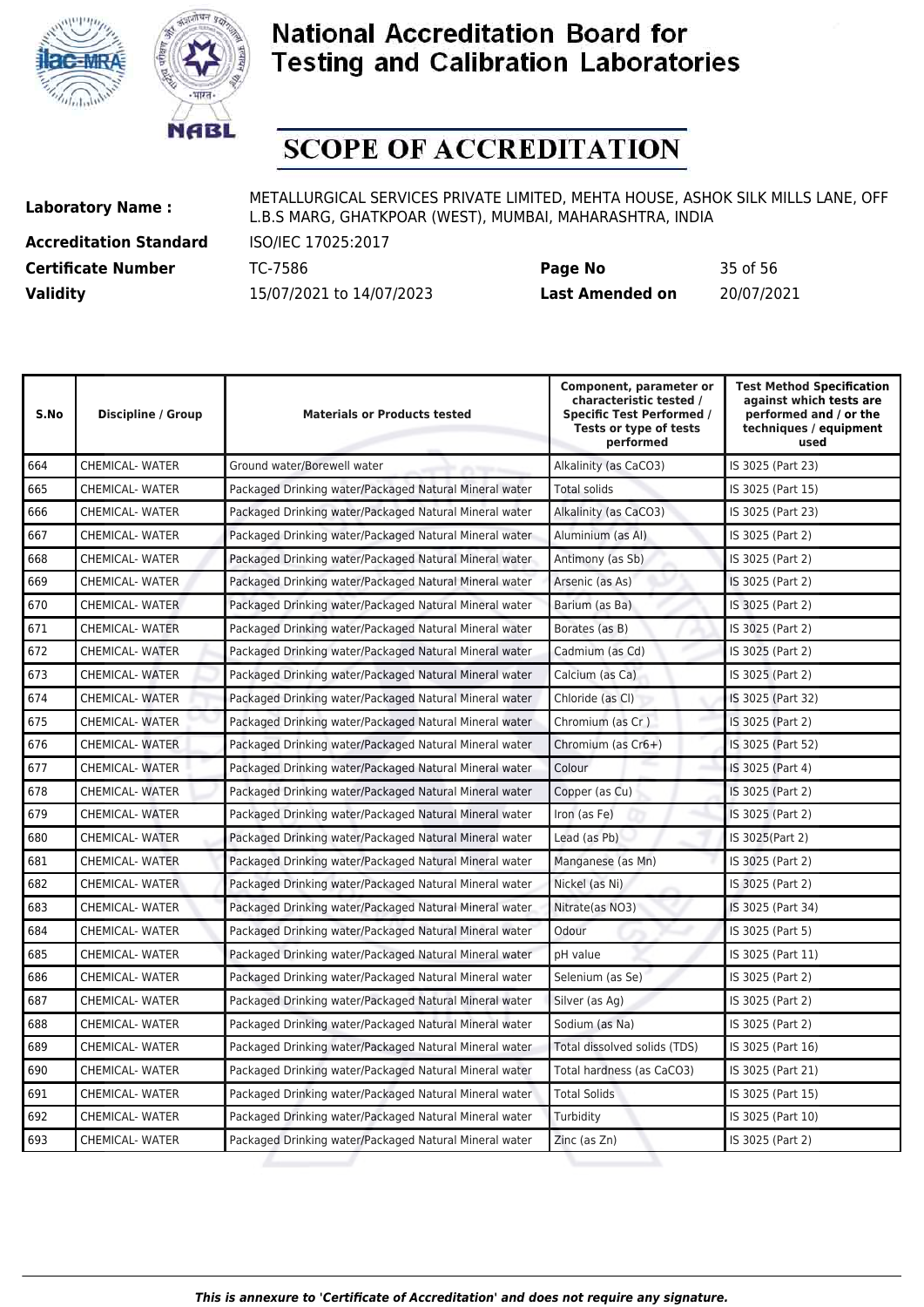



# **SCOPE OF ACCREDITATION**

**Accreditation Standard** ISO/IEC 17025:2017

| <b>Certificate Number</b> | TC-7586                  | Page No                | 36 of 56   |
|---------------------------|--------------------------|------------------------|------------|
| <b>Validity</b>           | 15/07/2021 to 14/07/2023 | <b>Last Amended on</b> | 20/07/2021 |

| S.No | Discipline / Group     | <b>Materials or Products tested</b>                    | Component, parameter or<br>characteristic tested /<br><b>Specific Test Performed /</b><br>Tests or type of tests<br>performed | <b>Test Method Specification</b><br>against which tests are<br>performed and / or the<br>techniques / equipment<br>used |
|------|------------------------|--------------------------------------------------------|-------------------------------------------------------------------------------------------------------------------------------|-------------------------------------------------------------------------------------------------------------------------|
| 694  | <b>CHEMICAL- WATER</b> | Packaged Drinking water/Packaged Natural Mineral water | Magnesium (as Mg)                                                                                                             | IS 3025 (Part 2)                                                                                                        |
| 695  | <b>CHEMICAL- WATER</b> | Packaged Drinking water/Packaged Natural Mineral water | Oil and grease                                                                                                                | IS 3025 (Part 39)                                                                                                       |
| 696  | <b>CHEMICAL- WATER</b> | Packaged Drinking water/Packaged Natural Mineral water | Residual free Chlorine (as Cl)                                                                                                | IS 3025 (Part 26)                                                                                                       |
| 697  | <b>CHEMICAL- WATER</b> | Packaged Drinking water/Packaged Natural Mineral water | Sulphate (as SO4)                                                                                                             | IS 3025 (Part 24)                                                                                                       |
| 698  | <b>CHEMICAL- WATER</b> | Reagent Grade Water (Grade 1,2 & 3)                    | Silica (as SiO2)                                                                                                              | IS 3025 (Part 35)                                                                                                       |
| 699  | <b>CHEMICAL- WATER</b> | Reagent Grade Water (Grade 1,2 & 3)                    | total solids or non volatile<br>residue at 105oC                                                                              | IS 3025 (Part 15)                                                                                                       |
| 700  | <b>CHEMICAL- WATER</b> | Reagent Grade Water (Grade 1,2 & 3)                    | Color retention of KMn04, at<br>27X2oC, minutes                                                                               | IS 1070 (Annex A)                                                                                                       |
| 701  | <b>CHEMICAL- WATER</b> | Reagent Grade Water (Grade 1,2 &3)                     | pH at 25oC                                                                                                                    | IS 3025 (Part 11)                                                                                                       |
| 702  | <b>CHEMICAL- WATER</b> | Reagent Grade Water (Grade 1,2 &3)                     | Specific Conductivity uS/cm at<br>25 <sub>0</sub> C                                                                           | IS 3025 (Part 14)                                                                                                       |
| 703  | <b>CHEMICAL- WATER</b> | Water for Ice Manufacturing Industry                   | Chloride (as CI)                                                                                                              | IS 3025 (Part 32)                                                                                                       |
| 704  | <b>CHEMICAL- WATER</b> | Water for Rayon Manufacturing Industry                 | Heavy Metal (as Pb)                                                                                                           | IS 7017                                                                                                                 |
| 705  | <b>CHEMICAL- WATER</b> | Water for Brewing & Distillary Industry                | Calcium (as Ca)                                                                                                               | IS 3025 (Part 2)                                                                                                        |
| 706  | <b>CHEMICAL- WATER</b> | Water for Brewing & Distillary Industry                | Carbonate Hardness (as<br>CaCO3                                                                                               | IS 3025 (Part 21)                                                                                                       |
| 707  | <b>CHEMICAL- WATER</b> | Water for Brewing & Distillary Industry                | Chloride (as NaCl)                                                                                                            | Clause 24 of IS 3025                                                                                                    |
| 708  | <b>CHEMICAL- WATER</b> | Water for Brewing & Distillary Industry                | Manganese (as Mn)                                                                                                             | IS 3025 (Part 2)                                                                                                        |
| 709  | <b>CHEMICAL- WATER</b> | Water for Brewing & Distillary Industry                | pH Value                                                                                                                      | IS 3025 (Part 11)                                                                                                       |
| 710  | <b>CHEMICAL- WATER</b> | Water for Brewing & Distillary Industry                | Total Dissolved Solids (TDS)                                                                                                  | IS 3025 (Part 16)                                                                                                       |
| 711  | <b>CHEMICAL- WATER</b> | Water for Brewing & Distillary Industry                | Alkalinity (as CaCO3)                                                                                                         | IS 3025 (Part 23)                                                                                                       |
| 712  | <b>CHEMICAL- WATER</b> | mum<br>Water for construction                          | Alkalinity (ml 0f 0.02 N H2SO4<br>as mg/L CaCO3)                                                                              | IS 3025 (Part 23)                                                                                                       |
| 713  | <b>CHEMICAL- WATER</b> | Water for construction                                 | Chloride (as CI)                                                                                                              | IS 3025 (Part 32)                                                                                                       |
| 714  | <b>CHEMICAL- WATER</b> | Water for construction                                 | Inorganic Solids                                                                                                              | IS 3025 (Part 18)                                                                                                       |
| 715  | <b>CHEMICAL- WATER</b> | Water for construction                                 | <b>Organic Solids</b>                                                                                                         | IS 3025 (Part 18)                                                                                                       |
| 716  | <b>CHEMICAL- WATER</b> | Water for construction                                 | pH value                                                                                                                      | IS 3025 (Part 11)                                                                                                       |
| 717  | <b>CHEMICAL- WATER</b> | Water for construction                                 | Acidity (ml of 0.02 N NaOH as<br>mg/L CaCO3)                                                                                  | IS 3025 (Part 22)                                                                                                       |
| 718  | <b>CHEMICAL- WATER</b> | Water for construction                                 | Sulphates (as SO3)                                                                                                            | IS 3025 (Part 24)                                                                                                       |
| 719  | <b>CHEMICAL- WATER</b> | Water for construction purpose                         | Suspended matter                                                                                                              | IS 3025 (Part 17)                                                                                                       |
| 720  | <b>CHEMICAL- WATER</b> | Water for Fermentation Industry                        | Nitrate (as NO3)                                                                                                              | IS 3025 (Part 34)                                                                                                       |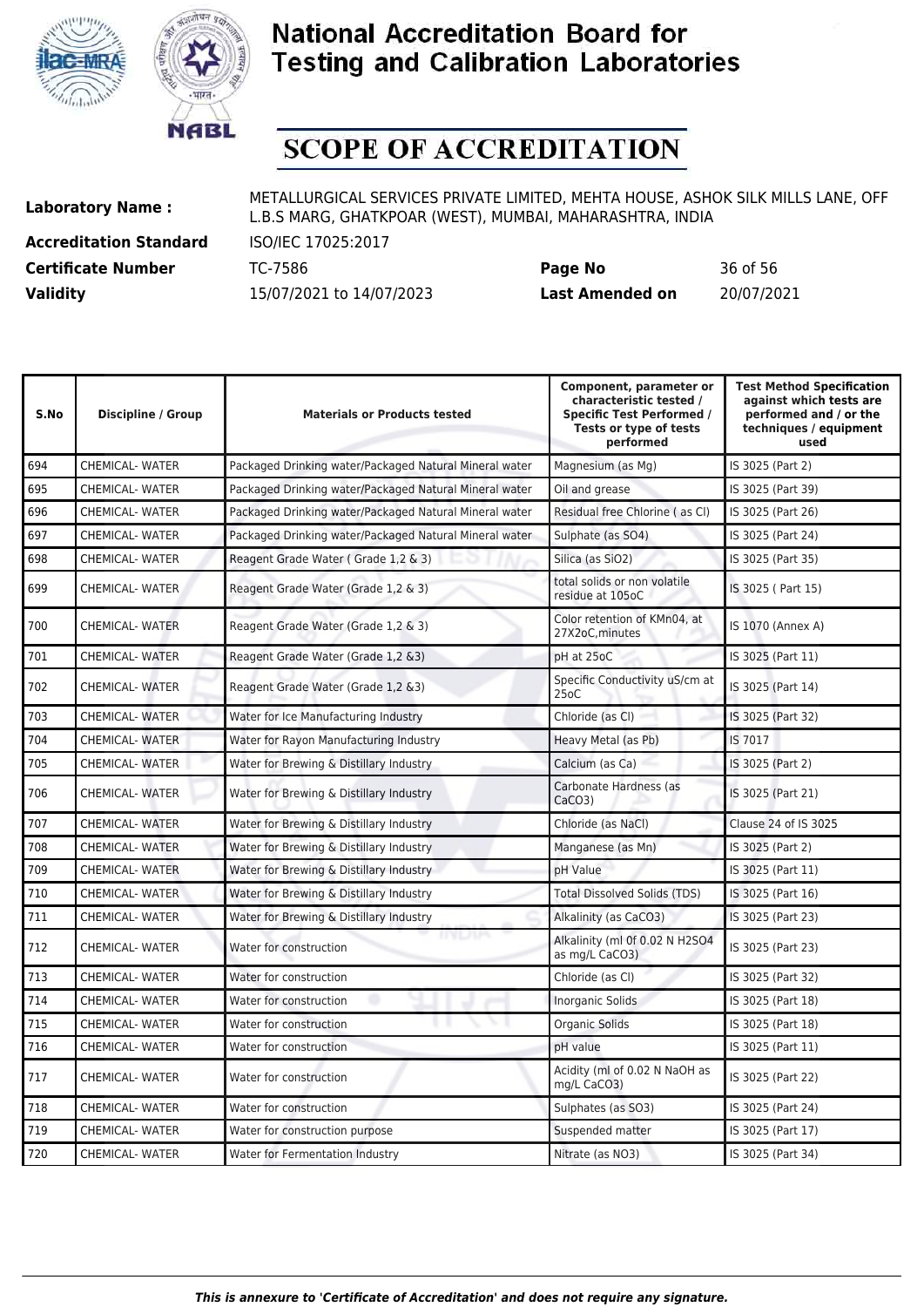



# **SCOPE OF ACCREDITATION**

**Accreditation Standard** ISO/IEC 17025:2017

| <b>Certificate Number</b> | TC-7586                  | Page No                | 37 of 56   |
|---------------------------|--------------------------|------------------------|------------|
| <b>Validity</b>           | 15/07/2021 to 14/07/2023 | <b>Last Amended on</b> | 20/07/2021 |

| S.No | Discipline / Group     | <b>Materials or Products tested</b> | Component, parameter or<br>characteristic tested /<br><b>Specific Test Performed /</b><br>Tests or type of tests<br>performed | <b>Test Method Specification</b><br>against which tests are<br>performed and / or the<br>techniques / equipment<br>used |
|------|------------------------|-------------------------------------|-------------------------------------------------------------------------------------------------------------------------------|-------------------------------------------------------------------------------------------------------------------------|
| 721  | <b>CHEMICAL- WATER</b> | Water for Fermentation Industry     | Arsenic (as As)                                                                                                               | IS 3025 (Part 2)                                                                                                        |
| 722  | CHEMICAL- WATER        | Water for Fermentation Industry     | Chloride (as CI)                                                                                                              | IS 3025 (Part 32)                                                                                                       |
| 723  | <b>CHEMICAL- WATER</b> | Water for Fermentation Industry     | Chromium (as Cr)                                                                                                              | IS 3025 (Part 2)                                                                                                        |
| 724  | <b>CHEMICAL- WATER</b> | Water for Fermentation Industry     | colour                                                                                                                        | IS 3025 (Part 4)                                                                                                        |
| 725  | <b>CHEMICAL- WATER</b> | Water for Fermentation Industry     | Copper (as Cu)                                                                                                                | IS 3025 (Part 2)                                                                                                        |
| 726  | <b>CHEMICAL-WATER</b>  | Water for Fermentation Industry     | Iron (as Fe)                                                                                                                  | IS 3025 (Part 2)                                                                                                        |
| 727  | <b>CHEMICAL-WATER</b>  | Water for Fermentation Industry     | Lead (as Pb)                                                                                                                  | IS 3025 (Part 2)                                                                                                        |
| 728  | <b>CHEMICAL- WATER</b> | Water for Fermentation Industry     | Magnesium (as Mg)                                                                                                             | IS 3025 (Part 2)                                                                                                        |
| 729  | <b>CHEMICAL- WATER</b> | Water for Fermentation Industry     | Manganese (as Mn)                                                                                                             | IS 3025 (Part 2)                                                                                                        |
| 730  | <b>CHEMICAL- WATER</b> | Water for Fermentation Industry     | odour                                                                                                                         | IS 3025 (Part 5)                                                                                                        |
| 731  | CHEMICAL- WATER        | Water for Fermentation Industry     | pH value                                                                                                                      | IS 3025 (Part 11)                                                                                                       |
| 732  | <b>CHEMICAL- WATER</b> | Water for Fermentation Industry     | Selenium (as Se)                                                                                                              | IS 3025 (Part 2)                                                                                                        |
| 733  | <b>CHEMICAL- WATER</b> | Water for Fermentation Industry     | Sulphates (as SO4)                                                                                                            | IS 3025 (Part 24)                                                                                                       |
| 734  | <b>CHEMICAL- WATER</b> | Water for Fermentation Industry     | <b>Total Dissolved Solids (TDS)</b>                                                                                           | IS 3025 (Part 16)                                                                                                       |
| 735  | <b>CHEMICAL- WATER</b> | Water for Fermentation Industry     | Total Hardness (as CaCo3)                                                                                                     | IS 3025 (Part 21)                                                                                                       |
| 736  | <b>CHEMICAL- WATER</b> | Water for Fermentation Industry     | turbidity                                                                                                                     | IS 3025 (Part 10)                                                                                                       |
| 737  | <b>CHEMICAL- WATER</b> | Water for Fermentation Industry     | Zinc (as Zn)                                                                                                                  | IS 3025 (Part 2)                                                                                                        |
| 738  | <b>CHEMICAL- WATER</b> | Water for fish processing Industry  | Alkalinity (as CaCO3)                                                                                                         | IS 3025 (Part 23)                                                                                                       |
| 739  | <b>CHEMICAL-WATER</b>  | Water for fish processing Industry  | Arsenic (as As)                                                                                                               | IS 3025 (Part 2)                                                                                                        |
| 740  | <b>CHEMICAL- WATER</b> | Water for fish processing Industry  | Chloride (as NaCl)                                                                                                            | IS 3025 (Part 32)                                                                                                       |
| 741  | <b>CHEMICAL- WATER</b> | Water for fish processing Industry  | Chromium (as Cr)                                                                                                              | IS 3025 (Part 2)                                                                                                        |
| 742  | <b>CHEMICAL- WATER</b> | Water for fish processing Industry  | colour                                                                                                                        | IS 3025 (Part 4)                                                                                                        |
| 743  | <b>CHEMICAL-WATER</b>  | Water for fish processing Industry  | Copper (as Cu)                                                                                                                | IS 3025 (Part 2)                                                                                                        |
| 744  | <b>CHEMICAL- WATER</b> | Water for fish processing Industry  | Iron (as Fe)                                                                                                                  | IS 3025 (Part 2)                                                                                                        |
| 745  | <b>CHEMICAL- WATER</b> | Water for fish processing Industry  | Lead (as Pb)                                                                                                                  | IS 3025 (Part 2)                                                                                                        |
| 746  | CHEMICAL- WATER        | Water for fish processing Industry  | Odour                                                                                                                         | IS 3025 (Part 5)                                                                                                        |
| 747  | <b>CHEMICAL- WATER</b> | Water for fish processing Industry  | pH                                                                                                                            | IS 3025 (Part 11)                                                                                                       |
| 748  | <b>CHEMICAL- WATER</b> | Water for fish processing Industry  | Selenium (as Se)                                                                                                              | IS 3025 (Part 2)                                                                                                        |
| 749  | <b>CHEMICAL- WATER</b> | Water for fish processing Industry  | <b>Total Dissolved Solids (TDS)</b>                                                                                           | IS 3025 (Part 16)                                                                                                       |
| 750  | CHEMICAL- WATER        | Water for fish processing Industry  | Turbidity                                                                                                                     | IS 3025 (Part 10)                                                                                                       |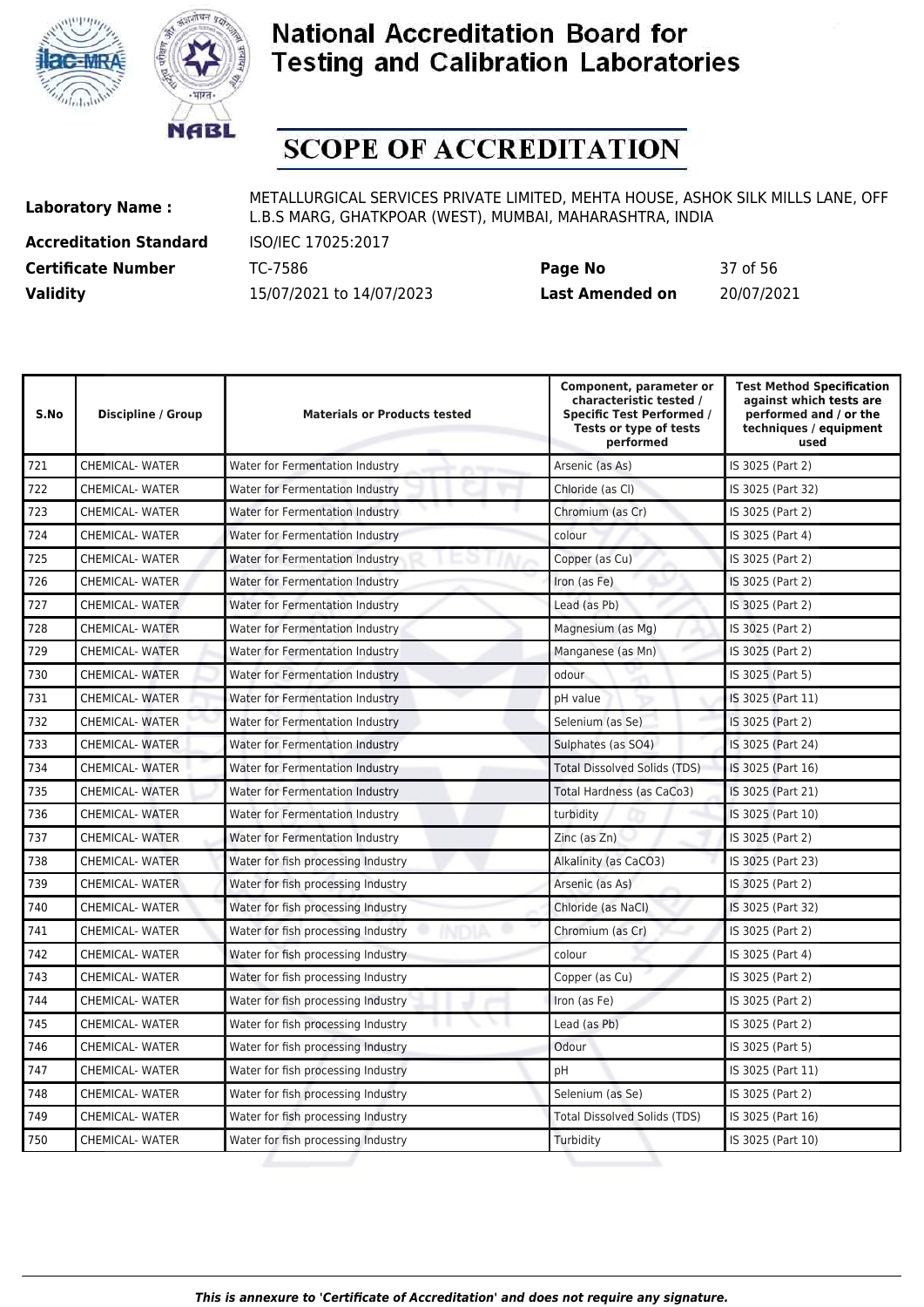



# **SCOPE OF ACCREDITATION**

**Accreditation Standard** ISO/IEC 17025:2017

| <b>Certificate Number</b> | TC-7586                  | Page No                | 38 of 56   |
|---------------------------|--------------------------|------------------------|------------|
| <b>Validity</b>           | 15/07/2021 to 14/07/2023 | <b>Last Amended on</b> | 20/07/2021 |

| S.No | Discipline / Group     | <b>Materials or Products tested</b>    | Component, parameter or<br>characteristic tested /<br><b>Specific Test Performed /</b><br>Tests or type of tests<br>performed | <b>Test Method Specification</b><br>against which tests are<br>performed and / or the<br>techniques / equipment<br>used |
|------|------------------------|----------------------------------------|-------------------------------------------------------------------------------------------------------------------------------|-------------------------------------------------------------------------------------------------------------------------|
| 751  | <b>CHEMICAL- WATER</b> | Water for fish processing Industry     | Cadmium (Cd)                                                                                                                  | IS 3025 (Part 2)                                                                                                        |
| 752  | <b>CHEMICAL-WATER</b>  | Water for fish processing Industry     | Free Chlorine (as Cl)                                                                                                         | EPA 330.5                                                                                                               |
| 753  | <b>CHEMICAL- WATER</b> | Water for fish processing Industry     | Free Chlorine (as Cl)                                                                                                         | IS 3025 (Part 26)                                                                                                       |
| 754  | <b>CHEMICAL- WATER</b> | Water for fish processing Industry     | Sulphate (as SO4)                                                                                                             | IS 3025 (Part 24)                                                                                                       |
| 755  | <b>CHEMICAL- WATER</b> | Water for fish processing Industry     | Total Hardness (as CaCO3)                                                                                                     | IS 3025 ( Part 21)                                                                                                      |
| 756  | <b>CHEMICAL-WATER</b>  | Water for Ice manufacturing Industry   | Alkalinity (as CaCO3)                                                                                                         | IS 3025 (Part 23)                                                                                                       |
| 757  | <b>CHEMICAL- WATER</b> | Water for Ice Manufacturing Industry   | Chromium (as Cr)                                                                                                              | IS 3025 (Part 2)                                                                                                        |
| 758  | <b>CHEMICAL- WATER</b> | Water for Ice Manufacturing Industry   | Copper (as Cu)                                                                                                                | IS 3025 (Part 2)                                                                                                        |
| 759  | <b>CHEMICAL- WATER</b> | Water for Ice Manufacturing Industry   | Iron (as Fe)                                                                                                                  | IS 3025 (Part 2)                                                                                                        |
| 760  | <b>CHEMICAL- WATER</b> | Water for Ice Manufacturing Industry   | Lead (as Pb)                                                                                                                  | IS 3025 (Part 2)                                                                                                        |
| 761  | <b>CHEMICAL- WATER</b> | Water for Ice Manufacturing Industry   | Magnesium (as Mg)                                                                                                             | IS 3025 (Part 2)                                                                                                        |
| 762  | <b>CHEMICAL- WATER</b> | Water for Ice Manufacturing Industry   | Manganese (as Mn)                                                                                                             | IS 3025 (Part 2)                                                                                                        |
| 763  | <b>CHEMICAL- WATER</b> | Water for Ice Manufacturing Industry   | Odour                                                                                                                         | IS 3025 (Part 5)                                                                                                        |
| 764  | <b>CHEMICAL- WATER</b> | Water for Ice Manufacturing Industry   | pH                                                                                                                            | IS 3025 (Part 11)                                                                                                       |
| 765  | <b>CHEMICAL- WATER</b> | Water for Ice Manufacturing Industry   | Total Hardness (as CaCO3)                                                                                                     | IS 3025 (Part 21)                                                                                                       |
| 766  | <b>CHEMICAL- WATER</b> | Water for Ice Manufacturing Industry   | <b>Total Solids</b>                                                                                                           | IS 3025 (Part 16)                                                                                                       |
| 767  | <b>CHEMICAL- WATER</b> | Water for Ice Manufacturing Industry   | Turbidity                                                                                                                     | IS 3025 (Part 10)                                                                                                       |
| 768  | <b>CHEMICAL- WATER</b> | Water for Ice Manufacturing Industry   | Zinc (as Zn)                                                                                                                  | IS 3025 (Part 2)                                                                                                        |
| 769  | <b>CHEMICAL-WATER</b>  | Water for Ice Manufacturing Industry   | Arsenic (as As)                                                                                                               | IS 3025 (Part 2)                                                                                                        |
| 770  | <b>CHEMICAL- WATER</b> | Water for Ice Manufacturing Industry   | Color                                                                                                                         | IS 3025 (Part 4)                                                                                                        |
| 771  | <b>CHEMICAL- WATER</b> | Water for Ice Manufacturing Industry   | Selenium (as Se)                                                                                                              | IS 3025 (Part 2)                                                                                                        |
| 772  | <b>CHEMICAL- WATER</b> | Water for Ice Manufacturing Industry   | Sulphate (as SO4)                                                                                                             | IS 3025 (Part 24)                                                                                                       |
| 773  | <b>CHEMICAL- WATER</b> | Water For Paper & Pulp Industry        | Manganese (as Mn)                                                                                                             | IS 3025 (Part 2)                                                                                                        |
| 774  | <b>CHEMICAL- WATER</b> | Water For Paper & Pulp Industry        | <b>Total Dissolved Solids (TDS)</b>                                                                                           | IS 3025 (Part 16)                                                                                                       |
| 775  | <b>CHEMICAL-WATER</b>  | Water For Paper & Pulp Industry        | Total hardness (as CaCO3)                                                                                                     | IS 3025 (Part 21)                                                                                                       |
| 776  | <b>CHEMICAL-WATER</b>  | Water For Paper & Pulp Industry        | Iron (as Fe)                                                                                                                  | IS 3025 (Part 2)                                                                                                        |
| 777  | <b>CHEMICAL-WATER</b>  | Water For Paper & Pulp Industry        | Total Residual Chlorine (as Cl)                                                                                               | IS 3025 (Part 26)                                                                                                       |
| 778  | <b>CHEMICAL- WATER</b> | Water for Paper and Pulp Industry      | Color                                                                                                                         | IS 3025 (Part 4)                                                                                                        |
| 779  | <b>CHEMICAL- WATER</b> | Water for Rayon Manufacturing Industry | Iron (as Fe)                                                                                                                  | IS 3025 (Part 2)                                                                                                        |
| 780  | <b>CHEMICAL-WATER</b>  | Water for Rayon Manufacturing Industry | Manganese (as Mn)                                                                                                             | IS 3025 (Part 2)                                                                                                        |
|      |                        |                                        |                                                                                                                               |                                                                                                                         |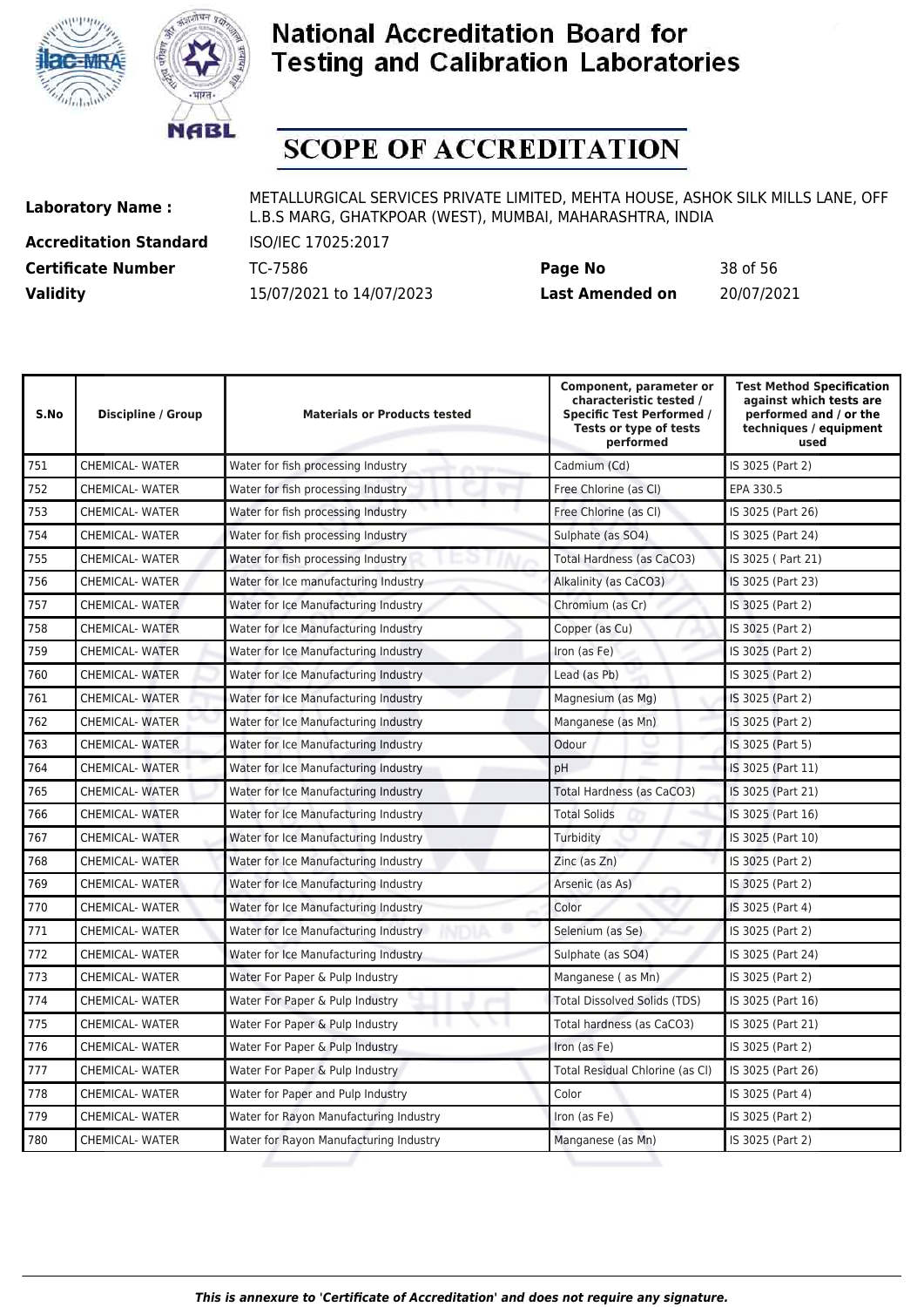



# **SCOPE OF ACCREDITATION**

**Accreditation Standard** ISO/IEC 17025:2017

**Laboratory Name :** METALLURGICAL SERVICES PRIVATE LIMITED, MEHTA HOUSE, ASHOK SILK MILLS LANE, OFF L.B.S MARG, GHATKPOAR (WEST), MUMBAI, MAHARASHTRA, INDIA

**Certificate Number** TC-7586 **Page No** 39 of 56 **Validity** 15/07/2021 to 14/07/2023 **Last Amended on** 20/07/2021

| Discipline / Group     | <b>Materials or Products tested</b>    | Component, parameter or<br>characteristic tested /<br><b>Specific Test Performed /</b><br>Tests or type of tests<br>performed | <b>Test Method Specification</b><br>against which tests are<br>performed and / or the<br>techniques / equipment<br>used |
|------------------------|----------------------------------------|-------------------------------------------------------------------------------------------------------------------------------|-------------------------------------------------------------------------------------------------------------------------|
| <b>CHEMICAL- WATER</b> | Water for Rayon Manufacturing Industry | Silica (as SiO2)                                                                                                              | IS 3025 (Part 35)                                                                                                       |
| <b>CHEMICAL-WATER</b>  | Water for Rayon Manufacturing Industry | Total dissolved solids (TDS)                                                                                                  | IS 3025 (Part 16)                                                                                                       |
| <b>CHEMICAL- WATER</b> | Water for Rayon Manufacturing Industry | Total Hardness (as CaCo3)                                                                                                     | IS 3025 (Part 21)                                                                                                       |
| <b>CHEMICAL- WATER</b> | Water for Rayon Manufacturing Industry | Turbidity                                                                                                                     | IS 3025 (Part 10)                                                                                                       |
| <b>CHEMICAL- WATER</b> | Water for Rayon Manufacturing Industry | Color                                                                                                                         | IS 3025 (Part 4)                                                                                                        |
| <b>CHEMICAL- WATER</b> | Water for Rayon Manufacturing Industry | Total alkalinity (as CaCO3)                                                                                                   | IS 3025 (Part 23)                                                                                                       |
| <b>CHEMICAL- WATER</b> | <b>Water for Storage Batteries</b>     | Heavy Metal (as Pb)                                                                                                           | IS 7017                                                                                                                 |
| <b>CHEMICAL- WATER</b> | <b>Water for Storage Batteries</b>     | Iron (as Fe)                                                                                                                  | IS 3025 (Part 2)                                                                                                        |
| <b>CHEMICAL- WATER</b> | <b>Water for Storage Batteries</b>     | Manganese (as Mn)                                                                                                             | IS 3025 (Part 2)                                                                                                        |
| <b>CHEMICAL- WATER</b> | <b>Water for Storage Batteries</b>     | Chloride (as CI)                                                                                                              | IS 3025 (Part 32)                                                                                                       |
| <b>CHEMICAL- WATER</b> | <b>Water for Storage Batteries</b>     | Colour                                                                                                                        | IS 3025 (Part 4)                                                                                                        |
| <b>CHEMICAL-WATER</b>  | <b>Water for Storage Batteries</b>     | Non Volatile Solids                                                                                                           | IS 1069 (A-2)                                                                                                           |
| <b>CHEMICAL- WATER</b> | <b>Water for Storage Batteries</b>     | Odour                                                                                                                         | IS 3025 (Part 5)                                                                                                        |
| <b>CHEMICAL- WATER</b> | <b>Water for Storage Batteries</b>     | Oxidizable matter                                                                                                             | IS 1069 (A-3)                                                                                                           |
| <b>CHEMICAL-WATER</b>  | <b>Water for Storage Batteries</b>     | pH value                                                                                                                      | IS 3025 (Part 11)                                                                                                       |
| <b>CHEMICAL-WATER</b>  | <b>Water for Storage Batteries</b>     | <b>Specific Electrical Conductivity</b><br>25oC uS/cm                                                                         | IS 3025 (Part 14)                                                                                                       |
| <b>CHEMICAL- WATER</b> | <b>Water for Storage Batteries</b>     | <b>Total dissolved solids</b>                                                                                                 | IS 3025 (Part 16)                                                                                                       |
| <b>CHEMICAL- WATER</b> | <b>Water for Storage Batteries</b>     | Turbidity                                                                                                                     | IS 3025 (Part 10)                                                                                                       |
| <b>CHEMICAL- WATER</b> | <b>Water for Storage Batteries</b>     | Hardness (as CaCO3)                                                                                                           | IS 3025 (Part 21)                                                                                                       |
| <b>CHEMICAL-WATER</b>  | <b>Water for Swimming Pool</b>         | Aluminium (as Al)                                                                                                             | IS 3025 (Part 2)                                                                                                        |
| <b>CHEMICAL- WATER</b> | Water for Swimming Pool                | Heavy Metal (as Pb)                                                                                                           | IS 7017                                                                                                                 |
| <b>CHEMICAL- WATER</b> | Water for Swimming Pool                | Iron (as Fe)                                                                                                                  | IS 3025 (Part 2)                                                                                                        |
| CHEMICAL-WATER         | Water for Swimming Pool                | Total Alkalinity (as CaCO3)                                                                                                   | IS 3025 (Part 23)                                                                                                       |
| <b>CHEMICAL- WATER</b> | Water for Swimming Pool                | Chloride (as CI)                                                                                                              | IS 3025 (Part 32)                                                                                                       |
| <b>CHEMICAL- WATER</b> | Water for Swimming Pool                | Colour                                                                                                                        | IS 3025 (Part 4)                                                                                                        |
| <b>CHEMICAL-WATER</b>  | Water for Swimming Pool                | Odour                                                                                                                         | IS 3025 (Part 5)                                                                                                        |
| <b>CHEMICAL- WATER</b> | Water for Swimming Pool                | Oxygen (as O2) absorbed in 4<br>hrs at 27oC                                                                                   | IS 3025 (Part 63)                                                                                                       |
| <b>CHEMICAL-WATER</b>  | Water for Swimming Pool                | pH value                                                                                                                      | IS 3025 (Part 11)                                                                                                       |
| <b>CHEMICAL- WATER</b> | Water for Swimming Pool                | total dissolved solids (TDS)                                                                                                  | IS 3025 (Part 16)                                                                                                       |
|                        |                                        |                                                                                                                               |                                                                                                                         |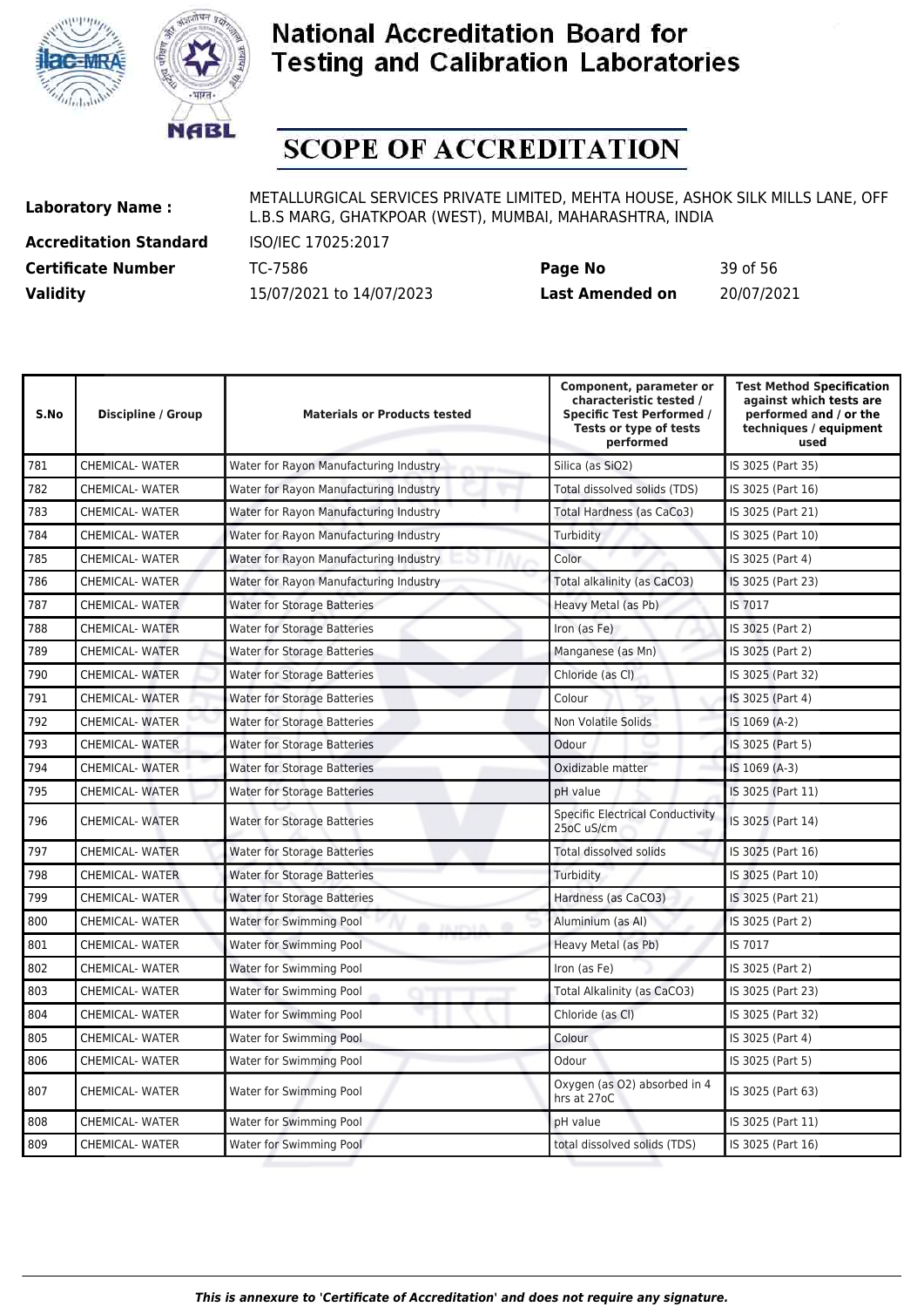



# **SCOPE OF ACCREDITATION**

**Accreditation Standard** ISO/IEC 17025:2017

**Laboratory Name :** METALLURGICAL SERVICES PRIVATE LIMITED, MEHTA HOUSE, ASHOK SILK MILLS LANE, OFF L.B.S MARG, GHATKPOAR (WEST), MUMBAI, MAHARASHTRA, INDIA

**Certificate Number** TC-7586 **Page No** 40 of 56 **Validity** 15/07/2021 to 14/07/2023 **Last Amended on** 20/07/2021

| S.No | Discipline / Group     | <b>Materials or Products tested</b>   | Component, parameter or<br>characteristic tested /<br><b>Specific Test Performed /</b><br>Tests or type of tests<br>performed | <b>Test Method Specification</b><br>against which tests are<br>performed and / or the<br>techniques / equipment<br>used |
|------|------------------------|---------------------------------------|-------------------------------------------------------------------------------------------------------------------------------|-------------------------------------------------------------------------------------------------------------------------|
| 810  | <b>CHEMICAL- WATER</b> | Water for Swimming Pool               | Total Residual Chlorine (as Cl)                                                                                               | IS 3025 (Part 26)                                                                                                       |
| 811  | <b>CHEMICAL-WATER</b>  | Water for Swimming Pool               | Turbidity                                                                                                                     | IS 3025 (Part 10)                                                                                                       |
| 812  | <b>CHEMICAL-WATER</b>  | Water for Tanning Industry            | Alkalinity (as CaCO3)                                                                                                         | IS 3025 (Part 23)                                                                                                       |
| 813  | <b>CHEMICAL- WATER</b> | Water for Tanning Industry            | Chlorides (as CI)                                                                                                             | IS 3025 (Part 23)                                                                                                       |
| 814  | <b>CHEMICAL-WATER</b>  | Water for Tanning Industry            | Colour                                                                                                                        | IS 3025 (Part 4)                                                                                                        |
| 815  | <b>CHEMICAL- WATER</b> | Water for Tanning Industry            | Iron (as Fe)                                                                                                                  | IS 3025 (Part 2)                                                                                                        |
| 816  | <b>CHEMICAL- WATER</b> | Water for Tanning Industry            | pH value                                                                                                                      | IS 3025 (Part 11)                                                                                                       |
| 817  | <b>CHEMICAL-WATER</b>  | Water for Tanning Industry            | Total hardness (as CaCO3)                                                                                                     | IS 3025 (Part 21)                                                                                                       |
| 818  | <b>CHEMICAL-WATER</b>  | Water for Tanning Industry            | Turbidity                                                                                                                     | IS 3025 (Part 10)                                                                                                       |
| 819  | <b>CHEMICAL- WATER</b> | Water for Tanning Industry            | Manganese (as Mn)                                                                                                             | IS 3025 (Part 2)                                                                                                        |
| 820  | <b>CHEMICAL-WATER</b>  | Water for Textile Industry            | Aluminum (as Al)                                                                                                              | IS 3025 (Part 2)                                                                                                        |
| 821  | <b>CHEMICAL-WATER</b>  | Water for Textile Industry            | Chloride (as Cl)                                                                                                              | IS 3025 (Part 32)                                                                                                       |
| 822  | <b>CHEMICAL-WATER</b>  | Water For Textile Industry            | Color                                                                                                                         | IS 3025 (Part 4)                                                                                                        |
| 823  | <b>CHEMICAL- WATER</b> | Water for Textile Industry            | Iron (as Fe)                                                                                                                  | IS 3025 (Part 2)                                                                                                        |
| 824  | <b>CHEMICAL- WATER</b> | Water for Textile Industry            | Manganese (as Mn)                                                                                                             | IS 3025 (Part 2)                                                                                                        |
| 825  | <b>CHEMICAL-WATER</b>  | Water For Textile Industry            | pH value                                                                                                                      | IS 3025 (Part 11)                                                                                                       |
| 826  | <b>CHEMICAL- WATER</b> | Water for Textile Industry            | Sulphate (as SO4)                                                                                                             | IS 3025 (Part 24)                                                                                                       |
| 827  | <b>CHEMICAL- WATER</b> | Water for Textile Industry            | Total hardness (as CaCO3)                                                                                                     | IS 3025 (Part 21)                                                                                                       |
| 828  | <b>CHEMICAL-WATER</b>  | <b>Water For Textile Industry</b>     | Turbidity                                                                                                                     | IS 3025 (Part 10)                                                                                                       |
| 829  | <b>CHEMICAL- WATER</b> | Water for Textile Industry            | Total Alkalinity (as CaCO3)                                                                                                   | IS 3025 (Part 23)                                                                                                       |
| 830  | <b>CHEMICAL- WATER</b> | Water used in Processed Food Industry | Alkalinity (as HCO3)                                                                                                          | IS 3025 (Part 23)                                                                                                       |
| 831  | <b>CHEMICAL-WATER</b>  | Water used in Processed Food Industry | Aluminum (as Al)                                                                                                              | IS 3025 (Part 2)                                                                                                        |
| 832  | <b>CHEMICAL-WATER</b>  | Water used in Processed Food Industry | Antimony (as Sb)                                                                                                              | IS 3025 (Part 2)                                                                                                        |
| 833  | <b>CHEMICAL-WATER</b>  | Water used in Processed Food Industry | Arsenic (as As)                                                                                                               | IS 3025 (Part 2)                                                                                                        |
| 834  | <b>CHEMICAL-WATER</b>  | Water used in Processed Food Industry | Barium (as Ba)                                                                                                                | IS 3025 (Part 2)                                                                                                        |
| 835  | <b>CHEMICAL- WATER</b> | Water used in Processed Food Industry | Borates (as B)                                                                                                                | IS 3025 (Part 2)                                                                                                        |
| 836  | <b>CHEMICAL-WATER</b>  | Water used in Processed Food Industry | Cadmium (as Cd)                                                                                                               | IS 3025 (Part 2)                                                                                                        |
| 837  | <b>CHEMICAL-WATER</b>  | Water used in Processed Food Industry | Calcium (as Ca)                                                                                                               | IS 3025 (Part 2)                                                                                                        |

838 CHEMICAL- WATER Water used in Processed Food Industry Chloride (as Cl) Chloride (as Cl) 839 CHEMICAL- WATER Water used in Processed Food Industry Chromium (as Cr) Chromium (as Cr) IS 3025 (Part 2)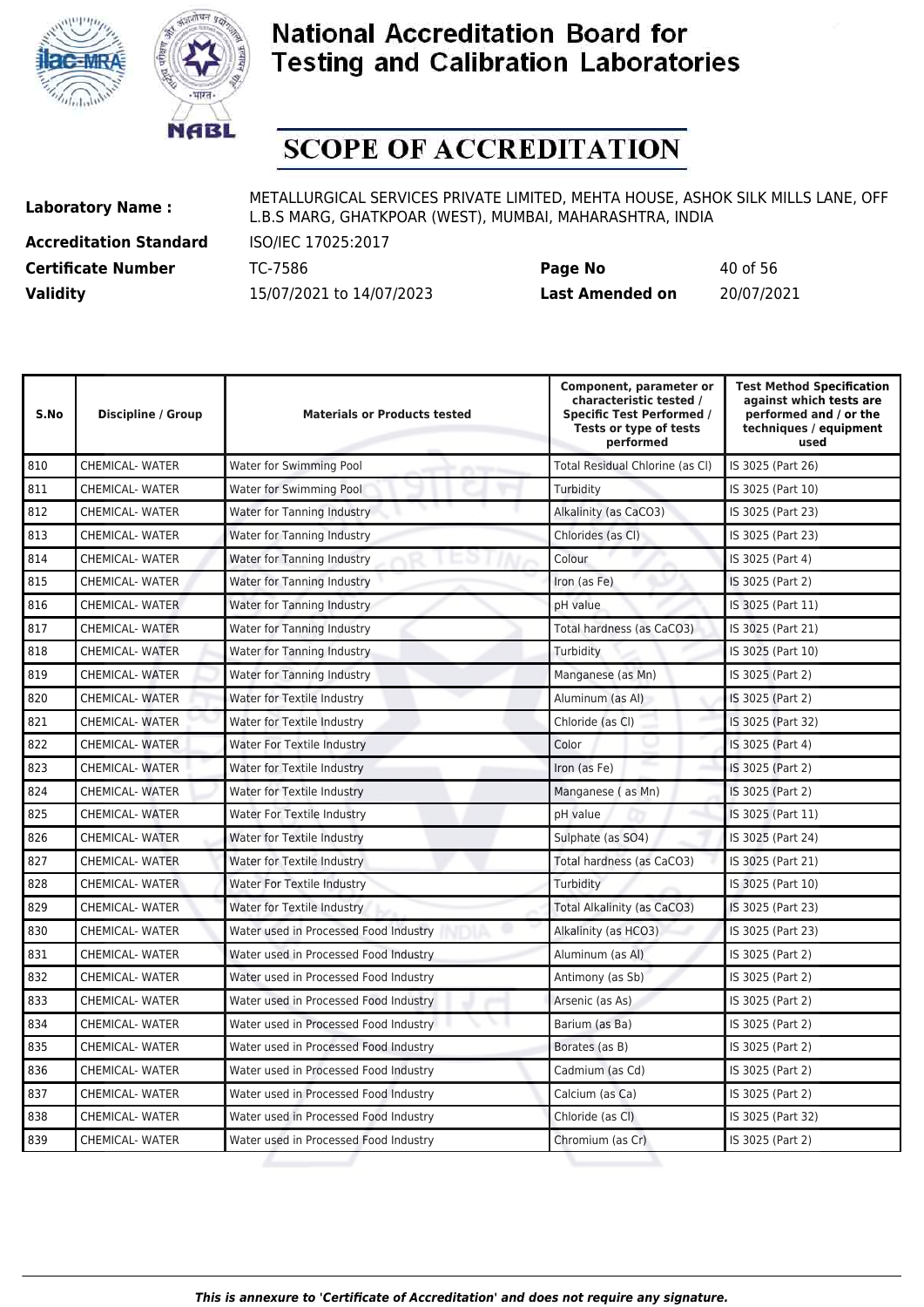



# **SCOPE OF ACCREDITATION**

**Accreditation Standard** ISO/IEC 17025:2017

| <b>Certificate Number</b> | TC-7586                  | Page No                | 41 of 56   |
|---------------------------|--------------------------|------------------------|------------|
| <b>Validity</b>           | 15/07/2021 to 14/07/2023 | <b>Last Amended on</b> | 20/07/2021 |

| S.No | Discipline / Group                                       | <b>Materials or Products tested</b>                            | Component, parameter or<br>characteristic tested /<br><b>Specific Test Performed /</b><br>Tests or type of tests<br>performed | <b>Test Method Specification</b><br>against which tests are<br>performed and / or the<br>techniques / equipment<br>used |
|------|----------------------------------------------------------|----------------------------------------------------------------|-------------------------------------------------------------------------------------------------------------------------------|-------------------------------------------------------------------------------------------------------------------------|
| 840  | <b>CHEMICAL-WATER</b>                                    | Water used in Processed Food Industry                          | Chromium (as Cr+6)                                                                                                            | IS 3025 (Part 52)                                                                                                       |
| 841  | <b>CHEMICAL- WATER</b>                                   | Water used in Processed Food Industry                          | Colour                                                                                                                        | IS 3025 (Part 4)                                                                                                        |
| 842  | <b>CHEMICAL- WATER</b>                                   | Water used in Processed Food Industry                          | Copper (as Cu)                                                                                                                | IS 3025 (Part 2)                                                                                                        |
| 843  | <b>CHEMICAL- WATER</b>                                   | Water used in Processed Food Industry                          | Iron (as Fe)                                                                                                                  | IS 3025 (Part 2)                                                                                                        |
| 844  | <b>CHEMICAL- WATER</b>                                   | Water used in Processed Food Industry                          | Lead (as Pb)                                                                                                                  | IS 3025 (Part 2)                                                                                                        |
| 845  | <b>CHEMICAL- WATER</b>                                   | Water used in Processed Food Industry                          | Magnesium (as Mg)                                                                                                             | IS 3025 (Part 2)                                                                                                        |
| 846  | <b>CHEMICAL-WATER</b>                                    | Water used in Processed Food Industry                          | Manganese (as Mn)                                                                                                             | IS 3025 (Part 2)                                                                                                        |
| 847  | <b>CHEMICAL-WATER</b>                                    | Water used in Processed Food Industry                          | Nickel (as Ni)                                                                                                                | IS 3025 (Part 2)                                                                                                        |
| 848  | <b>CHEMICAL- WATER</b>                                   | Water used in Processed Food Industry                          | Nitrate (as NO3)                                                                                                              | IS 3025 (Part 34)                                                                                                       |
| 849  | <b>CHEMICAL- WATER</b>                                   | Water used in Processed Food Industry                          | Odour                                                                                                                         | IS 3025 (Part 5)                                                                                                        |
| 850  | <b>CHEMICAL- WATER</b>                                   | Water used in Processed Food Industry                          | Oil & Grease                                                                                                                  | IS 3025 (Part 39)                                                                                                       |
| 851  | <b>CHEMICAL- WATER</b>                                   | Water used in Processed Food Industry                          | pH value                                                                                                                      | IS 3025 (Part 11)                                                                                                       |
| 852  | <b>CHEMICAL-WATER</b>                                    | Water used in Processed Food Industry                          | Residual Free Chlorine (as Cl)                                                                                                | IS 3025 (Part 26)                                                                                                       |
| 853  | <b>CHEMICAL- WATER</b>                                   | Water used in Processed Food Industry                          | Selenium (as Se)                                                                                                              | IS 3025 (Part 2)                                                                                                        |
| 854  | <b>CHEMICAL- WATER</b>                                   | Water used in Processed Food Industry                          | Silver (as Ag)                                                                                                                | IS 3025 (Part 2)                                                                                                        |
| 855  | <b>CHEMICAL- WATER</b>                                   | Water used in Processed Food Industry                          | Sodium (as Na)                                                                                                                | IS 3025 (Part 2)                                                                                                        |
| 856  | <b>CHEMICAL- WATER</b>                                   | Water used in Processed Food Industry                          | Sulphate (as SO4)                                                                                                             | IS 3025 (Part 24)                                                                                                       |
| 857  | <b>CHEMICAL- WATER</b>                                   | Water used in Processed Food Industry                          | <b>Total dissolved Solids</b>                                                                                                 | IS 3025 (Part 16)                                                                                                       |
| 858  | <b>CHEMICAL-WATER</b>                                    | Water used in Processed Food Industry                          | Total Hardness (as CaCO3)                                                                                                     | IS 3025 (Part 21)                                                                                                       |
| 859  | <b>CHEMICAL- WATER</b>                                   | Water used in Processed Food Industry                          | <b>Total Solids</b>                                                                                                           | IS 3025 (Part 15)                                                                                                       |
| 860  | <b>CHEMICAL- WATER</b>                                   | Water used in Processed Food Industry                          | Turbidity                                                                                                                     | IS 3025 (Part 10)                                                                                                       |
| 861  | <b>CHEMICAL-WATER</b>                                    | Water used in Processed Food Industry                          | Zinc (as Zn)                                                                                                                  | IS 3025 (Part 2)                                                                                                        |
| 862  | MECHANICAL-<br><b>MECHANICAL PROPERTIES</b><br>OF METALS | COVERED ELECTRODES IN WELDING MILD & LOW ALLOY<br><b>STEEL</b> | DIFFUSIBLE HYDROGEN TEST                                                                                                      | IS 11802                                                                                                                |
| 863  | MECHANICAL-<br>MECHANICAL PROPERTIES<br>OF METALS        | COVERED ELECTRODES IN WELDING MILD & LOW ALLOY<br><b>STEEL</b> | DIFFUSIBLE HYDROGEN TEST                                                                                                      | ISO 3690                                                                                                                |
| 864  | MECHANICAL-<br>MECHANICAL PROPERTIES<br>OF METALS        | <b>GREY IRON CASTING</b>                                       | TRANSVERSE TENSILE TEST                                                                                                       | IS 210                                                                                                                  |
| 865  | MECHANICAL-<br>MECHANICAL PROPERTIES<br>OF METALS        | HIGH STRENGTH DEFORMED STEEL BARS                              | <b>Bend Test</b>                                                                                                              | IS 1599                                                                                                                 |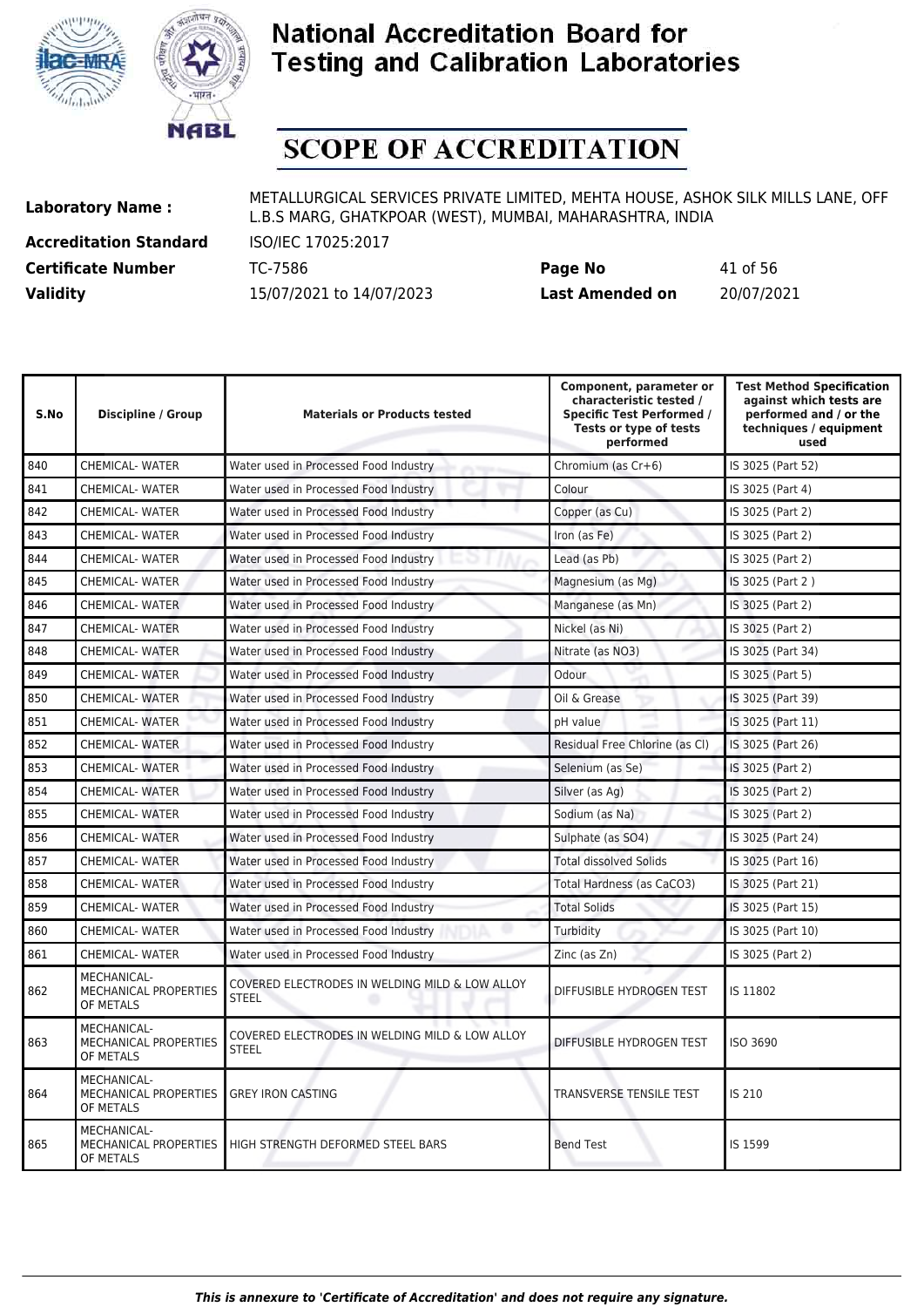



# **SCOPE OF ACCREDITATION**

**Accreditation Standard** ISO/IEC 17025:2017

**Laboratory Name :** METALLURGICAL SERVICES PRIVATE LIMITED, MEHTA HOUSE, ASHOK SILK MILLS LANE, OFF L.B.S MARG, GHATKPOAR (WEST), MUMBAI, MAHARASHTRA, INDIA

**Certificate Number** TC-7586 **Page No** 42 of 56 **Validity** 15/07/2021 to 14/07/2023 **Last Amended on** 20/07/2021

| S.No | <b>Discipline / Group</b>                                          | <b>Materials or Products tested</b> | Component, parameter or<br>characteristic tested /<br><b>Specific Test Performed /</b><br>Tests or type of tests<br>performed | <b>Test Method Specification</b><br>against which tests are<br>performed and / or the<br>techniques / equipment<br>used |
|------|--------------------------------------------------------------------|-------------------------------------|-------------------------------------------------------------------------------------------------------------------------------|-------------------------------------------------------------------------------------------------------------------------|
| 866  | MECHANICAL-<br>MECHANICAL PROPERTIES<br>OF METALS                  | HIGH STRENGTH DEFORMED STEEL BARS   | <b>BEND TEST</b>                                                                                                              | IS 1786                                                                                                                 |
| 867  | MECHANICAL-<br>MECHANICAL PROPERTIES<br>OF METALS                  | HIGH STRENGTH DEFORMED STEEL BARS   | MASS PER UNIT LENGTH                                                                                                          | IS 1786                                                                                                                 |
| 868  | MECHANICAL-<br>MECHANICAL PROPERTIES<br>OF METALS                  | HIGH STRENGTH DEFORMED STEEL BARS   | <b>REBEND TEST</b>                                                                                                            | IS 1786                                                                                                                 |
| 869  | MECHANICAL-<br>MECHANICAL PROPERTIES<br>OF METALS                  | HIGH STRENGTH DEFORMED STEEL BARS   | <b>TENSILE TEST</b>                                                                                                           | IS 1786                                                                                                                 |
| 870  | MECHANICAL-<br><b>MECHANICAL PROPERTIES</b><br>OF METALS           | High Strength Deformed Steel Bars   | TENSILE TEST (0.2%PS, UTS,<br>%E                                                                                              | IS 1608                                                                                                                 |
| 871  | MECHANICAL-<br>MECHANICAL PROPERTIES<br>OF METALS                  | MANUAL METAL ARC WELDING ELECTRODES | METAL RECOVERY                                                                                                                | IS 13043                                                                                                                |
| 872  | MECHANICAL-<br>MECHANICAL PROPERTIES<br>OF METALS                  | <b>METAL &amp; ALLOYS</b>           | <b>CREEP /STRESS RUPTURE TEST</b>                                                                                             | ASTM E139                                                                                                               |
| 873  | MECHANICAL-<br>MECHANICAL PROPERTIES<br>OF METALS                  | <b>METAL &amp; ALLOYS</b>           | <b>CREEP /STRESS RUPTURE TEST</b>                                                                                             | ASTM E292                                                                                                               |
| 874  | MECHANICAL-<br>MECHANICAL PROPERTIES<br>OF METALS                  | <b>METAL &amp; ALLOYS</b>           | <b>FATIGUE TEST</b>                                                                                                           | ASTM E466                                                                                                               |
| 875  | MECHANICAL-<br>MECHANICAL PROPERTIES<br>OF METALS                  | <b>METAL &amp; ALLOYS</b>           | <b>FRACTURE TOUGHNESS - K1C</b>                                                                                               | ASTM E399                                                                                                               |
| 876  | MECHANICAL-<br>MECHANICAL PROPERTIES<br>OF METALS                  | <b>METAL &amp; ALLOYS</b><br>۰      | <b>FRACTURE TOUGHNESS-CTOD</b>                                                                                                | BS 7448 (PART 1)                                                                                                        |
| 877  | MECHANICAL-<br>MECHANICAL PROPERTIES<br>OF METALS                  | <b>METAL &amp; ALLOYS</b>           | <b>FRACTURE TOUGHNESS-CTOD</b>                                                                                                | BS 7448 (PART 1)                                                                                                        |
| 878  | MECHANICAL-<br>MECHANICAL PROPERTIES<br>OF METALS                  | <b>METAL &amp; ALLOYS</b>           | FRACTURE TOUGHNESS-CTOD                                                                                                       | BS 7448 (PART 3)                                                                                                        |
| 879  | MECHANICAL-<br>MECHANICAL PROPERTIES   METAL & ALLOYS<br>OF METALS |                                     | FRACTURE TOUGHNESS-CTOD                                                                                                       | BS 7448 (Part 3)                                                                                                        |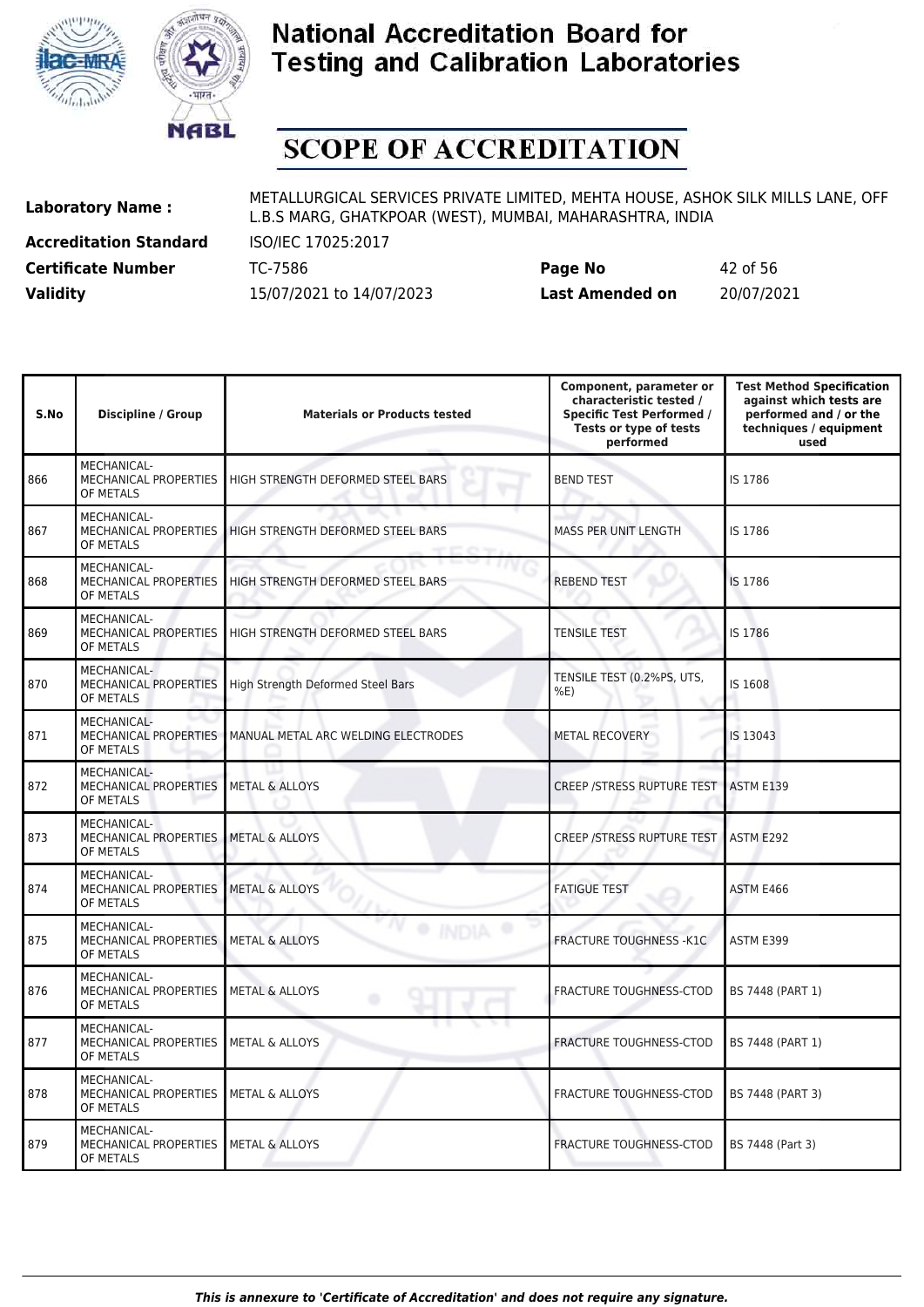



# **SCOPE OF ACCREDITATION**

**Accreditation Standard** ISO/IEC 17025:2017

**Laboratory Name :** METALLURGICAL SERVICES PRIVATE LIMITED, MEHTA HOUSE, ASHOK SILK MILLS LANE, OFF L.B.S MARG, GHATKPOAR (WEST), MUMBAI, MAHARASHTRA, INDIA

**Certificate Number** TC-7586 **Page No** 43 of 56 **Validity** 15/07/2021 to 14/07/2023 **Last Amended on** 20/07/2021

| S.No | <b>Discipline / Group</b>                                       | <b>Materials or Products tested</b>             | Component, parameter or<br>characteristic tested /<br><b>Specific Test Performed /</b><br>Tests or type of tests<br>performed | <b>Test Method Specification</b><br>against which tests are<br>performed and / or the<br>techniques / equipment<br>used |
|------|-----------------------------------------------------------------|-------------------------------------------------|-------------------------------------------------------------------------------------------------------------------------------|-------------------------------------------------------------------------------------------------------------------------|
| 880  | <b>MECHANICAL-</b><br><b>MECHANICAL PROPERTIES</b><br>OF METALS | <b>METAL &amp; ALLOYS</b>                       | <b>FRACTURE TOUGHNESS-CTOD</b>                                                                                                | ISO 12135                                                                                                               |
| 881  | MECHANICAL-<br>MECHANICAL PROPERTIES<br>OF METALS               | <b>METAL &amp; ALLOYS</b>                       | FRACTURE TOUGHNESS-J1c                                                                                                        | <b>ASTM E1820</b>                                                                                                       |
| 882  | MECHANICAL-<br>MECHANICAL PROPERTIES<br>OF METALS               | <b>METAL &amp; ALLOYS</b>                       | FRACTURE TOUGHNESS-JIC                                                                                                        | <b>ASTM E1820</b>                                                                                                       |
| 883  | <b>MECHANICAL-</b><br>MECHANICAL PROPERTIES<br>OF METALS        | <b>METAL &amp; ALLOYS</b>                       | FRACTURE TOUGHNESS-K1C                                                                                                        | ASTM E399                                                                                                               |
| 884  | MECHANICAL-<br>MECHANICAL PROPERTIES<br>OF METALS               | <b>METAL &amp; ALLOYS</b>                       | <b>IZOD IMPACT OF METALS</b>                                                                                                  | IS 1598                                                                                                                 |
| 885  | <b>MECHANICAL-</b><br><b>MECHANICAL PROPERTIES</b><br>OF METALS | <b>METAL &amp; ALLOYS</b>                       | <b>IZOD IMPACT TEST</b>                                                                                                       | IS 1598                                                                                                                 |
| 886  | MECHANICAL-<br>MECHANICAL PROPERTIES<br>OF METALS               | <b>METAL PLATES</b>                             | THROUGH THICKNESS TENSILE<br>TEST (%RA)                                                                                       | ASTM A770M                                                                                                              |
| 887  | MECHANICAL-<br>MECHANICAL PROPERTIES<br>OF METALS               | <b>METAL PLATES</b>                             | THROUGH THICKNESS TENSILE<br>TEST (%RA)                                                                                       | <b>BS EN 10164</b>                                                                                                      |
| 888  | MECHANICAL-<br><b>MECHANICAL PROPERTIES</b><br>OF METALS        | METALS & ALLOYS (PLATE, ROD & SHEET)            | <b>BEND TEST</b>                                                                                                              | ASTM E290                                                                                                               |
| 889  | MECHANICAL-<br>MECHANICAL PROPERTIES<br>OF METALS               | METALS & ALLOYS (PLATE, ROD & SHEET)            | <b>BEND TEST</b>                                                                                                              | IS 1599                                                                                                                 |
| 890  | MECHANICAL-<br>MECHANICAL PROPERTIES<br>OF METALS               | METALS & ALLOYS (PLATE, ROD, PIPE & SHEET)      | <b>BEND TEST</b>                                                                                                              | ASTM E290                                                                                                               |
| 891  | MECHANICAL-<br>MECHANICAL PROPERTIES<br>OF METALS               | METALS & ALLOYS (WIRES, WELDED PIPES AND TUBES) | <b>REVERSE BEND TEST</b>                                                                                                      | IS 1716                                                                                                                 |
| 892  | MECHANICAL-<br>MECHANICAL PROPERTIES<br>OF METALS               | Metals & Alloys                                 | <b>BRINELL HARDNESS</b><br>TEST-2.5/187.5 & 10/3000                                                                           | ASTM E10                                                                                                                |
| 893  | MECHANICAL-<br>MECHANICAL PROPERTIES<br>OF METALS               | Metals & Alloys                                 | <b>BRINELL HARDNESS</b><br>TEST-2.5/187.5 & 10/3000                                                                           | BS EN ISO 6506 (PART 1)                                                                                                 |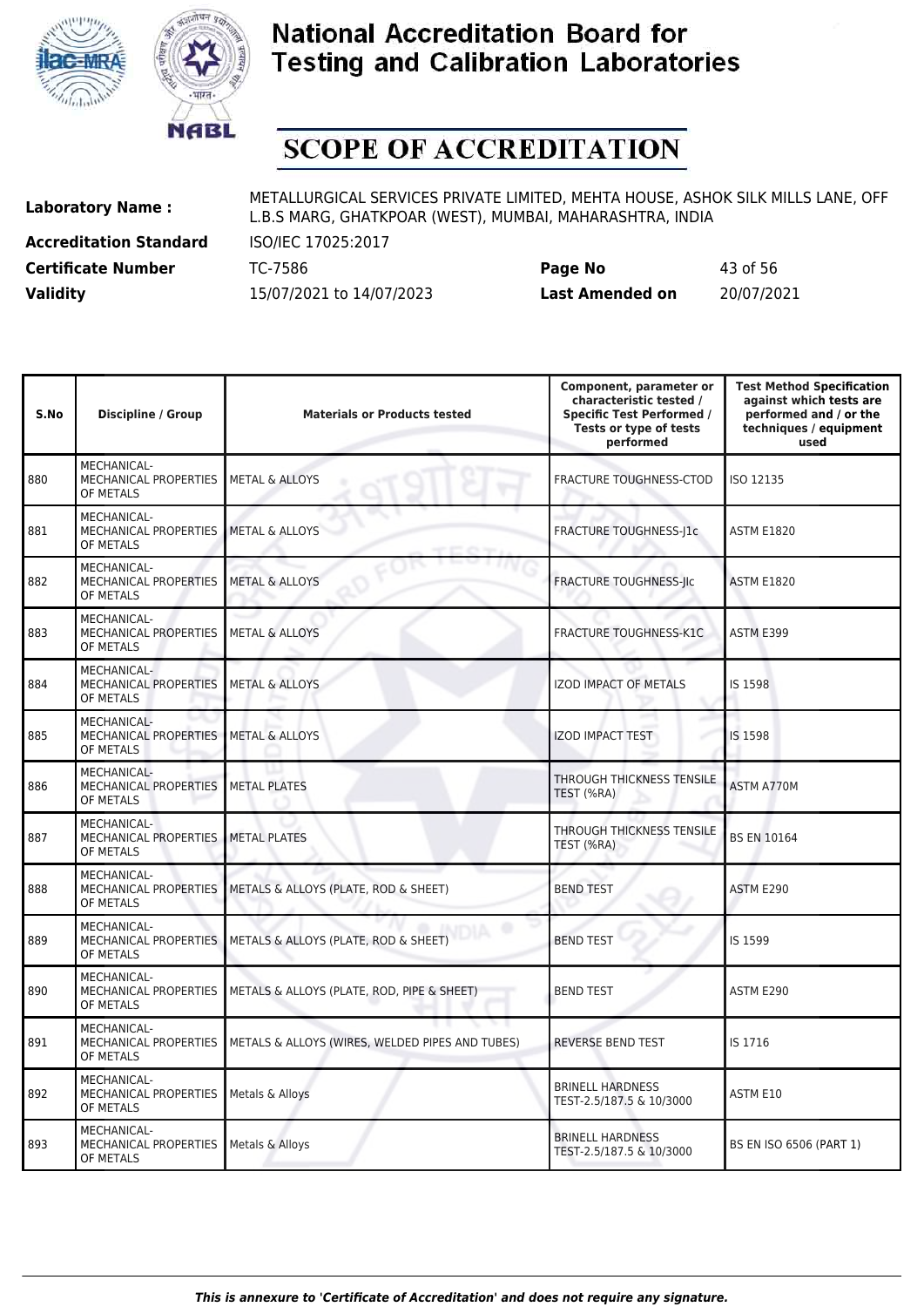



# **SCOPE OF ACCREDITATION**

894

895

896

897

898

899

900

901

902

903

904

905

906

907

MECHANICAL PROPERTIES

OF METALS

**Accreditation Standard** ISO/IEC 17025:2017

**Laboratory Name :** METALLURGICAL SERVICES PRIVATE LIMITED, MEHTA HOUSE, ASHOK SILK MILLS LANE, OFF L.B.S MARG, GHATKPOAR (WEST), MUMBAI, MAHARASHTRA, INDIA

**Certificate Number** TC-7586 **Page No** 44 of 56 **Validity** 15/07/2021 to 14/07/2023 **Last Amended on** 20/07/2021

VICKERS HARDNESS TEST | IS 1501 (PART 1)

| S.No | Discipline / Group                                              | <b>Materials or Products tested</b> | Component, parameter or<br>characteristic tested /<br><b>Specific Test Performed /</b><br>Tests or type of tests<br>performed | <b>Test Method Specification</b><br>against which tests are<br>performed and / or the<br>techniques / equipment<br>used |
|------|-----------------------------------------------------------------|-------------------------------------|-------------------------------------------------------------------------------------------------------------------------------|-------------------------------------------------------------------------------------------------------------------------|
| 94   | <b>MECHANICAL-</b><br>MECHANICAL PROPERTIES<br>OF METALS        | Metals & Alloys                     | <b>BRINELL HARDNESS</b><br>TEST-2.5/187.5 & 10/3000                                                                           | IS 1500 (PART 1)                                                                                                        |
| 95   | MECHANICAL-<br>MECHANICAL PROPERTIES<br>OF METALS               | Metals & Alloys                     | <b>FATIGUE TEST</b>                                                                                                           | ASTM E606                                                                                                               |
| 96   | MECHANICAL-<br>MECHANICAL PROPERTIES<br>OF METALS               | Metals & Alloys                     | <b>FATIGUE TEST</b>                                                                                                           | ASTM E647                                                                                                               |
| 97   | MECHANICAL-<br>MECHANICAL PROPERTIES<br>OF METALS               | Metals & Alloys                     | <b>FLATTENING TEST</b>                                                                                                        | API 5L                                                                                                                  |
| 98   | MECHANICAL-<br>MECHANICAL PROPERTIES<br>OF METALS               | Metals & Alloys                     | <b>MICRO VICKERS HARDNESS</b><br><b>TEST</b>                                                                                  | ASTM E384                                                                                                               |
| 99   | MECHANICAL-<br>MECHANICAL PROPERTIES<br>OF METALS               | Metals & Alloys                     | <b>MICRO VICKERS HARDNESS</b><br><b>TEST</b>                                                                                  | <b>BS EN ISO 6507 (PART 1)</b>                                                                                          |
| 00   | MECHANICAL-<br>MECHANICAL PROPERTIES<br>OF METALS               | Metals & Alloys                     | MICRO VICKERS HARDNESS<br>TEST                                                                                                | IS 1501 (PART 1)                                                                                                        |
| 01   | MECHANICAL-<br><b>MECHANICAL PROPERTIES</b><br>OF METALS        | Metals & Alloys                     | ROCKWELL HARDNESS TEST                                                                                                        | IS 1586 (PART 1)                                                                                                        |
| 02   | MECHANICAL-<br>MECHANICAL PROPERTIES<br>OF METALS               | Metals & Alloys                     | ROCKWELL HARDNESS TEST                                                                                                        | IS 1586 (PART 1)                                                                                                        |
| 03   | <b>MECHANICAL-</b><br><b>MECHANICAL PROPERTIES</b><br>OF METALS | Metals & Alloys                     | <b>TENSILE TEST-Plastic Strain</b><br>ratio (r)                                                                               | ASTM E517                                                                                                               |
| 04   | <b>MECHANICAL-</b><br>MECHANICAL PROPERTIES<br>OF METALS        | Metals & Alloys<br>۰                | <b>TENSILE TEST-Strain Hardening</b><br>Component (n, K)                                                                      | ASTM E646                                                                                                               |
| 05   | MECHANICAL-<br>MECHANICAL PROPERTIES<br>OF METALS               | Metals & Alloys                     | <b>VICKERS HARDNESS TEST</b>                                                                                                  | ASTM E92                                                                                                                |
| 06   | MECHANICAL-<br>MECHANICAL PROPERTIES<br>OF METALS               | Metals & Alloys                     | <b>VICKERS HARDNESS TEST</b>                                                                                                  | BS EN ISO 6507 (PART 1)                                                                                                 |
|      | MECHANICAL-                                                     |                                     |                                                                                                                               |                                                                                                                         |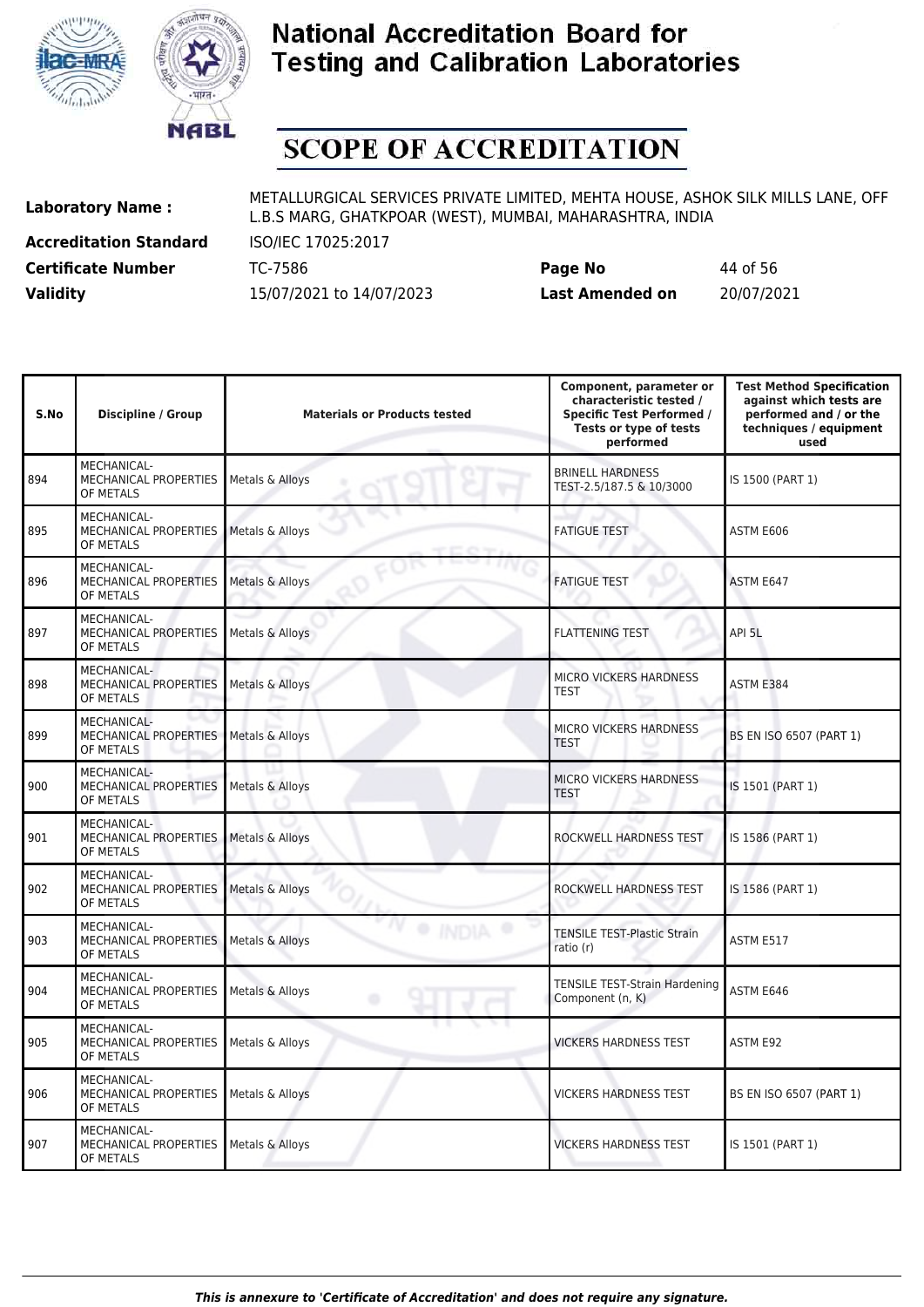



# **SCOPE OF ACCREDITATION**

**Accreditation Standard** ISO/IEC 17025:2017

**Laboratory Name :** METALLURGICAL SERVICES PRIVATE LIMITED, MEHTA HOUSE, ASHOK SILK MILLS LANE, OFF L.B.S MARG, GHATKPOAR (WEST), MUMBAI, MAHARASHTRA, INDIA

**Certificate Number** TC-7586 **Page No** 45 of 56 **Validity** 15/07/2021 to 14/07/2023 **Last Amended on** 20/07/2021

|      | 45 of 56  |
|------|-----------|
| d on | 20/07/202 |

| S.No | <b>Discipline / Group</b>                                | <b>Materials or Products tested</b>            | Component, parameter or<br>characteristic tested /<br><b>Specific Test Performed /</b><br>Tests or type of tests<br>performed | <b>Test Method Specification</b><br>against which tests are<br>performed and / or the<br>techniques / equipment<br>used |
|------|----------------------------------------------------------|------------------------------------------------|-------------------------------------------------------------------------------------------------------------------------------|-------------------------------------------------------------------------------------------------------------------------|
| 908  | MECHANICAL-<br><b>MECHANICAL PROPERTIES</b><br>OF METALS | METALS & ALLOYS (Boiler/Pressure Pipes)        | <b>CRUSHING STRENGTH</b>                                                                                                      | ASTM A370                                                                                                               |
| 909  | MECHANICAL-<br>MECHANICAL PROPERTIES<br>OF METALS        | METALS & ALLOYS (Boiler/Pressure Tubes)        | <b>CRUSHING STRENGTH</b>                                                                                                      | IS 3601                                                                                                                 |
| 910  | MECHANICAL-<br>MECHANICAL PROPERTIES<br>OF METALS        | Metals & Alloys (Plate, Rod & Alloys)          | <b>Bend Test</b>                                                                                                              | <b>IBR</b>                                                                                                              |
| 911  | MECHANICAL-<br>MECHANICAL PROPERTIES<br>OF METALS        | Metals & Alloys (Plate, Rod & Sheet)           | <b>BEND TEST</b>                                                                                                              | <b>BS EN ISO 5173</b>                                                                                                   |
| 912  | MECHANICAL-<br><b>MECHANICAL PROPERTIES</b><br>OF METALS | Metals & Alloys (Plate, Rod & Sheet)           | <b>Bend Test</b>                                                                                                              | <b>IBR</b>                                                                                                              |
| 913  | MECHANICAL-<br><b>MECHANICAL PROPERTIES</b><br>OF METALS | Metals & Alloys (Plate, Rod, Sheet)            | ا ب<br><b>Bend Test</b>                                                                                                       | ASTM A370                                                                                                               |
| 914  | MECHANICAL-<br>MECHANICAL PROPERTIES<br>OF METALS        | METALS & ALLOYS (SHEET & STRIP)                | Modified Erichsen Cupping Test   IS 10175 (Part 1)                                                                            |                                                                                                                         |
| 915  | MECHANICAL-<br>MECHANICAL PROPERTIES<br>OF METALS        | METALS & ALLOYS (TUBES / PIPES)                | <b>FLANGING TEST</b>                                                                                                          | <b>IBR</b>                                                                                                              |
| 916  | MECHANICAL-<br>MECHANICAL PROPERTIES<br>OF METALS        | METALS & ALLOYS (TUBES / PIPES)                | <b>FLANGING TEST</b>                                                                                                          | IS 2330                                                                                                                 |
| 917  | MECHANICAL-<br>MECHANICAL PROPERTIES<br>OF METALS        | METALS & ALLOYS (TUBES / PIPES)                | <b>FLARING/ DRIFT EXPANSION</b><br><b>TEST</b>                                                                                | <b>IBR</b>                                                                                                              |
| 918  | MECHANICAL-<br><b>MECHANICAL PROPERTIES</b><br>OF METALS | METALS & ALLOYS (TUBES / PIPES)                | <b>FLATTENING TEST</b>                                                                                                        | ASTM A370                                                                                                               |
| 919  | MECHANICAL-<br>MECHANICAL PROPERTIES<br>OF METALS        | METALS & ALLOYS (TUBES TO TUBE SHEETS MOCK-UP) | PULL OUT TEST                                                                                                                 | ASME SECTION VIII DIVISION 1                                                                                            |
| 920  | MECHANICAL-<br>MECHANICAL PROPERTIES<br>OF METALS        | Metals & Alloys (Tubes/Pipes)                  | <b>FLARING/ DRIFT EXPANSION</b><br><b>TEST</b>                                                                                | ASTM B153                                                                                                               |
| 921  | MECHANICAL-<br><b>MECHANICAL PROPERTIES</b><br>OF METALS | Metals & Alloys (Tubes/Pipes)                  | FLARING/ DRIFT EXPANSION<br><b>TEST</b>                                                                                       | IS 2335                                                                                                                 |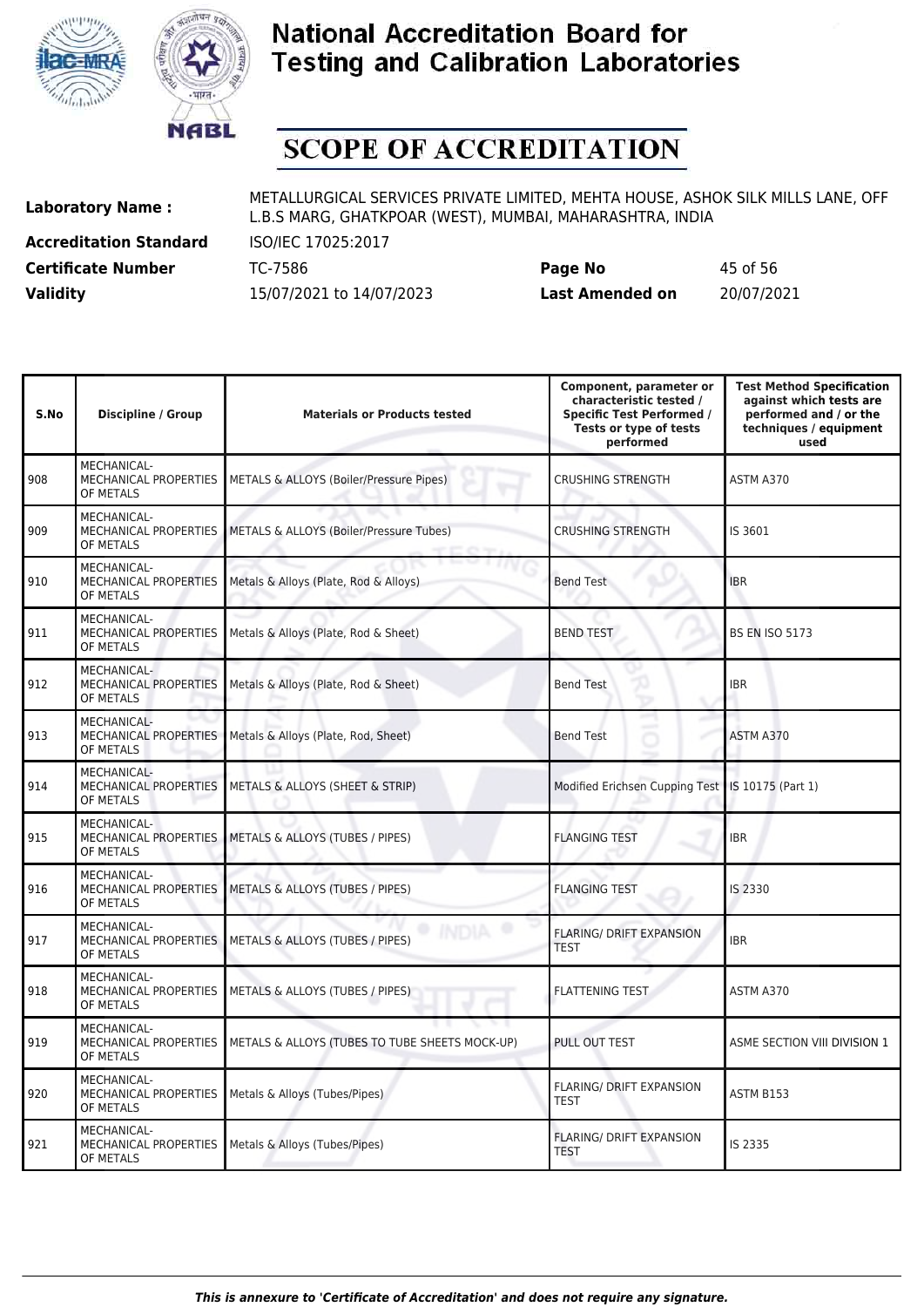



# **SCOPE OF ACCREDITATION**

**Accreditation Standard** ISO/IEC 17025:2017 **Certificate Number** TC-7586 **Page No** 46 of 56

**Laboratory Name :** METALLURGICAL SERVICES PRIVATE LIMITED, MEHTA HOUSE, ASHOK SILK MILLS LANE, OFF L.B.S MARG, GHATKPOAR (WEST), MUMBAI, MAHARASHTRA, INDIA

**Validity** 15/07/2021 to 14/07/2023 **Last Amended on** 20/07/2021

| S.No | <b>Discipline / Group</b>                                | <b>Materials or Products tested</b>                                                                                      | Component, parameter or<br>characteristic tested /<br><b>Specific Test Performed /</b><br>Tests or type of tests<br>performed | <b>Test Method Specification</b><br>against which tests are<br>performed and / or the<br>techniques / equipment<br>used |
|------|----------------------------------------------------------|--------------------------------------------------------------------------------------------------------------------------|-------------------------------------------------------------------------------------------------------------------------------|-------------------------------------------------------------------------------------------------------------------------|
| 922  | MECHANICAL-<br>MECHANICAL PROPERTIES<br>OF METALS        | Metals & Alloys (Tubes/Pipes)                                                                                            | <b>FLATTENING TEST</b>                                                                                                        | <b>ASTM B111/B111M</b>                                                                                                  |
| 923  | MECHANICAL-<br>MECHANICAL PROPERTIES<br>OF METALS        | METALS & ALLOYS FASTENERS (NUTS)                                                                                         | PROOF LOAD TEST                                                                                                               | IS 1367 (PART 6)                                                                                                        |
| 924  | MECHANICAL-<br>MECHANICAL PROPERTIES<br>OF METALS        | <b>METALS &amp; ALLOYS FASTENERS-NUTS</b>                                                                                | PROOF LOAD TEST                                                                                                               | ASTM A370                                                                                                               |
| 925  | <b>MECHANICAL-</b><br>MECHANICAL PROPERTIES<br>OF METALS | METALS & ALLOYS, COVERED ELECTRODES FOR MMAW OF<br>CARBON & C-Mn STEEL WELDING RODS ELECTRODES &<br><b>FILLER METALS</b> | TENSILE TEST (YS, UTS, % E,<br>%RA, 0.2%PS)                                                                                   | IS 1608                                                                                                                 |
| 926  | MECHANICAL-<br>MECHANICAL PROPERTIES<br>OF METALS        | METALS & ALLOYS, COVERED ELECTRODES FOR MMAW OF<br>CARBON & C-Mn STEEL WELDING RODS ELECTRODES &<br><b>FILLER METALS</b> | <b>CHARPY IMPACT TEST</b>                                                                                                     | ASME SEC VIII DIV.1                                                                                                     |
| 927  | MECHANICAL-<br>MECHANICAL PROPERTIES<br>OF METALS        | METALS & ALLOYS, COVERED ELECTRODES FOR MMAW OF<br>CARBON & C-Mn STEEL WELDING RODS ELECTRODES &<br><b>FILLER METALS</b> | <b>CHARPY IMPACT TEST</b>                                                                                                     | <b>IBR</b>                                                                                                              |
| 928  | MECHANICAL-<br>MECHANICAL PROPERTIES<br>OF METALS        | METALS & ALLOYS, COVERED ELECTRODES FOR MMAW OF<br>CARBON & C-Mn STEEL WELDING RODS ELECTRODES &<br><b>FILLER METALS</b> | <b>CHARPY IMPACT TEST</b>                                                                                                     | IS 1757 (Part 1)                                                                                                        |
| 929  | MECHANICAL-<br>MECHANICAL PROPERTIES<br>OF METALS        | METALS & ALLOYS, COVERED ELECTRODES FOR MMAW OF<br>CARBON & C-Mn STEEL WELDING RODS ELECTRODES &<br><b>FILLER METALS</b> | <b>CHARPY IMPACT TEST</b>                                                                                                     | ISO 148 (PART 1)                                                                                                        |
| 930  | <b>MECHANICAL-</b><br>MECHANICAL PROPERTIES<br>OF METALS | METALS & ALLOYS, COVERED ELECTRODES FOR MMAW OF<br>CARBON & C-Mn STEEL WELDING RODS ELECTRODES &<br><b>FILLER METALS</b> | TENSILE TEST (YS, UTS, % E,<br>%RA, 0.2%PS)                                                                                   | ASME SEC II (Part C)                                                                                                    |
| 931  | MECHANICAL-<br>MECHANICAL PROPERTIES<br>OF METALS        | METALS & ALLOYS, COVERED ELECTRODES FOR MMAW OF<br>CARBON & C-Mn STEEL WELDING RODS ELECTRODES &<br><b>FILLER METALS</b> | TENSILE TEST (YS, UTS, % E,<br>%RA, 0.2%PS)                                                                                   | IS 814                                                                                                                  |
| 932  | MECHANICAL-<br>MECHANICAL PROPERTIES<br>OF METALS        | METALS & ALLOYS, COVERED ELECTRODES FOR MMAW OF<br>CARBON & C-Mn STEEL WELDING RODS ELECTRODES &<br><b>FILLER METALS</b> | CHARPY IMPACT TEST                                                                                                            | ASTM A370                                                                                                               |
| 933  | MECHANICAL-<br>MECHANICAL PROPERTIES<br>OF METALS        | METALS & ALLOYS, COVERED ELECTRODES FOR MMAW OF<br>CARBON & C-Mn STEEL WELDING RODS ELECTRODES &<br><b>FILLER METALS</b> | <b>CHARPY IMPACT TEST</b>                                                                                                     | ASTM E23                                                                                                                |
| 934  | <b>MECHANICAL-</b><br>MECHANICAL PROPERTIES<br>OF METALS | METALS & ALLOYS, COVERED ELECTRODES FOR MMAW OF<br>CARBON & C-Mn STEEL WELDING RODS ELECTRODES &<br><b>FILLER METALS</b> | <b>IZOD IMPACT TEST</b>                                                                                                       | <b>IBR</b>                                                                                                              |
| 935  | <b>MECHANICAL-</b><br>MECHANICAL PROPERTIES<br>OF METALS | METALS & ALLOYS, COVERED ELECTRODES FOR MMAW OF<br>CARBON & C-Mn STEEL WELDING RODS ELECTRODES &<br><b>FILLER METALS</b> | <b>IZOD IMPACT TEST</b>                                                                                                       | IS 1598                                                                                                                 |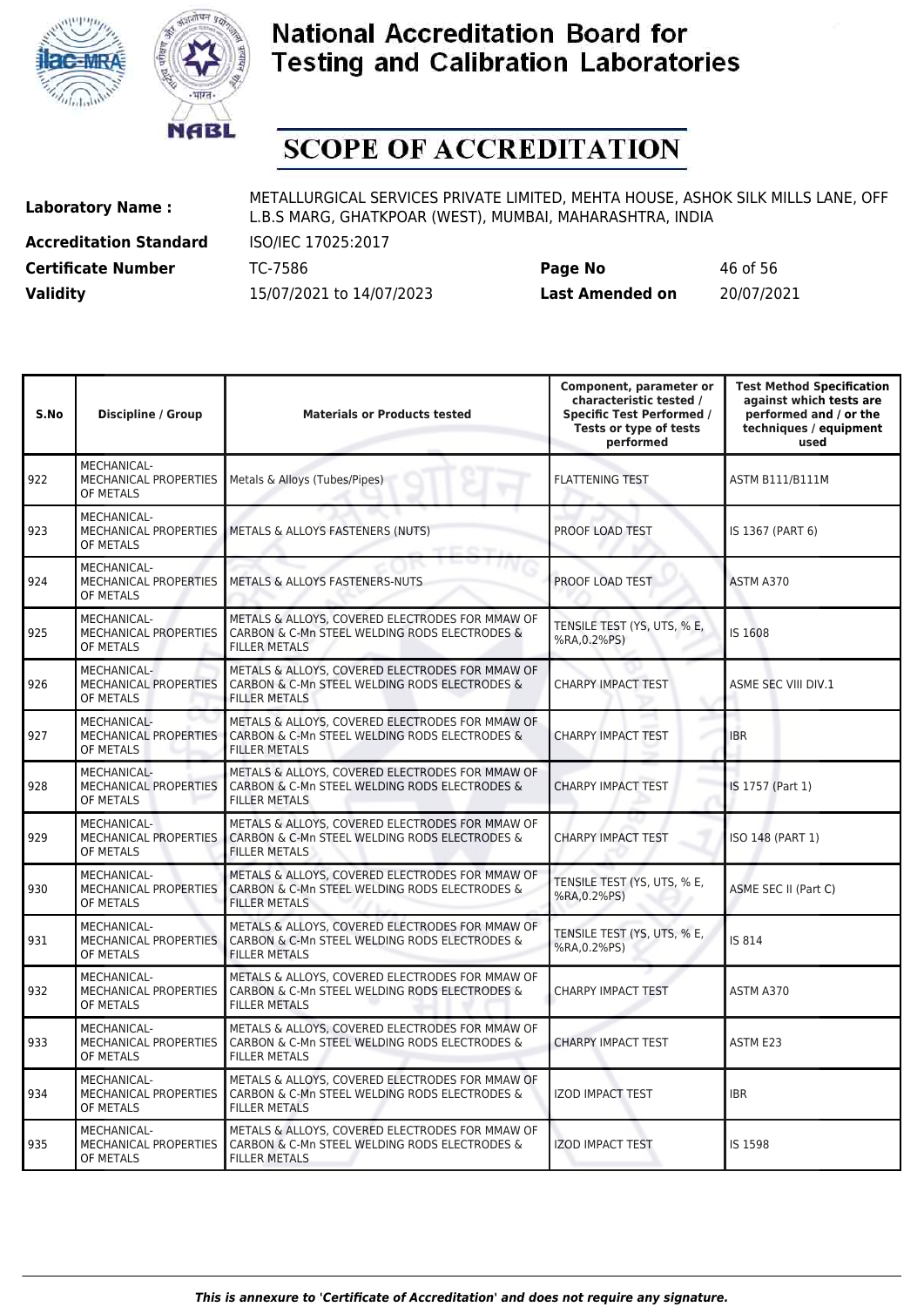



# **SCOPE OF ACCREDITATION**

**Accreditation Standard** ISO/IEC 17025:2017

| <b>Certificate Number</b> | TC-7586                  | Page No         | 47 of 56   |
|---------------------------|--------------------------|-----------------|------------|
| <b>Validity</b>           | 15/07/2021 to 14/07/2023 | Last Amended on | 20/07/2021 |

| S.No | <b>Discipline / Group</b>                                | <b>Materials or Products tested</b>                                                                                       | Component, parameter or<br>characteristic tested /<br><b>Specific Test Performed /</b><br>Tests or type of tests<br>performed | <b>Test Method Specification</b><br>against which tests are<br>performed and / or the<br>techniques / equipment<br>used |
|------|----------------------------------------------------------|---------------------------------------------------------------------------------------------------------------------------|-------------------------------------------------------------------------------------------------------------------------------|-------------------------------------------------------------------------------------------------------------------------|
| 936  | MECHANICAL-<br>MECHANICAL PROPERTIES<br>OF METALS        | METALS & ALLOYS, COVERED ELECTRODES FOR MMAW OF<br>CARBON & C-Mn STEEL WELDING RODS ELECTRODES &<br><b>FILLER METALS</b>  | Bend Test (Butt Weld)                                                                                                         | IS 814                                                                                                                  |
| 937  | MECHANICAL-<br>MECHANICAL PROPERTIES<br>OF METALS        | METALS & ALLOYS, Covered electrodes for MMAW of carbon<br>& C-Mn Steel Welding Rods, electrodes & filler metals           | <b>BEND TEST</b>                                                                                                              | ASME SECTION IX                                                                                                         |
| 938  | MECHANICAL-<br>MECHANICAL PROPERTIES<br>OF METALS        | METALS & ALLOYS, Covered electrodes for MMAW of<br>Carbon & C-Mn Steel Welding rods, electrodes & filler<br>metals        | <b>BEND TEST (Butt Weld)</b>                                                                                                  | API 5L (46th EDITION)                                                                                                   |
| 939  | MECHANICAL-<br>MECHANICAL PROPERTIES<br>OF METALS        | METALS & ALLOYS, Covered electrodes for MMAW of<br>Carbon & C-Mn Steel Welding Rods, Electrodes & Filler<br><b>Metals</b> | CHARPY IMPACT TEST                                                                                                            | ASTM E23                                                                                                                |
| 940  | MECHANICAL-<br>MECHANICAL PROPERTIES<br>OF METALS        | METALS & ALLOYS-(TUBES / PIPES)                                                                                           | <b>FLANGING TEST</b>                                                                                                          | ASTM A370                                                                                                               |
| 941  | MECHANICAL-<br><b>MECHANICAL PROPERTIES</b><br>OF METALS | METALS & ALLOYS-(TUBES / PIPES)                                                                                           | <b>FLANGING TEST</b>                                                                                                          | <b>IBR</b>                                                                                                              |
| 942  | MECHANICAL-<br><b>MECHANICAL PROPERTIES</b><br>OF METALS | METALS & ALLOYS-(TUBES / PIPES)                                                                                           | <b>FLANGING TEST</b>                                                                                                          | IS 2330                                                                                                                 |
| 943  | MECHANICAL-<br>MECHANICAL PROPERTIES<br>OF METALS        | METALS & ALLOYS-(TUBES / PIPES)                                                                                           | <b>FLARING/ DRIFT EXPANSION</b><br><b>TEST</b>                                                                                | API 5L (46th EDITION)                                                                                                   |
| 944  | MECHANICAL-<br>MECHANICAL PROPERTIES<br>OF METALS        | METALS & ALLOYS-(TUBES / PIPES)                                                                                           | <b>FLARING/ DRIFT EXPANSION</b><br><b>TEST</b>                                                                                | ASTM A370                                                                                                               |
| 945  | MECHANICAL-<br>MECHANICAL PROPERTIES<br>OF METALS        | METALS & ALLOYS-(TUBES / PIPES)                                                                                           | <b>FLARING/ DRIFT EXPANSION</b><br><b>TEST</b>                                                                                | <b>IBR</b>                                                                                                              |
| 946  | MECHANICAL-<br>MECHANICAL PROPERTIES<br>OF METALS        | METALS & ALLOYS-(TUBES / PIPES)                                                                                           | <b>FLARING/ DRIFT EXPANSION</b><br><b>TEST</b>                                                                                | IS 2335                                                                                                                 |
| 947  | <b>MECHANICAL-</b><br>MECHANICAL PROPERTIES<br>OF METALS | METALS & ALLOYS-(TUBES / PIPES)                                                                                           | <b>FLATTENING TEST</b>                                                                                                        | ASTM A1016/A1016M                                                                                                       |
| 948  | MECHANICAL-<br>MECHANICAL PROPERTIES<br>OF METALS        | METALS & ALLOYS-(TUBES / PIPES)                                                                                           | <b>FLATTENING TEST</b>                                                                                                        | <b>ASTM A999/A999M</b>                                                                                                  |
| 949  | MECHANICAL-<br>MECHANICAL PROPERTIES<br>OF METALS        | METALS & ALLOYS-(TUBES / PIPES)                                                                                           | <b>FLATTENING TEST</b>                                                                                                        | <b>IBR</b>                                                                                                              |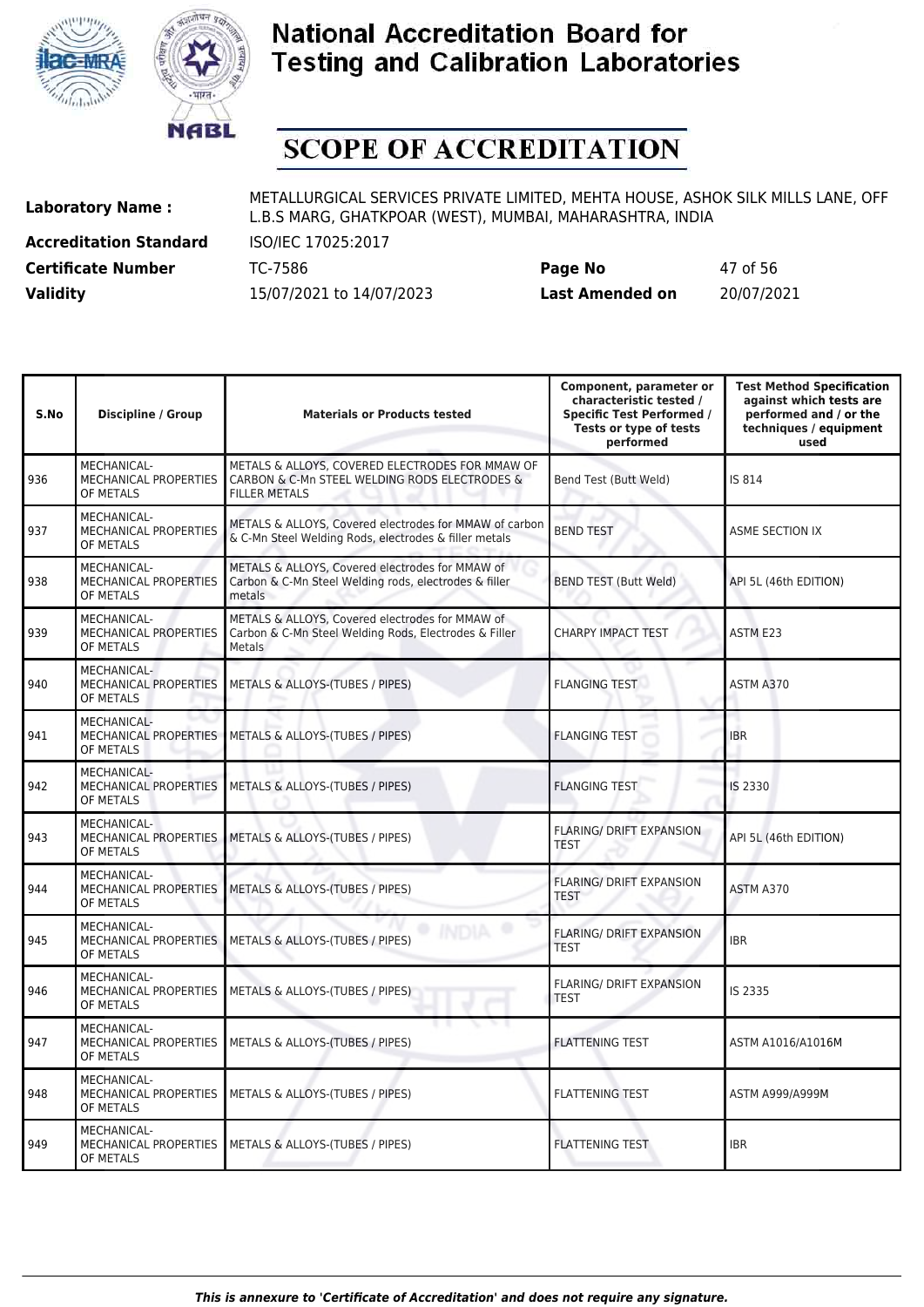



# **SCOPE OF ACCREDITATION**

**Accreditation Standard** ISO/IEC 17025:2017

**Laboratory Name :** METALLURGICAL SERVICES PRIVATE LIMITED, MEHTA HOUSE, ASHOK SILK MILLS LANE, OFF L.B.S MARG, GHATKPOAR (WEST), MUMBAI, MAHARASHTRA, INDIA

**Certificate Number** TC-7586 **Page No** 48 of 56 **Validity** 15/07/2021 to 14/07/2023 **Last Amended on** 20/07/2021

| S.No | <b>Discipline / Group</b>                                | <b>Materials or Products tested</b>                                                                                        | Component, parameter or<br>characteristic tested /<br><b>Specific Test Performed /</b><br>Tests or type of tests<br>performed | <b>Test Method Specification</b><br>against which tests are<br>performed and / or the<br>techniques / equipment<br>used |
|------|----------------------------------------------------------|----------------------------------------------------------------------------------------------------------------------------|-------------------------------------------------------------------------------------------------------------------------------|-------------------------------------------------------------------------------------------------------------------------|
| 950  | <b>MECHANICAL-</b><br>MECHANICAL PROPERTIES<br>OF METALS | METALS & ALLOYS-(TUBES / PIPES)                                                                                            | <b>FLATTENING TEST</b>                                                                                                        | IS 2328                                                                                                                 |
| 951  | MECHANICAL-<br>MECHANICAL PROPERTIES<br>OF METALS        | METALS & ALLOYS-(TUBES / PIPES)                                                                                            | REVERSE FLATTENING TEST                                                                                                       | ASTM A370                                                                                                               |
| 952  | MECHANICAL-<br>MECHANICAL PROPERTIES<br>OF METALS        | METALS AND ALLOYS (Wires, Welded Pipes and Tubes)                                                                          | <b>REVERSE BEND TEST</b>                                                                                                      | ASTM A370                                                                                                               |
| 953  | MECHANICAL-<br>MECHANICAL PROPERTIES<br>OF METALS        | METALS AND ALLOYS (Welded Test Piece)                                                                                      | <b>BEND TEST</b>                                                                                                              | API 1104 (21st Edition)                                                                                                 |
| 954  | MECHANICAL-<br>MECHANICAL PROPERTIES<br>OF METALS        | METALS AND ALLOYS (Welded Test Piece)                                                                                      | <b>NICK BREAK TEST</b><br>x                                                                                                   | API 1104 (21st Edition)                                                                                                 |
| 955  | MECHANICAL-<br>MECHANICAL PROPERTIES<br>OF METALS        | METALS AND ALLOYS. Covered Electrodes for MMAW of<br>Carbon & C-Mn Steel Welding Rods Electrodes & Filler<br><b>Metals</b> | -<br><b>BEND TEST</b>                                                                                                         | API 5L (46th EDITION)                                                                                                   |
| 956  | MECHANICAL-<br>MECHANICAL PROPERTIES<br>OF METALS        | METALS AND ALLOYS, Covered Electrodes for MMAW of<br>Carbon & C-Mn Steel Welding Rods Electrodes & Filler<br>Metals        | <b>CHARPY IMPACT TEST</b>                                                                                                     | ASME SECTION VIII DIVISION 1                                                                                            |
| 957  | MECHANICAL-<br><b>MECHANICAL PROPERTIES</b><br>OF METALS | METALS, ALLOYS                                                                                                             | TENSILE TEST (YS, UTS, %E, %<br>RA, 0.2% PS & 1% PS)                                                                          | IS 1608                                                                                                                 |
| 958  | MECHANICAL-<br>MECHANICAL PROPERTIES<br>OF METALS        | Metals, Alloys                                                                                                             | Brinell Hardness Test-2.5/187.5<br>& 10/3000                                                                                  | ASTM A370                                                                                                               |
| 959  | MECHANICAL-<br>MECHANICAL PROPERTIES<br>OF METALS        | <b>METALS, ALLOYS</b>                                                                                                      | <b>BRINELL HARDNESS</b><br>TEST-2.5/187.5 & 10/3000                                                                           | ASTM E10                                                                                                                |
| 960  | MECHANICAL-<br>MECHANICAL PROPERTIES<br>OF METALS        | METALS, ALLOYS                                                                                                             | <b>BRINELL HARDNESS</b><br>TEST-2.5/187.5 & 10/3000                                                                           | BS EN ISO 6506 (PART 1)                                                                                                 |
| 961  | <b>MECHANICAL-</b><br>MECHANICAL PROPERTIES<br>OF METALS | METALS, ALLOYS                                                                                                             | <b>BRINELL HARDNESS</b><br>TEST-2.5/187.5 & 10/3000                                                                           | IS 1500 (PART 1)                                                                                                        |
| 962  | <b>MECHANICAL-</b><br>MECHANICAL PROPERTIES<br>OF METALS | METALS, ALLOYS                                                                                                             | Case Depth-Hardness Traverse<br>Method                                                                                        | IS 6416                                                                                                                 |
| 963  | <b>MECHANICAL-</b><br>MECHANICAL PROPERTIES<br>OF METALS | METALS, ALLOYS                                                                                                             | <b>CHARPY IMPACT TEST</b>                                                                                                     | ISO 148 (PART 1)                                                                                                        |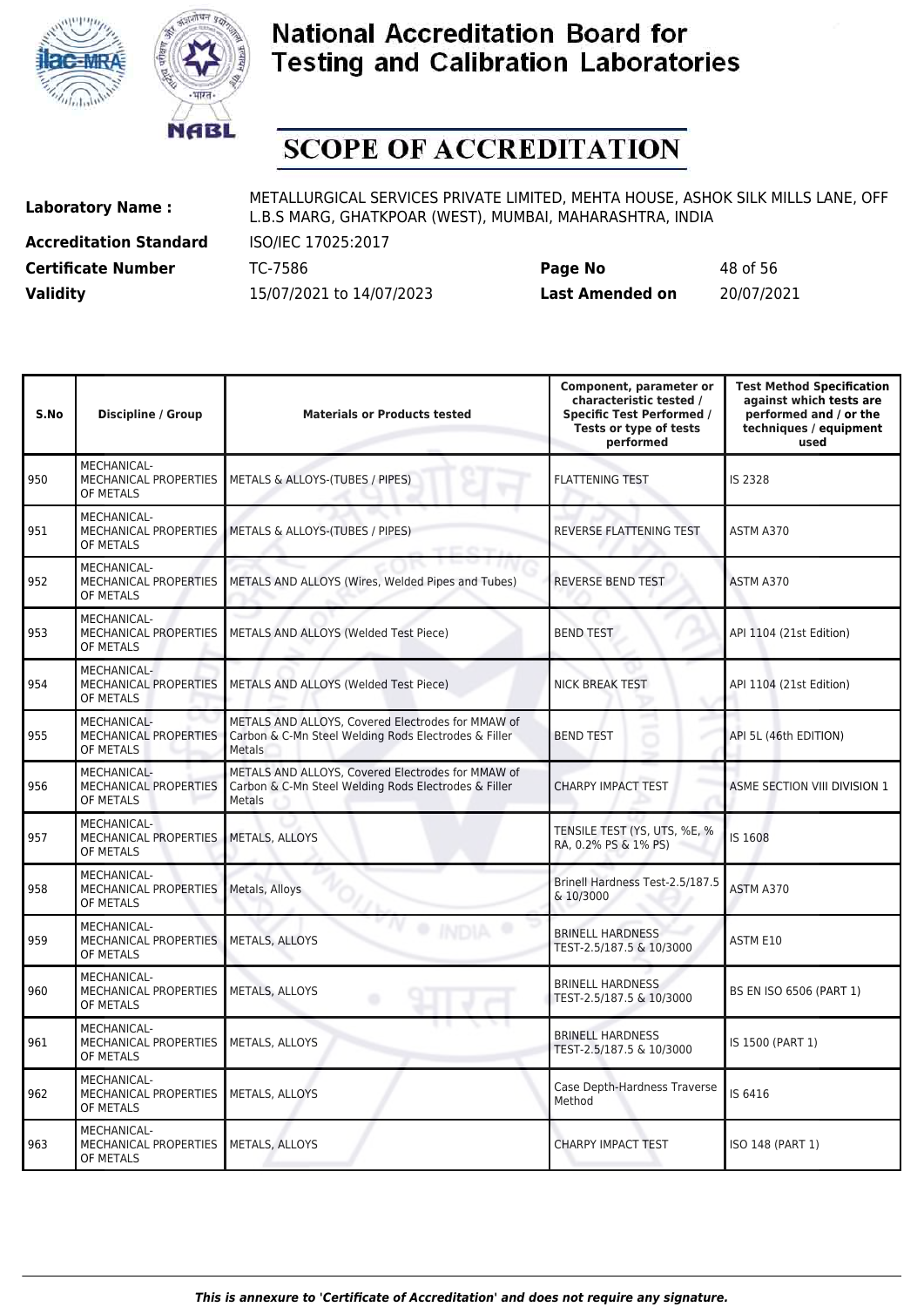



# **SCOPE OF ACCREDITATION**

**Accreditation Standard** ISO/IEC 17025:2017 **Certificate Number** TC-7586 **Page No** 49 of 56

**Laboratory Name :** METALLURGICAL SERVICES PRIVATE LIMITED, MEHTA HOUSE, ASHOK SILK MILLS LANE, OFF L.B.S MARG, GHATKPOAR (WEST), MUMBAI, MAHARASHTRA, INDIA

**Validity** 15/07/2021 to 14/07/2023 **Last Amended on** 20/07/2021

| S.No | <b>Discipline / Group</b>                                       | <b>Materials or Products tested</b> | Component, parameter or<br>characteristic tested /<br><b>Specific Test Performed /</b><br>Tests or type of tests<br>performed | <b>Test Method Specification</b><br>against which tests are<br>performed and / or the<br>techniques / equipment<br>used |
|------|-----------------------------------------------------------------|-------------------------------------|-------------------------------------------------------------------------------------------------------------------------------|-------------------------------------------------------------------------------------------------------------------------|
| 964  | MECHANICAL-<br><b>MECHANICAL PROPERTIES</b><br>OF METALS        | METALS, ALLOYS                      | <b>ELEVATED TEMPERATURE</b><br>TENSILE TEST (0.2% PS, UTS,<br>%E, %RA)-40 DEG CELSIUS TO<br>950 DEGREE CELSIUS                | ASTM E21                                                                                                                |
| 965  | MECHANICAL-<br>MECHANICAL PROPERTIES<br>OF METALS               | METALS, ALLOYS                      | <b>ELEVATED TEMPERATURE</b><br>TENSILE TEST (0.2% PS, UTS,<br>%E, %RA)-40 DEG CELSIUS TO<br>950 DEGREE CELSIUS                | BS EN ISO 6892 (PART 2)                                                                                                 |
| 966  | MECHANICAL-<br><b>MECHANICAL PROPERTIES</b><br>OF METALS        | METALS, ALLOYS                      | <b>IZOD IMPACT TEST</b>                                                                                                       | <b>IBR</b>                                                                                                              |
| 967  | MECHANICAL-<br>MECHANICAL PROPERTIES<br>OF METALS               | <b>METALS, ALLOYS</b>               | MICRO VICKERS HARDNESS<br><b>TEST</b>                                                                                         | ASTM E384                                                                                                               |
| 968  | MECHANICAL-<br>MECHANICAL PROPERTIES<br>OF METALS               | METALS, ALLOYS                      | MICRO VICKERS HARDNESS<br><b>TEST</b>                                                                                         | BS EN ISO 6507 (PART 1)                                                                                                 |
| 969  | MECHANICAL-<br><b>MECHANICAL PROPERTIES</b><br>OF METALS        | METALS, ALLOYS                      | MICRO VICKERS HARDNESS<br><b>TEST</b>                                                                                         | BS EN ISO 9015 (PART 1)                                                                                                 |
| 970  | MECHANICAL-<br>MECHANICAL PROPERTIES<br>OF METALS               | <b>METALS, ALLOYS</b>               | MICRO VICKERS HARDNESS<br><b>TEST</b>                                                                                         | IS 1501 (PART 1)                                                                                                        |
| 971  | MECHANICAL-<br>MECHANICAL PROPERTIES<br>OF METALS               | <b>METALS, ALLOYS</b>               | MICROVICKERS HARDNESS<br><b>TEST</b>                                                                                          | ASTM A370                                                                                                               |
| 972  | MECHANICAL-<br>MECHANICAL PROPERTIES<br>OF METALS               | METALS, ALLOYS<br><b>INDIA</b>      | ROCKWELL HARDNESS TEST                                                                                                        | ASTM A370                                                                                                               |
| 973  | <b>MECHANICAL-</b><br><b>MECHANICAL PROPERTIES</b><br>OF METALS | METALS, ALLOYS                      | ROCKWELL HARDNESS TEST                                                                                                        | ASTM E18                                                                                                                |
| 974  | MECHANICAL-<br>MECHANICAL PROPERTIES<br>OF METALS               | METALS, ALLOYS                      | ROCKWELL HARDNESS TEST                                                                                                        | BS EN ISO 6508 (PART 1)                                                                                                 |
| 975  | <b>MECHANICAL-</b><br>MECHANICAL PROPERTIES<br>OF METALS        | METALS, ALLOYS                      | ROCKWELL HARDNESS TEST                                                                                                        | BS EN ISO 6508 (PART 1)                                                                                                 |
| 976  | MECHANICAL-<br>MECHANICAL PROPERTIES<br>OF METALS               | METALS, ALLOYS                      | ROCKWELL HARDNESS TEST                                                                                                        | IS 1586 (PART 1)                                                                                                        |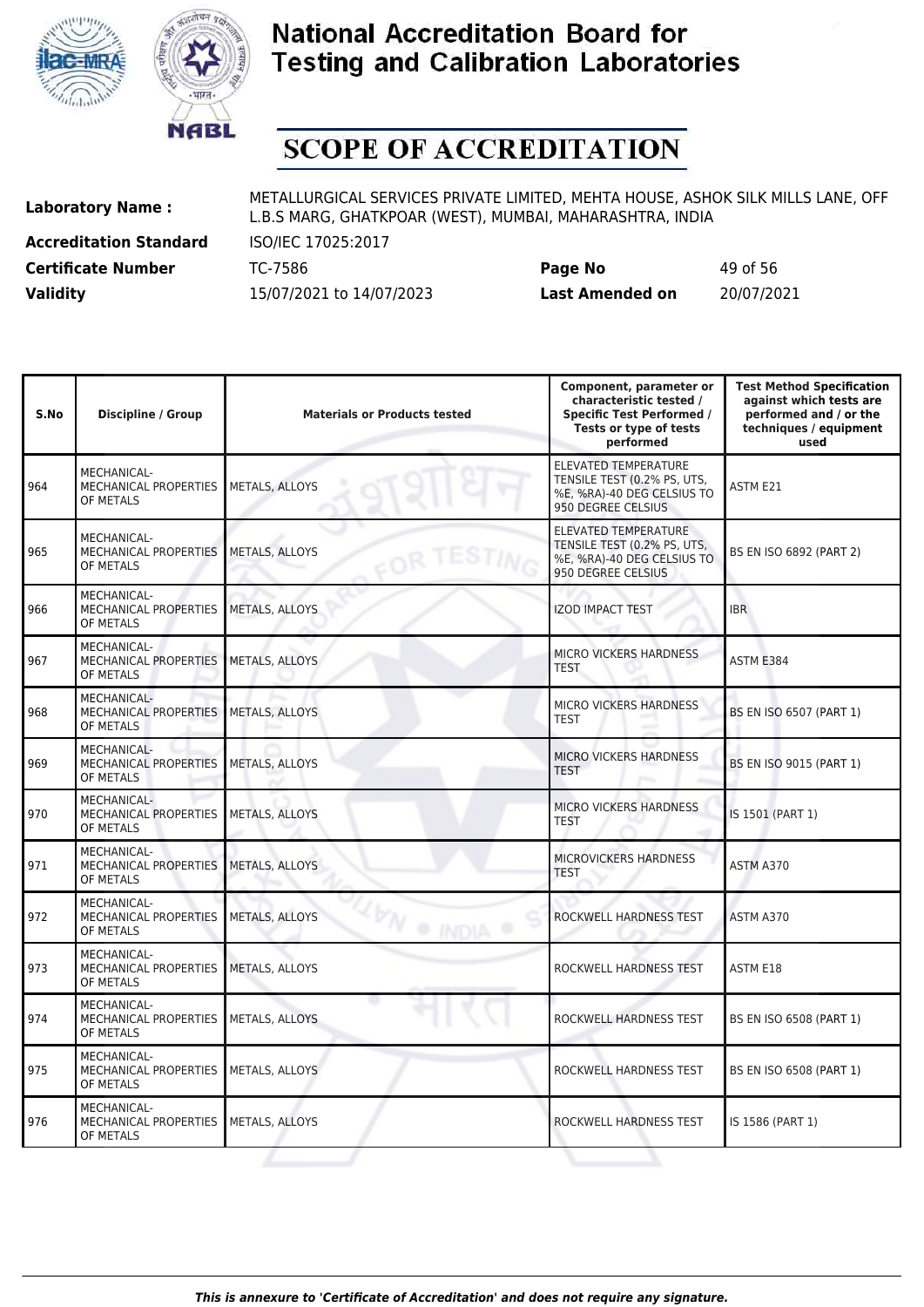



# **SCOPE OF ACCREDITATION**

**Accreditation Standard** ISO/IEC 17025:2017 **Certificate Number** TC-7586 **Page No** 50 of 56

**Laboratory Name :** METALLURGICAL SERVICES PRIVATE LIMITED, MEHTA HOUSE, ASHOK SILK MILLS LANE, OFF L.B.S MARG, GHATKPOAR (WEST), MUMBAI, MAHARASHTRA, INDIA

**Validity** 15/07/2021 to 14/07/2023 **Last Amended on** 20/07/2021

| S.No | <b>Discipline / Group</b>                         | <b>Materials or Products tested</b> | Component, parameter or<br>characteristic tested /<br><b>Specific Test Performed /</b><br>Tests or type of tests<br>performed | <b>Test Method Specification</b><br>against which tests are<br>performed and / or the<br>techniques / equipment<br>used |
|------|---------------------------------------------------|-------------------------------------|-------------------------------------------------------------------------------------------------------------------------------|-------------------------------------------------------------------------------------------------------------------------|
| 977  | MECHANICAL-<br>MECHANICAL PROPERTIES<br>OF METALS | METALS, ALLOYS                      | ROCKWELL HARDNESS TEST                                                                                                        | IS 1586 (PART 1)                                                                                                        |
| 978  | MECHANICAL-<br>MECHANICAL PROPERTIES<br>OF METALS | METALS, ALLOYS                      | ROCKWELL HARDNESS TEST                                                                                                        | IS 1586 (PART 1)                                                                                                        |
| 979  | MECHANICAL-<br>MECHANICAL PROPERTIES<br>OF METALS | METALS, ALLOYS                      | TENSILE STRAIN HARDENING<br>COMPONENT (n, K)                                                                                  | ASTM E646                                                                                                               |
| 980  | MECHANICAL-<br>MECHANICAL PROPERTIES<br>OF METALS | Metals, Alloys                      | TENSILE TEST (YS, UTS, %E, %<br>RA, 0.2% PS & 1% PS)                                                                          | <b>IBR</b>                                                                                                              |
| 981  | MECHANICAL-<br>MECHANICAL PROPERTIES<br>OF METALS | METALS, ALLOYS                      | TENSILE TEST (YS, UTS, %E,<br>$%RA$ )                                                                                         | ASTM E8/E8M                                                                                                             |
| 982  | MECHANICAL-<br>MECHANICAL PROPERTIES<br>OF METALS | METALS, ALLOYS                      | TENSILE TEST (YS, UTS, %E,<br>%RA, 0.2% PS, 1% PS)                                                                            | ASTM A370                                                                                                               |
| 983  | MECHANICAL-<br>MECHANICAL PROPERTIES<br>OF METALS | METALS, ALLOYS                      | TENSILE TEST (YS, UTS, %E,<br>%RA, 0.2%PS, 1%PS)                                                                              | ASTM B557                                                                                                               |
| 984  | MECHANICAL-<br>MECHANICAL PROPERTIES<br>OF METALS | METALS, ALLOYS                      | TENSILE TEST (YS, UTS, %E,<br>%RA, 0.2%PS, 1%PS)                                                                              | IS 1608                                                                                                                 |
| 985  | MECHANICAL-<br>MECHANICAL PROPERTIES<br>OF METALS | Metals, Alloys                      | Tensile Test (YS, UTS, %E,<br>%RA, 0.2%PS, 1%PS)                                                                              | <b>IBR</b>                                                                                                              |
| 986  | MECHANICAL-<br>MECHANICAL PROPERTIES<br>OF METALS | Metals, Alloys                      | TENSILE TEST AT ROOM<br>TEMPERATURE (YS, UTS, %E, %  <br>RA, 0.2%PS, 1%PS)                                                    | <b>BS EN ISO 4136</b>                                                                                                   |
| 987  | MECHANICAL-<br>MECHANICAL PROPERTIES<br>OF METALS | METALS, ALLOYS                      | TENSILE TEST AT ROOM<br>TEMPERATURE (YS, UTS, %E,<br>%RA                                                                      | ASTM E8/E8M                                                                                                             |
| 988  | MECHANICAL-<br>MECHANICAL PROPERTIES<br>OF METALS | METALS, ALLOYS                      | TENSILE TEST AT ROOM<br>TEMPERATURE (YS, UTS, %E,<br>%RA, 0.2%PS, 1%PS)                                                       | BS EN ISO 6892 (PART 1)                                                                                                 |
| 989  | MECHANICAL-<br>MECHANICAL PROPERTIES<br>OF METALS | METALS, ALLOYS                      | <b>TENSILE TEST-Plastic Strain</b><br>Ratio (r)                                                                               | ASTM E517                                                                                                               |
| 990  | MECHANICAL-<br>MECHANICAL PROPERTIES<br>OF METALS | Metals, Alloys                      | <b>VICKERS HARDNESS TEST</b>                                                                                                  | ASTM A370                                                                                                               |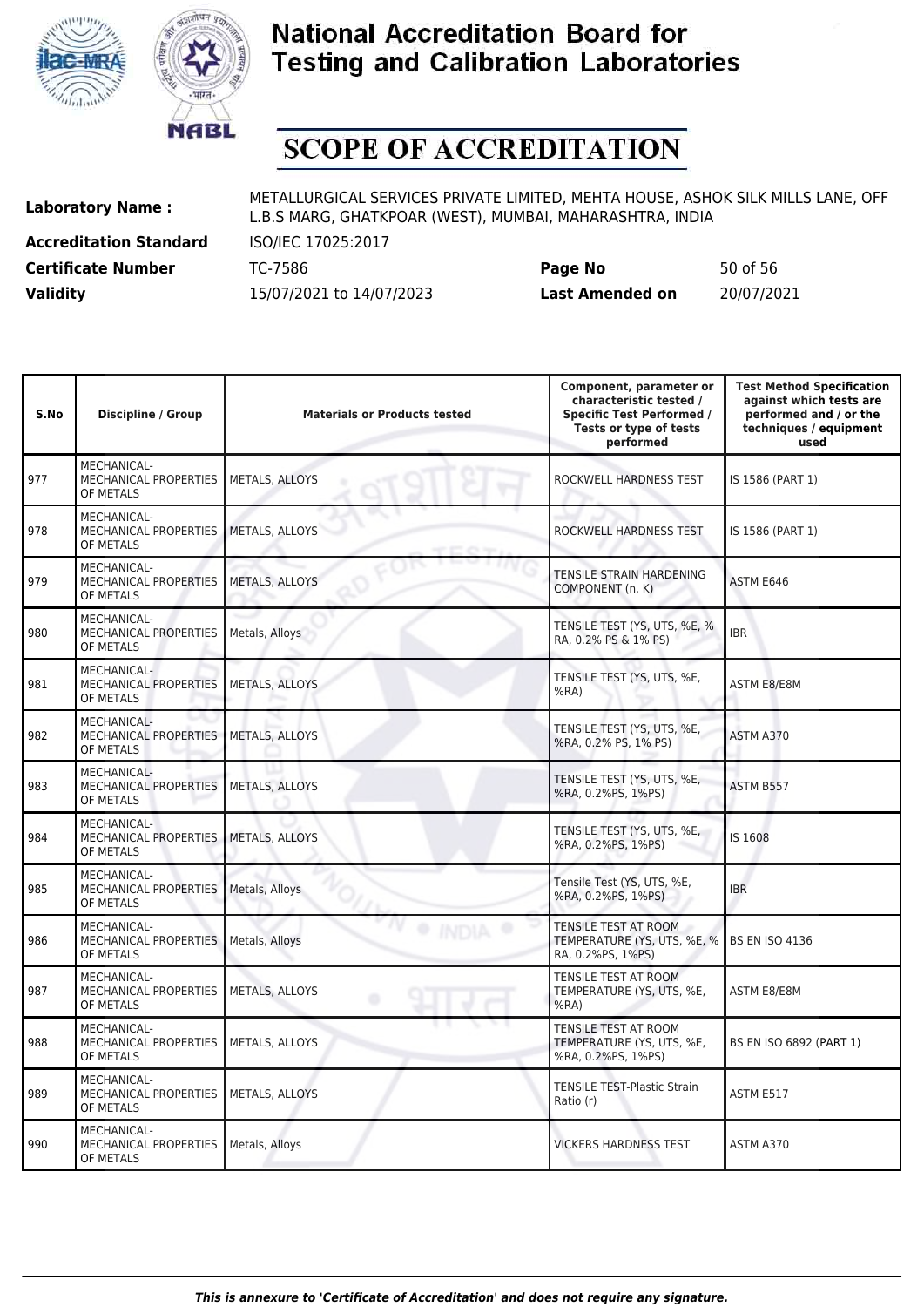



# **SCOPE OF ACCREDITATION**

**Accreditation Standard** ISO/IEC 17025:2017

**Laboratory Name :** METALLURGICAL SERVICES PRIVATE LIMITED, MEHTA HOUSE, ASHOK SILK MILLS LANE, OFF L.B.S MARG, GHATKPOAR (WEST), MUMBAI, MAHARASHTRA, INDIA

**Certificate Number** TC-7586 **Page No** 51 of 56 **Validity** 15/07/2021 to 14/07/2023 **Last Amended on** 20/07/2021

| S.No | <b>Discipline / Group</b>                                | <b>Materials or Products tested</b>                                                                            | Component, parameter or<br>characteristic tested /<br><b>Specific Test Performed /</b><br>Tests or type of tests<br>performed | <b>Test Method Specification</b><br>against which tests are<br>performed and / or the<br>techniques / equipment<br>used |
|------|----------------------------------------------------------|----------------------------------------------------------------------------------------------------------------|-------------------------------------------------------------------------------------------------------------------------------|-------------------------------------------------------------------------------------------------------------------------|
| 991  | MECHANICAL-<br>MECHANICAL PROPERTIES<br>OF METALS        | METALS, ALLOYS                                                                                                 | <b>VICKERS HARDNESS TEST</b>                                                                                                  | ASTM E92                                                                                                                |
| 992  | MECHANICAL-<br>MECHANICAL PROPERTIES<br>OF METALS        | METALS, ALLOYS                                                                                                 | <b>VICKERS HARDNESS TEST</b>                                                                                                  | BS EN ISO 6507 (PART 1)                                                                                                 |
| 993  | MECHANICAL-<br>MECHANICAL PROPERTIES<br>OF METALS        | METALS, ALLOYS                                                                                                 | <b>VICKERS HARDNESS TEST</b>                                                                                                  | <b>BS EN ISO 9015 (PART 1)</b>                                                                                          |
| 994  | MECHANICAL-<br><b>MECHANICAL PROPERTIES</b><br>OF METALS | METALS, ALLOYS                                                                                                 | <b>VICKERS HARDNESS TEST</b>                                                                                                  | IS 1501 (PART 1)                                                                                                        |
| 995  | MECHANICAL-<br>MECHANICAL PROPERTIES<br>OF METALS        | METALS, ALLOYS, Covered Electrodes for MMAW of Carbon<br>& C-Mn Steel Welding Rods, electrodes & filler metals | CHARPY IMPACT TEST                                                                                                            | ASTM A370                                                                                                               |
| 996  | MECHANICAL-<br><b>MECHANICAL PROPERTIES</b><br>OF METALS | <b>WELDED METALS AND ALLOYS</b>                                                                                | NICK BREAK TEST<br>s                                                                                                          | <b>IBR</b>                                                                                                              |
| 997  | MECHANICAL-<br>MECHANICAL PROPERTIES<br>OF METALS        | <b>WELDED METALS AND ALLOYS</b>                                                                                | <b>NICK BREAK TEST</b>                                                                                                        | IS 2825                                                                                                                 |
| 998  | MECHANICAL-<br>MECHANICAL PROPERTIES<br>OF METALS        | WELDED METALS AND ALLOYS                                                                                       | <b>TENSILE TEST</b>                                                                                                           | API 1104                                                                                                                |
| 999  | MECHANICAL-<br>MECHANICAL PROPERTIES<br>OF METALS        | <b>WELDED METALS AND ALLOYS</b>                                                                                | <b>TENSILE TEST</b>                                                                                                           | AWS D1.2/D1.2M                                                                                                          |
| 1000 | MECHANICAL-<br>MECHANICAL PROPERTIES<br>OF METALS        | <b>WELDED METALS AND ALLOYS</b>                                                                                | <b>TENSILE TEST</b>                                                                                                           | AWS D1.6/D1.6M                                                                                                          |
| 1001 | MECHANICAL-<br>MECHANICAL PROPERTIES<br>OF METALS        | <b>Welded Metals and Alloys</b>                                                                                | TENSILE TEST (Y.S, UTS)                                                                                                       | ASME SECTION IX                                                                                                         |
| 1002 | MECHANICAL-<br>MECHANICAL PROPERTIES<br>OF METALS        | Welded Metals and alloys                                                                                       | Tensile Test (YS, UTS)                                                                                                        | AWS D1.1/D1.1M                                                                                                          |
| 1003 | MECHANICAL-<br>MECHANICAL PROPERTIES<br>OF METALS        | <b>Welded Metals and Alloys</b>                                                                                | TENSILE TEST (YS, UTS)                                                                                                        | <b>BS EN ISO 15614</b>                                                                                                  |
| 1004 | MECHANICAL-<br>METALLOGRAPHY TEST                        | <b>Austenitic Stainless Steels</b>                                                                             | <b>IGC Practice A</b>                                                                                                         | ASTM A262                                                                                                               |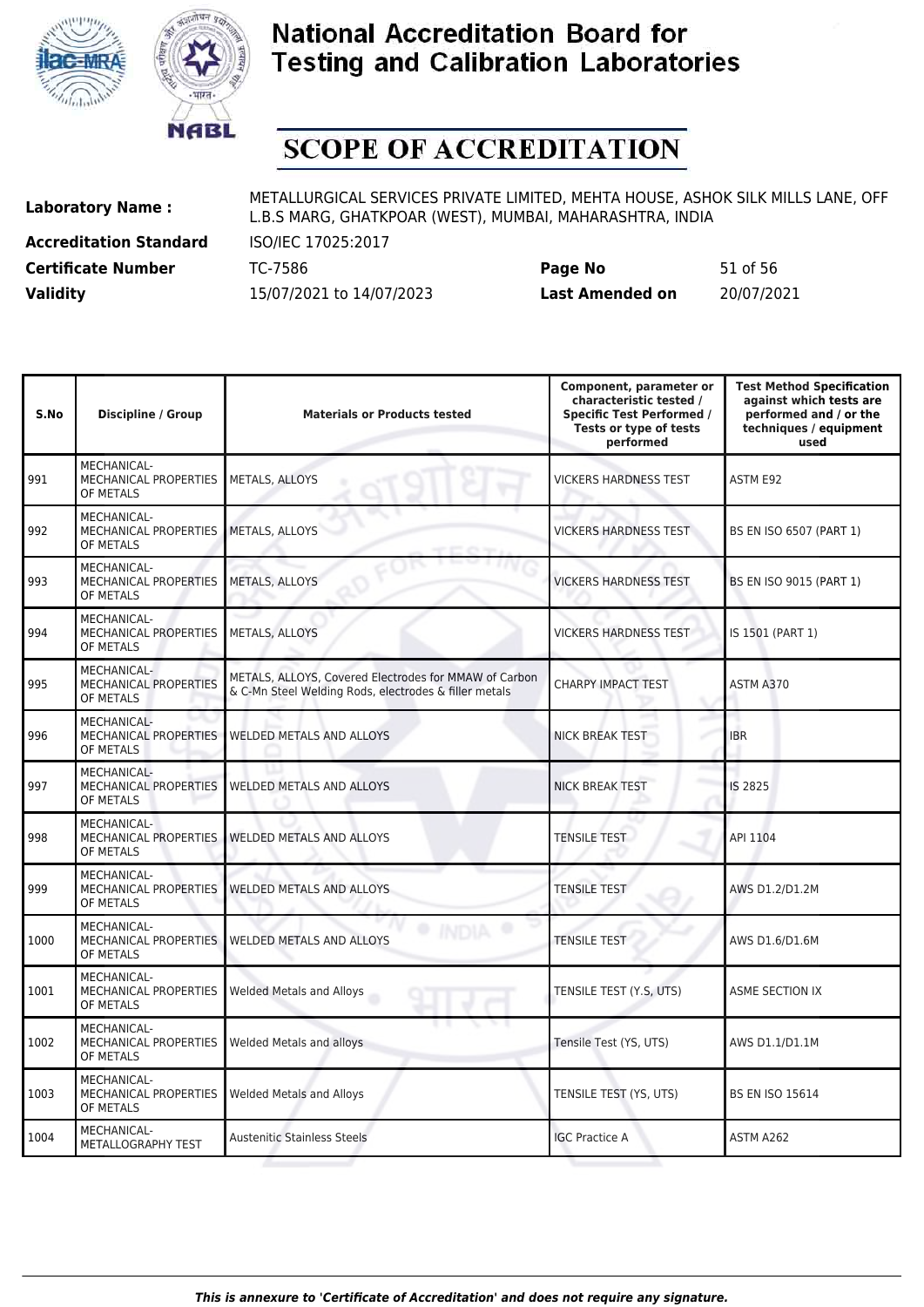



# **SCOPE OF ACCREDITATION**

**Accreditation Standard** ISO/IEC 17025:2017

**Laboratory Name :** METALLURGICAL SERVICES PRIVATE LIMITED, MEHTA HOUSE, ASHOK SILK MILLS LANE, OFF L.B.S MARG, GHATKPOAR (WEST), MUMBAI, MAHARASHTRA, INDIA

**Certificate Number** TC-7586 **Page No** 52 of 56 **Validity** 15/07/2021 to 14/07/2023 **Last Amended on** 20/07/2021

| S.No | <b>Discipline / Group</b>                | <b>Materials or Products tested</b>                 | Component, parameter or<br>characteristic tested /<br><b>Specific Test Performed /</b><br>Tests or type of tests<br>performed | <b>Test Method Specification</b><br>against which tests are<br>performed and / or the<br>techniques / equipment<br>used |
|------|------------------------------------------|-----------------------------------------------------|-------------------------------------------------------------------------------------------------------------------------------|-------------------------------------------------------------------------------------------------------------------------|
| 1005 | <b>MECHANICAL-</b><br>METALLOGRAPHY TEST | <b>AUSTENITIC STAINLESS STEELS</b>                  | <b>IGC Practice B</b>                                                                                                         | ASTM A262                                                                                                               |
| 1006 | MECHANICAL-<br>METALLOGRAPHY TEST        | AUSTENITIC STAINLESS STEELS                         | <b>IGC Practice C</b>                                                                                                         | ASTM A262                                                                                                               |
| 1007 | MECHANICAL-<br>METALLOGRAPHY TEST        | <b>AUSTENITIC STAINLESS STEELS</b>                  | <b>IGC Practice C</b>                                                                                                         | IS 10461 (PART 1)                                                                                                       |
| 1008 | <b>MECHANICAL-</b><br>METALLOGRAPHY TEST | <b>AUSTENITIC STAINLESS STEELS</b>                  | <b>IGC Practice C</b>                                                                                                         | IS 10461 (PART 2)                                                                                                       |
| 1009 | MECHANICAL-<br>METALLOGRAPHY TEST        | <b>AUSTENITIC STAINLESS STEELS</b>                  | <b>IGC Practice E</b>                                                                                                         | ASTM A262                                                                                                               |
| 1010 | MECHANICAL-<br>METALLOGRAPHY TEST        | AUSTENITIC STAINLESS STEELS                         | <b>IGC Practice E</b>                                                                                                         | IS 10461 (Part 2)                                                                                                       |
| 1011 | MECHANICAL-<br>METALLOGRAPHY TEST        | AUSTENITIC/FERRITIC (DUPLEX STAINLESS STEEL)        | <b>Chloride Stress Corrosion Test</b>                                                                                         | ASTM G36                                                                                                                |
| 1012 | MECHANICAL-<br>METALLOGRAPHY TEST        | AUSTENITIC/FERRITIC (DUPLEX STAINLESS STEEL)        | Ferric Chloride Corrosion Test                                                                                                | ASTM A923 Method C                                                                                                      |
| 1013 | MECHANICAL-<br>METALLOGRAPHY TEST        | AUSTENITIC/FERRITIC (DUPLEX STAINLESS STEEL)        | Sodium Hydroxide Etch Test                                                                                                    | ASTM A923 Method A                                                                                                      |
| 1014 | MECHANICAL-<br>METALLOGRAPHY TEST        | FERRITIC, AUSTENITIC, DUPLEX (F/A) STAINLESS STEELS | IGC Test (Huey Test)                                                                                                          | ISO 3651 (PART 1)                                                                                                       |
| 1015 | MECHANICAL-<br><b>METALLOGRAPHY TEST</b> | Ferritic, Austenitic, Duplex(F/A) stainless steels  | IGC Test-Method A, B & C                                                                                                      | ISO 3651 (PART 2)                                                                                                       |
| 1016 | <b>MECHANICAL-</b><br>METALLOGRAPHY TEST | Ferrous materials, alloys & products                | Macroetch Testing of<br>Consumable Electrode<br><b>Remelted Steel Bars and Billets</b>                                        | ASTM A604/A604M                                                                                                         |
| 1017 | MECHANICAL-<br>METALLOGRAPHY TEST        | <b>METALS &amp; ALLOYS</b>                          | <b>COATING THICKNESS</b><br><b>MEASUREMENT</b>                                                                                | IS 3203                                                                                                                 |
| 1018 | MECHANICAL-<br>METALLOGRAPHY TEST        | <b>METALS &amp; ALLOYS</b>                          | DECARB MEASUREMENT                                                                                                            | <b>ASTM E1077</b>                                                                                                       |
| 1019 | <b>MECHANICAL-</b><br>METALLOGRAPHY TEST | $\circ$<br><b>METALS &amp; ALLOYS</b>               | DECARB MEASUREMENT                                                                                                            | IS 6396                                                                                                                 |
| 1020 | MECHANICAL-<br>METALLOGRAPHY TEST        | <b>METALS &amp; ALLOYS</b>                          | <b>FERRITE MEASUREMENT</b>                                                                                                    | <b>ASTM E1245</b>                                                                                                       |
| 1021 | <b>MECHANICAL-</b><br>METALLOGRAPHY TEST | <b>METALS &amp; ALLOYS</b>                          | FERRITE MEASUREMENT                                                                                                           | ASTM E562                                                                                                               |
| 1022 | MECHANICAL-<br><b>METALLOGRAPHY TEST</b> | <b>METALS &amp; ALLOYS</b>                          | FERRITE MEASUREMENT by<br>Ferritoscope                                                                                        | ASTM A800/A800M                                                                                                         |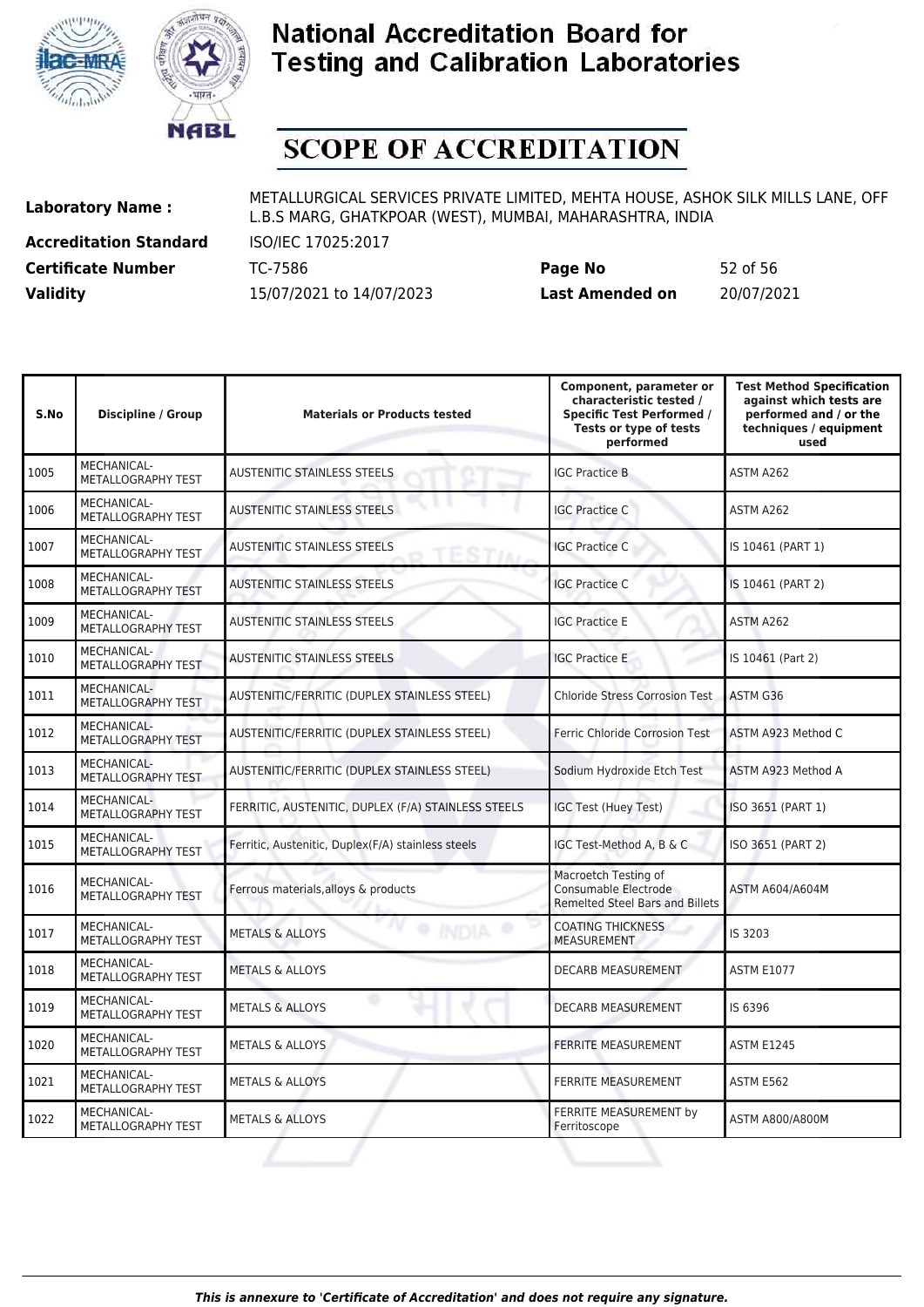



# **SCOPE OF ACCREDITATION**

**Accreditation Standard** ISO/IEC 17025:2017

**Laboratory Name :** METALLURGICAL SERVICES PRIVATE LIMITED, MEHTA HOUSE, ASHOK SILK MILLS LANE, OFF L.B.S MARG, GHATKPOAR (WEST), MUMBAI, MAHARASHTRA, INDIA

**Certificate Number** TC-7586 **Page No** 53 of 56 **Validity** 15/07/2021 to 14/07/2023 **Last Amended on** 20/07/2021

| S.No | <b>Discipline / Group</b>                | <b>Materials or Products tested</b>  | Component, parameter or<br>characteristic tested /<br><b>Specific Test Performed /</b><br>Tests or type of tests<br>performed | <b>Test Method Specification</b><br>against which tests are<br>performed and / or the<br>techniques / equipment<br>used |
|------|------------------------------------------|--------------------------------------|-------------------------------------------------------------------------------------------------------------------------------|-------------------------------------------------------------------------------------------------------------------------|
| 1023 | MECHANICAL-<br>METALLOGRAPHY TEST        | <b>METALS &amp; ALLOYS</b>           | INCLUSION RATING IN STEEL                                                                                                     | ASTM E45                                                                                                                |
| 1024 | MECHANICAL-<br>METALLOGRAPHY TEST        | <b>METALS &amp; ALLOYS</b>           | <b>INCLUSION RATING IN STEEL</b>                                                                                              | IS 4163                                                                                                                 |
| 1025 | MECHANICAL-<br>METALLOGRAPHY TEST        | <b>METALS &amp; ALLOYS</b>           | Macro Etch Test                                                                                                               | <b>ASTM E381</b>                                                                                                        |
| 1026 | MECHANICAL-<br>METALLOGRAPHY TEST        | Metals & alloys                      | Sulphide Stress Cracking-Four<br><b>Point Bend Method</b>                                                                     | NACE TM0316                                                                                                             |
| 1027 | MECHANICAL-<br>METALLOGRAPHY TEST        | Metals & alloys                      | Sulphide Stress Cracking-<br>Method A                                                                                         | NACE TM0177                                                                                                             |
| 1028 | MECHANICAL-<br>METALLOGRAPHY TEST        | Metals & alloys                      | Sulphide Stress Cracking-<br>Method B                                                                                         | NACE TM0177                                                                                                             |
| 1029 | MECHANICAL-<br>METALLOGRAPHY TEST        | <b>Metals and Alloys</b>             | <b>Hydrogen Induced Cracking</b><br>Test                                                                                      | NACE TM0284                                                                                                             |
| 1030 | MECHANICAL-<br><b>METALLOGRAPHY TEST</b> | <b>METALS, ALLOYS &amp; WELDS</b>    | AVERAGE GRAIN SIZE<br><b>MEASUREMENT</b>                                                                                      | ASTM E112                                                                                                               |
| 1031 | MECHANICAL-<br>METALLOGRAPHY TEST        | METALS, ALLOYS & WELDS               | <b>AVERAGE GRAIN SIZE</b><br><b>MEASUREMENT</b>                                                                               | <b>IS 4748</b>                                                                                                          |
| 1032 | MECHANICAL-<br>METALLOGRAPHY TEST        | METALS, ALLOYS & WELDS               | Case Depth-by Microscopic<br>Method                                                                                           | IS 6416                                                                                                                 |
| 1033 | MECHANICAL-<br>METALLOGRAPHY TEST        | METALS, ALLOYS & WELDS               | Macro Etch Test                                                                                                               | <b>ASME SECTION IX</b>                                                                                                  |
| 1034 | MECHANICAL-<br>METALLOGRAPHY TEST        | METALS, ALLOYS & WELDS               | Macro Etch Test                                                                                                               | ASTM E340                                                                                                               |
| 1035 | MECHANICAL-<br>METALLOGRAPHY TEST        | METALS, ALLOYS & WELDS<br>@ INIDIA @ | Macro Etch Test                                                                                                               | <b>BS EN 17639</b>                                                                                                      |
| 1036 | MECHANICAL-<br>METALLOGRAPHY TEST        | METALS, ALLOYS & WELDS               | Macro Etch Test                                                                                                               | IS 13015                                                                                                                |
| 1037 | MECHANICAL-<br>METALLOGRAPHY TEST        | METALS, ALLOYS & WELDS               | Macroetch test                                                                                                                | IS 11371                                                                                                                |
| 1038 | MECHANICAL-<br>METALLOGRAPHY TEST        | METALS, ALLOYS & WELDS               | Macroetching                                                                                                                  | ASTM E340                                                                                                               |
| 1039 | MECHANICAL-<br>METALLOGRAPHY TEST        | METALS, ALLOYS & WELDS               | <b>MICROSTRUCTURE</b>                                                                                                         | ASM Handbook Volume 9                                                                                                   |
| 1040 | MECHANICAL-<br>METALLOGRAPHY TEST        | METALS, ALLOYS & WELDS               | <b>MICROSTRUCTURE</b>                                                                                                         | ASM HANDBOOK VOLUME IX                                                                                                  |
| 1041 | <b>MECHANICAL-</b><br>METALLOGRAPHY TEST | METALS, ALLOYS & WELDS               | Microstructure                                                                                                                | <b>ASTM E3</b>                                                                                                          |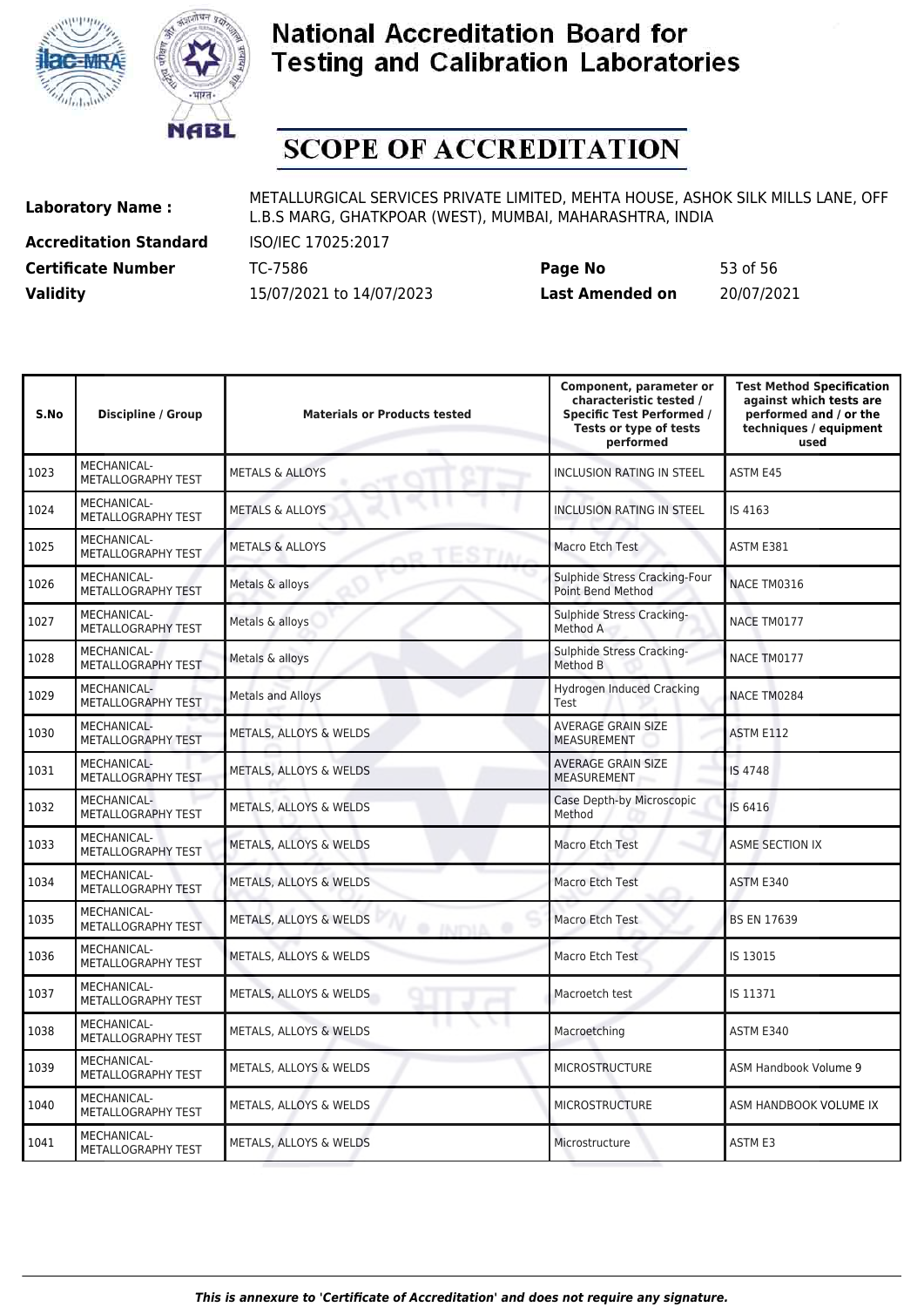



# **SCOPE OF ACCREDITATION**

**Accreditation Standard** ISO/IEC 17025:2017 **Certificate Number** TC-7586 **Page No** 54 of 56

**Laboratory Name :** METALLURGICAL SERVICES PRIVATE LIMITED, MEHTA HOUSE, ASHOK SILK MILLS LANE, OFF L.B.S MARG, GHATKPOAR (WEST), MUMBAI, MAHARASHTRA, INDIA

**Validity** 15/07/2021 to 14/07/2023 **Last Amended on** 20/07/2021

| S.No | <b>Discipline / Group</b>                            | <b>Materials or Products tested</b>                                 | Component, parameter or<br>characteristic tested /<br><b>Specific Test Performed /</b><br>Tests or type of tests<br>performed | <b>Test Method Specification</b><br>against which tests are<br>performed and / or the<br>techniques / equipment<br>used |
|------|------------------------------------------------------|---------------------------------------------------------------------|-------------------------------------------------------------------------------------------------------------------------------|-------------------------------------------------------------------------------------------------------------------------|
| 1042 | <b>MECHANICAL-</b><br>METALLOGRAPHY TEST             | METALS, ALLOYS & WELDS                                              | Microstructure                                                                                                                | ASTM E407                                                                                                               |
| 1043 | <b>MECHANICAL-</b><br>METALLOGRAPHY TEST             | METALS, ALLOYS & WELDS                                              | <b>MICROSTRUCTURE</b>                                                                                                         | <b>BS EN 17639</b>                                                                                                      |
| 1044 | <b>MECHANICAL-</b><br>METALLOGRAPHY TEST             | METALS, ALLOYS & WELDS                                              | <b>MICROSTRUCTURE</b>                                                                                                         | IS 7739 (PART 1)                                                                                                        |
| 1045 | <b>MECHANICAL-</b><br>METALLOGRAPHY TEST             | METALS, ALLOYS & WELDS                                              | Microstructure of Cast Iron                                                                                                   | ASTM A247                                                                                                               |
| 1046 | MECHANICAL-<br>METALLOGRAPHY TEST                    | METALS, ALLOYS & WELDS                                              | Microstructure of cast iron                                                                                                   | IS 7754                                                                                                                 |
| 1047 | MECHANICAL-<br>METALLOGRAPHY TEST                    | Metals, Alloys & Welds                                              | <b>AVERAGE GRAIN SIZE</b><br><b>MEASUREMENT</b>                                                                               | ASTM E112                                                                                                               |
| 1048 | MECHANICAL-<br>METALLOGRAPHY TEST                    | METALS, ALLOYS & WELDS                                              | <b>AVERAGE GRAIN SIZE</b><br><b>MEASUREMENT</b>                                                                               | IS 4748                                                                                                                 |
| 1049 | MECHANICAL-<br>METALLOGRAPHY TEST                    | STAINLESS STEELS AND NICKEL BASE, CHROMIUM BEARING<br><b>ALLOYS</b> | <b>Crevice Corrosion Test</b>                                                                                                 | ASTM G48 Method B                                                                                                       |
| 1050 | MECHANICAL-<br>METALLOGRAPHY TEST                    | STAINLESS STEELS AND NICKEL BASE, CHROMIUM BEARING<br><b>ALLOYS</b> | <b>Pitting Corrosion</b>                                                                                                      | ASTM G48 Method A                                                                                                       |
| 1051 | MECHANICAL-<br>METALLOGRAPHY TEST                    | WROUGHT, CAST, WELDED NICKEL RICH CHROMIUM<br><b>BEARING ALLOYS</b> | Ferric sulphate-Sulphuric acid<br>Test                                                                                        | ASTM G28 Method A                                                                                                       |
| 1052 | MECHANICAL-<br>METALLOGRAPHY TEST                    | WROUGHT, CAST, WELDED NICKEL RICH CHROMIUM<br><b>BEARING ALLOYS</b> | Mixed Acid-Oxidizing Salt Test                                                                                                | <b>ASTM G28 Method B</b>                                                                                                |
| 1053 | RADIOLOGICAL- WATER<br>(RADIOACTIVE<br>CONTAMINANTS) | Package drinking water/Packaged natural mineral water               | <b>Beta Emitters</b>                                                                                                          | IS 14194 (Part 1)                                                                                                       |
| 1054 | RADIOLOGICAL-WATER<br>(RADIOACTIVE<br>CONTAMINANTS)  | <b>Industrial Effluents</b>                                         | <b>Alpha Emitters</b>                                                                                                         | IS 14194 (Part 2)                                                                                                       |
| 1055 | RADIOLOGICAL- WATER<br>(RADIOACTIVE<br>CONTAMINANTS) | <b>Industrial Effluents</b>                                         | <b>Beta Emitters</b>                                                                                                          | IS 14194 (Part 1)                                                                                                       |
| 1056 | RADIOLOGICAL-WATER<br>(RADIOACTIVE<br>CONTAMINANTS)  | Package drinking water/Packaged natural mineral water               | Alpha Emitters                                                                                                                | IS 14194 (Part 2)                                                                                                       |
| 1057 | RADIOLOGICAL-WATER<br>(RADIOACTIVE<br>CONTAMINANTS)  | Potable drinking Water                                              | Alpha Emitters                                                                                                                | IS 14194 (Part 2)                                                                                                       |
| 1058 | RADIOLOGICAL-WATER<br>(RADIOACTIVE<br>CONTAMINANTS)  | Potable Drinking Water                                              | <b>Beta emitters</b>                                                                                                          | IS 14194 (Part 1)                                                                                                       |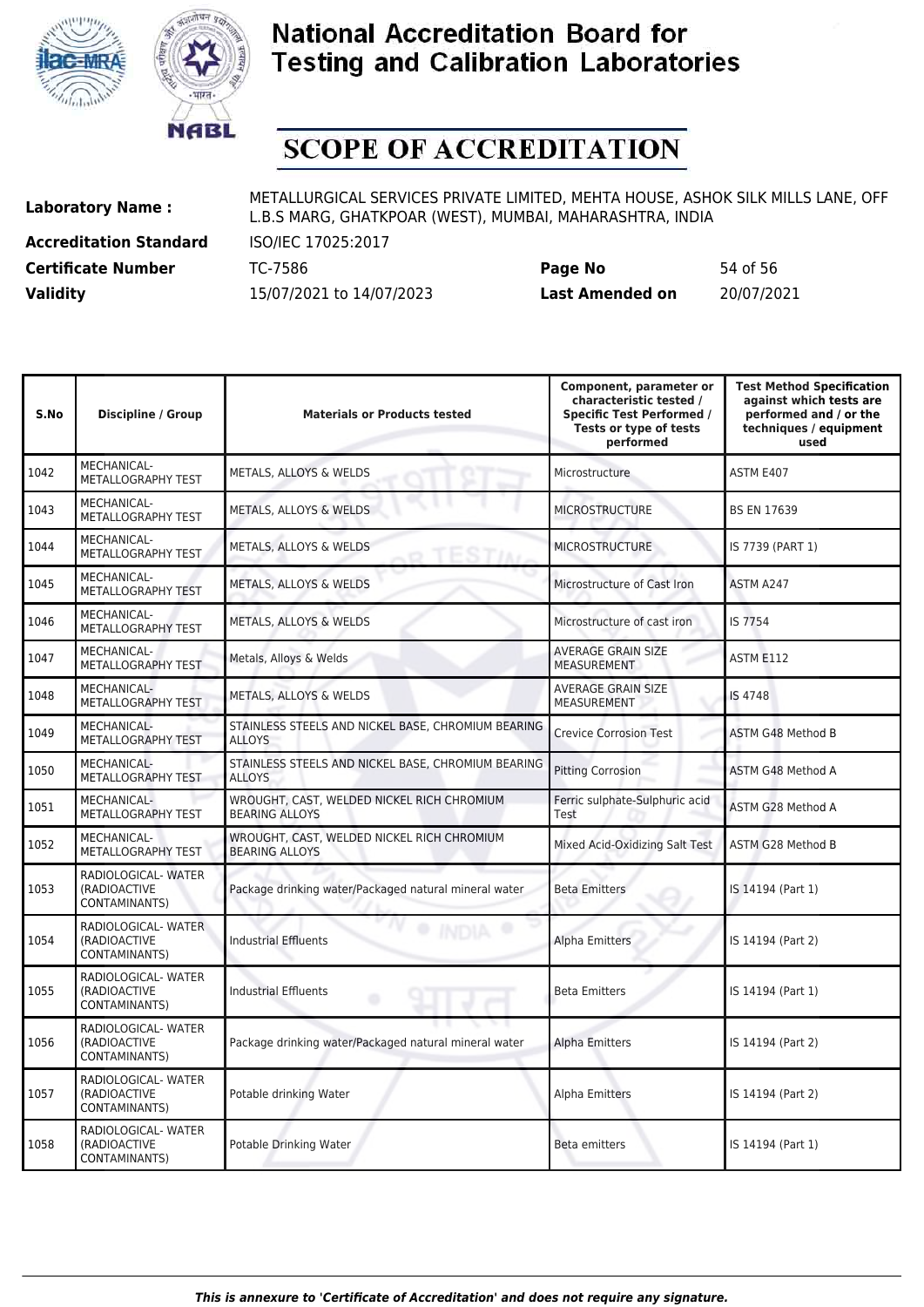



# **SCOPE OF ACCREDITATION**

**Accreditation Standard** ISO/IEC 17025:2017

| <b>Certificate Number</b> | TC-7586                  | Page No                | 55 of 56   |
|---------------------------|--------------------------|------------------------|------------|
| <b>Validity</b>           | 15/07/2021 to 14/07/2023 | <b>Last Amended on</b> | 20/07/2021 |

| S.No | <b>Discipline / Group</b>                                     | <b>Materials or Products tested</b>                                                                                                                 | Component, parameter or<br>characteristic tested /<br><b>Specific Test Performed /</b><br>Tests or type of tests<br>performed | <b>Test Method Specification</b><br>against which tests are<br>performed and / or the<br>techniques / equipment<br>used |
|------|---------------------------------------------------------------|-----------------------------------------------------------------------------------------------------------------------------------------------------|-------------------------------------------------------------------------------------------------------------------------------|-------------------------------------------------------------------------------------------------------------------------|
| 1059 | <b>RADIOLOGICAL- WATER</b><br>I (RADIOACTIVE<br>CONTAMINANTS) | Water for food processing industry/water for fermentation<br>industry/water for ice manufacturing industry/water for<br>seafood processing industry | Alpha Emitters                                                                                                                | IS 14194 (Part 2)                                                                                                       |
| 1060 | <b>RADIOLOGICAL- WATER</b><br>I (RADIOACTIVE<br>CONTAMINANTS) | Water for food processing industry/water for fermentation<br>industry/water for ice manufacturing industry/water for<br>seafood processing industry | <b>Beta Emitters</b>                                                                                                          | l IS 14194 (Part 1)                                                                                                     |